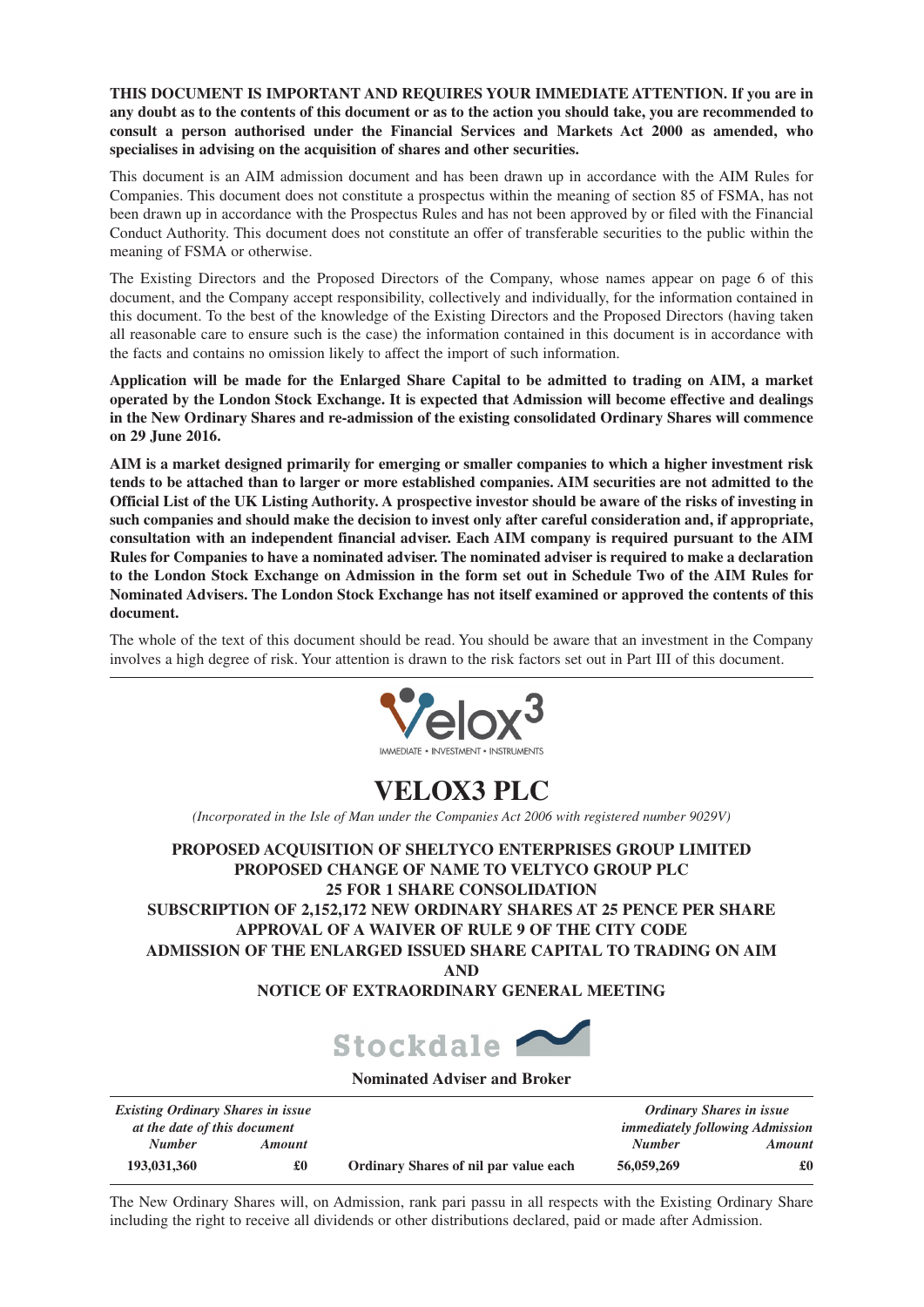Stockdale Securities is authorised and regulated in the United Kingdom by the FCA and is advising the Company and no one else in connection with the Subscription and Admission (whether or not a recipient of this document), and is acting exclusively for the Company as nominated adviser and broker for the purpose of the AIM Rules for Companies. Stockdale Securities will not be responsible to any person other than the Company for providing the protections afforded to its clients, nor for providing advice in relation to the Subscription and Admission or the contents of this document. In particular, the information contained in this document has been prepared solely for the purposes of the Subscription and Admission and is not intended to inform or be relied upon by any subsequent purchasers of Ordinary Shares (whether on or off exchange) and accordingly no duty of care is accepted in relation to them.

No representation or warranty, express or implied, is made by Stockdale Securities as to the contents of this document. No liability whatsoever is accepted by Stockdale Securities for the accuracy of any information or opinions contained in this document, for which the Existing Directors and the Proposed Directors are solely responsible, or for the omission of any information from this document.

This document does not constitute an offer to buy or to subscribe for, or the solicitation of an offer to buy or subscribe for, Ordinary Shares in any jurisdiction in which such offer or solicitation is unlawful. In particular, the Ordinary Shares offered by this document have not been, and will not be, registered under the United States Securities Act of 1933 as amended (the "Securities Act") or qualified for sale under the laws of any state of the United States or under the applicable laws of any of Canada, Australia or Japan and, subject to certain exceptions, may not be offered or sold in the United States or to, or for the account or benefit of, US persons (as such term is defined in Regulation S under the Securities Act) or to any national, resident or citizen of Canada, Australia or Japan. Neither this document nor any copy of it may be sent to or taken into the United States, Canada, Australia or Japan, nor may it be distributed directly or indirectly to any US person (within the meaning of Regulation S under the Securities Act) or to any persons with addresses in Canada, Australia or Japan, or to any corporation, partnership or other entity created or organised under the laws thereof, or in any country outside England and Wales where such distribution may lead to a breach of any legal or regulatory requirement.

#### **Forward-looking statements**

This document contains certain forward-looking statements that are subject to certain risks and uncertainties, in particular statements regarding the Enlarged Group's plans, goals and prospects. The Enlarged Group's actual results and operations could differ materially from those anticipated in such forward looking statements as a result of many factors including the risks faced by the Enlarged Group which are described in Part III and elsewhere in this document. These statements and the assumptions that underlie them are based on the current expectations of the Existing Directors and the Proposed Directors and are subject to a number of factors, many of which are beyond their control. As a result, there can be no assurance that actual results will not differ materially from those described in this document.

**Notice convening a Extraordinary General Meeting of Velox3 plc to be held at the registered offices of Estera Trust (Isle of Man) Limited, 33-37 Athol Street, Douglas, Isle of Man IM1 1LB at 10.30 a.m. on 27 June 2016 is set out at the end of this document. The enclosed Form of Proxy for use at the Extraordinary General Meeting should be completed and returned to the Company's Transfer Agent, Neville Registrars Limited c/o Velox3 plc, 33-37 Athol Street, Douglas, Isle of Man IM1 1LB as soon as possible and to be valid must arrive no later than 10.30 a.m. on 24 June 2016. Completion and return of Forms of Proxy will not preclude Shareholders from attending and voting at the Extraordinary General Meeting should they so wish.**

Copies of this document will be available free of charge to the public during normal business hours on any day (Saturdays, Sundays and public holidays excepted) at the offices of Stockdale Securities from the date of this document for the period ending one month after Admission. A copy of this document will also be available from the Company's website www.velox3.com (up to Admission) or www.veltyco.com (following Admission). The information required by AIM Rule 26 is available from the websites above. There is no charge to access the websites. Any information contained in such websites is an inactive textual reference and is not incorporated into this document by reference.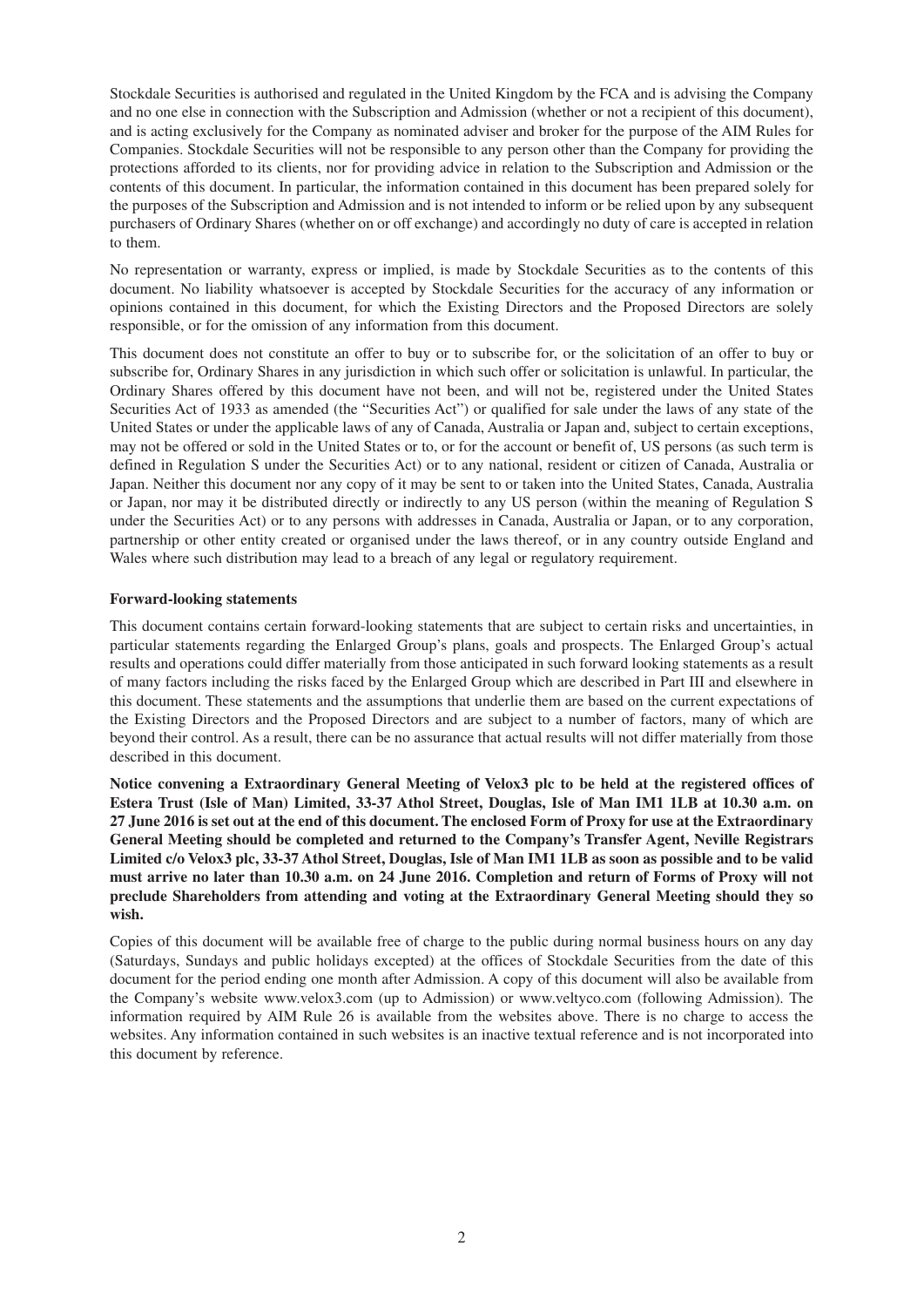# **CONTENTS**

|                    |                                                                                | Page           |
|--------------------|--------------------------------------------------------------------------------|----------------|
|                    | SUBSCRIPTION & ADMISSION STATISTICS                                            | $\overline{4}$ |
|                    | EXPECTED TIMETABLE OF PRINCIPAL EVENTS                                         | 5              |
|                    | EXISTING DIRECTORS, SECRETARY AND ADVISERS                                     | 6              |
| PART I             | LETTER FROM THE CHAIRMAN OF VELOX3                                             | 7              |
| <b>PART II</b>     | <b>INFORMATION ON VELOX3</b>                                                   | 20             |
| PART III           | RISK FACTORS                                                                   | 23             |
|                    | PART IV(A) ACCOUNTANT'S REPORT ON SHELTYCO                                     | 30             |
|                    | PART IV(B) CONSOLIDATED HISTORICAL FINANCIAL INFORMATION<br><b>ON SHELTYCO</b> | 32             |
| PART V             | FINANCIAL INFORMATION ON THE COMPANY                                           | 53             |
| PART VI            | UNAUDITED PRO FORMA STATEMENT OF NET ASSETS OF THE<br><b>ENLARGED GROUP</b>    | 54             |
|                    | PART VII INFORMATION IN RELATION TO THE WAIVER                                 | 56             |
|                    | PART VIII ADDITIONAL INFORMATION                                               | 60             |
| <b>DEFINITIONS</b> |                                                                                | 90             |
|                    | NOTICE OF EXTRAORDINARY GENERAL MEETING                                        | 94             |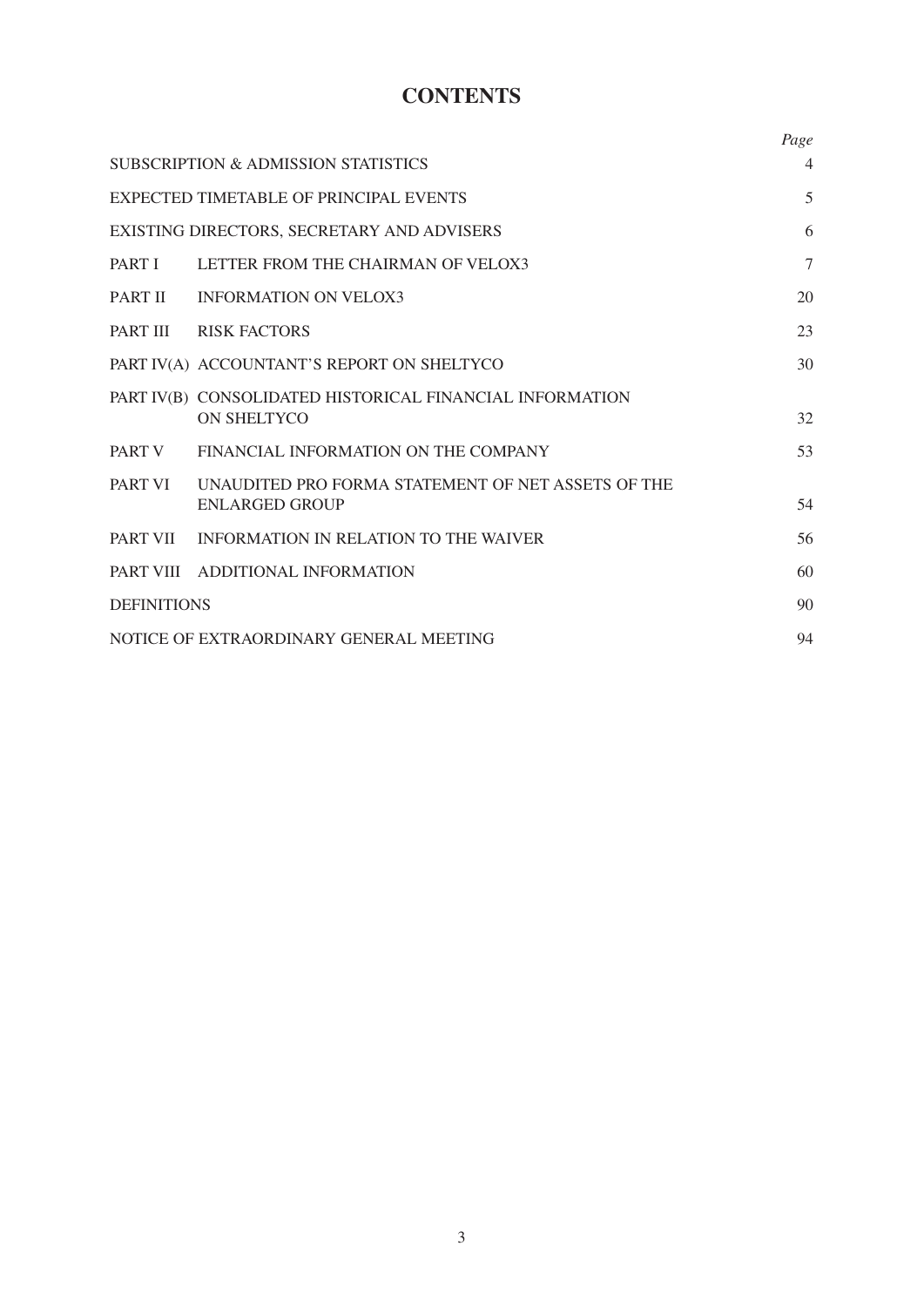# **SUBSCRIPTION & ADMISSION STATISTICS**

| Issue Price per New Ordinary Share                                                                | 25p                                                                                |
|---------------------------------------------------------------------------------------------------|------------------------------------------------------------------------------------|
| Number of Existing Ordinary Shares                                                                | 193,031,360                                                                        |
| Number of Ordinary Shares following the Share Consolidation <sup>(1)</sup>                        | 7,721,254                                                                          |
| Number of Ordinary Shares to be issued by the Company pursuant to the Subscription <sup>(2)</sup> | 2,152,172                                                                          |
| Number of Ordinary Shares to be issued by the Company pursuant to the Debt Conversion             | 2,717,932                                                                          |
| Number of Ordinary Shares to be issued as Consideration Shares                                    | 43,753,775                                                                         |
| Number of Ordinary Shares in issue following Admission <sup>(3)</sup>                             | 56,059,269                                                                         |
| Percentage of the Enlarged Share Capital represented by the Subscription Shares <sup>(2)</sup>    | c.3.8 per cent.                                                                    |
| Market capitalisation of the Company at the Issue Price at Admission <sup>(3)(4)</sup>            | £13.89 million                                                                     |
| Estimated gross proceeds of the Subscription receivable by the Company                            | £538,043                                                                           |
| Estimated net proceeds of the Subscription receivable by the Company                              | £251,000                                                                           |
| <b>AIM Ticker</b>                                                                                 | VLOX (up to Admission); or<br><b>VLTY</b> (following Admission)                    |
| <b>ISIN</b> – Existing Ordinary Shares                                                            | IM00BBJPL870                                                                       |
| ISIN – Enlarged Share Capital at Admission                                                        | IM00BYT32K14                                                                       |
| Website                                                                                           | www.velox3.com<br>(up to Admission) or<br>www.veltyco.com<br>(following Admission) |

#### **Note:**

(1) Not taking into account any rounding down or adjustment due to fractional entitlements.

(2) Assuming all Subscription Shares are issued, including the 878,991 Subscription Shares which are expected to be issued in early July.

(3) Assuming Admission of all of the New Ordinary Shares and that no other Ordinary Shares are issued between the date of this document and Admission but excluding 878,991 Subscription Shares which are expected to be issued in early July.

(4) Based on a price per Ordinary Share of 25p.

Unless otherwise stated in this document, the following illustrative exchange rate is used £1 =  $\epsilon$ 0.76, as derived from the spot exchange rate of the Bank of England as at 31 May 2016, being the latest practicable date prior to the date of this document.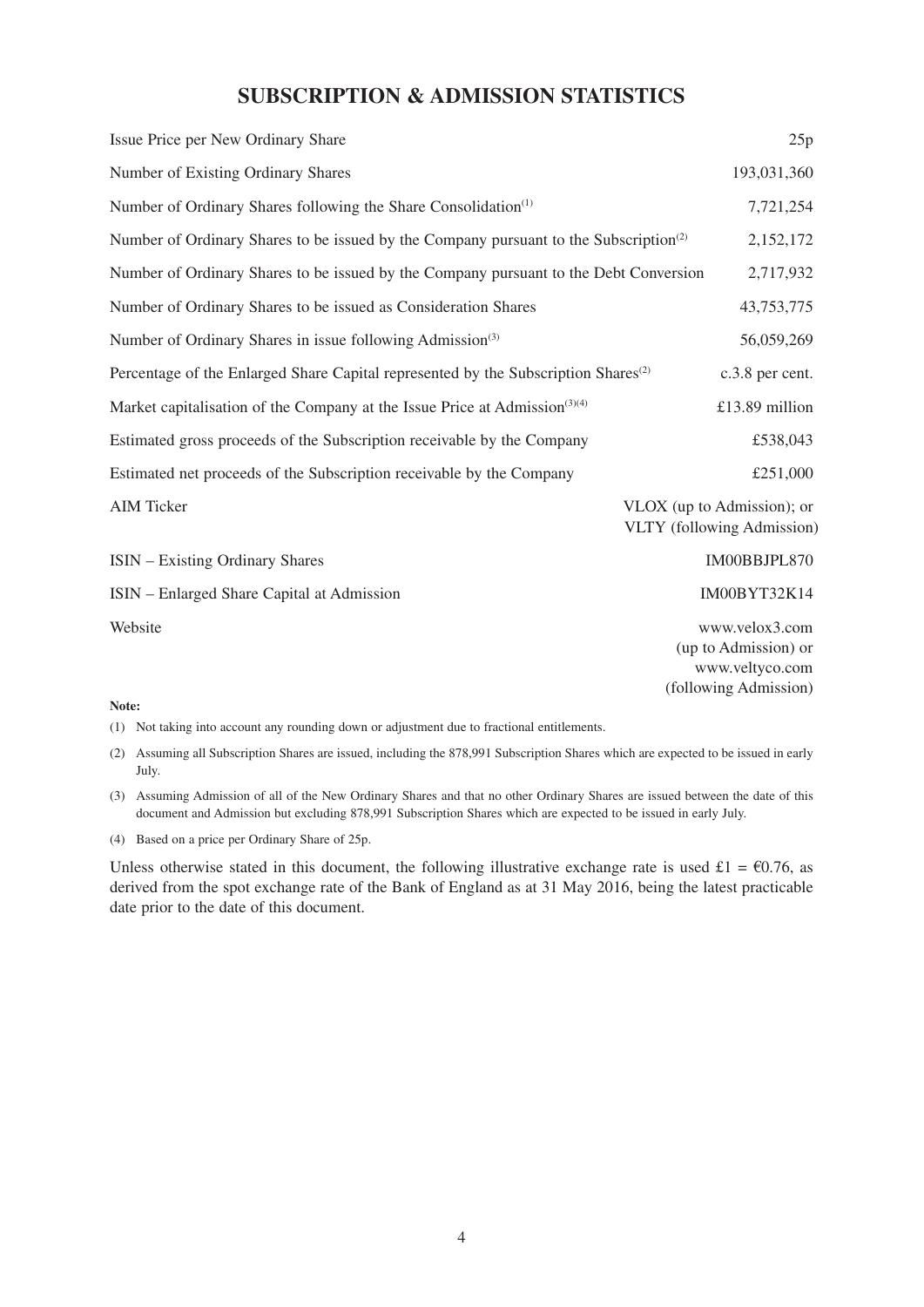# **EXPECTED TIMETABLE OF PRINCIPAL EVENTS**

|                                                                                                                            | 2016                  |
|----------------------------------------------------------------------------------------------------------------------------|-----------------------|
| Publication and posting of this document and the Form of Proxy                                                             | 9 June                |
| Latest time and date for return of Forms of Proxy or CREST Proxy<br>instruction for the Extraordinary General Meeting      | 10.30 a.m. on 24 June |
| <b>Extraordinary General Meeting</b>                                                                                       | 10.30 a.m. on 27 June |
| Record dated and time for the Share Consolidation                                                                          | 5.00 p.m. 28 June     |
| Completion of the Acquisition                                                                                              | 29 June               |
| New Ordinary Shares admitted to trading on AIM and dealings in<br>the New Ordinary Shares commence and enablement in CREST | 8.00 a.m. on 29 June  |
| Despatch of definitive share certificates for New Ordinary Shares<br>in certificated form                                  | by $12$ July          |
| Notes:                                                                                                                     |                       |

(1) References to times in this document are to London, UK time (unless otherwise stated).

(2) The timing of the events in the above timetable is indicative only. If any of the above times and/or dates are adjusted by the Company (with the agreement of Stockdale Securities), the revised times and/or dates will be notified to the London Stock Exchange by an announcement via a Regulatory Information Service and, where appropriate, to Shareholders.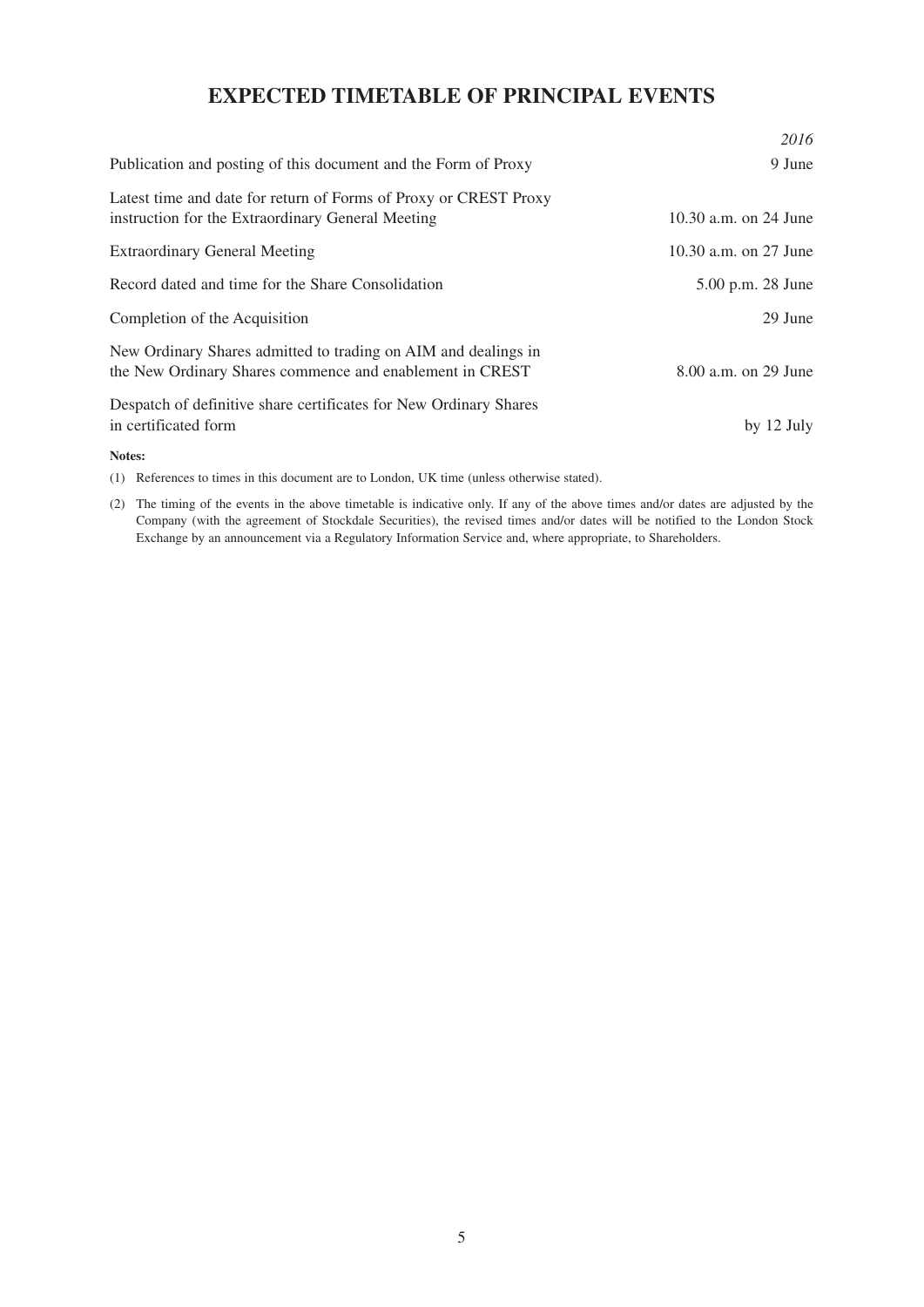# **EXISTING DIRECTORS, SECRETARY AND ADVISERS**

| <b>Existing Directors</b>                                                         | David Mathewson (Chairman)<br>Mark Rosman (Non-Executive Director)                                                                       |
|-----------------------------------------------------------------------------------|------------------------------------------------------------------------------------------------------------------------------------------|
| <b>Proposed Directors</b>                                                         | Marcel Noordeloos (Chief Financial Officer)<br>Karsten Uwe Lenhoff (Chief Operating Officer)<br>Hans Dahlgren (Chief Technology Officer) |
| <b>Company Secretary</b>                                                          | <b>Marcel Noordeloos</b>                                                                                                                 |
| <b>Registered Office and Business</b><br><b>Address of the Existing Directors</b> | $33 - 37$ Athol Street<br>Douglas<br>Isle of Man<br>IM1 1LB                                                                              |
| <b>Principal Place of Business</b>                                                | 33 - 37 Athol Street<br>Douglas<br>Isle of Man<br>IM1 1LB                                                                                |
| <b>Nominated Adviser and Broker</b>                                               | <b>Stockdale Securities Limited</b><br><b>Beaufort House</b><br>15 St Botolph Street<br>London<br>EC3A 7BB                               |
| <b>Legal Advisers to the Company</b><br>(as to English law)                       | DAC Beachcroft LLP<br>100 Fetter Lane<br>London<br>EC <sub>4</sub> A <sub>1BN</sub>                                                      |
| <b>Legal Advisers to the Company</b><br>(as to Isle of Man law)                   | Appleby (Isle of Man) LLC<br>$33 - 37$ Athol Street<br>Douglas<br>Isle of Man<br>IM1 1LB                                                 |
| <b>Legal Advisers to the Nominated</b><br><b>Adviser and Broker</b>               | Irwin Mitchell LLP<br>40 Holborn Viaduct<br>London<br>EC1N 2PZ                                                                           |
| <b>Auditors to the Company and</b><br><b>Reporting Accountant</b>                 | Nexia Smith & Williamson Audit Limited<br>25 Moorgate<br>London<br>EC2R 6AY                                                              |
| <b>Transfer Agent</b>                                                             | Neville Registrars Limited<br><b>Neville House</b><br>18 Laurel Lane<br>Halesowen<br><b>B63 3DA</b>                                      |
| <b>Website following Admission</b>                                                | www.veltyco.com                                                                                                                          |
| <b>Website up to Admission</b>                                                    | www.velox3.com                                                                                                                           |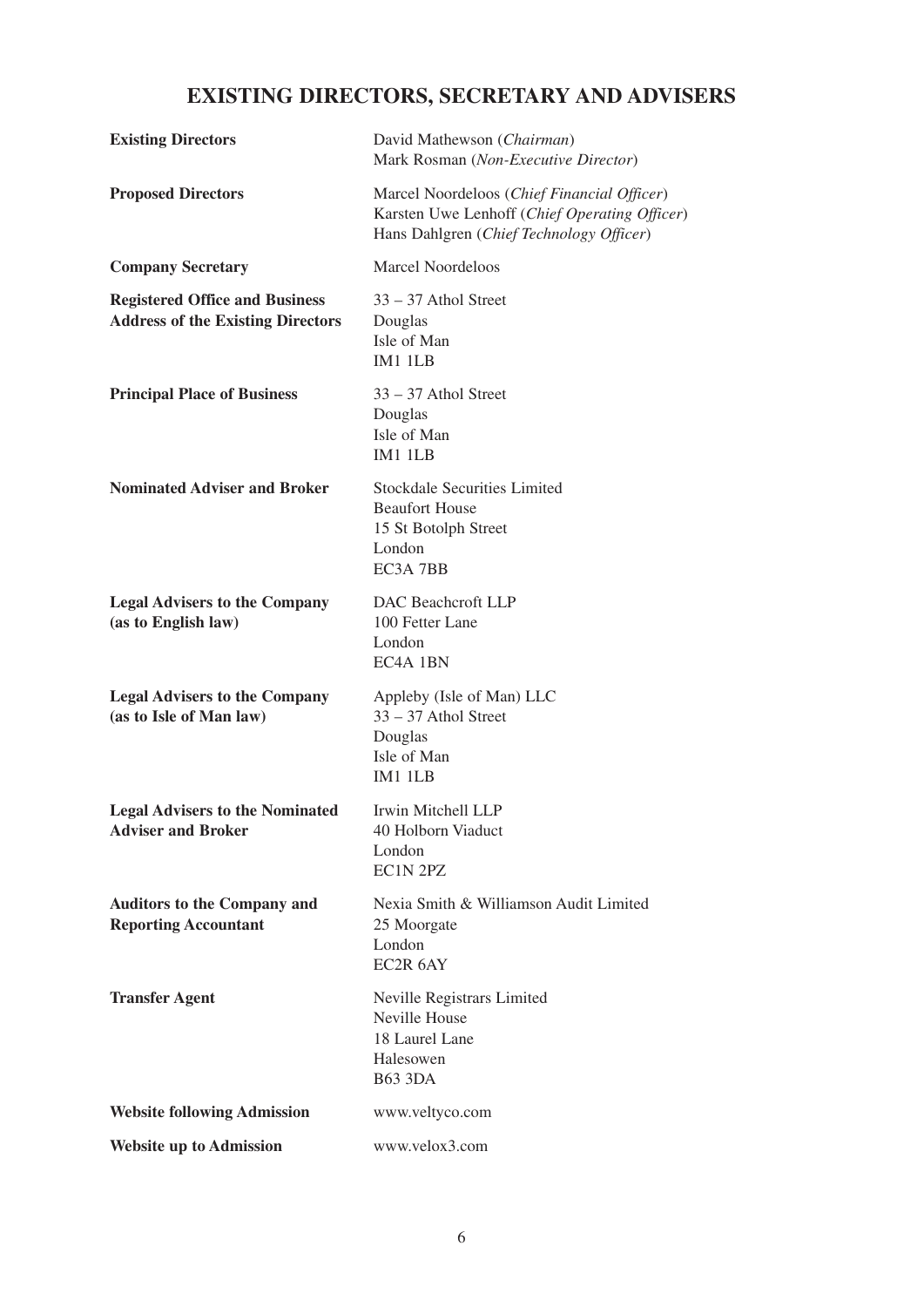# **PART I**

# **LETTER FROM THE CHAIRMAN OF VELOX3 PLC**



# **Velox3 PLC**

*(Incorporated in the Isle of Man under the Companies Act 2006 with registered number 9029V)*

*Existing Directors: Registered Office:* David Mathewson (*Chairman*) 33 – 37 Athol Street Mark Rosman (*Non-Executive Director*) Douglas

 Isle of Man IM1 1LB

9 June 2016

To: Shareholders and, for information only, holders of options and warrants over Existing Ordinary Shares

Dear Shareholder

### **PROPOSED ACQUISITION OF SHELTYCO ENTERPRISES GROUP LIMITED PROPOSED CHANGE OF NAME TO VELTYCO GROUP PLC 25 TO 1 SHARE CONSOLIDATION SUBSCRIPTION OF 2,152,172 ORDINARY SHARES AT 25 PENCE PER SHARE APPROVAL OF A WAIVER OF RULE 9 OF THE CITY CODE ADMISSION OF THE ENLARGED ISSUED SHARE CAPITAL TO TRADING ON AIM AND NOTICE OF EXTRAORDINARY GENERAL MEETING**

### **1. INTRODUCTION**

The Company today announced two conditional transactions. The first is the proposed issue of 2,152,172 new Ordinary Shares at a subscription price of 25 pence per Ordinary Share to various investors to raise approximately £538,000 before expenses for working capital purposes. The second is the Company's proposed acquisition of Sheltyco Enterprises Limited ("Sheltyco") in consideration for the issue of 43,753,775 new Ordinary Shares that, at a notional price of 25 pence per share, values Sheltyco at £10.9 million.

Sheltyco is a holding company for several subsidiary companies interested in the marketing and promotion of online gaming, lottery and binary option operators, such as Betsafe (online casino and sports betting), Lottopalace (lottery) and Option888 (binary options). Sheltyco was incorporated in The British Virgin Islands in November 2011. Detailed information on Sheltyco and its business is set out in paragraph 3 of this Part I of this document.

In addition to the Subscription Shares, each Subscriber will be issued one Warrant for every 5 Subscription Share subscribed, exercisable at 31 pence per Ordinary Share at any time during the period from the date of issue until the 5th anniversary of issue. The Subscription is anticipated to complete in two stages with 1,273,181 Subscription Shares issued on Admission and a further 878,991 Subscription Shares to be issued in early July.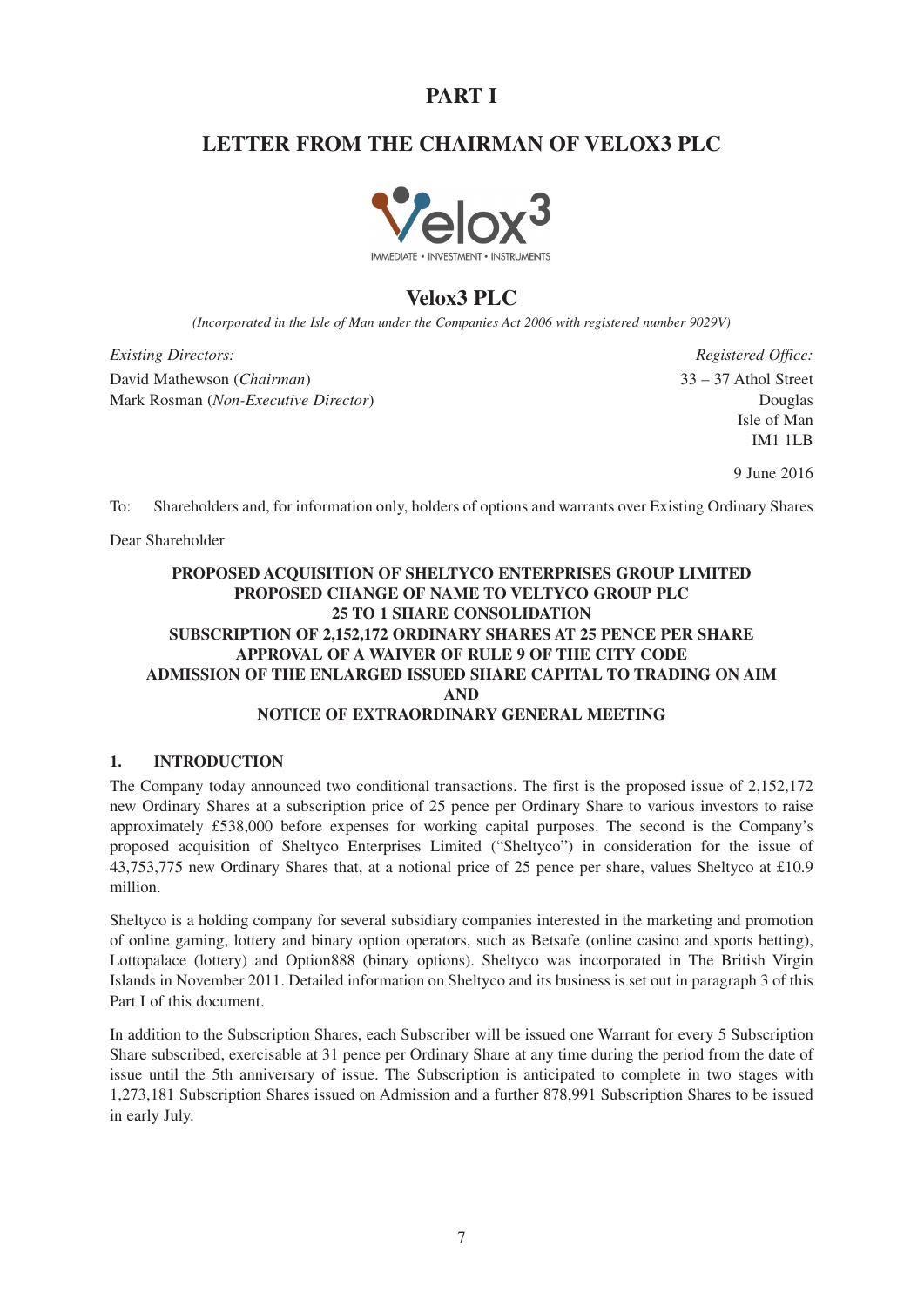The approximate net proceeds of the Subscription of £251,00 will be applied as working capital for the Enlarged Group. Details of Sheltyco's future strategic aims are detailed in paragraph 2 of Part I of this document.

Details of the Acquisition Agreement are set out in paragraph 5 of this Part I and in paragraph 12 of Part VIII of this document. Details of the Subscription are set out in paragraph 1 of this Part I.

The Acquisition is classified as a reverse takeover under the AIM Rules requiring the approval of Shareholders. It is therefore conditional upon, inter alia, the passing of the Resolutions. The Acquisition is also conditional on the approval by the Shareholders of a waiver of Rule 9 of the Takeover Code. Conditional upon the completion of the Acquisition, application will be made for the Enlarged Share Capital to be admitted to trading on AIM.

The purpose of this document is to set out the reasons for the Acquisition and the Subscription, and to explain why the Existing Directors consider that the Proposals are in the best interests of the Company and the Shareholders and to seek Shareholder approval for the Proposals.

### **You should read the whole of this document and your attention in particular is drawn to the Risk Factors set out in Part IV of this document.**

### **2. BACKGROUND TO AND REASONS FOR THE ACQUISITION**

Velox3 was admitted to AIM in July 2013 under the name of 24/7 Gaming Group Holdings plc as a service provider to the mobile gaming industry for smart phones and tablets. The Company developed HTML 5 based games, however, the board of directors realised during 2014 that returns from its investment in the mobile gaming sector were not satisfactory. At that juncture, the board of directors decided to explore alternative acquisition opportunities and entered in discussions to acquire a binary options business. Whilst it was considering this acquisition opportunity, the Board initiated a restructuring of the Group and, in December 2014, decided to cease operations and further funding to its gaming and publishing operations.

After careful consideration, the board of directors decided not to progress with the acquisition opportunity in the binary options space and sought approval from shareholders to re-classify Velox3 as an investing company with an investing policy focused on the acquisition of direct and indirect interests in the online trading services industry. Shareholders approved this investing policy in February 2015.

Recently, the Board has been introduced to the Sheltyco acquisition opportunity. The Board has reviewed the Acquisition and believes that, considering its stage of development, historical financial performance and profitability, the presence of certain common shareholders between the two groups and the sector in which Sheltyco operates, it would constitute a good fit with Velox3's current focus and expertise.

Sheltyco operates in growing markets and have industry experts who run the operational side of the business. By achieving Admission, the Enlarged Group can benefit from the increased visibility afforded by the stock market. Being quoted on AIM is expected to enable the Enlarged Group to carry out acquisitions through equity deals, retain key employees by providing long term (equity) incentive plans and have easier access to funding, if required.

In addition, Sheltyco has been generating profits and positive net cash flows almost since the start of its operations, and therefore the Independent Director will be recommending that Shareholders vote in favour of the Whitewash Resolution and the Existing Directors will be recommending that Shareholders vote in favour of the other resolutions which are required to implement the Acquisition.

### **3. INFORMATION ON THE SHELTYCO GROUP**

### *Sheltyco*

Sheltyco is a holding company primarily focused on generating marketing leads and entering into marketing contracts for the activities of its partners in sports betting, casinos, poker games, lottery and binary options, such as Betsafe (online casino and sports betting), Lottopalace (lottery) and Option888 (binary options). Sheltyco focuses on all of these three complementary activities under one umbrella, leveraging its historical cash generative activities of marketing online casinos and sports betting.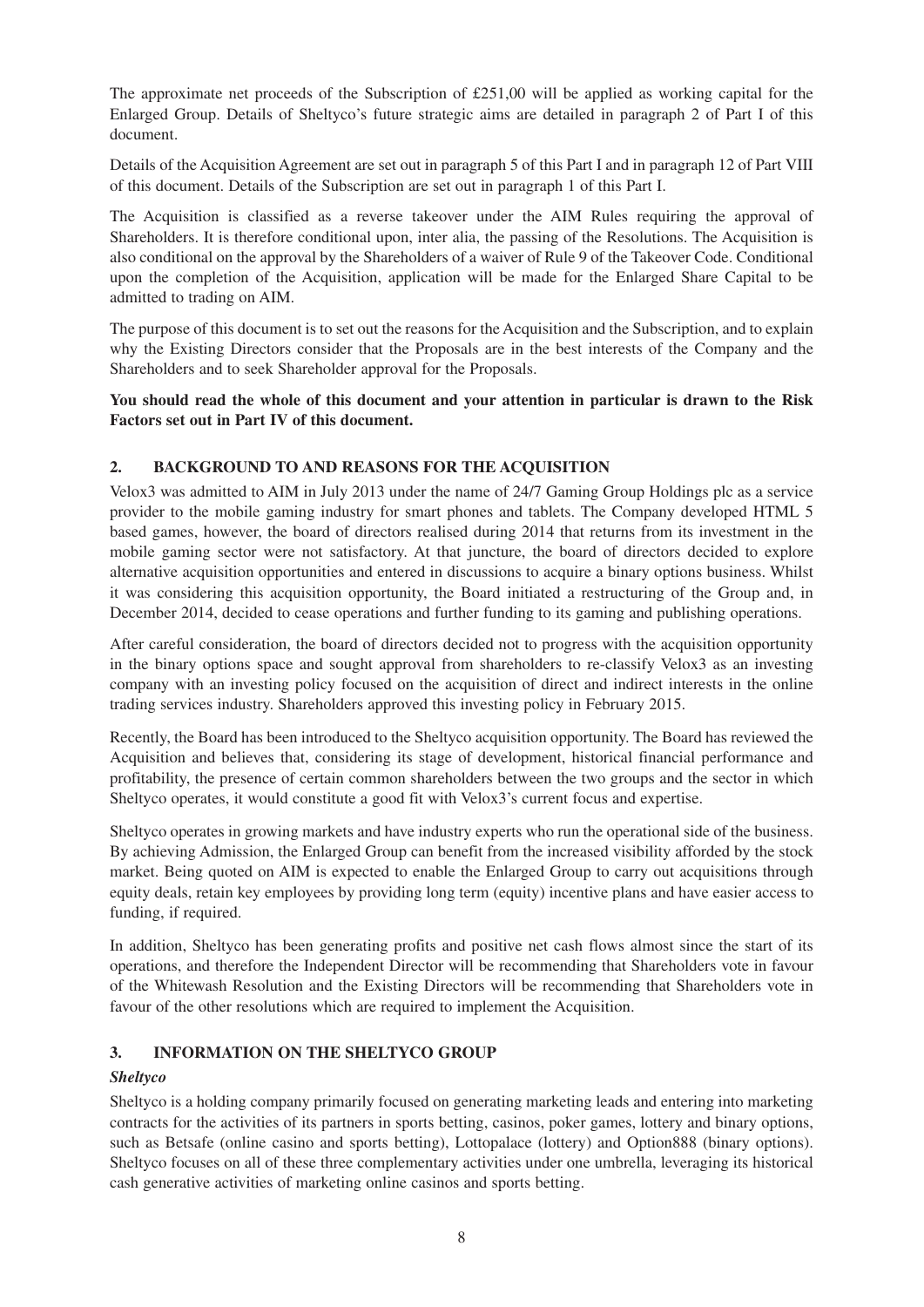Audited historical financial information relating to Sheltyco for the three years ended 31 December 2013, 2014 and 2015 is set out in Part V of this document.

# *History of the Group*

Sheltyco was incorporated in The British Virgin Islands in November 2011 under the name of Pollard Marketing Ltd and initially focussed on marketing activities in gaming and sports betting. Sheltyco started its marketing operations in 2012 and changed its name to Sheltyco Enterprises Group Limited in July 2013. The Sheltyco Group has been profitable since 2013 and has been using its expertise to start marketing lottery and binary option operations in 2015.

### *Sheltyco Enterprises Ltd (Betsafe)*

The Sheltyco Group entered into a partner agreement with Betsson Services Ltd in March 2012 to exclusively market the Betsafe brand and all related products (including, but not limited to, sports betting, casino and poker games) in the German speaking territories (Germany, Austria, Switzerland). Betsson Services Ltd is part of the Betsson AB group, the Swedish quoted investor and manager of companies in the online gaming industry. At 31 May 2016, Betsson AB had a market capitalisation of c. SEK 14,900 million  $(€1.6$  billion). Sheltyco receives a share on all revenues generated from the Betsafe operations in Germany, Austria and Switzerland regardless of how the player is originated in recognition of its marketing activities. The revenue share is a percentage of net revenues which is calculated as bets less winnings after deducting licencing fees, third party royalties, gaming tax, bonuses, promotions, loyalty and jackpot contributions, payment processing fees, fraud costs and refunds. The Existing Directors and the Proposed Directors believe that revenue from the Betsafe operations will be increasingly derived from live betting and mobile devices. The contract with Betsson Services Ltd was recently renewed and further details of the contract are set out in paragraph 12 of Part VIII of this document.

To increase visibility and reliability of the brand Betsafe, Sheltyco Group has historically maintained a premium partnership with 1. FC Köln (who compete in the German Bundesliga) and it has plans to renew such arrangements for the next season. Whilst the agreement with Betsson Services Ltd is in relation to the German speaking countries, there is increasing recognition of the global Betsafe brand as demonstrated by the recent sponsoring deal that the Betsson AB group has entered into with Manchester City, who compete in the English Premier League.

Historically the Betsafe operations have generated stable cash flows for the Sheltyco Group and going forward are expected to form the basis of the core of the Enlarged Groups operations. Through the Betsafe brand, the Betsson AB group offers casino, sports betting and poker games on their site, including live casino.

### *Tunegames (LottoPalace)*

Tunegames Holding Ltd ("**Tunegames**") is a wholly owned subsidiary of Sheltyco and holds an exclusive license to utilise an online platform for purchasing, processing and delivery of lottery tickets. Tunegames has appointed Altair Entertainment NV ("Altair") to operate the Lottopalace.com gaming website. Tunegames is responsible for the marketing and promotion of the site and receives a revenue share of the net income Altair generates from the players acquired as a result of Tunegames' marketing efforts.

The LottoPalace.com website offers players the opportunity to play some of the world's most well-known lotteries anywhere at any time including Germany Lotto, Mega Millions (USA), Power Ball (USA), National Lottery (UK) and Euro Millions. By providing a new lottery system, it gives access to some of the most entertaining lotteries and biggest jackpots. Lotteries have different rules, but the principle is that a player picks his favourite numbers (or let the computer pick randomly) and then waits for the official lotto organiser to draw the winning numbers. Furthermore, lottery may be played in a group (or syndicate), which lowers the price of a ticket and therefore allows a player to buy more tickets to increase the chance of winning.

LottoPalace was launched in August 2015 and it is currently focusing its marketing efforts on the German and Scandinavian markets.

Tunegames engaged Dream Partners Solutions Ltd to provide certain software and support in the development of the Lottopalace.com platform. These arrangements have been terminated and a new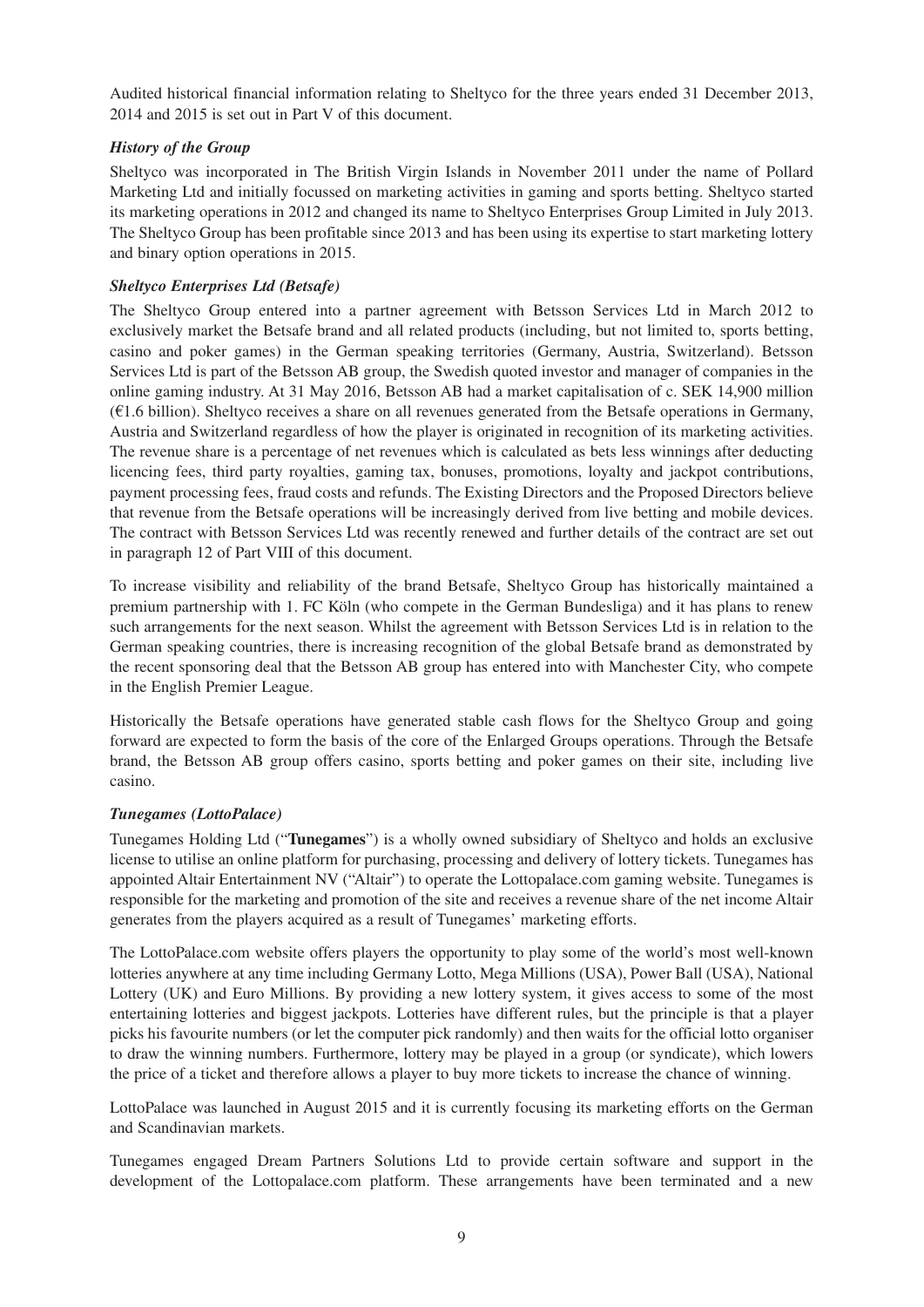agreement to provide similar services is to be agreed shortly with the software developer Softlot (a company, the majority of the shares in which are ultimately beneficially owned by Karsten Uwe Lenhoff).

# *Silkline Marketing Ltd (Option888)*

Silkline Marketing Ltd ("Silkline") is a wholly owned subsidiary of Sheltyco, and is a Cyprus incorporated and domiciled company. Silkline has entered into an agreement with Novox Capital Ltd ("Novox"), a Cypriot company that is regulated by the Securities and Exchange Commission of Cyprus (CySEC) under license CIF 224/14 to operate the Options888 site under the option888.eu domain. Silkline is responsible for the marketing and promotion of the Option888 site and receives a revenue share of the net income Novox generates from the players acquired as a result of Silkline's marketing efforts.

Option888 is an online binary option platform. Binary option traders speculate on short term movements in volatile underlying assets or indices. Binary options can be based on, inter alia, exchange rates, stock values, market indices and commodity prices. A binary option holder's payoff is either a fixed amount of compensation if the option expires "in the money" or nothing at all if the option expires "out of the money". The success of a binary option is thus based on a yes/no proposition, hence the name "binary".

The value of the potential gain or loss on the binary option will be known to the trader at the time of purchase of the binary option. A trader will purchase a binary option at a particular price and stipulate the time to expiration, within the timeframes offered by the trading platform. If the option expires "out of the money" then the trader has lost the value of the option purchased. If the option expires "in the money" then the trader receives a fixed return based on the value of the option purchased. Option888 offers a fixed 70% return over the value of the binary option.

The Existing Directors and the Proposed Directors believe that binary options is a growing area of financial trading products and expect that this product will continue to show growth in markets such as Asia, Canada, Australia and UK. In the Existing Directors and the Proposed Directors experience, the relatively high customer deposits, of approximately  $\epsilon$ 1,000 –  $\epsilon$ 1,500 per customer, make binary options an attractive product compared to other gaming and gambling activities.

A binary option is a financial instrument, in which the payoff can take only two possible outcomes. This generally focuses on high/low or in or out of a range of prices for an underlying financial product. In the Existing Directors and Proposed Directors experience, options offered by binary option providers generally pay 70-85% of the amount staked and they expect that Novox will pay out similar amounts going forward. On an incorrect prediction, the trader loses his entire bet. Binary options are "momentum" bets based on the prediction of a financial product price movement over the following 30 second to approximately one hour, or longer.

The Option888 brand was launched in early 2015, focussing initially on the Swedish and German markets. Through Novox Capital Ltd, the Option888 platform is offered in three different languages (English, German and Swedish) and five different currencies alongside customer support both through e-mail and live-chat. The Option888 platform offers a variety of advanced payment methods, allowing customers to make fast and safe deposits as well as quick withdrawals.

Binary options has seen strong growth in popularity in two of Sheltyco's main markets; Italy and Germany. The Sheltyco Group intends to become a leading provider of marketing and promotion services in the binary option market and will seek to launch into other markets in Scandinavia such as Norway, Denmark and Finland. Other markets where Sheltyco will focus on promoting the Option888 platform include Australia, Canada and UK.

The Sheltyco Group has also entered into a sponsoring agreement with FC Bologna, who compete in the Italian premier league (Series A).

# **4. EFFECT OF THE ACQUISITION ON THE ENLARGED GROUP**

The Acquisition will not have an immediate effect on the day-to-day business or the assets of either Velox3 or Sheltyco. The business of Velox3 will continue as a holding company with Sheltyco as its trading company subsidiary. Velox3 intends to change its name to Veltyco Group plc.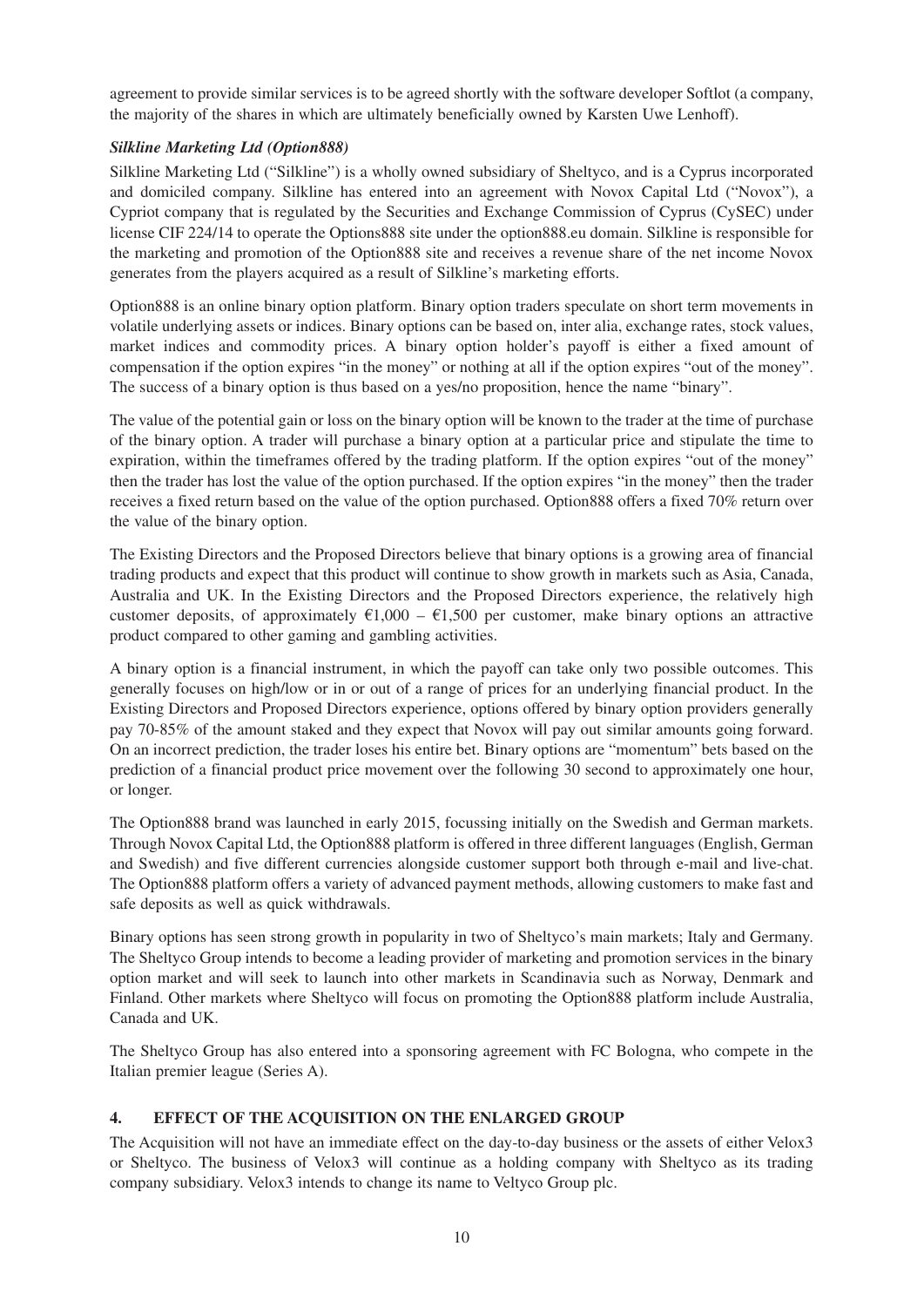The Existing Directors believe the Acquisition will facilitate access to the capital markets and will provide increased visibility and market recognition to the business of Sheltyco.

On completion of the Acquisition, the Company will cease to be an investing company as defined in the AIM Rules for Companies.

# **5. SUMMARY OF THE PRINCIPAL TERMS OF THE ACQUISITION**

The Company has entered into the Acquisition Agreement, pursuant to which it has conditionally agreed to acquire the entire issued share capital of Sheltyco in exchange for the issue of the Consideration Shares by the Company to the Vendors, *pro rata*, to their respective holdings in Sheltyco. The Consideration Shares will be credited as fully paid and will represent approximately 85 per cent of the Existing Ordinary Share Capital following the Share Consolidation. The Acquisition Agreement contains usual warranties, a tax covenant and restrictive covenants for a period of 3 years restricting the Vendors from competing with Sheltyco following the Acquisition.

Completion of the Acquisition is subject to certain conditions being satisfied including the passing of the Resolutions by Shareholders at the Extraordinary General Meeting and Admission.

Further details of the Acquisition Agreement are set out in paragraph 12 of Part VIII of this document.

### **6. SHARE CONSOLIDATION**

The Company currently has 193,031,360 Existing Ordinary Shares in issue; the last recorded price per Existing Ordinary Share was 0.20 pence on 4 December 2015, the last day that the Existing Ordinary Shares were trading on AIM before suspension. The Existing Directors believe that consolidating the Existing Ordinary Shares will lead to the Enlarged Group having a more readily understood share price and number of Ordinary Shares in issue.

Accordingly, the Existing Directors have decided to implement a consolidation of its share capital so that each Shareholder of every 25 or more Existing Ordinary Shares will be entitled to receive one new Ordinary Share. Shareholders with a holding in excess of 25 Existing Ordinary Shares, but which is not exactly divisible by 25, will have their holdings of Ordinary Shares rounded down to the nearest whole number of Ordinary Shares following the Share Consolidation. Fractional entitlements, whether arising from holdings of fewer or more than 25 Existing Ordinary Shares, will be sold in the market and the proceeds will be retained for the benefit of Company.

As a consequence of the Share Consolidation, each Shareholder's holding of Ordinary Shares will (ignoring factional entitlements) immediately following the Share Consolidation becoming effective be one twenty fifth of the number of Existing Ordinary Shares held by them on completion of the Share Consolidation. However, each Shareholder's proportionate interest in the company's issued ordinary share capital will remain unchanged as a result of the Share Consolidation.

# **7. SUBSCRIPTION**

The Company is proposing to raise approximately £538,000 (gross) through the Subscription.

The Subscription is conditional, amongst other things, on:

- (a) the passing of the Resolutions; and
- (b) Admission.

The Issue Price represents a premium of approximately 500 per cent. to the middle market price per Ordinary Share immediately prior to suspension of trading in the Company's Ordinary Shares on AIM on 7 December 2015.

The Subscription is anticipated to complete in two stages with 1,273,181 Subscription Shares being issued on Admission, raising approximately £318,295 (gross), and a further 878,991 Subscription Shares issued in early July raising approximately £219,747 (gross).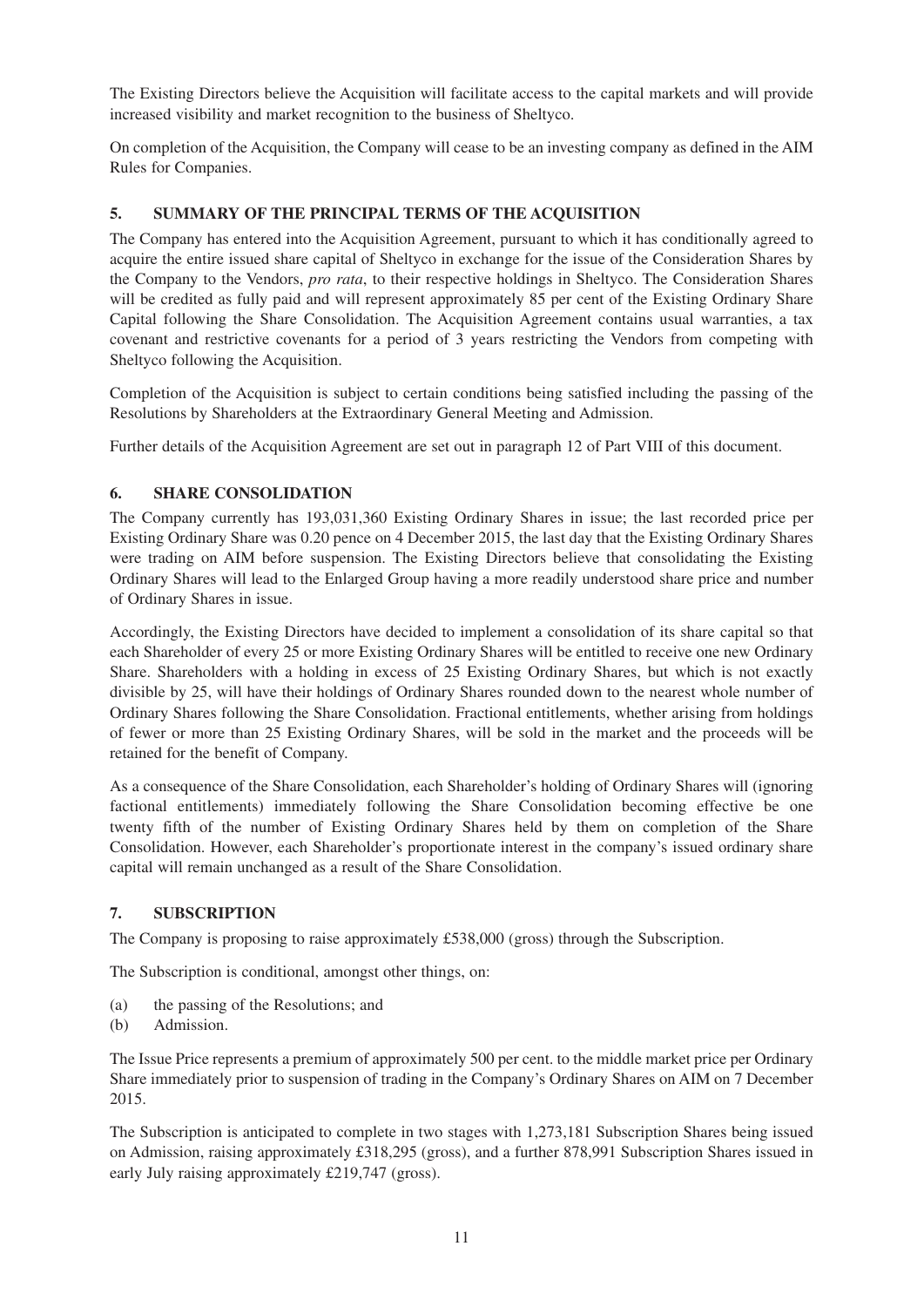The Ordinary Shares issued pursuant to the Subscription will represent approximately c. 3.8 per cent. of the Enlarged Share Capital (assuming Admission and that no other Ordinary Shares are issued between the date of this document and completion of Subscription other than the Consideration Shares, the Convertible Debt Shares and the Settlement Shares) and will rank *pari passu* in all respects with the Existing Ordinary Shares, including the right to receive all dividends and other distributions declared, made or paid after their date of issue.

As a term of the Subscription, each Subscriber shall also receive 1 Warrant for every 5 Subscription Shares subscribed, exercisable at 31 pence per Warrant at any time during the period from the date of issue until the 5th anniversary of issue. It is not intended that the Warrants will be listed on any stock market.

Further details of the Warrants are set out in paragraph 14 of Part I of this document.

# **8. USE OF PROCEEDS**

The net proceeds of the Subscription will be used to support the working capital needs of the Enlarged Group and to continue Sheltyco's marketing activities in gaming, lottery and binary options.

# **9. CONVERSION OF DEBT**

The Company has previously entered into a number of convertible loan facilities for the provision of additional working capital. On 8 June 2016 the Lenders served notice on the Company seeking to convert the outstanding balance due under the facilities into Ordinary Shares at the Issue Price, subject to Admission. In addition, for every 5 New Ordinary Share allotted pursuant to the conversion, the Company agreed to grant to the Lenders one Warrant exercisable at 31 pence per Warrant at any time during the period from the date of issue until the 5th anniversary of issue.

As at the date of service of the conversion notice, the aggregate total owing under these facilities was approximately  $\epsilon$ 818,000 (£629,000). In satisfaction of the outstanding sums due, it is intended that the Company shall issue to the Lenders immediately following Admission 2,517,932 Ordinary Shares and 503,586 Warrants.

In addition to the New Ordinary Shares to be issued above, the terms of the DGS Convertible Facility provided for a closing fee due to be satisfied by the issue of 200,000 Ordinary Shares to DGS C.V.

Further details of the DGS Convertible Facility are set out in paragraph 12 of Part VIII of this document.

# **10. INFORMATION ON THE CONCERT PARTY**

The existing shareholders of Sheltyco together with DGS C.V., Mark Rosman, Dirk Jan Bakker, Karsten Uwe Lenhoff and certain entities associated with them are deemed to be acting in concert in respect of the Acquisition for the purposes of the City Code All of them are referred in this document together as the "Concert Party". The Concert Party members are:

- **Vancom Ventures Limited**, a company incorporated under the laws of Cyprus, registration number HE333041, having its registered office at 2 Apostolou Varnava, Centaur House, 2571 Nisou, Nicosia, Cyprus. It is owned indirectly by Mr Bakker;
- **Vistra (Malta) Limited**, a company incorporated under the laws of Malta, registration number C52997, having its registered office at 114 The Strand, GZR1027 Gzira, Malta. It is also owned indirectly by Mr Bakker;
- **Lensing Management Services Limited**, a company existing under the laws of the British Virgin Islands, registered under number 1638197 and having its registered office address at Geneva Place, PO Box 431, Road Town, Tortola, British Virgin Islands. The interest in the share capital of Sheltyco of Lensing Management Services Limited is registered in the name of Aster Worldwide Limited as a nominee shareholder. It is also owned indirectly by Mr Lenhoff;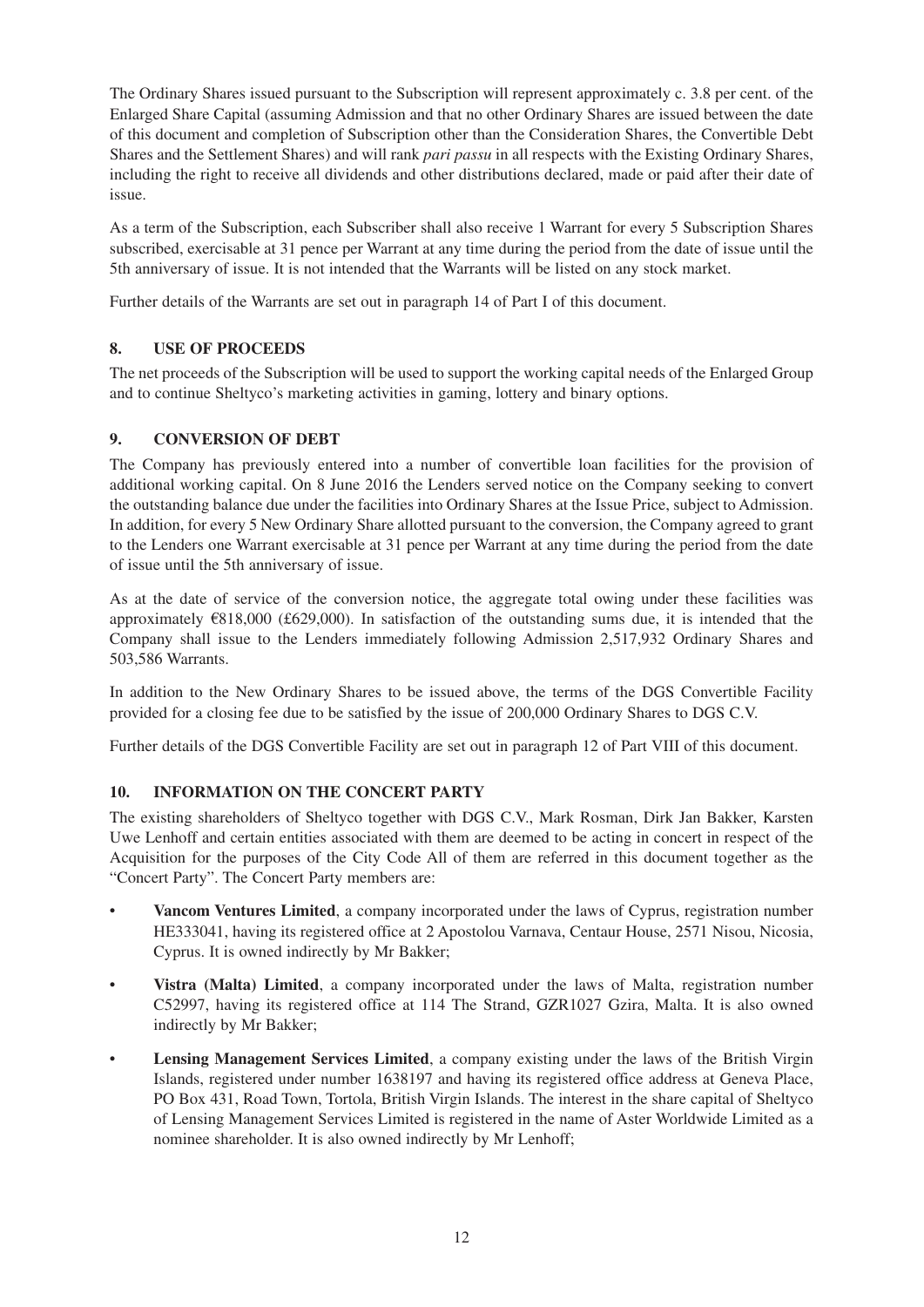- **DGS C.V.**, a limited liability company incorporated under the laws of the Netherlands, having its registered seat in 1071 DW Amsterdam, van Miereveldstraat nr 11, the Netherlands. DGS C.V. is an investment vehicle for a number of independent investors, including Bakkerstaete B.V.
- **Bakkerstaete B.V**. a limited liability company incorporated under the laws of the Netherlands, having its registered address at Amsteldijk Noord 103 E, 1183 TH Amstelveen. Bakkerstaete B.V is directly owned by Mr Johannes Alberts Bakker, the father of Dirk Jan Bakker.
- **Mark Joost Rosman** of Palestrinastraat 26-huis, 1071 LG Amsterdam, Netherlands, a Dutch national and resident in the Netherlands.

Mr Rosman is a director and shareholder of Velox3, a director of Sheltyco and an adviser to Dirk Jan Bakker. Further details on Mr Rosman are provided at Part 2 of this document. Details of all companies and partnerships of which Mr Rosman has been a director or partner at any time in the last 5 years are provided at paragraph 7 of Part VIII of this document.

• **Dirk Jan Bakker** of PC Hooftstraat 175C, 1071 BW Amsterdam Netherlands

Mr Bakker is a shareholder of Velox3; he is also, indirectly through Vancom Ventures Limited and Vistra (Malta) Limited of which he is the sole beneficial owner, a c.40 per cent. shareholder of Sheltyco and is indirectly interested in DGS C.V.

 In addition to his involvement with the Sheltyco Group, Mr Bakker is a real estate investor and a director of Diman BV, NRE Amsterdam I B.V., NRE Amsterdam II B.V., Beleggingsmij Andantino B.V. and Pisa Beheer B.V.

• **Karsten Uwe Lenhoff** of 25 Mixalakopoulou Stv, 1075 Nicosia, Cyprus, a German national resident in Cyprus.

 Mr Lenhoff is the founder and director of Sheltyco and is, indirectly through Lensing Management Services Limited of which he is the sole beneficial owner, a c.60 per cent. shareholder and director of Sheltyco. Further details on Mr Lenhoff are provided at Part 2 of this document. Details of all companies and partnerships of which Mr Lenhoff has been a director or partner at any time in the last 5 years are provided at paragraph 7 of Part VIII of this document.

None of Mr Rosman, Mr Bakker or Mr Lenhoff have been: (i) a director of a company which has been placed in receivership, compulsory liquidation, administration, been subject to a voluntary arrangement or any composition or arrangement with its creditors generally or any class of creditors, whilst he was a director of that company or within the 12 months after he ceased to be a director of that company; or (ii) a partner in any partnership which has been placed in compulsory liquidation, administration or been subject of a partnership voluntary arrangement, whilst he was a partner in that partnership or within 12 months after he ceased to be a partner in that partnership.

None of Mr Rosman, Mr Bakker or Mr Lenhoff have (i) has any unspent convictions in relation to indictable offences; (ii) is or has been bankrupt or made any voluntary arrangement; (iii) has been the subject of public criticism by a statutory or regulatory authority (including recognised professional bodies); or (iv) has been disqualified by a court from acting as a director of any company or from acting in the management or conduct of the affairs of any company.

# **11. INTENTIONS OF THE CONCERT PARTY**

Each of Mr Lenhoff, Mr Bakker and Mr Rosman has confirmed on the Concert Party's behalf that, other than for the changes described in this document, following completion of the Acquisition the business of the Company will be continued in substantially the same manner as at present, with no major changes, no likely redeployment of the Company's fixed assets and no likely repercussions on the future business of the Company, the continued employment of the employees and management of the Company (including any material change in the conditions of employment), the pension rights of the employees, and the locations of the Company's places of business.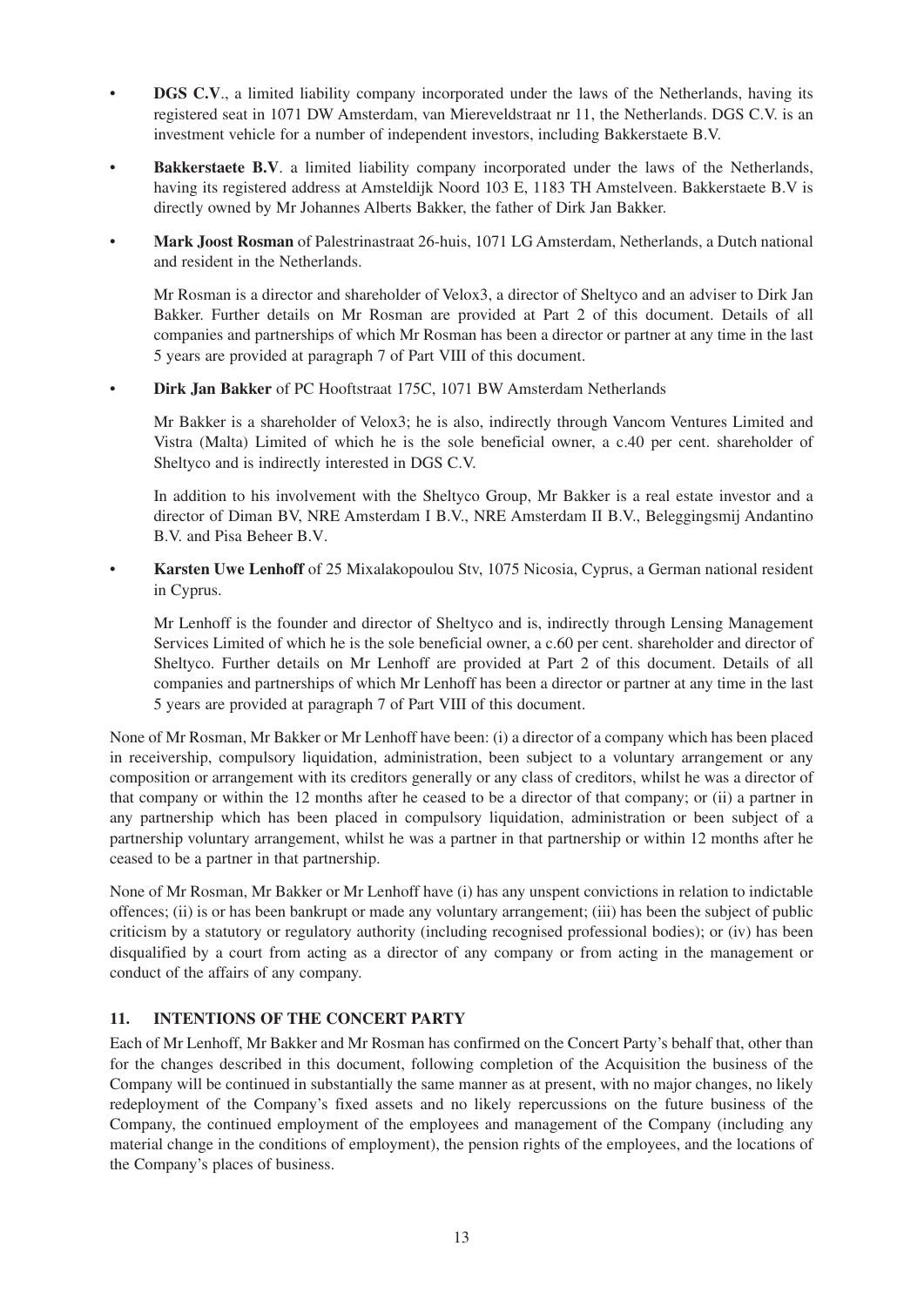**The Concert Party has no intention of making a general offer for the Company, nor cause the Company to cease to maintain any of the trading facilities in respect of the Ordinary Shares. Each of Mr Lenhoff, Mr Bakker and Mr Rosman has confirmed that the Concert Party has no intention of disposing of any interests in the Ordinary Shares outside the Concert Party, save that DGS C.V. expects in due course to distribute its interests in the Ordinary Shares to its investors in accordance with its investment strategy.**

# **12. IRREVOCABLE UNDERTAKINGS TO VOTE IN FAVOUR OF THE RESOLUTIONS**

David Mathewson, the Independent Director has given an irrevocable undertaking to the Company to vote in favour of the Resolutions in respect of his entire beneficial and direct holding of Existing Ordinary Shares totalling, in aggregate, 1,905,788 Existing Ordinary Shares, representing approximately 0.99 per cent. of the Existing Ordinary Share Capital.

Mark Rosman, a member of the Concert Party, has also given an irrevocable undertaking to the Company to vote in favour of the Resolutions, save for the Whitewash Resolution (for which he is excluded from voting) in respect of his entire beneficial and direct holding of Existing Ordinary Shares totalling, in aggregate, 8,327,038 Existing Ordinary Shares, representing approximately 4.32 per cent. of the Existing Ordinary Share Capital.

Certain Independent Shareholders have also given irrevocable undertakings to the Company to vote in favour of the Resolutions (and, where relevant, to procure that such action is taken by the relevant registered holders if that is not one of them) in respect of their holdings totalling, in aggregate, 85,903,888 Existing Ordinary Shares, representing approximately 51.3 per cent. of the Existing Ordinary Share Capital eligible to vote on the Whitewash Resolution.

In addition, irrevocable undertakings to vote in favour of the Resolutions, save for the Whitewash Resolution have been given by certain Shareholders (including members of the Concert Party) in respect of their holdings totalling, in aggregate, 11,522,197 Existing Ordinary Shares, representing approximately 6 per cent. of the Existing Ordinary Share Capital.

In total, therefore, the Company has received irrevocable undertakings to vote in favour of:

- 1. the Whitewash Resolutions in respect of holdings totalling, in aggregate, 87,809,676 Existing Ordinary Shares, representing 50.7 per cent of the Existing Ordinary Shares entitled to vote thereon; and
- 2. all other Resolutions (excluding the Whitewash Resolution) in respect of holdings totalling, in aggregate, 107,658,911 Existing Ordinary Shares, representing 55.77 per cent of the Existing Ordinary Shares entitled to vote thereon.

# **13. ORDERLY MARKET ARRANGEMENTS**

In order to maintain an orderly market in the Ordinary Shares, the Company has agreed with each of Mr Dirk Jan Bakker and Karsten Uwe Lenhoff that, for a period of 12 months after Admission shall not dispose of any interest in the Ordinary Shares held by them unless such disposal is effected through Stockdale Securities or with Stockdale Securities' prior consent.

Further details of the Orderly Market Agreements are set out in paragraph 12 of Part VIII of this document.

# **14. OPTIONS AND WARRANTS**

### *Share Options*

On 21 February 2014 the Company granted David Mathewson 6,000,000 (240,000 post Share Consolidation) options on Existing Ordinary Shares, with an exercise price of £0.03 (£0.75 post Share Consolidation) per Existing Ordinary Shares. The options vest over three equal yearly instalments starting 1 year after the date of grant, provided Mr Mathewson remains a director or employee of the company during this period. Further details on the terms of the option grant are provided at paragraph 4 of Part VIII.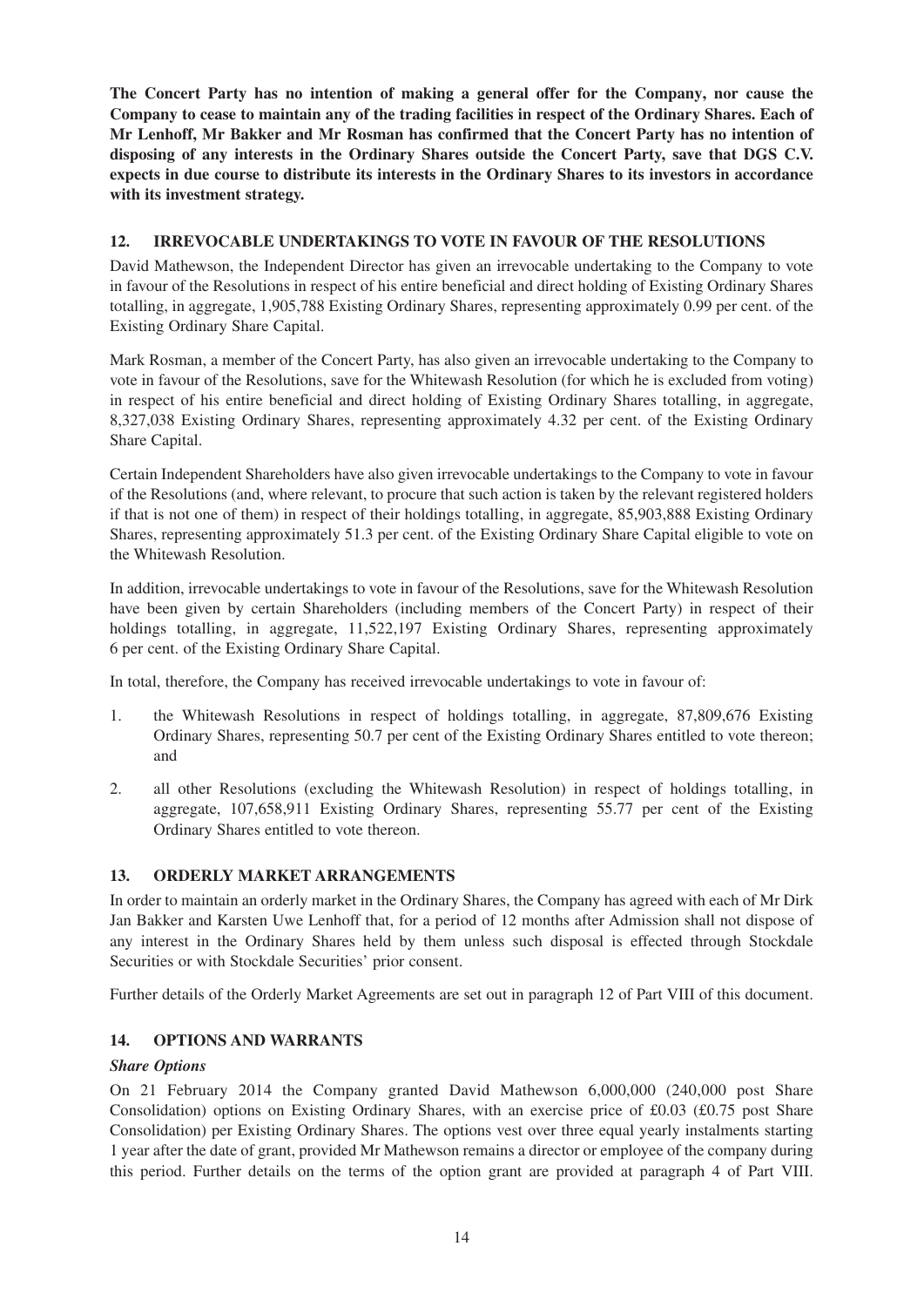Following Admission, it is the intention of the Board (on the advice of the Remuneration Committee) to amend the exercise price of these options to £0.25 per Ordinary Share and amend the vesting date such that the options vest over three equal yearly instalments starting 1 year after Admission.

Further, on 22 October 2013, the Company granted to Mr Mathewson options over 78,000 Existing Ordinary Shares (6,120 Ordinary Shares post Share Consolidation), with an exercise price of £0.385p (£9.62 post Share Consolidation) per share. The options vest over three equal yearly instalments starting 1 year after the date of grant. It is the intention of the Board to cancel these options following Admission in light of the revision to Mr Mathewson's option grant of 21 February 2014.

# *Warrants*

On 18 February 2014, the Company raised £502,000 by issuing new Existing Ordinary Shares to institutional clients and other investors of Daniel Stewart & Company plc. The Company granted Daniel Stewart 500,000 (20,000 post Share Consolidation) warrants on Existing Ordinary Shares of the Company, with an exercise price of £0.03 (£0.75 post share Consolidation) per Existing Ordinary Share. The warrants can be exercised upon issuance and have a 5 year term.

Pursuant to the terms of the Subscription, the Subscribers shall be granted on Admission 430,434 Warrants to subscribe for Ordinary Shares, with an exercise price of £0.31 per Ordinary Share. The warrants can be exercised upon issuance and have a 5 year term.

In addition, upon the conversion of the convertible loan facilities on Admission, the Lenders shall be granted in aggregate 503,586 warrants to subscribe for Ordinary Shares, with an exercise price of £0.31 per Ordinary Share. The warrants can be exercised upon issuance and have a 5 year term.

# **15. RELATIONSHIP AGREEMENT**

Dirk Jan Bakker and Karsten Uwe Lenhoff have each agreed to exercise their votes as Shareholders and to procure the same in respect of any connected person in accordance with certain restrictions set out in a Relationship Agreement entered into between the Company, Stockdale Securities and each of them. The restrictions seek to ensure that the Group is capable of carrying on its business and making decisions independently and in the best interests of the Group and that any transactions between any member of the Group and either of Dirk Jan Bakker or Karsten Uwe Lenhoff or any connected person are made on an arm's length basis.

The agreement will continue until the second anniversary of completion and therefore until either Dirk Jan Bakker or Karsten Uwe Lenhoff (or both of them) cease to hold 30 per cent. or more of the Ordinary Shares then in issue, or either of them together with their associates cease to hold 50 per cent. or more of the Ordinary Shares then in issue.

Further details of the Relationship Agreement are set out in paragraph 12 of Part VIII of this document.

# **16. SETTLEMENT OF FEES AND REMUNERATION**

In settlement of certain fees and remuneration due to directors, former employees, consultants and advisors in the aggregate sum of £147,989, the Board will propose to issue on Admission 593,127 Ordinary Shares at the Issue Price (the "Settlement Shares"). Further details of the Settlement Shares due to the directors are set out in paragraph 9.1 of Part VIII of this document.

# **17. ADMISSION, SETTLEMENT & DEALING**

Application will be made for the Enlarged Share Capital to be admitted to trading on AIM. If the Resolutions are passed at the Extraordinary General Meeting, it is expected that Admission will become effective and dealings in the Enlarged Share Capital will commence on 29 June 2016. These dates and times may change.

The Company has applied for the Ordinary Shares to be admitted to CREST with effect from Admission. Accordingly, settlement of transactions in Ordinary Shares held in uncertificated form following Admission will take place within the CREST system.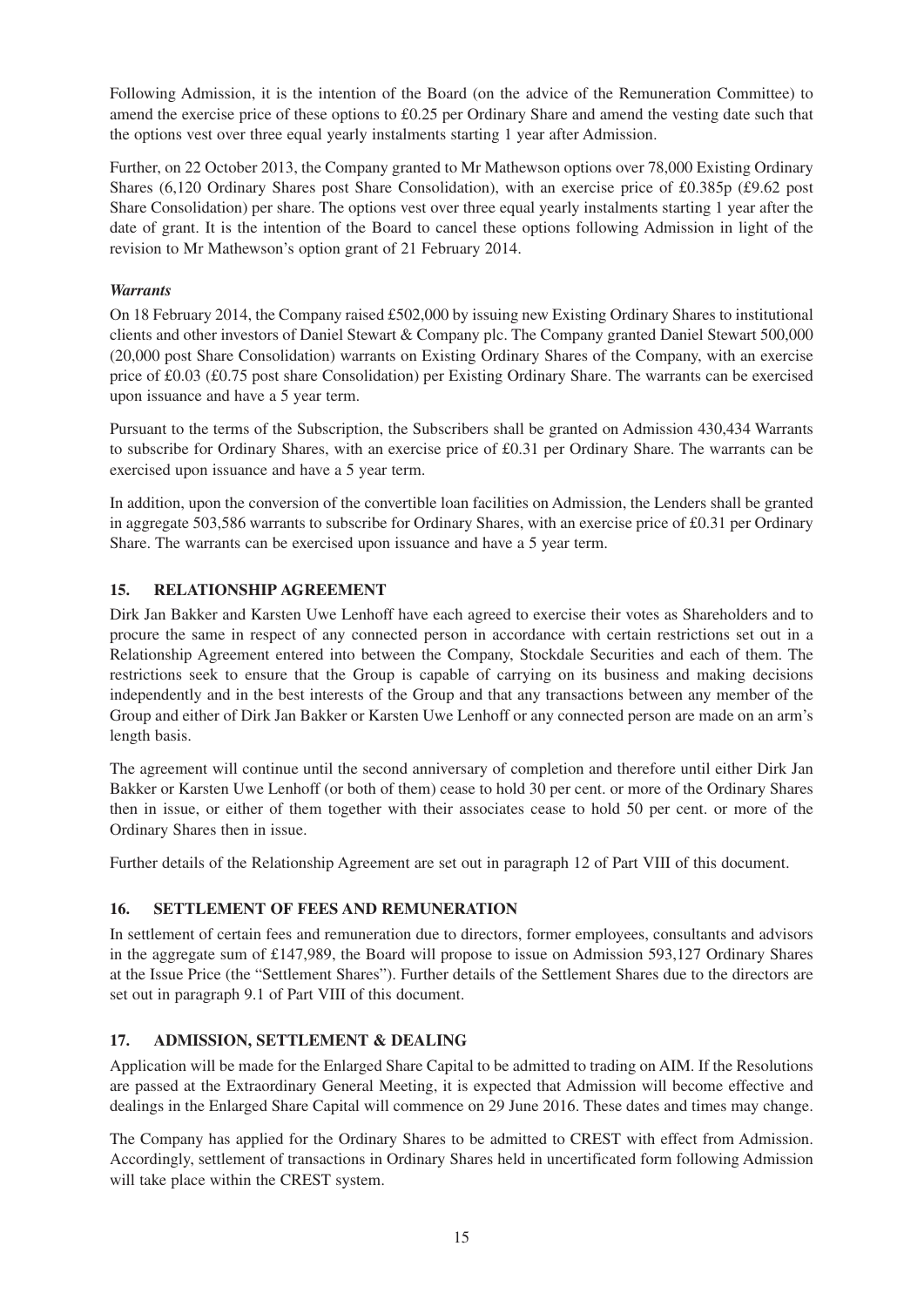CREST is a voluntary system and holders of Ordinary Shares who wish to receive and retain share certificates will be able to do so.

All New Ordinary Shares will be issued payable in full at the Issue Price. It is intended that, if applicable, definitive share certificates in respect of the New Ordinary Shares will be distributed by 12 July 2016 or as soon as practicable thereafter. No temporary documents of title will be issued.

# **18. DTR 5**

Pursuant to the Articles, Shareholders are obliged to comply (where necessary) with the notification and disclosure requirements set out in DTR 5 as if the Company were a UK domestic company. The Disclosure and Transparency Rules can be accessed and downloaded from the FCA's website at www.handbook.fca.org.uk/handbook/DTR/5/1.

# **19. CURRENT TRADING AND PROSPECTS OF SHELTYCO**

The financial information on Sheltyco for the year ended 31 December 2015 is set out in Part IV of this document.

Since 31 December 2015, trading at Sheltyco has continued to be in line with the Existing Directors' and the Proposed Directors' expectations.

In January 2016 Sheltyco began its marketing and promotion activities on the binary options and lottery platforms. The results of these campaigns are in line with the Existing Directors' and the Proposed Directors' expectations.

Following Admission, the Enlarged Group will also review potential acquisition opportunities which fit into the company's profile.

### **20. WORKING CAPITAL**

The Existing Directors and the Proposed Directors are of the opinion, having made due and careful enquiry, that, taking into account the Subscription and the Company's and Sheltyco's available working capital resources, the Enlarged Group will have sufficient working capital available to it for its present requirements, that is for at least 12 months from the date of Admission.

### **21. UNAUDITED PRO FORMA STATEMENT OF NET ASSETS OF THE ENLARGED GROUP**

An unaudited pro forma statement of net assets of the Enlarged Group is set out in Part VI of this document illustrating the effect of the Acquisition as if it had taken place as at 31 December 2015.

### **22. DIVIDENDS**

It is the Existing Directors' intention for the Company to achieve growth and the Existing Directors believe it is inappropriate to attempt to predict the likely level or timescale for the declaration and payment of dividends by the Company. However, as soon as it becomes commercially prudent to declare dividend payments and subject to the then availability of sufficient distributable reserves for the purpose, the Existing Directors intend to do so.

### **23. TAXATION**

Your attention is drawn to the Taxation section contained in paragraph 16 of Part VIII of this document. If you are in any doubt as to your tax position, you should consult your own independent financial adviser immediately.

### **24. CITY CODE**

The Company is incorporated in the Isle of Man, and application will be made for the Enlarged Share Capital to be admitted to trading on AIM. The City Code applies to all companies who have their registered office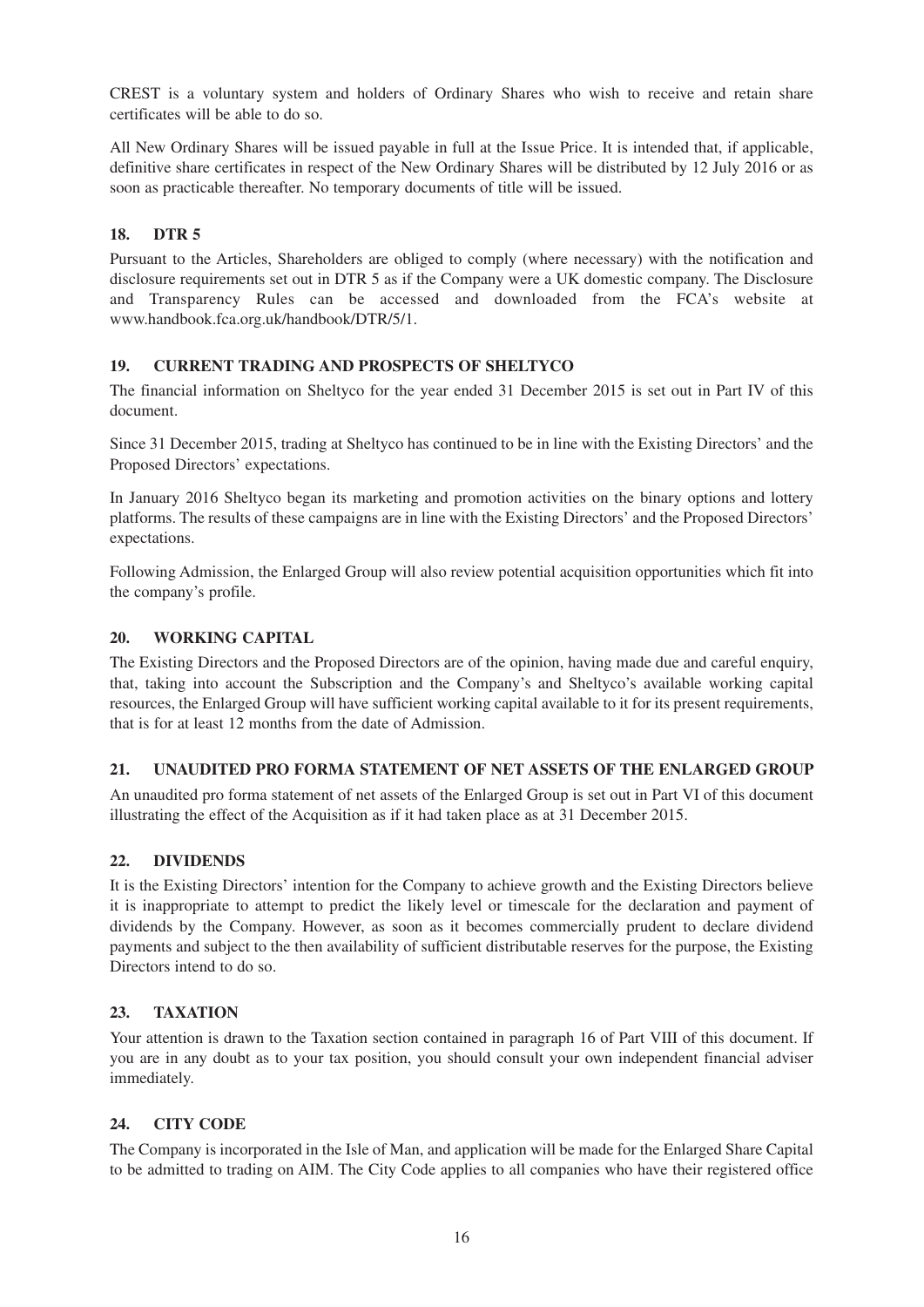in the UK, Channel Islands or Isle of Man and whose securities are traded on a regulated market in the UK or a stock exchange in the Channel Islands or Isle of Man or a multilateral trading facility. Accordingly, the City Code applies to the Company.

Under Rule 9 of the City Code, any person who acquires an interest in shares (as defined in the City Code), whether by a series of transactions over a period of time or not, which (taken together with any interest in shares held or acquired by persons acting in concert with him) in aggregate, carry 30 per cent. or more of the voting rights of a company which is subject to the City Code, is normally required by the Panel to make a general offer to all of the remaining shareholders to acquire their shares.

Similarly, when any person, together with persons acting in concert with him, is interested in shares which in aggregate carry not less than 30 per cent. of the voting rights of such a company but does not hold shares carrying more than 50 per cent. of such voting rights, a general offer will normally be required if any further interests in shares are acquired by any such person.

An offer under Rule 9 must be in cash or be accompanied by a cash alternative and at the highest price paid by the person required to make the offer, or any person acting in concert with him, for any interest in shares of the company during the 12 months prior to the announcement of the offer.

Under the City Code, a concert party arises where persons who, pursuant to an agreement or understanding (whether formal or informal), co-operate to obtain or consolidate control (as defined below) of a company or to frustrate the successful outcome of an offer for a company. Control means holding, or aggregate holdings, of shares carrying 30 per cent. or more of the voting rights of the company, irrespective of whether the holding or holdings give de facto control.

# **25. WAIVER OF RULE 9 OF THE CITY CODE**

The City Code governs, amongst other things, transactions that may result in a change of control of a public company to which the City Code applies, including the Company. Under Rule 9, where a person acquires an interest (as such term is defined in the City Code) in shares which, when taken together with any shares in which he is already interested and in which persons acting in concert with him are interested, carry 30 per cent. or more of the voting rights of a company that is subject to the City Code, such person or group is normally required to make a general offer to all the remaining shareholders to acquire their shares.

Similarly, when any person together with persons acting in concert with him is interested in shares which, in the aggregate, carry not less than 30 per cent. of the voting rights of such a company but does not hold shares carrying more than 50 per cent. of such voting rights, a general offer will normally be required if any further interests in shares are acquired by any such person.

An offer under Rule 9 must be in cash and at the highest price paid during the preceding 12 months for any interest in shares of the Company by the person required to make the offer or any person acting in concert with him.

Persons acting in concert comprise persons who, pursuant to an agreement or understanding (whether formal or informal), co-operate to obtain or consolidate control (as defined in the City Code) of, or frustrate the successful outcome of an offer for, the Company.

For the purposes of the City Code, all of the members of the Concert Party are deemed to be acting in concert, and their interests are to be aggregated. Further information about the Concert Party is set out in paragraph 10 of Part I and Part VII of this document.

In the absence of a waiver granted by the Takeover Panel, Rule 9 would require the Concert Party to make a general offer for the balance of the Ordinary Shares in issue immediately following the Acquisition. The Takeover Panel has been consulted and has agreed, subject to the passing on a poll by Independent Shareholders of the Whitewash Resolution, to waive the obligation on the Concert Party that would otherwise arise under Rule 9, as a result of the issue of Ordinary Shares and Warrants to the Concert Party pursuant to the Proposals, for a general offer to be made by the Concert Party for the balance of the issued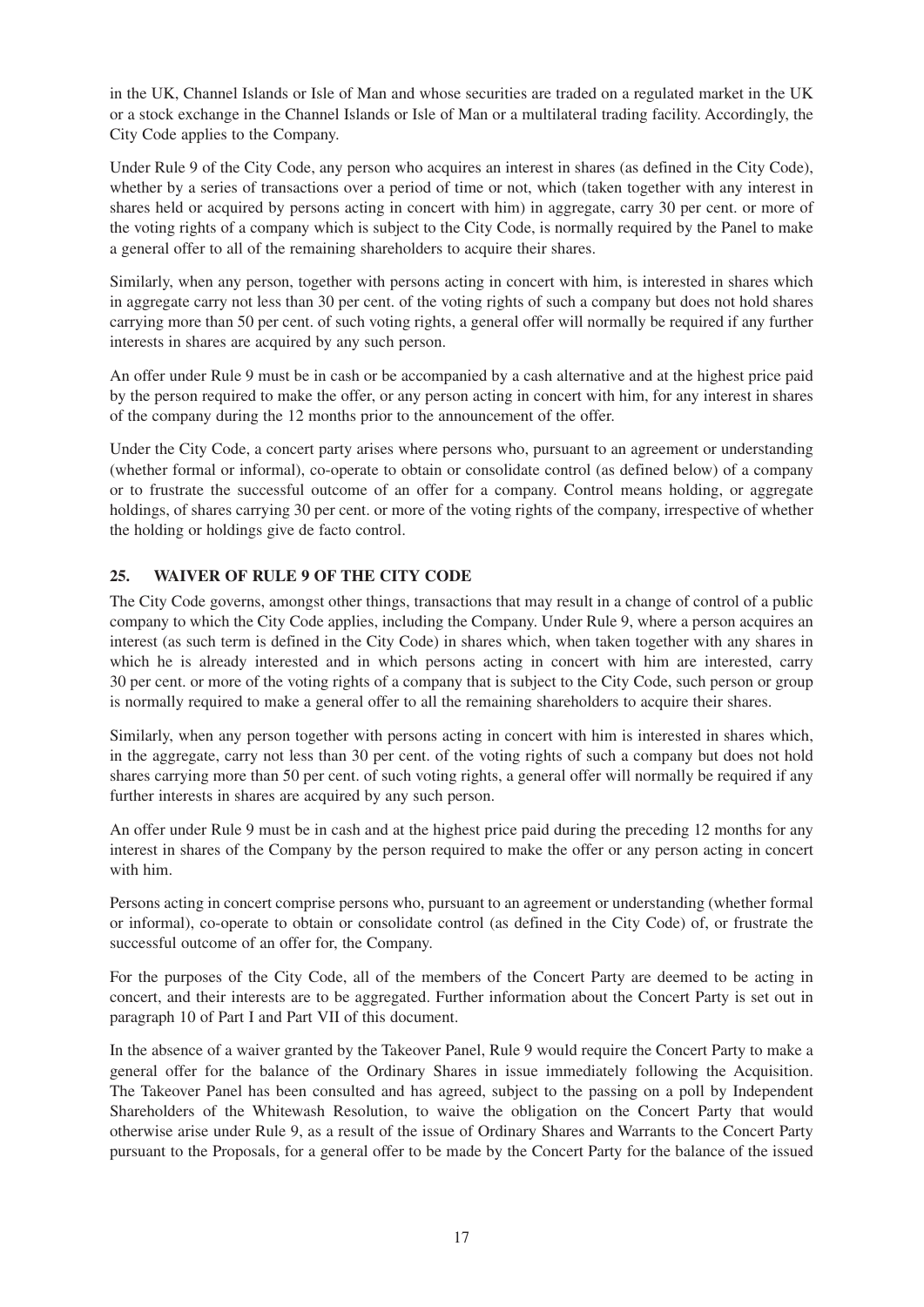Ordinary Shares not already held by the Concert Party. Accordingly, Resolution 2 is being proposed at the Extraordinary General Meeting and will be taken on a poll of Independent Shareholders.

**The City Code provides that, if a person (or group of persons acting in concert) hold an interest in shares carrying more than 50 per cent. of the voting rights of the Company's voting share capital and, for as long as they continue to be treated as acting in concert, may accordingly increase their aggregate interests in shares without incurring any obligation under Rule 9 to make a general offer. Individual members of the Concert Party will not be able to increase their percentage interests in shares through or between a Rule 9 threshold without the Takeover Panel's consent.**

# *Maximum controlling position of the Concert Party*

Immediately following Admission, the Concert Party will hold, in aggregate, 48,107,212 Ordinary Shares, representing approximately 85.8 per cent. of the Company's Enlarged Share Capital (assuming no exercise of Warrants or Options between the date of this document and Admission nor taking into account the second subscription of DGS C.V to complete in early July).

In addition, DGS C.V., a member of the Concert Party has conditionally agreed to subscribe for 878,991 new Ordinary Shares and 175,798 Warrants, to be allotted in July 2016.

On the basis that all additional Ordinary Shares are issued to DGS C.V. (including the second subscription in early July) and all Warrants issued, and to be issued, are exercised by DGS.C.V. in full, and assuming no exercise of any other Warrants and no other changes in the holding of the Concert Party in Ordinary Shares, the Concert Party would hold 87.5 per cent. of the issued share capital of the Company on a fully diluted basis.

### **26. EXTRAORDINARY GENERAL MEETING**

To enable the Proposals to be implemented, it is necessary for Shareholders to:

- (a) approve the Share Consolidation;
- (b) approve the Acquisition;
- (c) approve the waiver of the Concert Party's obligation to make a general offer under Rule 9; and
- (d) give the Board the necessary authorities to allot the New Ordinary Shares.

Accordingly, you will find at the end of this document a notice convening a Extraordinary General Meeting to be held at 10.30 a.m. on 27 June 2016 at the offices of Estera Trust (Isle of Man) Limited, 33-37 Athol Street, Douglas, Isle of Man IM1 1LB where the following Resolutions will be proposed:

- Resolution 1, which will be proposed as an ordinary resolution pursuant to which every 25 Existing Ordinary Shares will be consolidated into 1 Ordinary Share;
- Resolution 2, which will be proposed as an ordinary resolution and is the Whitewash Resolution, pursuant to which the Independent Shareholders are being asked to approve the Rule 9 Waiver. This resolution requires approval by the Independent Shareholders on a poll (voting in person or by proxy at the Extraordinary General Meeting;
- Resolution 3, which will be proposed as an ordinary resolution, is to approve the acquisition of Sheltyco for the purposes of Rule 14 of the AIM Rules for Companies;
- Resolution 4, which will be proposed as an ordinary resolution, is to authorise the Existing Directors to be generally and unconditionally authorised in accordance with article 5.1 of the Company's articles of association to exercise all the powers of the Company to allot shares in the Company or grant rights to subscribe for or to convert any security into shares in the Company provided that such power be limited to the allotment of 49,217,007 Ordinary Shares.
- Resolution 5, which will be proposed as a special resolution, grants the Existing Directors authority to allot equity securities for cash (as defined in the Company's articles of association) pursuant to the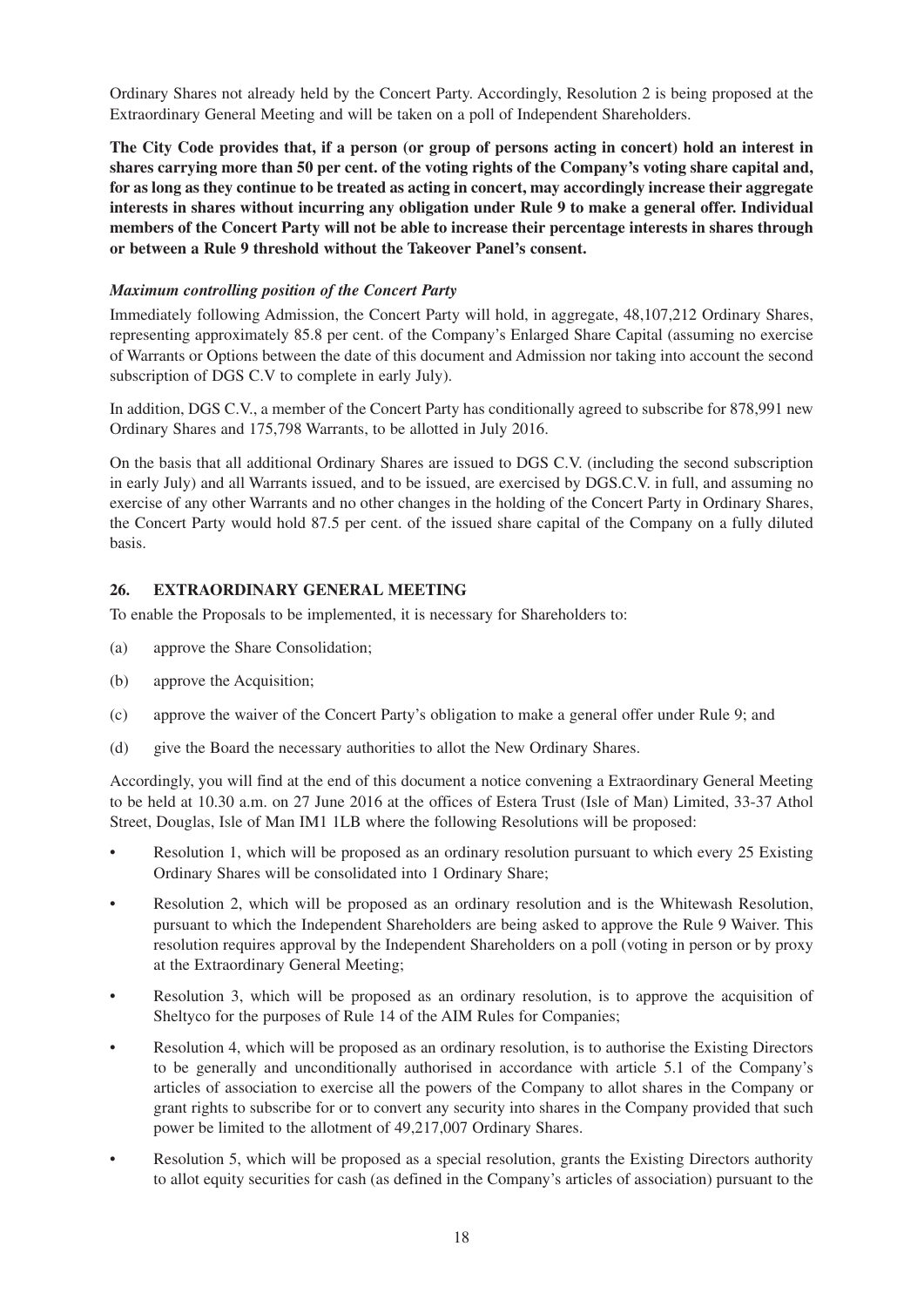authority conferred by resolution 4 as if article 6.1 (pre-emption) did not apply to any such allotment, provided that such power shall be limited to the allotment of up to 49,217,007 Ordinary Shares.

• Resolution 6, which will be proposed as a special resolution, seeks Shareholders' approval to change the Company's name to Veltyco Group Plc.

All of the Resolutions need to be passed at the Extraordinary General Meeting for the Proposals to be implemented. The passing of each Resolution is conditional on the passing of each other Resolution.

# **27. ACTION TO BE TAKEN**

#### *In respect of the Extraordinary General Meeting*

You will find enclosed a Form of Proxy for use by Shareholders at the Extraordinary General Meeting. The Form of Proxy should be completed in accordance with the instructions printed thereon and forwarded to the Company's Transfer Agent, Neville Registrars Limited c/o Velox3 plc, 33-37 Athol Street, Douglas, Isle of Man IM1 1LB as soon as possible and in any event so as to be received by no later than 10.30 a.m. on 24 June 2016. Completion and return of a Form of Proxy will not preclude you from attending the Extraordinary General Meeting and voting in person if you wish.

### **28. FURTHER INFORMATION**

Your attention is drawn to the further information set out in Parts II to VIII of this document and in particular to the Risk Factors set out in Part III of this document.

#### **29. RECOMMENDATION**

The Independent Director who has been so advised by Stockdale Securities considers the Rule 9 Waiver and the Acquisition to be fair and reasonable and in the best interests of Independent Shareholders and the Company. In providing advice to the Independent Director, Stockdale Securities has taken into account the Independent Director's commercial assessment. Accordingly, the Independent Director recommends that Independent Shareholders vote in favour of the Whitewash Resolution.

### **Shareholders should note that if the Resolutions are not approved at the Extraordinary General Meeting the Company's admission to trading on AIM will be cancelled.**

The Independent Director recommends that Shareholders vote in favour of the Whitewash Resolution as he has irrevocably committed to do in respect of his holding amounting to 1,905,788 Existing Ordinary Shares, representing approximately 0.99 per cent of the voting rights in Velox3.

Further, the Existing Directors recommend that Shareholders vote in favour of Resolutions 1, 3, 4, 5 and 6, as they have irrevocably committed to do in respect of their beneficial holding amounting to, in aggregate, 10,232,826 Existing Ordinary Shares, representing approximately 5.3 per cent. of the voting rights in Velox3.

Yours faithfully

**David Mathewson** *Chairman*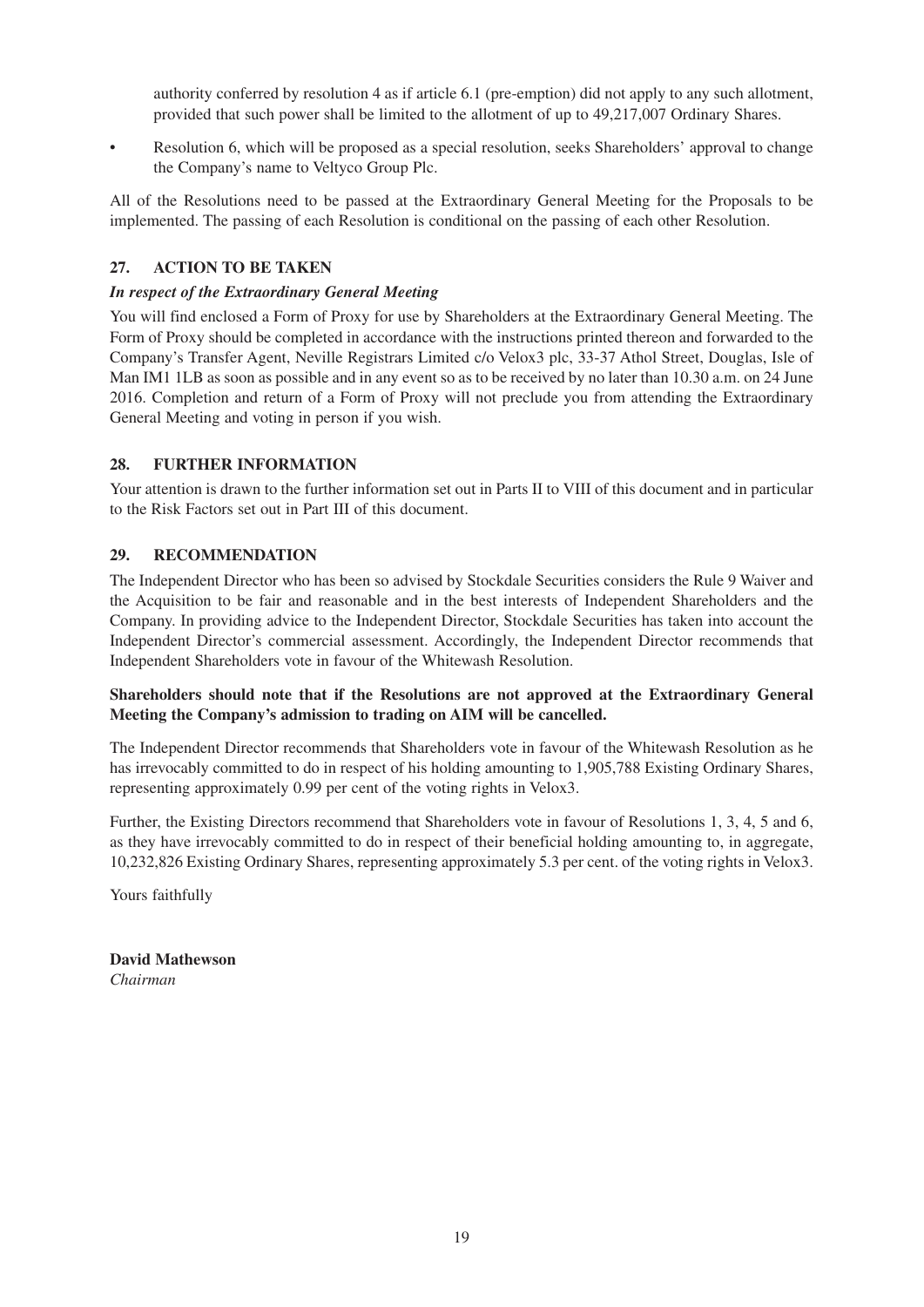# **PART II**

# **INFORMATION ON VELOX3**

#### **Business Description**

The Company is an investing company. The investing policy of the Company is to acquire direct and indirect interests in the online trading services industry. These online trading services include services such as binary options, trading in CFDs and Forex. The Company will consider investment opportunities anywhere in the world. The Company will also consider opportunities, as they arise, in industries related to the online trading services sector, including, but not limited to providers of services, marketing and technology to the sector. Investments may be by way of purchasing quoted shares in appropriate companies, outright acquisition or by the acquisition of assets, including the intellectual property, of a relevant business, or by entering into partnerships or joint venture arrangements.

Full details of the Company's investing policy are set out on the Company's website at www.velox3.com

#### **Directors and Senior Management**

The Board currently comprises David Mathewson and Mark Rosman, Marcel Noordeloos is a senior manager of the Company.

On Admission, Karsten "Uwe" Lenhoff, Marcel Noordeloos and Hans Dahlgren will join the Board.

Brief biographical details of the Existing Directors, Proposed Directors who are expected to be in place on Admission are set out below:

### *Existing Directors*

**David Mathewson,** *Chairman,* aged 68, was appointed to Velox3 plc's Board in May 2013. Between June 2010 and December 2012, David Mathewson was a Non-Executive Director of Playtech Limited, one of the world's leading publicly traded online gaming software suppliers, latterly becoming Playtech's CFO. Previously to this, Mr Mathewson has acted in a number of positions as Non-Executive Director, including Chairman of Sportech Plc and Non-Executive Director at Edinburgh UK Tracker Trust plc, Robertson Group and Asian Growth Properties Limited.

**Mark Rosman,** *Non-Executive Director,* aged 49, has 15 years of experience advising on private equity investments and managing private equity portfolios. Mark worked for Galladio Capital Management B.V. for eleven years and held the role of chief operating officer from 2006 until his departure in 2010. Since leaving Galladio, Mark has served as chief executive officer of The Nestegg B.V., a private equity management and advisory firm that advises high net worth individuals on the structuring and management of investments. Mark is a law graduate from VU University Amsterdam and has an MBA from Rotterdam School of Management.

### *Existing Senior Manager and Proposed Director*

**Marcel Noordeloos,** *Chief Financial Officer,* aged 47, was Group Finance Director at Playlogic International NV between 2006 and 2009 and Chief Financial Officer at Playlogic Entertainment Inc on from March 2009 until September 2010 prior to becoming Chief Financial Officer at Velox3 plc. Marcel has held several management positions with among others Nike EMEA (2002-2006) and PricewaterhouseCoopers (1992- 2001). Marcel holds an RA Degree (Registered Accountant) from the University of Amsterdam.

### *Proposed Directors*

**Karsten "Uwe" Lenhoff,** *Chief Operating Officer,* aged 53, is the founder of Sheltyco and his responsibilities include marketing and business development. Uwe is an industry veteran who started one of the first online casino with real money gaming in 1995. Furthermore, Uwe initiated and built a poker platform for RTL (www.rtlpoker.de) and worked as an affiliate for Party Poker and Full Tilt Poker. Also, Uwe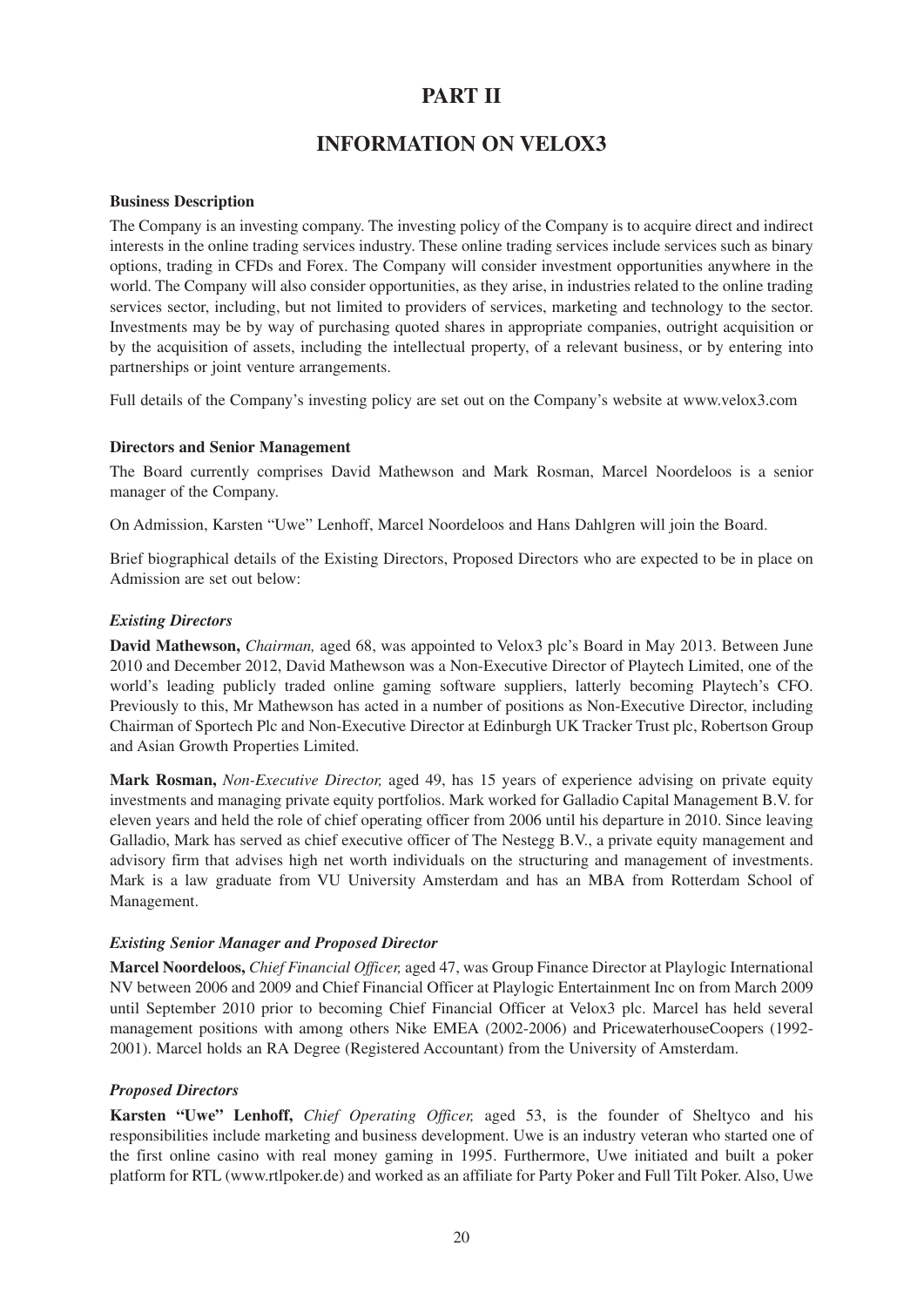worked as a consultant to several (online) gaming and gambling companies, before he started working as a B2B partner for the Betsson Group in the German speaking countries in 2012.

**Hans Dahlgren,** *Chief Technical Officer,* aged 33, has been working for Sheltyco as a private consultant involved in technical and business development. Hans has extensive experience within the Gaming sector from working in an international setting as well as from a broad range of roles such as CEO, CTO, Director, Business Development Manager, Team Manager and Head of Payments. Hans also developed game platforms, affiliate systems and websites himself. His most recent appointment prior to founding his own consulting firm, Helix, was as CEO of Starfish Media which was divested from Betsson Group in 2012.

Details of the Existing Directors and the Proposed Directors' service contracts and letters of appointment are set out in paragraph 8 of Part VIII.

### *Staff and Employees*

Apart from the Existing Directors and the senior manager, the Velox3 Group has no other employees.

### **Corporate Governance**

The Existing Directors and the Proposed Directors acknowledge the importance of high standards of corporate governance and the Company will comply with the QCA Code. The Board has established an Audit Committee and a Remuneration Committee, each with formally delegated rules and responsibilities. Each of these committees will meet regularly and at least twice each year. Each of the committees contains at least two independent non-executive directors, in accordance with the QCA Code. The Company is subject to the City Code on Takeover and Mergers.

### *Audit Committee*

The Audit Committee will have the primary responsibility of monitoring the quality of internal controls and ensuring that the financial performance of the Group is properly measured and reported on. It will receive and review reports from the Group's management and external auditors relating to the interim and annual accounts and the accounting and internal control systems in use throughout the Group. The Audit Committee will meet not less than twice each financial year and will have unrestricted access to the Group's external auditors. The members of the Audit Committee shall include only non-executive directors. The Audit Committee comprises David Mathewson (Chair) and Mark Rosman.

### *Remuneration Committee*

The Remuneration Committee will review the performance of the executive directors and make recommendations to the Board on matters relating to their remuneration and terms of service. The Remuneration Committee will also make recommendations to the Board on proposals for the granting of share options and other equity incentives pursuant to any employee share option scheme or equity incentive plans in operation from time to time. The Remuneration Committee will meet as and when necessary, but at least twice each year. In exercising this role, the Existing Directors shall have regard to the recommendations put forward in the QCA Code and, where appropriate, the QCA Code's guidelines. The Remuneration Committee comprises of Mark Rosman (Chair) and David Mathewson.

### **Share Option Scheme**

The Board believes it is important that directors, employees and consultants of the Company are appropriately and properly incentivised. To this end, on 17 May 2016 the Company adopted a Share Option Scheme pursuant to which eligible persons will be invited to participate at the discretion of the Remuneration Committee.

Further details of the Share Option Scheme are set out in paragraph 15 of Part VIII of this document.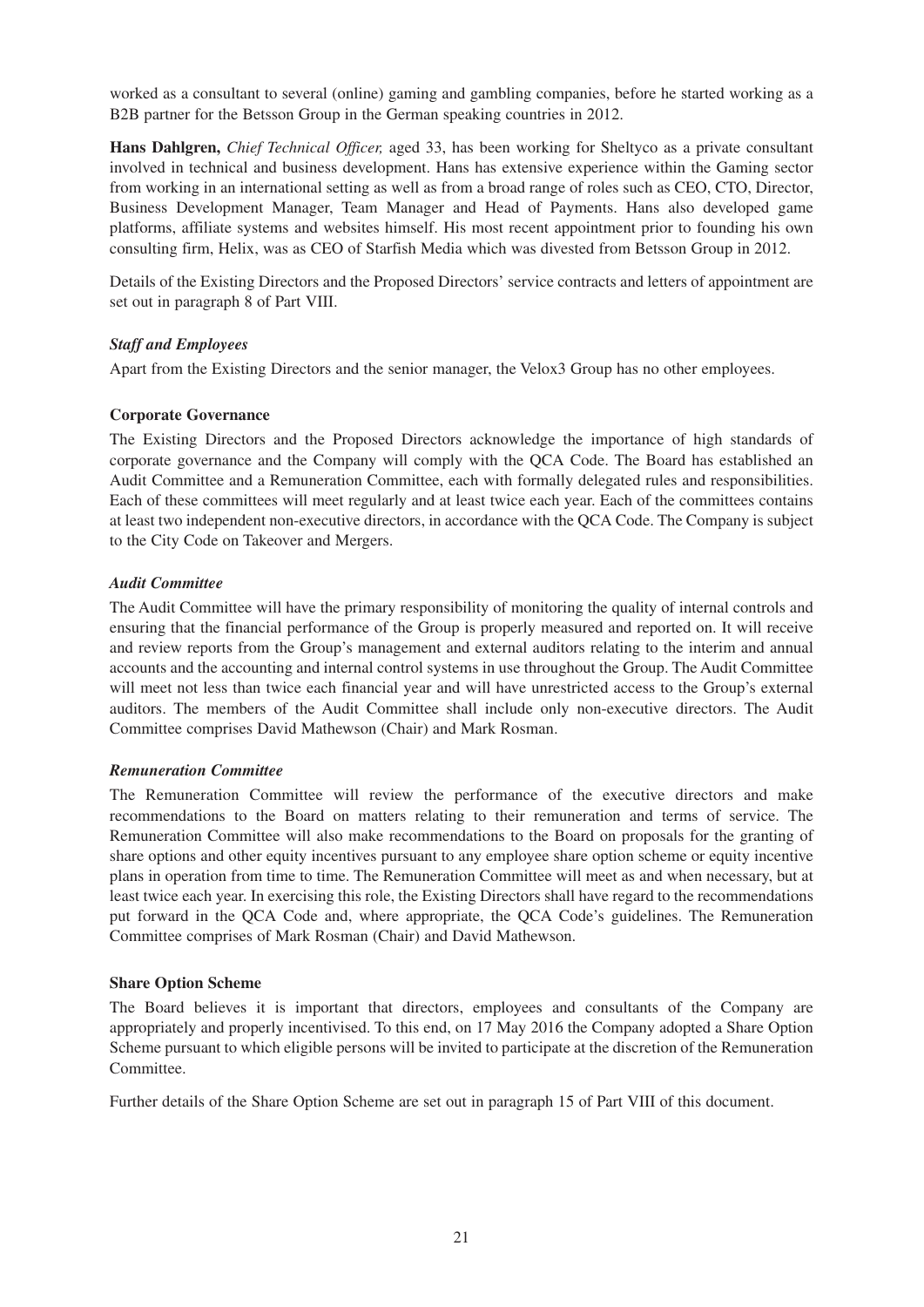### **Share Dealing Code**

The Company has adopted a code consistent with Rule 21 of the AIM Rules for Companies and the terms of the Model Code to regulate dealings in the Ordinary Shares by Existing Directors and any other applicable employees (as defined in the AIM Rules for Companies).

### **Risk Factors**

The Group's business is dependent on many factors and potential investors should read the whole of this document, in particular, your attention is drawn to the risk factors set out in Part III of this document.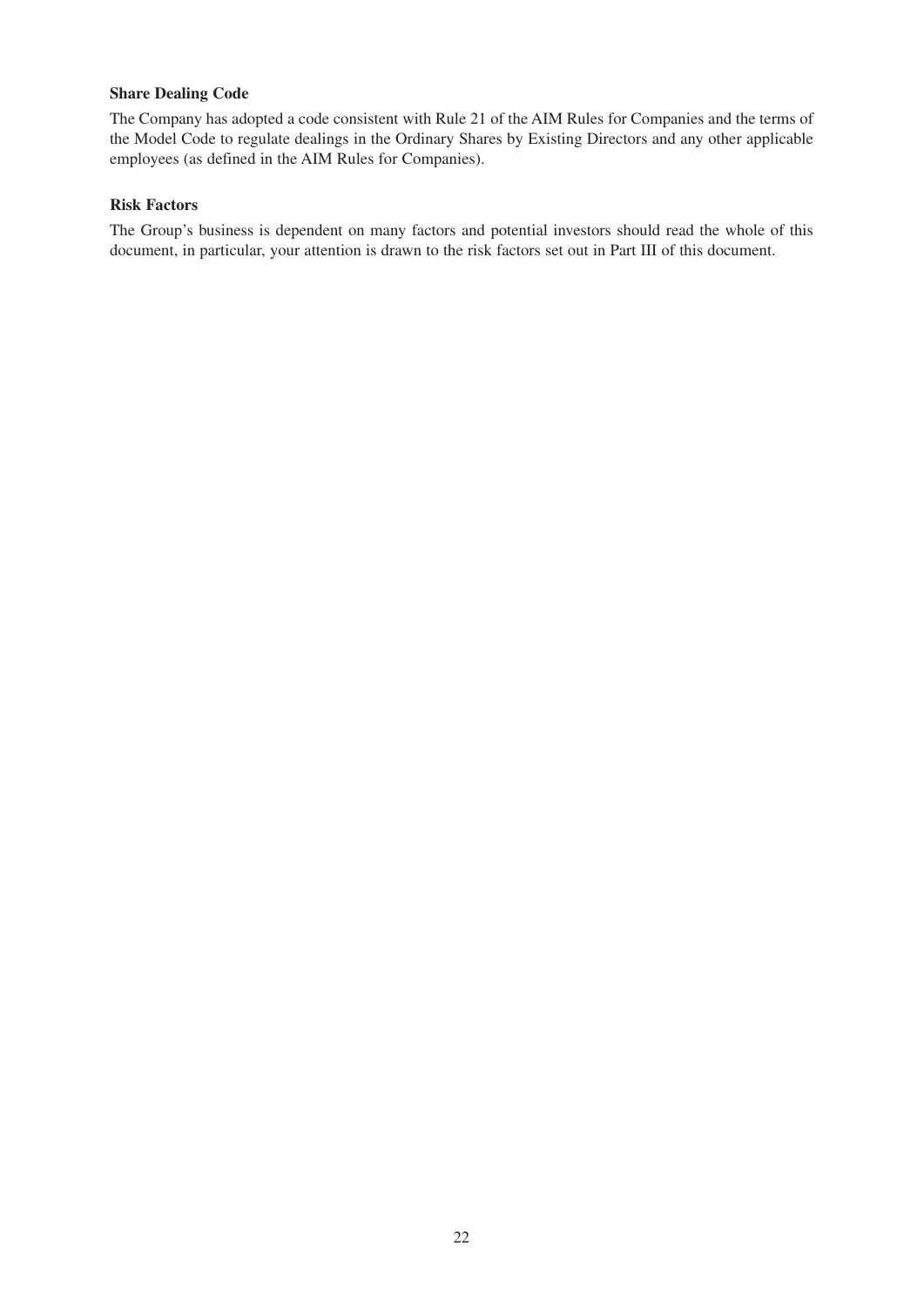# **PART III**

# **RISK FACTORS**

**An investment in the Company involves a variety of risks. Accordingly prospective investors should consider carefully the specific risk factors set out below in addition to the other information contained in this document before investing in the Company and if required, consult their professional adviser.**

**The Existing Directors and the Proposed Directors consider the following risks to be the most significant for potential investors, but these risks are not set out in any particular order or priority. In particular, the Company's performance may be materially and adversely affected by changes in the market and/or economic conditions and by changes in the laws and regulations (including any tax laws and regulation) relating to, or affecting, the Enlarged Group or the interpretation of such laws and regulations, and there may be limited liquidity in the Ordinary Shares. If any of the following risks materialise, the business, financial condition, results or future operations of the Group could be materially and adversely affected. In such circumstances, the trading price of the Ordinary Shares could decline and investors could lose part or all of their investment in the Ordinary Shares. The risks below are not the only risks to which the Enlarged Group may be subject. The Enlarged Group may be unaware of certain risks or believe certain risks to be immaterial which later prove to be material.**

### **RISKS RELATING TO THE ENLARGED G0ROUP AND THE SECTOR IN WHICH IT OPERATES**

### **Dependence on the Enlarged Group's brands and effectiveness of marketing**

As the online gaming, lottery and binary option industries become increasingly competitive, the success of the Enlarged Group depends on the maintenance, development and enhancement of the Betsafe, Option888 and LottoPalace brands. If the Enlarged Group is unable to maintain, develop and enhance its brands, its ability to implement its strategic goals may be adversely affected. As a result, the Enlarged Group's business, financial condition, results or future operations could be materially and adversely affected.

#### **Expansion into new geographic markets**

As a result of social, political and legal differences between jurisdictions, successful marketing in a new jurisdiction often involves local adaptations to the Enlarged Group's overall marketing strategy. In particular, the Enlarged Group's marketing strategy in new geographic markets may not be well received or may not otherwise be socially acceptable in that jurisdiction. The Enlarged Group may be unable to successfully deal with a new and different local operating environment and may be subject to unfamiliar restrictive local laws and regulations which may include specific technological requirements that are incompatible with the Enlarged Group's technology or business model. The Enlarged Group may also face local state monopolies or other local vested interests that oppose the entry of new operators or already have substantial local market share. The Enlarged Group may be unable to secure new licences on acceptable terms (where required) in order to access new jurisdictions. Each of these situations could have a material adverse effect on the Enlarged Group's business, financial condition, results or future operations.

#### **Reliance on VIP Players**

Approximately 90% of the Group's revenues from Betsson operations are generated by a small group of high net worth players, described as "VIP Players". These are loyal players that regularly deposit high amounts on the Betsson websites. Sheltyco knows these players and makes them feel valued through focussed highend client entertaining, such as access to sold-out sporting events, proximity to celebrities at events and expensive branded gifts. The loss of any of the VIP Players could significantly adversely affect the Group's business, financial condition, results or future operations.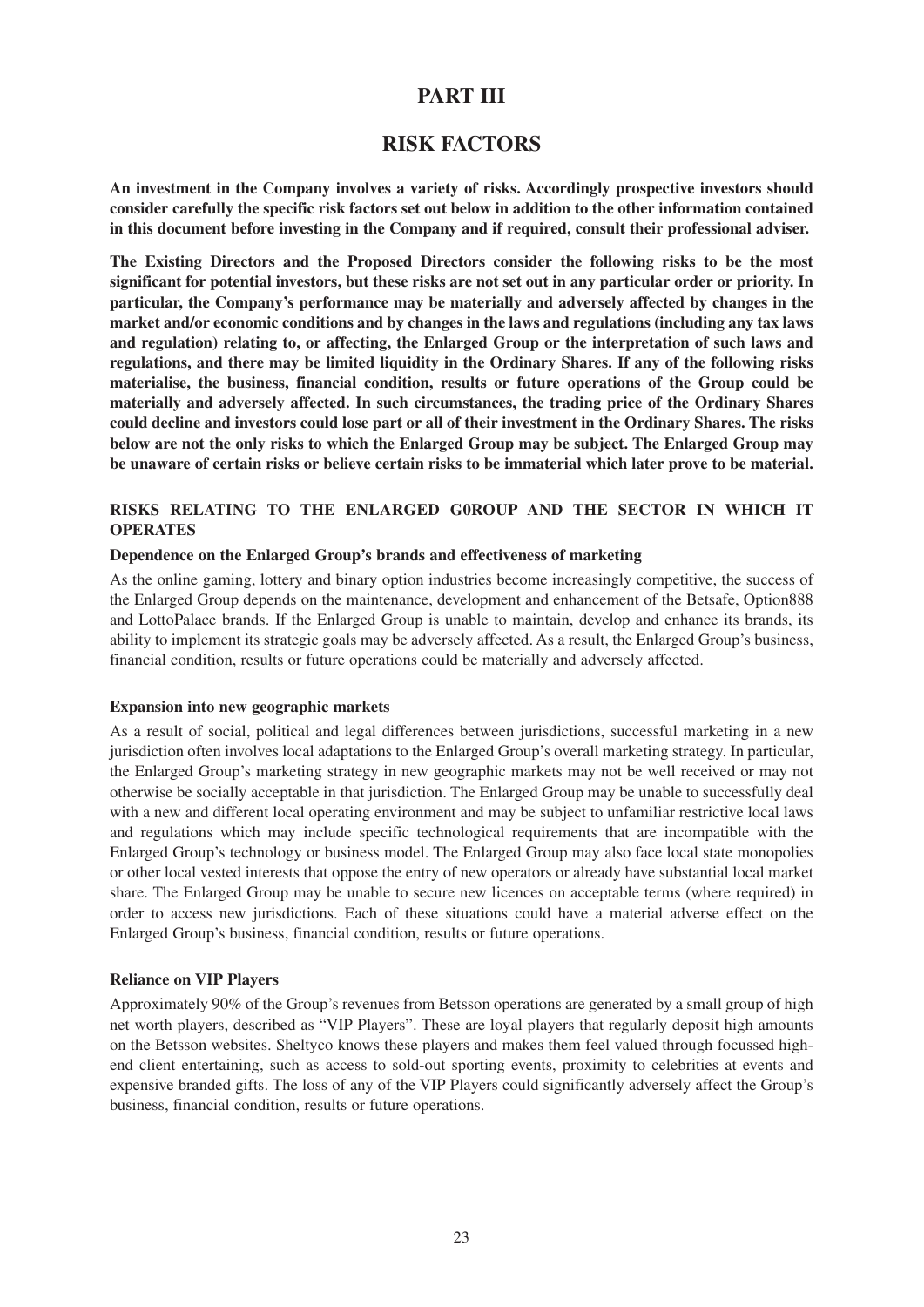#### **Money laundering and fraudulent activities**

Online transactions may be subject to sophisticated schemes or collusion to defraud, launder money or other illegal activities, and there is a risk that the Enlarged Group's products or systems may be used for those purposes by the Enlarged Group's players and traders. Whilst the Group makes continuing efforts to protect itself and its customers from such activities, including anti-money laundering procedures and protection from fictitious transactions and collusion, the controls and procedures the Enlarged Group has implemented may not be effective in all cases. Failure to protect itself and its players and traders from fraudulent activity could result in reputational damage to the Enlarged Group and could have a material adverse effect on the Enlarged Group's business, financial condition, results or future operations. In addition, failure to adequately monitor and prevent money laundering and other fraudulent activity could result in civil or criminal liability for the Enlarged Group.

#### **Dependence on technology**

The integrity, reliability and operational performance of the Enlarged Group's partners' information technology ("IT") systems are critical to the Enlarged Group's operations. These IT systems may be damaged or interrupted by increases in usage, human error, unauthorized access, natural hazards or disasters or similarly disruptive events. Furthermore, the Enlarged Group's partners' current systems may be unable to support a significant increase in online traffic or increased player or trader numbers, whether as a result of organic or inorganic growth of the business. Any failure of the Enlarged Group's partners' IT infrastructure or the telecommunications and/or other third party infrastructure on which such infrastructure relies could lead to significant costs and disruptions that could reduce revenue, harm the Enlarged Group's business reputation and have a material adverse effect on the business, financial condition, results or future operations of the Enlarged Group. The Enlarged Group and its partners have in place business continuity procedures, disaster recovery systems and security measures to protect against network or IT failure or disruption. However, those procedures and measures may not be effective to ensure that the Enlarged Group is able to carry on its business in the ordinary course if they fail or are disrupted, and they may not ensure the Enlarged Group can anticipate, prevent or mitigate a material adverse effect on the Enlarged Group's business, financial condition, results or future operations resulting from such failure or disruption.

#### **Success of brand and reliance on marketing**

Player/trader acquisition and retention relies heavily on the Group's ability to establish and maintain Betsafe, LottoPalace and Option888 as successful brands in the marketplace.

Any ineffective marketing by the Group, missed marketing opportunities or damage to the brands (which may be beyond the Group's control) will adversely affect the Groups' business, financial condition, results or future operations.

Whilst financial risk associated with unsuccessful marketing campaigns is reduced by outsourcing marketing activities since affiliates are only paid if they deliver new players/traders, there is still risk that new players/traders may only deposit small amounts or may not be retained and this might adversely affect the Group's business, financial condition, results or future operations.

### **Data protection**

The Enlarged Group's partners process personal customer data as part of their business services and therefore must comply with certain data protection and privacy laws in the EU and certain other jurisdictions. Those laws restrict the Enlarged Group's ability to collect and use personal information relating to customers and potential customers. The Enlarged Group is exposed to the risk that personal data could in the future be wrongfully accessed and/or used or otherwise lost or disclosed or processed in breach of data protection regulations and that the Enlarged Group may therefore incur civil and/or criminal sanctions. This could also result in the loss of the goodwill of the Enlarged Group's customers and deter new customers. Each of these factors could harm the Enlarged Group's business reputation and have a material adverse effect on the Group's business, financial condition, results or future operations.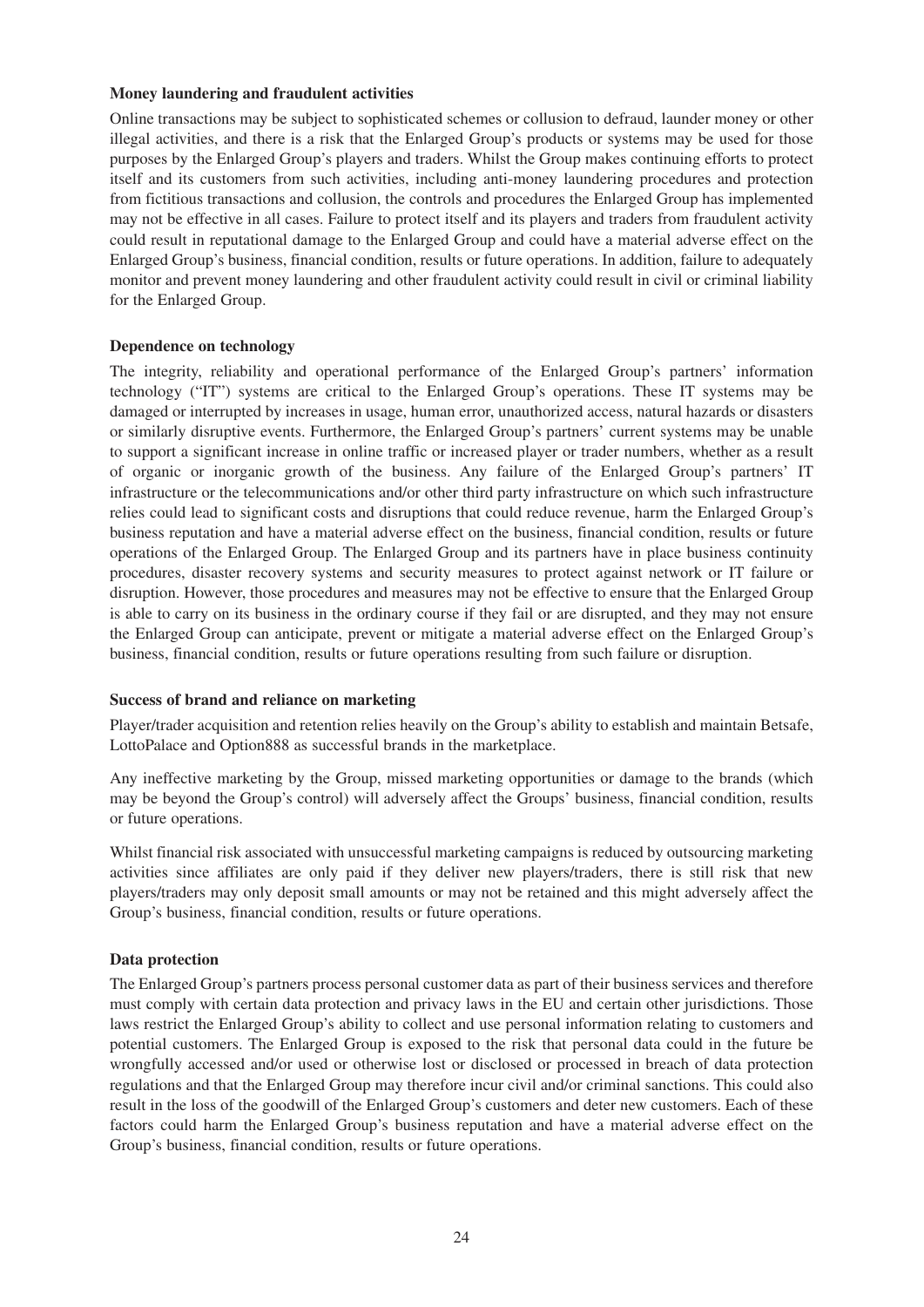### **Competition risks**

If the Enlarged Group is unable to compete effectively in the market, it may lose players and traders and may not be able to attract new players. The online gaming, lottery and binary option industries are becoming increasingly competitive and the Enlarged Group may be unable to predict, or adequately plan for, the strategies of its competitors. The Enlarged Group may be unable to respond quickly or adequately to the changes in the industry brought on by new products and technologies, the availability of products on other technology platforms and marketing channels, the introduction of new website features and functionality or new marketing and promotional efforts by the Enlarged Group's competitors or new competitors and new technology. The Enlarged Group also expects to be subject to continual challenges from new and existing competitors who may have larger player bases and greater brand recognition. In addition, the Enlarged Group is at risk from consolidation in the industry which might lead to the appearance of a very large competitor to whom the Enlarged Group might lose market share. Other competitors may have significantly greater financial, technical, marketing and other resources than the Enlarged Group. A loss of market share could have a considerable adverse effect on the Enlarged Group's business.

Furthermore, the Enlarged Group's competitors may be established in a country or market prior to the Enlarged Group's entry, or may replicate and successfully execute a business plan similar to the Enlarged Group's. If regulation is liberalized or clarified in some jurisdictions, in particular the United States, then the Enlarged Group may face increased competition from other providers, and competition from those providers may have a material adverse effect on the overall competitiveness of the online/mobile gaming industry. The Enlarged Group may face difficulty in competing with providers who take a more aggressive approach to regulation. Any of these factors may materially adversely affect the Enlarged Group's business, financial condition, results or future operations.

### **New markets**

Competitors may already be established in other markets and in other countries before the Group is able to move into a new market.

In addition, regulation of online gaming, lotteries and binary options varies in each jurisdiction. If legalisation is changed to open up new markets (for example the US) the Group may face new competitors looking to move into the opening markets. This may have an adverse effect of the competitiveness of the industry, and the Group's ability to compete with other brands.

### **Reliance on key individuals**

The Enlarged Group's success is in part dependent on the continued services and performance of the Proposed Directors. The loss of the services of these executive officers or other key employees, particularly to competitors, could have a material adverse effect on the Enlarged Group's business, financial condition, results or future operations.

The Enlarged Group's success and its anticipated future growth also depend on its ability to continue to attract, retain and motivate skilled employees. If the Enlarged Group is unable to attract and retain sufficiently qualified staff, the Enlarged Group may be unable to achieve or sustain its anticipated growth or to execute its strategic objectives, which could have a material adverse effect on the Group's operations, financial performance and prospects.

### **Reliance on partnership agreement with Betsson**

In April 2015, Sheltyco renewed a partnership agreement with Betsson for a further five years. The agreement allows Sheltyco to exclusively market the Betsafe brand with all related products (i.e. sports betting, casino and poker games) in the German speaking territories (Germany, Austria, Switzerland). Sheltyco receives a revenue share from the Betsafe operations in recognition of its marketing activities. The Betsson partnership agreement is of key importance to Sheltyco's operations. The partnership agreement has a number of break clauses if certain performance thresholds are not achieved and, whilst the agreement was entered into in 2012, there is no guarantee that it will be renewed at the end of the current five year period or that any extension will be on similar terms to those of the current agreement. Should the partnership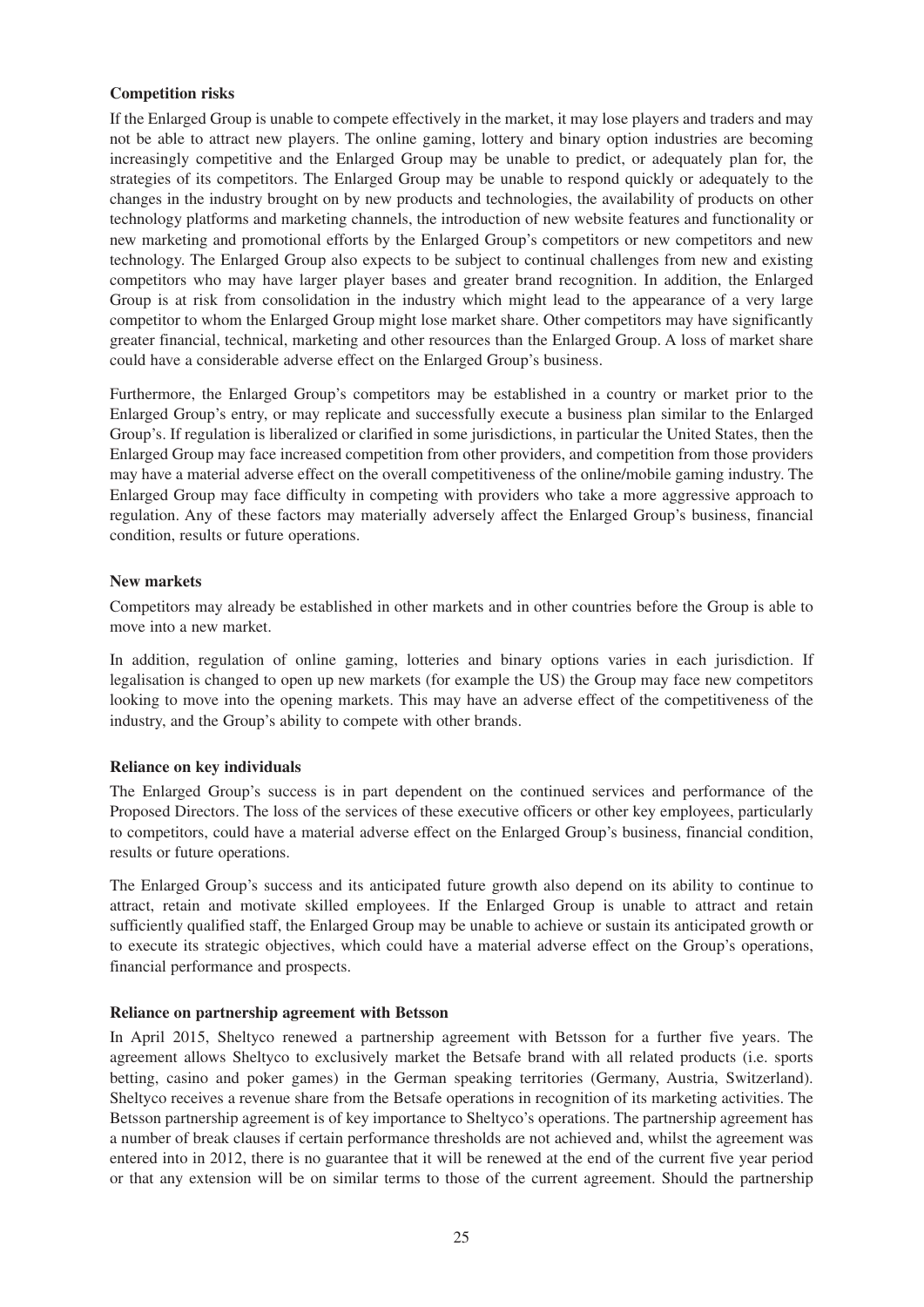agreement be discontinued, not renewed at the end of its current term or renewed on significantly different terms including for example exclusivity and economic terms, this could have a material adverse effect on the business of Sheltyco.

### **Change in regulation**

Legislation in certain of Sheltyco's key market is subject to change and there is no guarantee that changes to legislation in certain other of Sheltyco's principal markets will not be implemented which, for example, might require Sheltyco to obtain additional licences in each of these markets in order to continue to carry out its activities and might result in significant limitation to Sheltyco's ability to continue to carry out its marketing activities .

### **Regulation of binary options**

As a CySEC regulated business Novox can only carry out marketing activities and provide binary options services in certain jurisdictions. If Novox could no longer operate in a jurisdiction in which it currently operates, or in which it plans to operate, this will have a detrimental effect on its revenue and, consequently, on the Group's business, financial condition, results or future operations.

### **Large wins by customers might reduce Sheltyco's earnings**

Whilst Sheltyco does not directly take on any gaming or gambling risk, its earnings represent a proportion of the Betsson's and the other partners' (Altair Entertainment and Novox) earnings for which Sheltyco acts as marketing agent. There is a risk that a few players and customers might win significant amounts of money during the same period thus reducing, the earnings of the partners of Sheltyco who are taking on these gaming and gambling risks. Negative net revenues in any period are also carried forward and netted off against net revenues in future periods on which commission might otherwise be payable to the Enlarged Group. Whilst Sheltyco would not have to cover any gaming or gambling losses, the percentage of earnings retained by Sheltyco, might be greatly reduced as a result of this.

### **Uninsured lottery prizes**

Lottery prizes are paid by the Group; Lottery prizes up to  $\epsilon$ 5,000 are paid out of funds generated by ticket purchases. Lottery prizes over €5,000 and up to €50 million are insured by a specialist insurance company (Emirat A.G.). Where a jackpot exceeds this insurance threshold, a local agent will buy physical tickets from the official lottery in the country of that jackpot which replicate the numbers selected by LottoPalace players. Tunegames holds the risk associated with uninsured player wins, that is, if a prize in excess of US €50 million was won by a player and the Group had not managed to purchase a ticket locally, via an agent, in order to mitigate the risk, then Tunegames would be liable to fund the player win and would almost definitely be declared insolvent. This may have a material adverse effect on the Group's other business, financial condition, results or future operations.

# **A. RISKS RELATING TO THE MARKET IN WHICH THE ENLARGED GROUP WILL OPERATE AND THE LEGAL AND REGULATORY FRAMEWORK**

### **Negative publicity regarding gaming**

Negative publicity about gaming, lottery and binary option trading (including money laundering, underage gaming and fraud), even if not directly or indirectly connected with the Enlarged Group or its products or services, may adversely impact the reputation of the Enlarged Group and the willingness of the public to participate in these activities. As a result, the number of potential players and traders available to the Enlarged Group could be adversely affected and this might materially and adversely affect the Enlarged Group's business, financial condition, results or future operations.

# **Regulation of online gaming, lottery and binary option trading**

The regulation applicable to the marketing and promotion of online gaming, lottery and binary option trading and the operation of such platforms varies from jurisdiction to jurisdiction and in certain jurisdictions there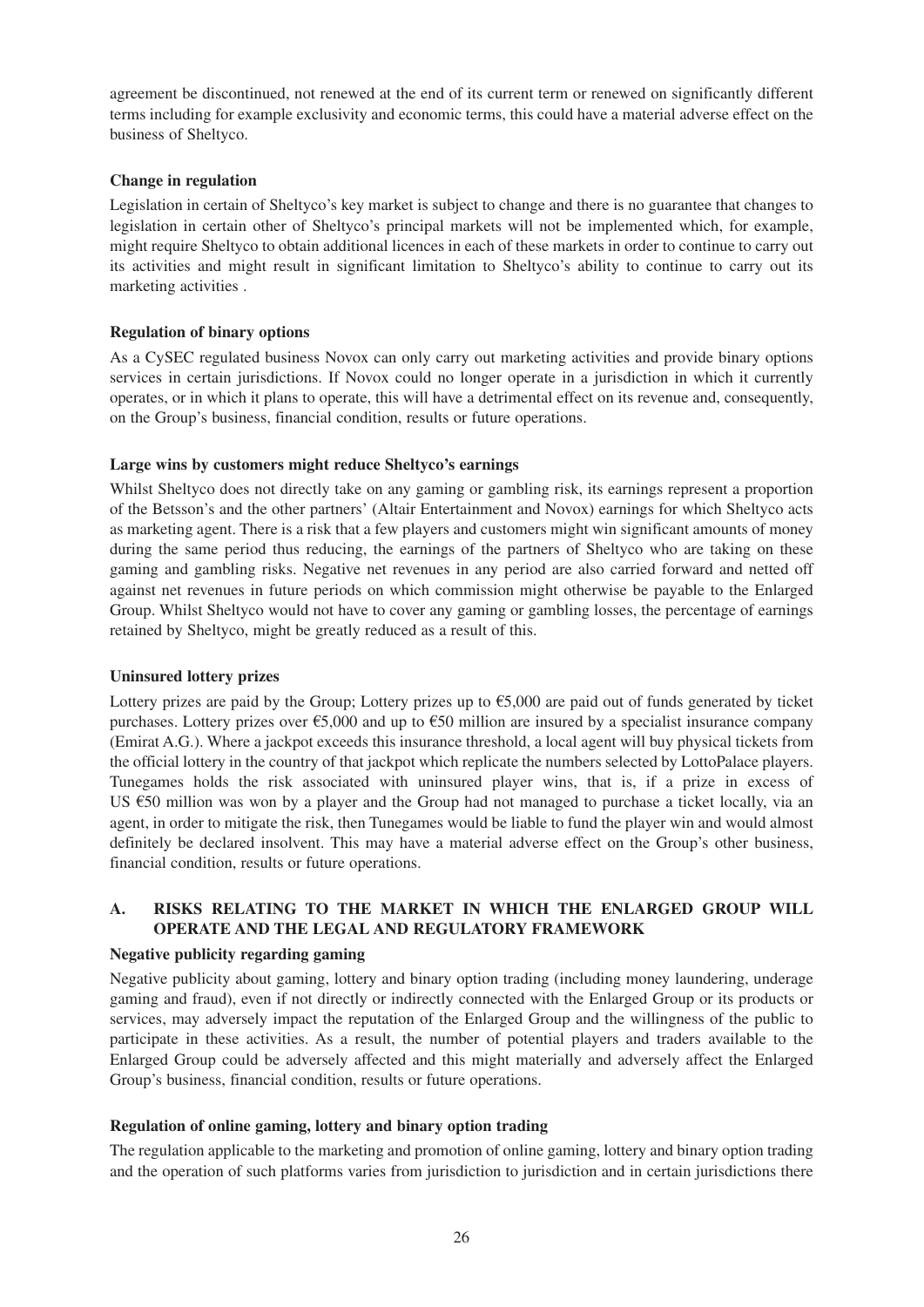is no directly applicable legislation. In many jurisdictions there are conflicting laws and/or regulations, conflicting interpretations, divergent approaches by enforcement agencies and/or inconsistent enforcement policies. Moreover, the legality of promoting and operating online gaming, lottery and binary option trading is subject to uncertainties arising from differing approaches among jurisdictions as to the determination of where these activities take place and which authorities have jurisdiction over such activities and/or those who participate in or facilitate them. The operating partners which whom the Enlarged Group is engaged are responsible for determination whether or not to permit players and traders in a given jurisdiction to access any one or more of their products, and the Enlarged Group's decision as to whether or not to engage in different types of marketing activity and customer contact is made based on a number of factors which include:

- the laws and regulations of the jurisdiction, in particular, the way in which such laws and regulations apply to the regulation of specific products and specific types of related activity;
- the approach to the application or enforcement of such laws and regulations by regulatory and other authorities, including the approach of such authorities to the extraterritorial application and enforcement of such laws and the willingness or ability (or absence thereof) of such authorities to take enforcement action;
- state, federal or supra-national law, including EU law, if applicable; and
- any changes to these factors.

The Enlarged Group is reliant on its partners to ensure the operations of the platforms it is engaged to promote are operated within the regulations. A failure of its partners to comply with the regulation may lead to negative publicity and potential liability for the Enlarged Group.

### **Reliance on third party suppliers**

The Enlarged Group depends on third party suppliers for payment processing, telecommunications, advertising, technology, banking and other services. The willingness of such suppliers to provide their services to the Enlarged Group may be affected by various factors. Changes in law or regulation in any jurisdiction the Enlarged Group operates in may make the provision of key services to the Enlarged Group unlawful in such jurisdictions. To the extent that third party suppliers are unwilling or unable to provide services to the Enlarged Group, this may have an adverse impact on the Enlarged Group's business, financial condition, results or future operations.

### **The Enlarged Group's systems and controls to restrict access to its products may not be adequate**

There is a risk that the systems and controls implemented by the Enlarged Group to prevent the access to its products by persons located in jurisdictions where it would be unlawful for the Enlarged Group to provide its products and services could be inadequate or could fail. In addition, as consumers become more technologically sophisticated, there is a risk that customers located in such jurisdictions would be able to find ways to work around the Enlarged Group's systems designed to prevent such users from accessing its products and services. This may result in violations of applicable laws or regulations. Any claims in respect of any such violations could have cost, resource and reputational implications for the Enlarged Group, as well as implications for the Enlarged Group's ability to retain its existing licences and/or obtain additional licences. This may, therefore, have a material adverse effect on the Enlarged Group's business, financial condition, results or future operations.

### **Legislation and tax**

Changes in the Isle of Man's, the UK's tax regimes or any other tax regime of a country in which the Enlarged Group operates or intends to operate, could adversely affect the Enlarged Group's operations and financial condition and the ability of the Company to extract profits from companies within the Enlarged Group in order to declare dividends. There can be no assurance that the levels of taxation to which the Enlarged Group and the Enlarged Group's traders are subject in the Isle of Man, the UK, (or any other jurisdiction in which the Enlarged Group operates) will not be increased or that new taxes or levies will not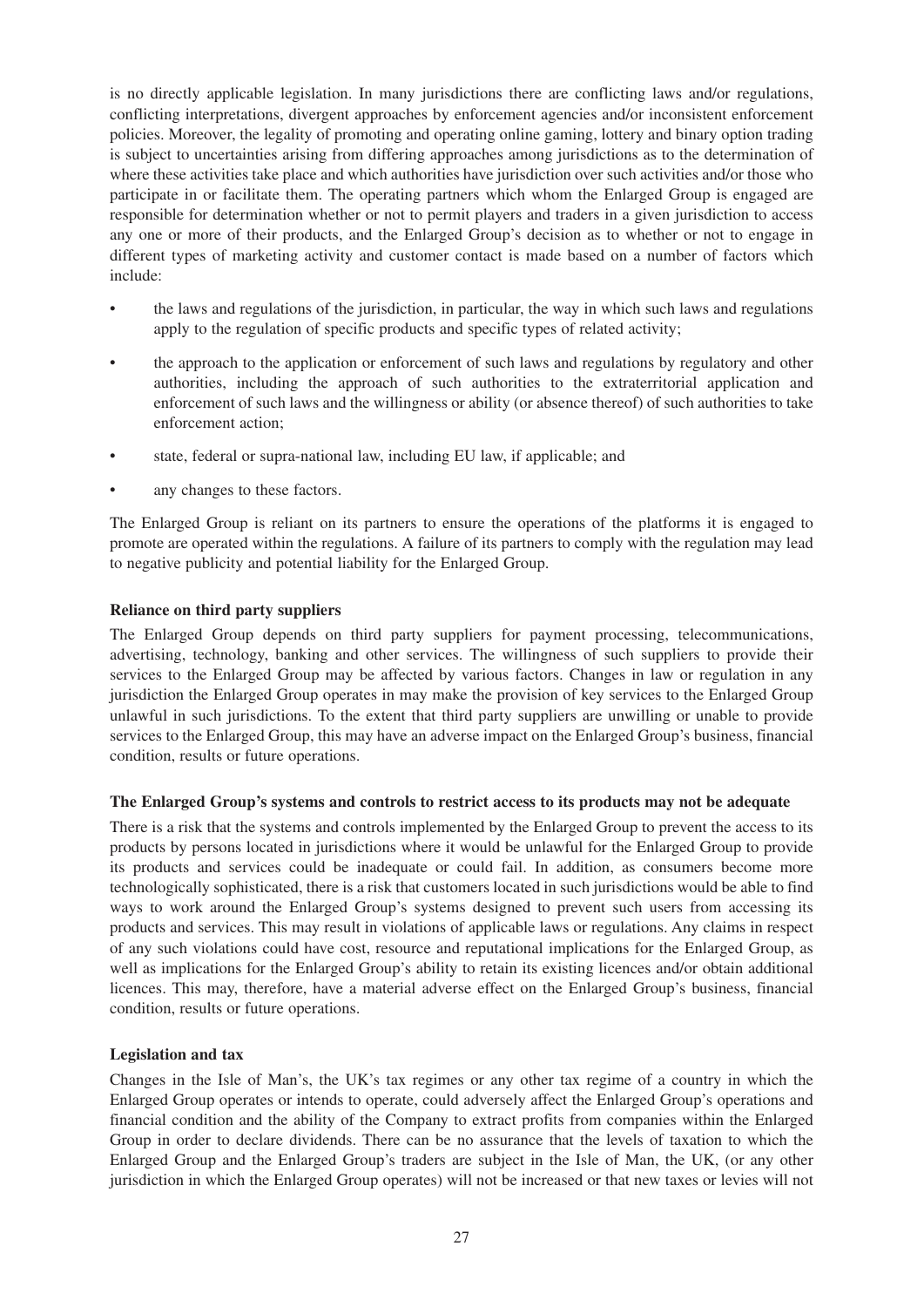be introduced to which the Enlarged Group and the Enlarged Group's traders will be subject. Any increase in the levels of taxation to which the Enlarged Group and the Enlarged Group's traders are currently subject, or the implementation of any new taxes or levies to which the Enlarged Group and the Enlarged Group's traders may be subject, could have a material adverse effect on the Enlarged Group's business, financial condition and performance and the results of its operations.

This document has been prepared on the basis of the current legislation, rules and practice of the Isle of Man, the UK and the Enlarged Group's advisers' interpretation thereof. Such interpretation may not be correct and it is always possible that legislation, rules and practice may change at any time, which may affect the availability of tax reliefs and impact on the Group's business operations and financial condition.

# **Regulation of the internet and e-commerce is rapidly evolving and changes could adversely affect the Enlarged Group's business**

Regulation of the internet and e-commerce is rapidly evolving and there are an increasing number of directly applicable laws and regulations. It is possible that additional laws and regulations may be enacted with respect to the internet, covering issues such as user privacy, law enforcement, pricing, taxation, content liability, copyright protection and quality of products and services. The adoption of such laws and regulations could materially adversely affect the Enlarged Group's business.

### **The Enlarged Group must comply with data protection and privacy laws**

The Enlarged Group's operations are subject to a number of laws relating to data privacy, including the United Kingdom's Data Protection Act 1998 and the Privacy and Electronic Communications (EC Directive) Regulations 2003 as well as relevant non-EEA data protection and privacy laws. The requirements of these laws may affect the Enlarged Group's ability to collect and use personal data and also to plant and use cookies in a way that is of commercial use to the Enlarged Group if the Enlarged Group does not ensure its adherence to appropriate compliance procedures. Breach of data privacy legislation could result in the Group being subjected to claims from its customers that it has infringed their privacy rights, and it could face administrative proceedings (including criminal proceedings) initiated against it by the data protection regulator of the relevant jurisdiction in which the Group operates. In addition, any enquiries made, or proceedings initiated by, individuals or any of such regulators may lead to negative publicity and potential liability for the Enlarged Group, which could materially adversely affect its business, financial condition, results or future operations.

### **Currency and foreign exchange risks**

The Enlarged Group will operate in a number of currencies, including the Euro and Sterling. The exchange rates between relevant currencies fluctuate and the translation effect of such fluctuations following Admission may have a material adverse effect on the Enlarged Group's business, financial condition, results or future operations.

### **Exposure to economic cycle**

The Enlarged Group could be affected by unforeseen events outside its control, including economic and political events and trends, inflation and deflation, terrorist attacks or currency exchange fluctuations. The combined effect of these factors is difficult to predict and an investment in the Company could be adversely affected by changes in economic, political, administrative, taxation or other regulatory factors in any jurisdiction in which the Enlarged Group may operate.

# **C. GENERAL RISKS RELATING TO AN INVESTMENT IN ORDINARY SHARES**

### **Trading and performance of Ordinary Shares**

The AIM Rules are less onerous than those of the UK's Official List and an investment in shares that are traded on AIM is likely to carry a higher risk than an investment in shares listed on the Official List. It may be more difficult for investors to realise their investment on AIM than to realise an investment in a company whose shares are quoted on the Official List. The share price of publicly traded early stage companies can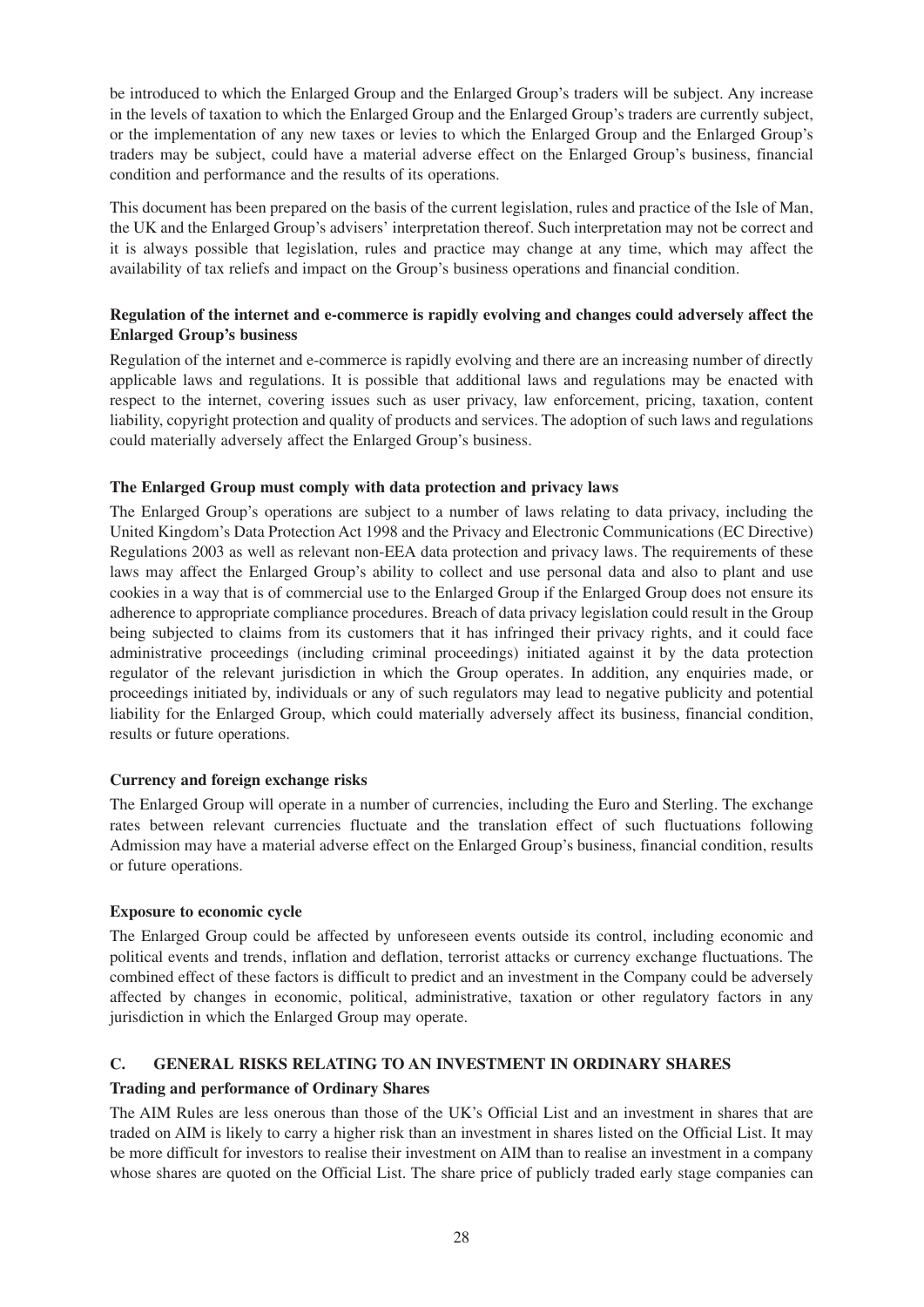be highly volatile. The price at which the Ordinary Shares will be traded and the price at which investors may realise these investments will be influenced by a large number of factors, some not specific to the Group and its operations. Furthermore, there is no guarantee that the market price of an Ordinary Share will accurately reflect its underlying value.

The trading price of the Ordinary Shares may be subject to wide fluctuations in response to a number of events and factors, such as variations in operating results, changes in financial estimates and recommendations by securities analysts, the share price performance of other companies that investors may deem comparable to the Company, news reports relating to trends in the Group's markets, large purchases or sales of Ordinary Shares, liquidity (or absence of liquidity) in the Ordinary Shares, currency fluctuations, legislative or regulatory changes and general economic conditions. These fluctuations may adversely affect the trading price of the Ordinary Shares, regardless of the Group's performance.

### **Issue of additional Ordinary Shares**

The Company may decide to issue, pursuant to a public offer or otherwise, additional Ordinary Shares in the future. An additional issue of Ordinary Shares by the Company, or the public perception that an issue may occur, could have an adverse effect on the market price of Ordinary Shares and could dilute the proportionate ownership interest, and hence the proportionate voting interest, of Shareholders.

### **Future sales of Ordinary Shares could adversely affect the price of the Ordinary Shares**

The sale of a significant amount of Ordinary Shares in the public market, or the perception that such sales may occur, or the Company issue a substantial number of Ordinary Shares in the public market, could materially adversely affect the market price of the Ordinary Shares.

### *The specific and general risk factors detailed above do not include those risks associated with the Enlarged Group which are unknown to the Existing Directors.*

*Although the Existing Directors will seek to minimise the impact of the Risk Factors, investment in the Group should only be made by investors able to sustain a total loss of their investment. Investors are strongly recommended to consult an investment adviser authorised under FSMA who specialises in investments of this nature before making any decision to invest*.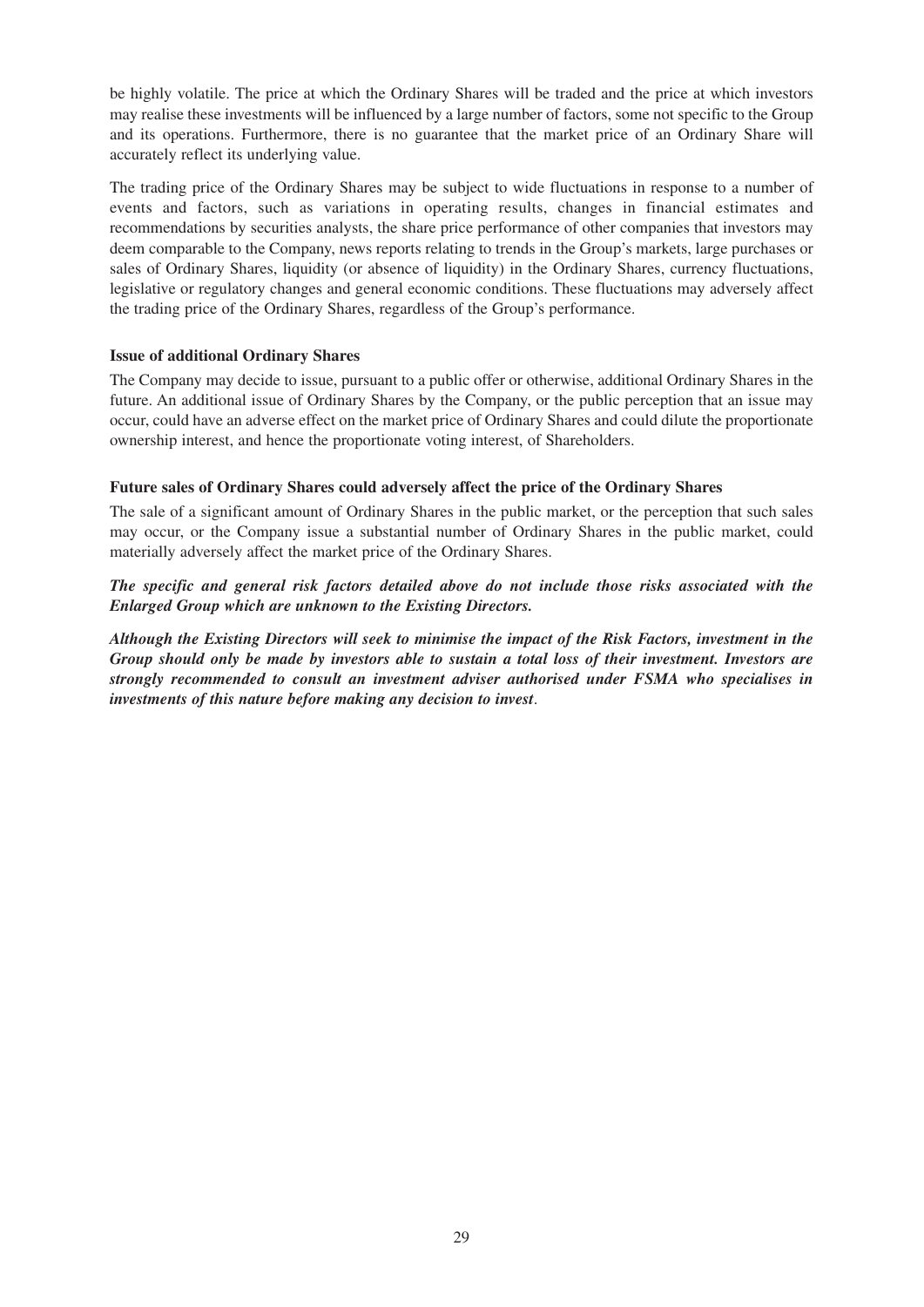# **PART IV(A)**

# **ACCOUNTANT'S REPORT ON SHELTYCO**

The Directors Velox3 plc 33-37 Athol Street Douglas IM1 1LB Isle of Man

Dear Sirs

#### **Sheltyco Enterprises Group Limited and its subsidiaries (together "Sheltyco Group")**

We report on the consolidated historical financial information set out on pages 32 to 52 relating to Sheltyco Enterprises Group Limited. This consolidated historical financial information has been prepared for inclusion in the AIM Admission Document dated 9 June 2016 of Velox3 plc ("the Company" or "Velox3") on the basis of the accounting policies set out in note 3 to the consolidated historical financial information. This report is required by Schedule Two of the AIM Rules and is given for the purpose of complying with that schedule and for no other purpose. Save for any responsibility arising under Schedule Two of the AIM Rules to any person as and to the extent provided, to the fullest extent permitted by law we do not assume any responsibility and will not accept any responsibility to any other person for any loss suffered by any such other person as a result of, arising out of, or in connection with this report, required by and given solely for the purposes of complying with Schedule Two of the AIM Rules, consenting to its inclusion in the Admission Document.

#### **Responsibility**

The Directors of Velox3 plc ("Existing Directors") and the proposed Directors of Velox3 plc ("Proposed Directors") (together the "Directors") are responsible for preparing the consolidated historical financial information on the basis of preparation set out in note 2 to the consolidated historical financial information.

It is our responsibility to form an opinion on the consolidated historical financial information as to whether the consolidated historical financial information gives a true and fair view, for the purposes of the AIM Admission Document, and to report our opinion to you.

#### **Basis of opinion**

We conducted our work in accordance with the Standards for Investment Reporting issued by the Auditing Practices Board in the United Kingdom. Our work included an assessment of evidence relevant to the amounts and disclosures in the consolidated historical financial information. It also included an assessment of significant estimates and judgements made by those responsible for the preparation of the consolidated historical financial information and whether the accounting policies are appropriate to the Sheltyco Group's circumstances, consistently applied and adequately disclosed.

We planned and performed our work so as to obtain all the information and explanations which we considered necessary in order to provide us with sufficient evidence to give reasonable assurance that the financial information is free from material misstatement whether caused by fraud, other irregularity or error.

### **Opinion**

In our opinion, the consolidated historical financial information gives, for the purposes of the AIM Admission Document dated 9 June 2016, a true and fair view of the state of affairs of the Sheltyco Group as at the dates stated and of its profits, cash flows and changes in equity for the periods then ended in accordance with the basis of preparation set out in note 2.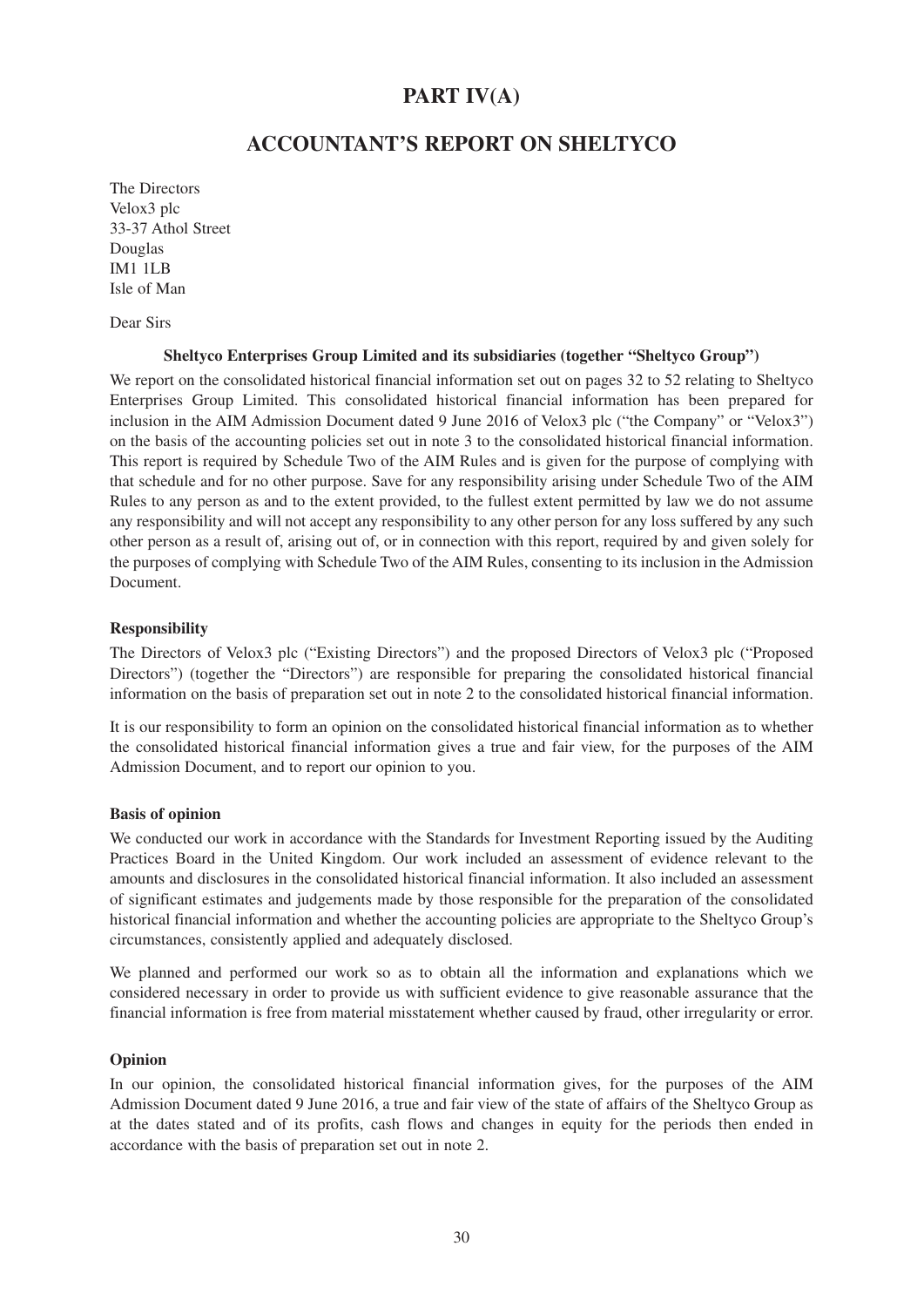# **Declaration**

For the purposes of Paragraph a of Schedule Two of the AIM Rules, we are responsible for this report as part of the AIM Admission Document and declare that we have taken all reasonable care to ensure that the information contained in this report is, to the best of our knowledge, in accordance with the facts and contains no omission likely to affect its import. This declaration is included in the AIM Admission Document in compliance with Schedule Two of the AIM Rules.

Yours faithfully

### **Nexia Smith & Williamson Audit Limited**

*Chartered Accountants* Registered Auditors 25 Moorgate London EC2R 6AY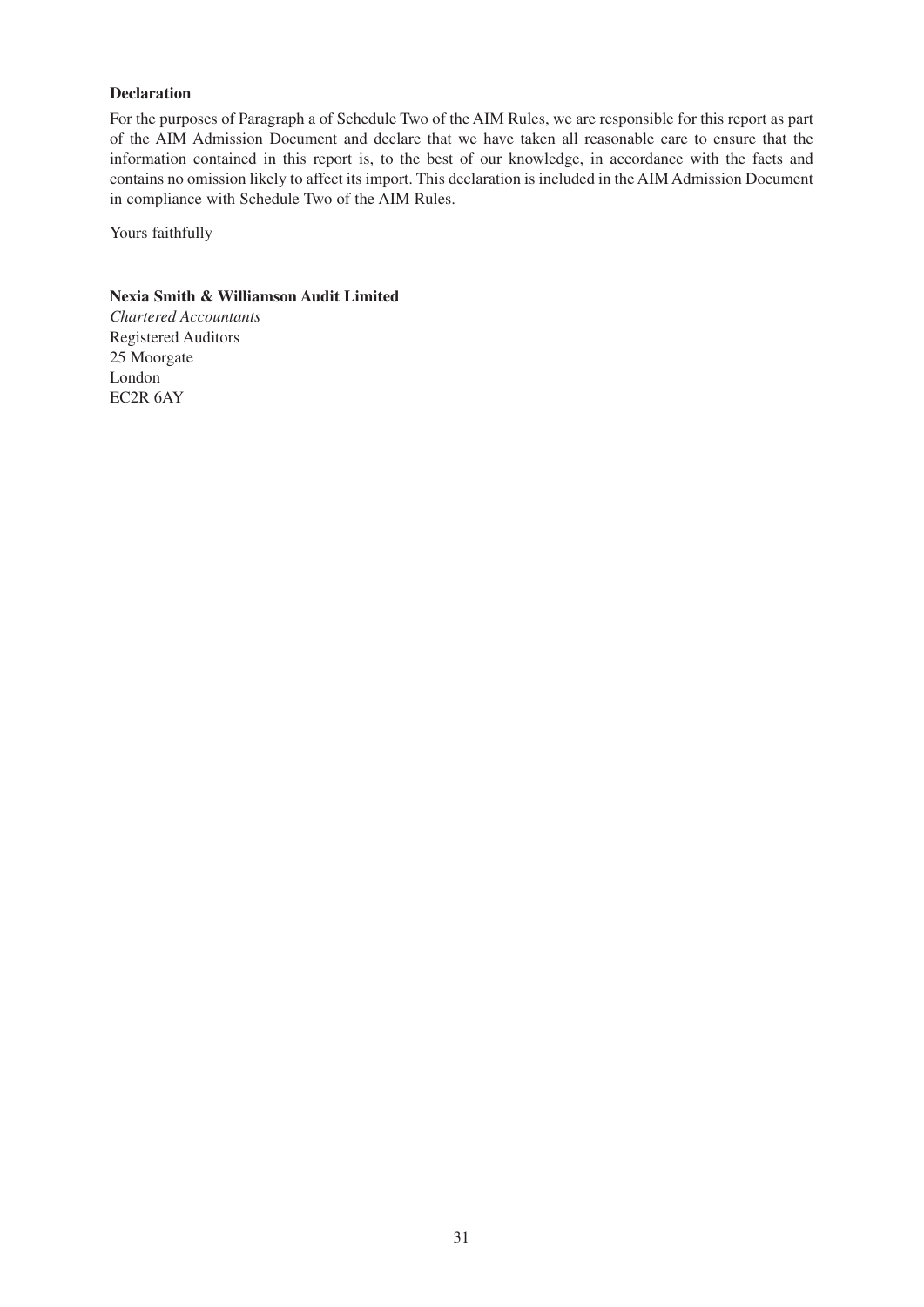# **PART IV(B)**

# **CONSOLIDATED HISTORICAL FINANCIAL INFORMATION ON SHELTYCO**

# **SHELTYCO ENTERPRISES GROUP LIMITED**

# **CONSOLIDATED STATEMENTS OF COMPREHENSIVE INCOME**

| For the year ended 31 December          |             | 2013       | 2014        | 2015        |
|-----------------------------------------|-------------|------------|-------------|-------------|
|                                         | <b>Note</b> | €          | €           | €           |
| <b>Revenue</b>                          |             | 2,200,027  | 2,842,503   | 2,609,149   |
| Amortisation                            |             | (3,956)    | (9,480)     | (9,616)     |
| Administration and other expenses       |             | (791, 527) | (1,668,087) | (1,908,131) |
| <b>Operating profit</b>                 | 5           | 1,404,544  | 1,164,936   | 691,402     |
| Finance income                          |             | 38         | 30,292      | 62,750      |
| Finance expenses                        |             | (13, 116)  | (24, 169)   | (22, 978)   |
| Net finance (expense)/income            | 7           | (13,078)   | 6,123       | 39,772      |
| Profit before tax                       |             | 1,391,466  | 1,171,059   | 731,174     |
| Tax                                     | 8           | (13,312)   | (32,763)    | (27, 625)   |
| Profit for the year                     |             | 1,378,154  | 1,138,296   | 703,549     |
| Other comprehensive income              |             |            |             |             |
| Total comprehensive income for the year |             | 1,378,154  | 1,138,296   | 703,549     |
| Basic and diluted earnings per share    | 9           | 13,782     | 11,383      | 7,035       |
|                                         |             |            |             |             |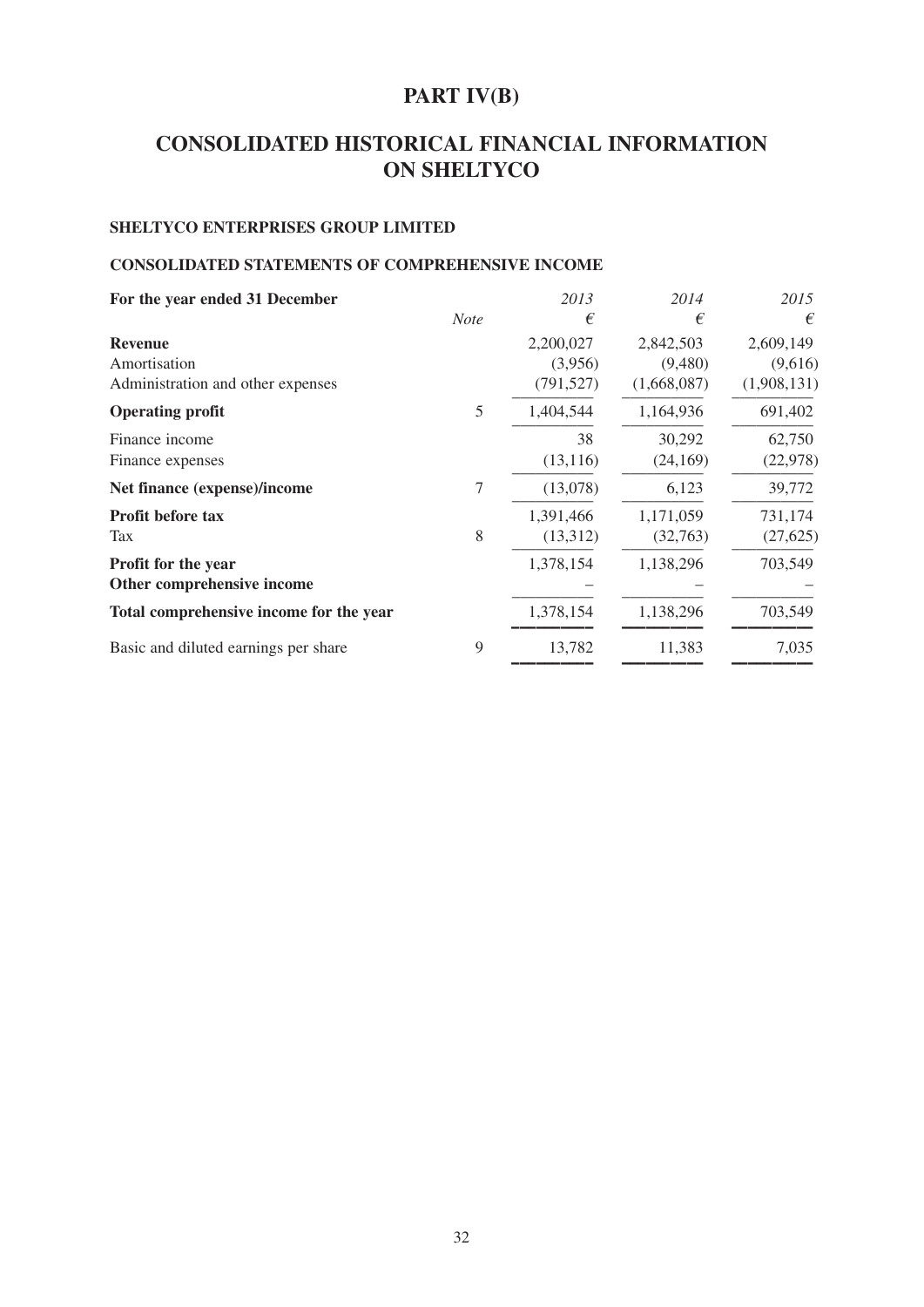# **SHELTYCO ENTERPRISES GROUP LIMITED**

# **CONSOLIDATED STATEMENTS OF FINANCIAL POSITION**

| As at 31 December                    |      | 2013      | 2014      | 2015      |
|--------------------------------------|------|-----------|-----------|-----------|
|                                      | Note | €         | €         | €         |
| <b>Assets</b>                        |      |           |           |           |
| Intangible assets                    | 10   | 49,963    | 68,983    | 25,556    |
| Loans receivable                     | 14   |           | 1,715,188 | 900,464   |
| <b>Total non-current assets</b>      |      | 49,963    | 1,784,171 | 926,020   |
| Trade and other receivables          | 15   | 879,426   | 506,078   | 572,208   |
| Loans receivable                     | 14   |           |           | 1,553,417 |
| Cash and cash equivalents            |      | 373,809   | 429,873   | 41,788    |
| <b>Total current assets</b>          |      | 1,253,235 | 935,951   | 2,167,413 |
| <b>Total assets</b>                  |      | 1,303,198 | 2,720,122 | 3,093,433 |
| <b>Equity</b>                        |      |           |           |           |
| Share capital                        | 16   | 72        | 72        | 72        |
| Reserves                             |      | 1,126,817 | 2,265,113 | 2,304,890 |
| <b>Total equity</b>                  |      | 1,126,889 | 2,265,185 | 2,304,962 |
| <b>Liabilities</b>                   |      |           |           |           |
| Loans and borrowings                 | 17   |           |           | 25,608    |
| <b>Total non-current liabilities</b> |      |           |           | 25,608    |
| <b>Bank</b> overdrafts               |      |           | 80        |           |
| Trade and other payables             | 18   | 154,415   | 409,362   | 738,357   |
| Tax liability                        | 19   | 21,894    | 45,495    | 24,506    |
| <b>Total current liabilities</b>     |      | 176,309   | 454,937   | 762,863   |
| <b>Total liabilities</b>             |      | 176,309   | 454,937   | 788,471   |
| <b>Total equity and liabilities</b>  |      | 1,303,198 | 2,720,122 | 3,093,433 |
|                                      |      |           |           |           |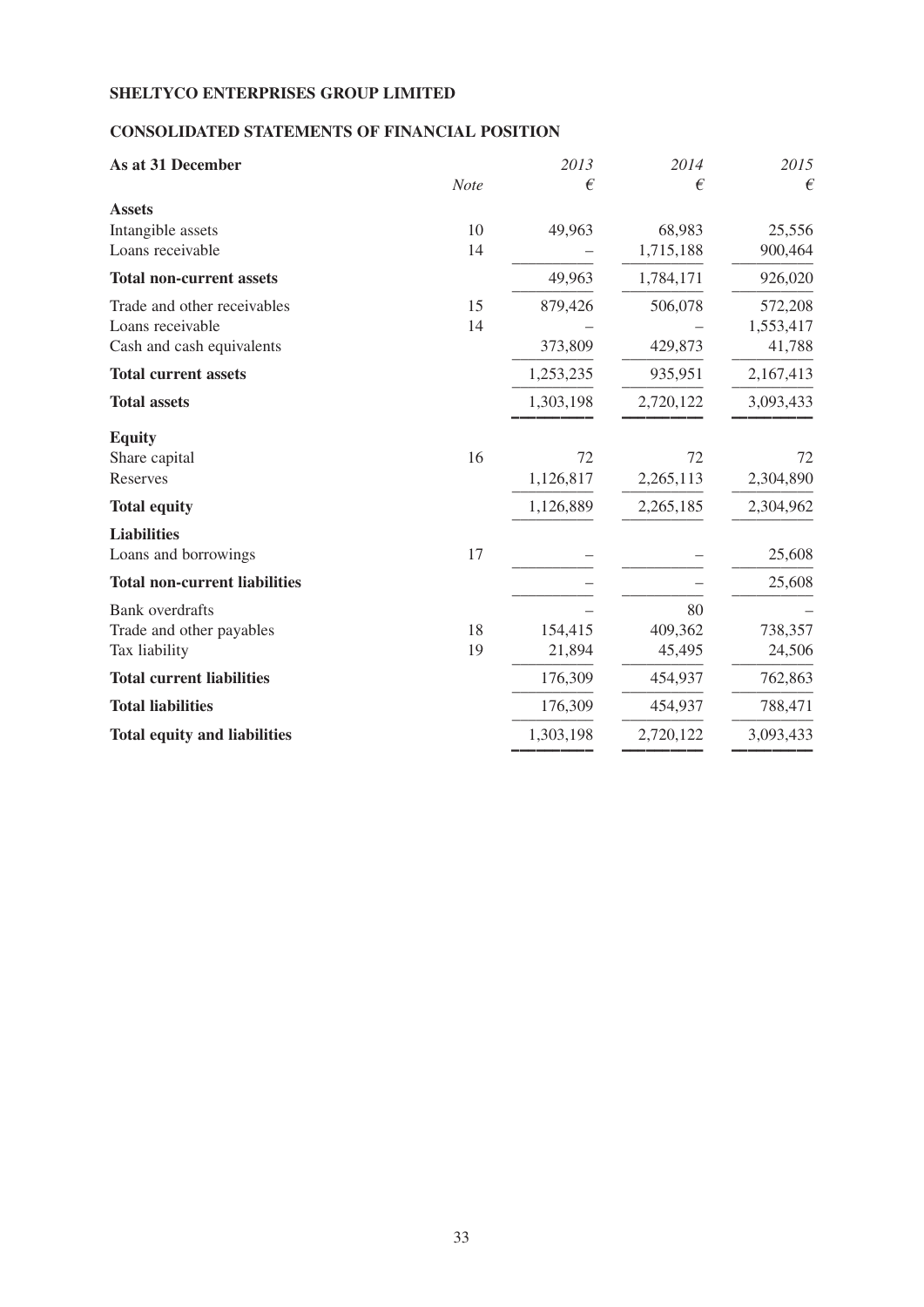# **SHELTYCO ENTERPRISES GROUP LIMITED**

# **CONSOLIDATED STATEMENT OF CHANGES IN EQUITY**

| capital<br>€<br>72 | Earnings<br>€<br>(251, 337) | <b>Total</b><br>€ |
|--------------------|-----------------------------|-------------------|
|                    |                             |                   |
|                    |                             |                   |
|                    |                             | (251, 265)        |
|                    | 1,378,154                   | 1,378,154         |
|                    | 1,378,154                   | 1,378,154         |
| 72                 | 1,126,817                   | 1,126,889         |
|                    |                             |                   |
|                    | 1,138,296                   | 1,138,296         |
|                    | 1,138,296                   | 1,138,296         |
| 72                 | 2,265,113                   | 2,265,185         |
|                    |                             |                   |
|                    | 703,549                     | 703,549           |
|                    | 703,549                     | 703,549           |
|                    |                             |                   |
|                    | 6,190                       | 6,190             |
|                    | (669, 962)                  | (669, 962)        |
|                    | (663, 772)                  | (663, 772)        |
| 72                 | 2,304,890                   | 2,304,962         |
|                    |                             |                   |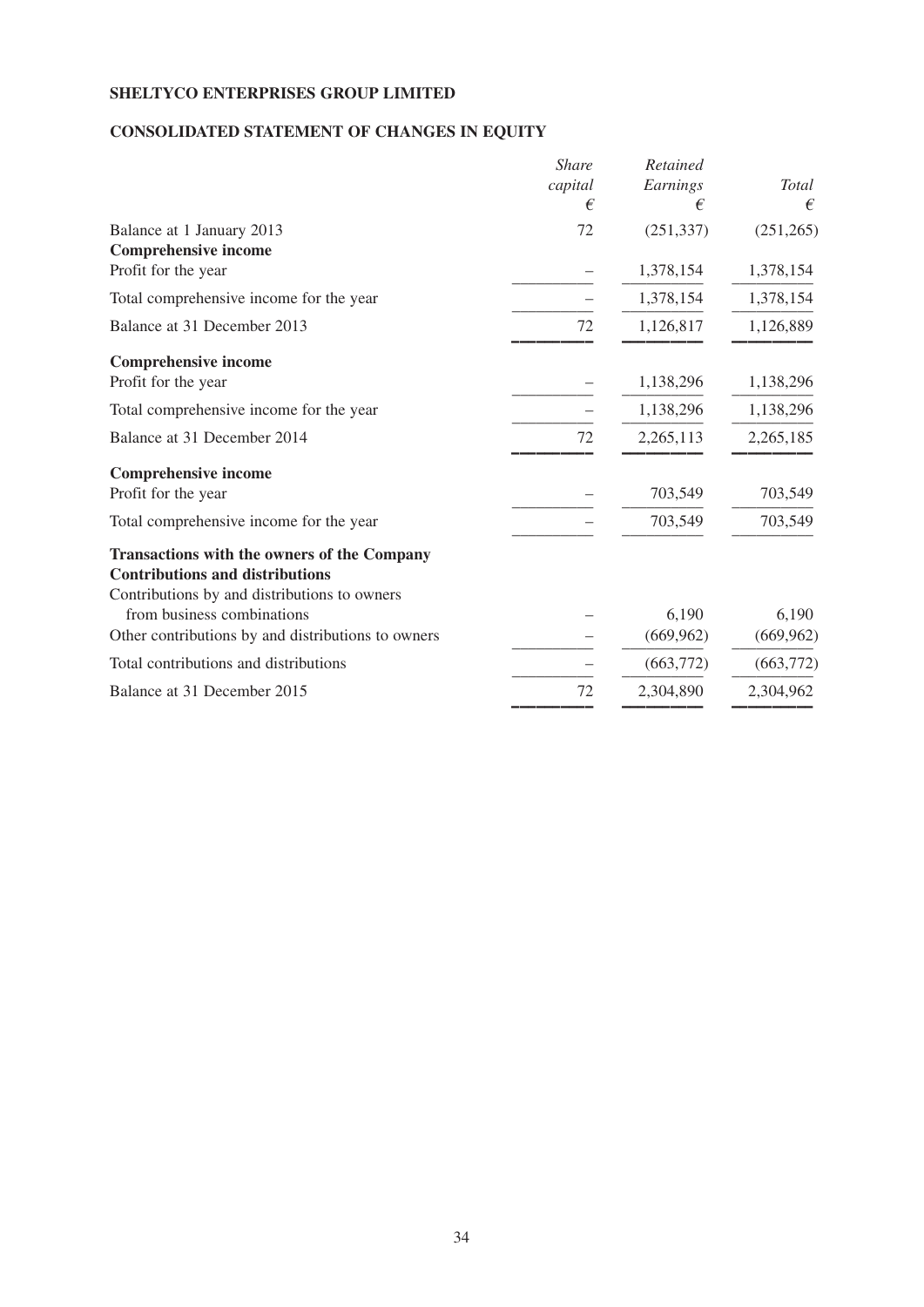# **SHELTYCO ENTERPRISES GROUP LIMITED**

# **CONSOLIDATED STATEMENT OF CASH FLOWS**

| For the year ended 31 December                         | 2013       | 2014        | 2015       |
|--------------------------------------------------------|------------|-------------|------------|
|                                                        | €          | €           | €          |
| <b>Cash flows from operating activities</b>            |            |             |            |
| Profit for the year                                    | 1,378,154  | 1,138,296   | 703,549    |
| Adjustments for:                                       |            |             |            |
| Income tax expense                                     | 13,312     | 32,763      | 27,625     |
| Interest income                                        | (38)       | (30,292)    | (62,750)   |
| Interest expense                                       | 13,116     | 24,169      | 22,978     |
| Impairment of intangibles                              |            |             | 33,808     |
| Amortisation of customer list                          | 3,956      | 9,480       | 9,616      |
| Cash generated from operations before working          |            |             |            |
| capital changes                                        | 1,408,500  | 1,174,416   | 734,826    |
| (Increase)/decrease in trade and other receivables     | (263,058)  | 111,282     | (366, 753) |
| Increase/(decrease) in trade and other payables        | 97,620     | 254,947     | 224,243    |
| <b>Cash generated from operations</b>                  | 1,243,062  | 1,540,645   | 592,316    |
| Tax paid                                               | (1)        | (9,162)     | (41, 431)  |
| Net cash generated from operating activities           | 1,243,061  | 1,531,483   | 550,885    |
| <b>Cash flows from investing activities</b>            |            |             |            |
| Payment for acquisition of intangible assets           | (31,679)   | (28,500)    |            |
| Net cash flow on acquisition of subsidiaries           |            |             | (200)      |
| Net cash flow on disposal of subsidiaries              |            |             | (1,868)    |
| Loans granted                                          |            | (1,777,130) | (780, 965) |
| Loan repayments received                               |            | 92,204      | 104,071    |
| Interest received                                      | 38         | 30          | 951        |
| Net cash used in investing activities                  | (31, 641)  | (1,713,396) | (678, 011) |
| <b>Cash flows from financing activities</b>            |            |             |            |
| Shareholders' current accounts                         | (896, 197) | 262,066     | (263,509)  |
| Shareholder loan                                       |            |             | 25,000     |
| Interest paid                                          | (13, 116)  | (24,169)    | (22, 370)  |
| Net cash (used in)/generated from financing activities | (909, 313) | 237,897     | (260, 879) |
| Net (decrease)/increase in cash and cash equivalents   | 302,107    | 55,984      | (388,005)  |
| Cash and cash equivalents at beginning of the year     | 71,702     | 373,809     | 429,793    |
| Cash and cash equivalents at end of the year           | 373,809    | 429,793     | 41,788     |
| Cash and cash equivalents are defined by:              |            |             |            |
| Cash and cash equivalents                              | 373,809    | 429,873     | 41,788     |
| <b>Bank</b> overdrafts                                 |            | (80)        |            |
|                                                        | 373,809    | 429,793     | 41,788     |

–––––––––– –––––––––– ––––––––––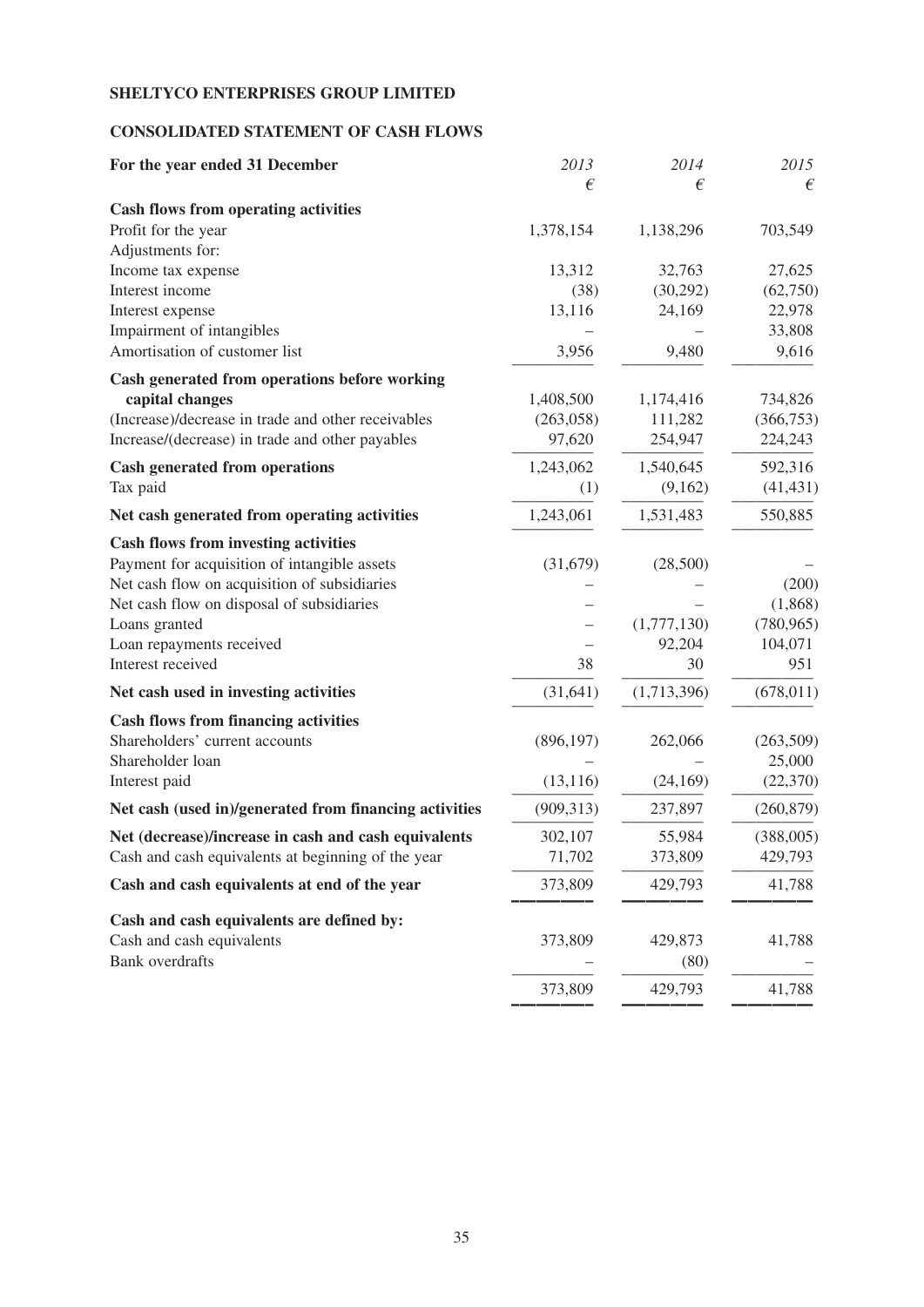### **NOTES TO THE CONSOLIDATED HISTORICAL FINANCIAL INFORMATION**

# **1. INCORPORATION AND PRINCIPAL ACTIVITIES**

The principal accounting policies as adopted by the Sheltyco Enterprises Group Limited in the preparation of its Consolidated Historical Financial Information for the three years ended 31 December 2015 are set out below. The accounting policies have been consistently applied, unless otherwise stated.

Sheltyco Enterprises Group Limited ('Sheltyco") was incorporated in the British Virgin Islands on 28 November 2011 as a private company with limited liability. Its registered office is at Trident Chambers, PO Box 146, Road Town, Tortola, British Virgin Islands.

The principal activity of Sheltyco is the marketing and promotion of gaming websites in return for commission income.

The Consolidated Historical Financial Information consists of the historical financial information of the Company and its subsidiaries (which together is referred to as "the Sheltyco Group").

### **2. BASIS OF PREPARATION**

The Consolidated Historic Financial Information of Sheltyco Enterprises Group Limited has been prepared in accordance with International Financial Reporting Standards ('IFRS') as adopted by the European Union. In preparing the Consolidated Historical Financial Information certain accounting conventions as set out in the Annexure to the Standards for Investment Reporting 2000 (Revised) ("SIR 2000 (Revised)"): Investment Reporting Standards Applicable to Public Reporting Engagements on Historical Financial Information have been applied. The effect of the application of these conventions has been described in note 21. The Consolidated Historic Financial Information has been prepared on the historical cost basis.

The significant accounting policies applied in the Consolidated Historic Financial Information of the Sheltyco Group are applied consistently in all periods without any material change.

The preparation of Consolidated Historic Financial Information in conformity with IFRS requires the use of certain critical accounting estimates. It also requires management to exercise its judgment in the process of applying the Sheltyco Group's accounting policies. The areas involving a higher degree of judgment or complexity, or areas where assumptions and estimates are significant to the Consolidated Historic Financial Information are disclosed below. The principal accounting policies are set out below.

The Consolidated Historic Financial Information is presented in Euros, which is the Sheltyco Groups functional currency.

### *Going concern basis*

The Group has made a profit of  $\epsilon$ 703,549 during the year ended 31 December 2015, and at that date its current assets exceeded its current liabilities by  $\epsilon$ 1,404,550. The Directors have reviewed projected cash flows and consider that the Group will have adequate resources to meet its liabilities as they fall due for a period of at least twelve months from the date of approval of this Consolidated Historic Financial Information and indicate that no additional funding is required. Accordingly, they consider it appropriate to prepare the Consolidated Historic Financial Information on a going concern basis.

### *Basis of consolidation*

The Consolidated Historic Financial Information incorporates the financial statements of Sheltyco and enterprises controlled by the Company (its subsidiaries) made up to 31 December each year. Control is achieved where Sheltyco has the ability to govern the financial and operating policies of an investee enterprise so as to obtain benefits from its activities.

Where necessary, adjustments are made to the financial statements of subsidiaries to bring the accounting policies used in line with those used by other members of the Sheltyco Group. All intercompany transactions and balances between the Sheltyco Group companies are eliminated on consolidation. Subsidiaries are consolidated, using the purchase method of accounting, from the date on which control is transferred to the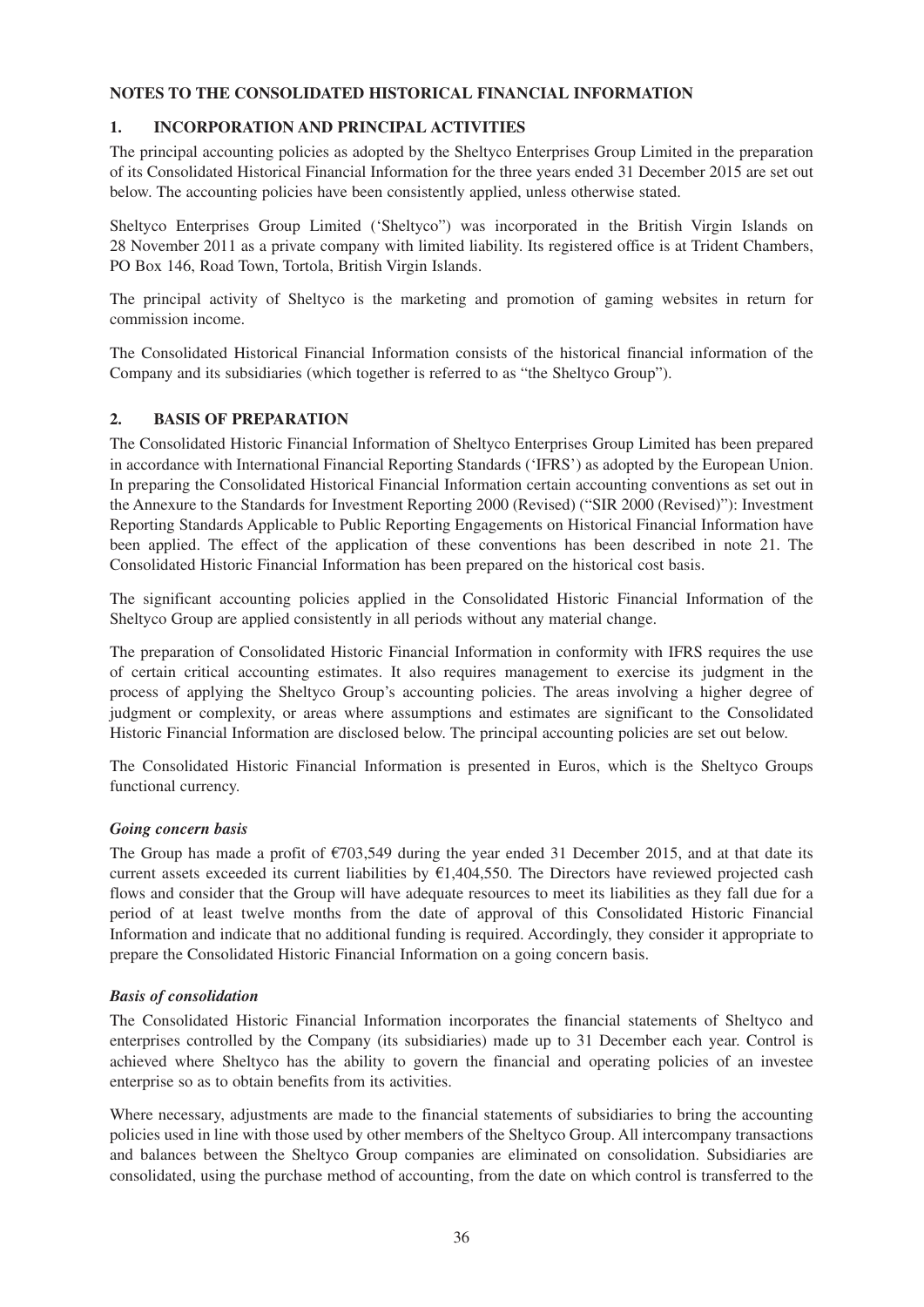Sheltyco Group and cease to be consolidated from the date on which control is transferred from the Sheltyco Group. On acquisition, the assets and liabilities and contingent liabilities of a subsidiary are measured at their fair values at the date of acquisition.

## *Adoption of new and revised International Financial Reporting Standards and interpretations*

During the current year the Sheltyco Group adopted all the changes to IFRSs that are relevant to its operations and are effective for accounting periods beginning on 1 January 2015. This adoption did not have a material effect on the accounting policies of the Group.

The following standards and interpretations issued by the IASB or IFRIC have not been adopted by the Sheltyco Group as they were not effective for the year 2015. The Group is currently assessing the impact of these standards and interpretations will have on the presentation of, and recognition in, its consolidated results in future periods.

- Amendments to IAS 16 Property Plant and Equipment and IAS 18 Intangible Assets: Clarification of Acceptable Methods of Depreciation and Amortisation
- Amendments to IAS 1 Presentation of Financial Statements
- Amendments to IAS 7 Statement of Cash Flows: Disclosure Initiative\*
- IFRS 9 Financial Instruments\*
- **IFRS 15 Revenue from Contracts with Customers**<sup>\*</sup>

\* not yet endorsed by EU.

## *Critical accounting judgement and estimates*

The preparation of the Consolidated Historical Financial Information in accordance with IFRSs requires from Management the exercise of judgement, to make estimates and assumptions that influence the application of the Sheltyco Group's accounting policies and the reported amounts of assets, liabilities, income and expenses.

Information about judgements and estimation uncertainties in applying accounting policies that have the most significant effects on the amounts recognised in the Consolidated Historical Financial Information is as follows:

- Assessment of useful economic lives of intangible non-current assets
- Impairment of underlying recoverable amounts and value in use for intangible and non-current assets.

## **3. SIGNIFICANT ACCOUNTING POLICIES**

The principal accounting policies as adopted by the Sheltyco Group in the preparation of its Consolidated Historical Financial Information for the three years ended 31 December 2015 are set out below. The accounting policies have been consistently applied, unless otherwise stated.

## *Business combinations*

Acquisitions of businesses are accounted for using the acquisition method. The consideration transferred in a business combination is measured at fair value, which is calculated as the sum of the acquisition-date fair values of the assets transferred by the Group, liabilities incurred by the Group to the former owners of the acquiree and the equity interests issued by the Group in exchange for control of the acquiree. Acquisition-related costs are generally recognised in profit or loss as incurred.

At the acquisition date, the identifiable assets acquired and the liabilities assumed are recognised at their fair value at the acquisition date.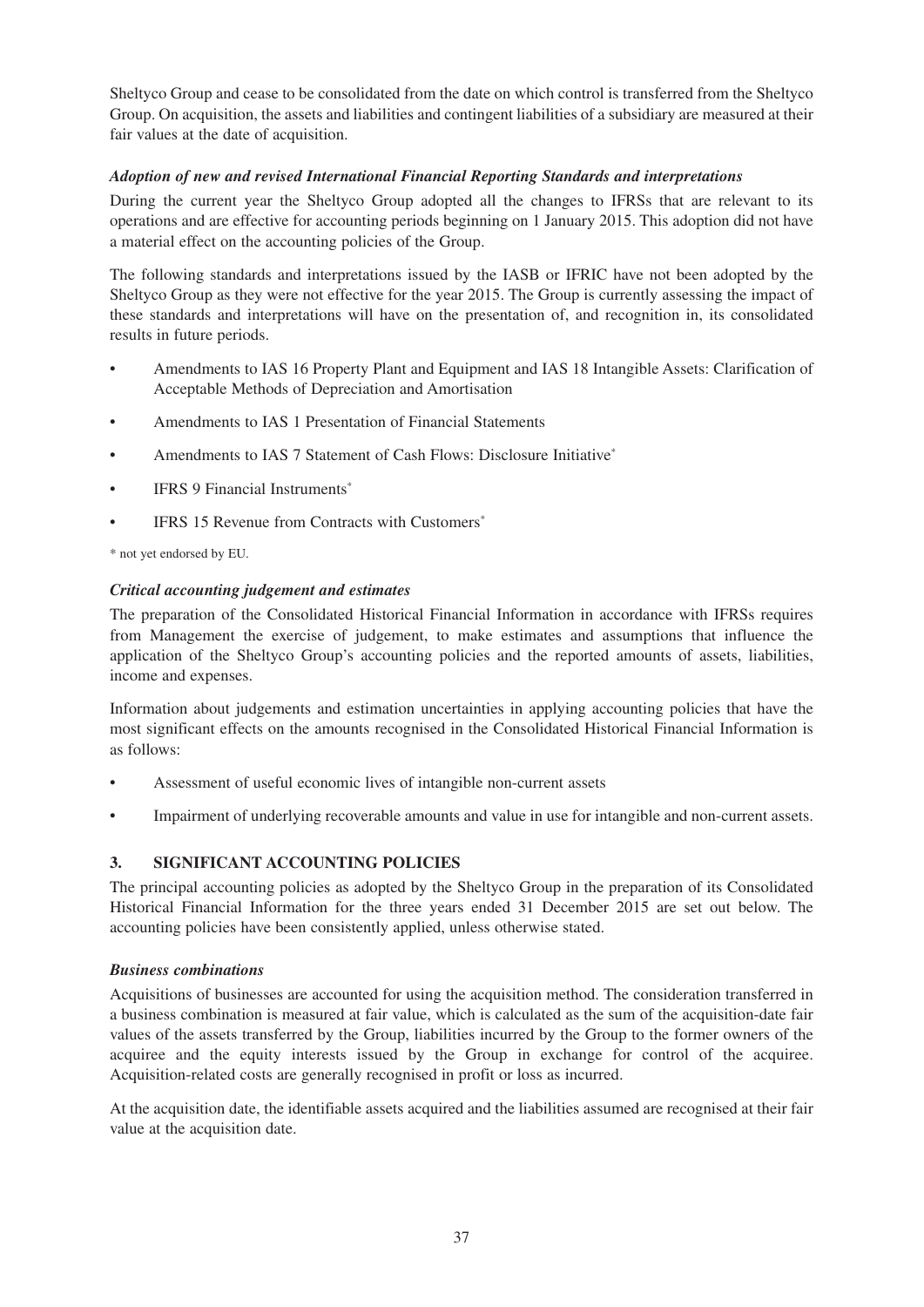#### *Business combination with entities under common control*

Business combinations arising from transfers of interests in entities that are under the control of the shareholder that controls the Sheltyco Group are accounted for using book value accounting. In applying book value accounting the acquirer recognised the assets acquired and the liabilities assumed using the book values in the entity transferred. Any difference between the consideration paid and the net assets/liabilities acquired/disposed are recognised directly in equity.

#### *Revenue recognition*

Revenues earned by the Sheltyco Group are recognised on the following bases:

#### *Commission income*

Commission income is recognised when the right to receive payment is established.

#### *Finance income*

Interest income is recognised on a time-proportion basis using the effective method.

#### *Finance expenses*

Interest expense and other borrowing costs are recognised in profit or loss using the effective interest method.

#### *Foreign currency translation*

#### *Transactions and balances*

Foreign currency transactions are translated into respective functional currencies of the Sheltyco Group companies using the exchange rates prevailing at the dates of the transactions. Foreign exchange gains and losses resulting from the settlement of such transactions and from the translation at the reporting date exchange rates of monetary assets and liabilities denominated in foreign currencies are recognised in profit or loss. Non-monetary assets and liabilities that are measured at fair value in a foreign currency are translated into the functional currency at the exchange rate when the fair value is determined.

## *Tax*

Tax liabilities and assets for the current and prior periods are measured at the amount expected to be paid to or recovered from the taxation authorities, using the tax rates and laws that have been enacted, or substantively enacted, by the reporting date. Current tax includes any adjustments to tax payable in respect of previous periods.

## *Dividends*

Dividend distribution to Sheltyco's shareholders is recognised in the Sheltyco Group's consolidated historical financial information in the year in which they are approved by Sheltyco's shareholders.

## *Intangible assets*

#### *Customer list*

Customer lists are measured initially at purchase cost and are amortised on a straight-line basis over their estimated useful lives. The annual amortisation rate used is 12.5%.

Amortisation methods, useful lives and residual values are reviewed at each reporting date and adjusted accordingly.

An intangible asset is derecognised on disposal, or when no future economic benefits are expected from use or disposal. Gains or losses arising from derecognition of an intangible asset, measured as the difference between the net disposal proceeds and the carrying amount of the asset, are recognised in comprehensive income when the asset is derecognised.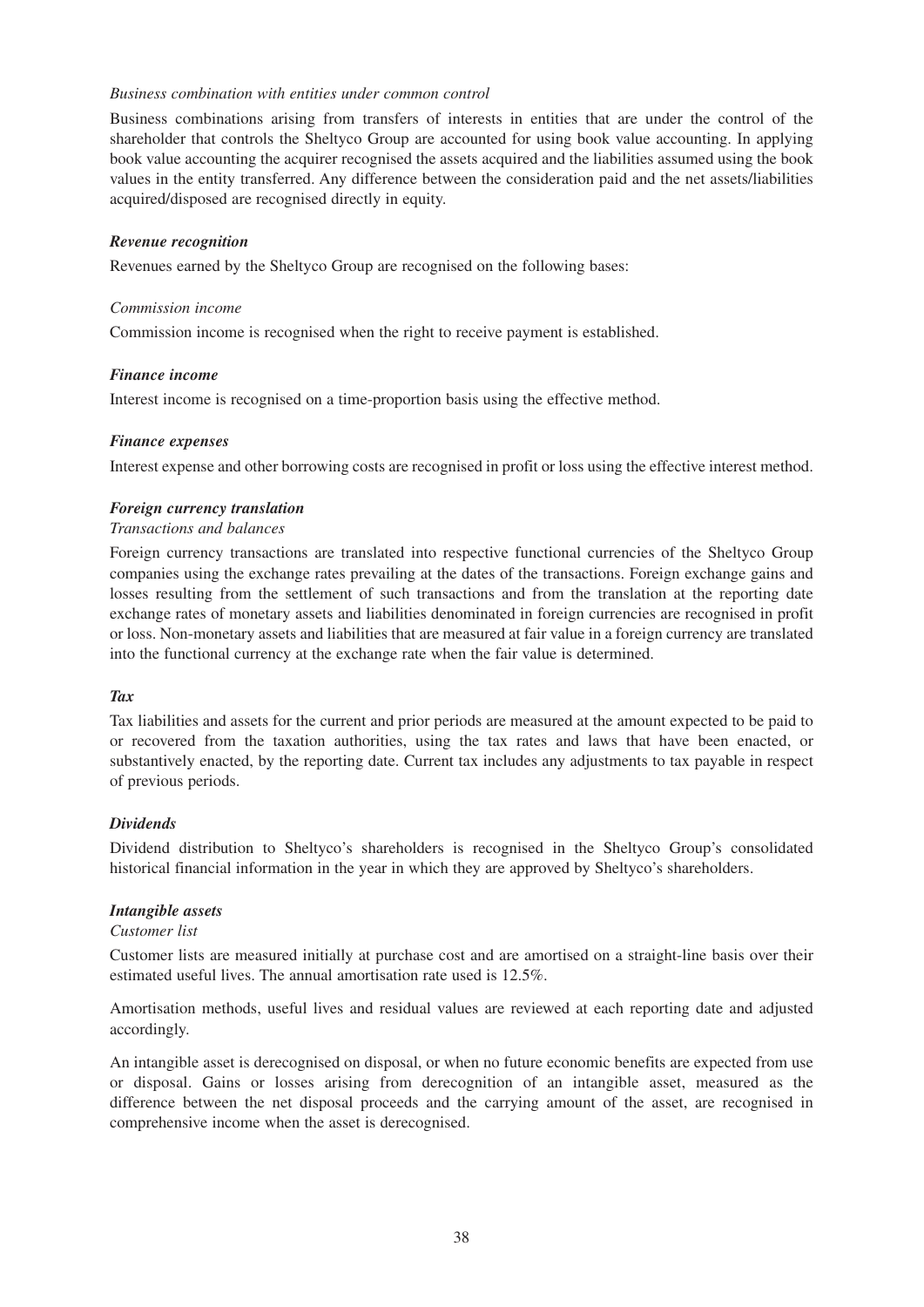#### *Financial instruments*

Financial assets and financial liabilities are recognised when the Sheltyco Group becomes a party to the contractual provisions of the instrument.

## *Trade and other receivables*

Trade and other receivables are initially recognised at fair value and are subsequently measured at amortised cost using the effective interest rate method. Trade and other receivables are stated after deducting the appropriate allowances for any impairment.

## *Loans granted*

Loans originated by the Sheltyco Group by providing money directly to the borrower are categorised as loans and are carried at amortised cost. The amortised cost is the amount at which the loan granted is measured at initial recognition minus principal repayments, plus or minus the cumulative amortisation using the effective interest method of any difference between the initial amount and the maturity amount, and minus any reduction for impairment or uncollectibility. All loans are recognised when cash is advanced to the borrower.

The effective interest method is a method of calculating the amortised cost of a financial asset or a financial liability (or group of financial assets or financial liabilities) and of allocating the interest income or interest expense over the relevant period. The effective interest rate is the rate that exactly discounts estimated future cash payments or receipts through the expected life of the financial instrument or, when appropriate, a shorter period to the net carrying amount of the financial asset or financial liability.

## *Impairment*

The Sheltyco Group assesses at each reporting date whether there is objective evidence that a financial asset, other than financial assets at fair value through profit or loss, or a group of financial assets, other than financial assets at fair value through profit or loss is impaired. Objective evidence that financial assets are impaired includes:

- default or delinquency by a debtor;
- restructuring of an amount due to the Sheltyco Group on terms that the Sheltyco Group would not consider otherwise;
- indications that a debtor or issuer will enter bankruptcy;
- adverse changes in the payment status of borrowers or issuers;
- the disappearance of an active market for a security; or
- observable data indicating that there is measurable decrease in the expected cash flows from a group of financial assets.

For financial assets measured at amortised cost, the Sheltyco Group considers evidence of impairment for these assets at both an individual and a collective level. All individually significant assets are individually assessed for impairment. Those found not to be impaired are then collectively assessed for any impairment that has been incurred but not yet individually identified. Assets that are not individually significant are collectively assessed for impairment. Collective assessment is carried out by grouping together assets with similar risk characteristics.

In assessing collective impairment, the Sheltyco Group uses historical information on the timing of recoveries and the amount of loss incurred, and makes an adjustment if current economic and credit conditions are such that the actual losses are likely to be greater or lesser than suggested by historical trends.

An impairment loss is calculated as the difference between the asset's carrying amount and the present value of the estimated future cash flows discounted at the asset's original effective interest rate. Losses are recognised in profit or loss. When the Sheltyco Group considers that there are no realistic prospects of recovery of the asset, the relevant amounts are written off. If in a subsequent period, the amount of the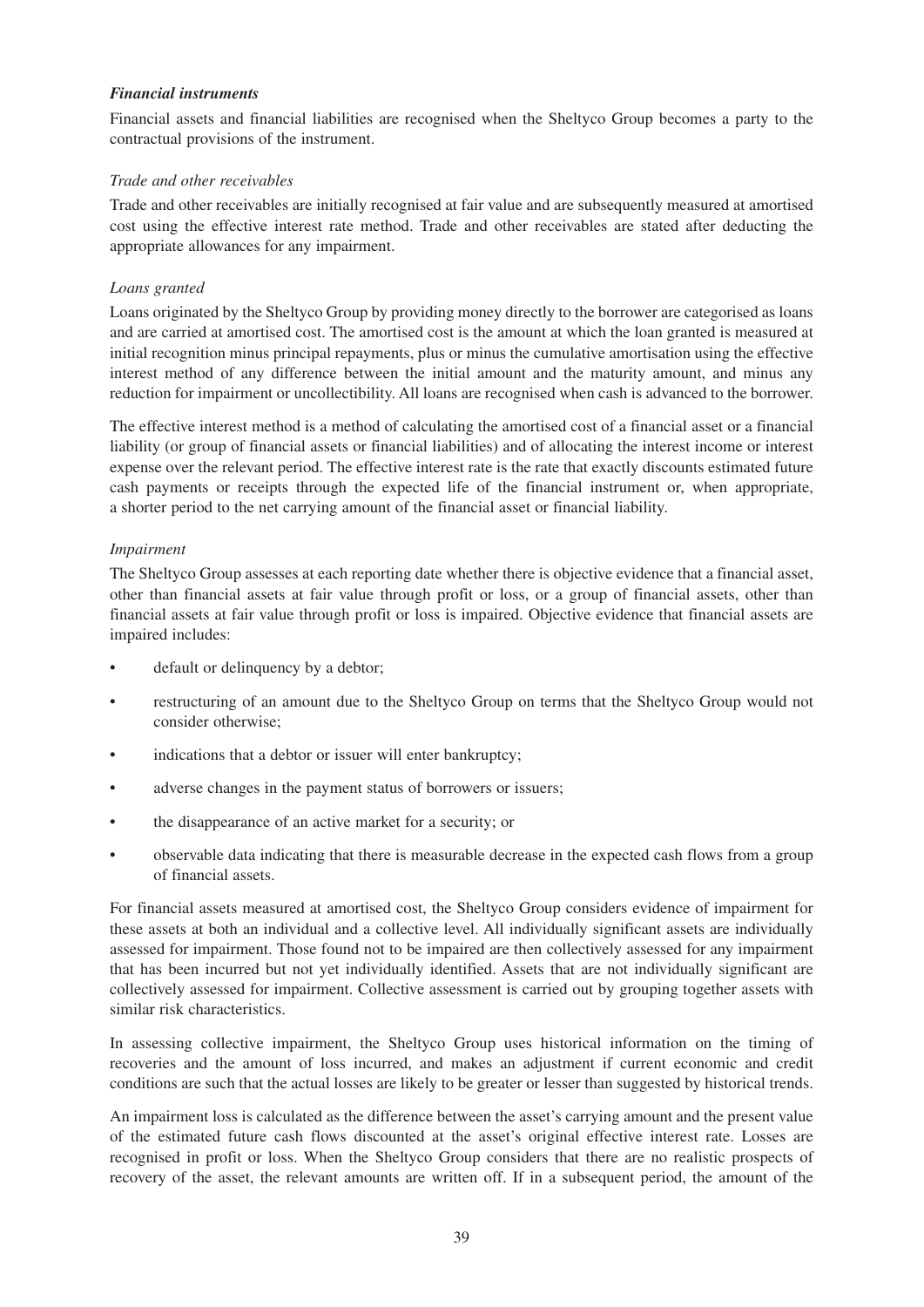impairment loss decreases and the decrease can be related objectively to an event occurring after the impairment was recognised, the previously recognised impairment loss is reversed through profit or loss to the extent that the carrying amount of the investment at the date the impairment is reversed does not exceed what the amortised cost would have been had the impairment not been recognised.

## *Cash and cash equivalents*

For the purpose of the consolidated statement of cash flows, cash and cash equivalents comprise cash at bank and bank overdrafts.

## *Borrowings*

Borrowings are recorded initially at the proceeds received, net of transaction costs incurred. Borrowings are subsequently stated at amortised cost. Any difference between the proceeds (net of transaction costs) and the redemption value is recognised in profit or loss over the period of the borrowings using the effective interest method.

## *Trade and other payables*

Trade payables are initially recognised at fair value and are subsequently measured at amortised cost, using the effective interest rate method.

## *Derecognition of financial assets and liabilities*

## *Financial assets*

A financial asset (or, where applicable a part of a financial asset or part of a group of similar financial assets) is derecognised when:

- the contractual rights to receive cash flows from the asset have expired;
- the Sheltyco Group retains the right to receive cash flows from the asset, but has assumed an obligation to pay them in full without material delay to a third party under a 'pass through' arrangement; or
- the Sheltyco Group has transferred its rights to receive cash flows from the asset and either (a) has
- transferred substantially all the risks and rewards of the asset, or (b) has neither transferred nor retained substantially all the risks and rewards of the asset, but has transferred control of the asset.

Any interest in such derecognised financial assets that is created or retained by the Sheltyco Group is recognised as a separate asset or liability.

## *Financial liabilities*

A financial liability is derecognised when the obligation under the liability is discharged or cancelled or expires.

When an existing financial liability is replaced by another from the same lender on substantially different terms, or the terms of an existing liability are substantially modified, such an exchange or modification is treated as a derecognition of the original liability and the recognition of a new liability, and the difference in the respective carrying amounts is recognised in profit or loss.

## *Impairment of non-financial assets*

Assets that are subject to depreciation or amortisation are reviewed for impairment whenever events or changes in circumstances indicate that the carrying amount may not be recoverable.

For impairment testing, assets are grouped together into the smallest group of assets that generates cash flows from continuing use that are largely independent of the cash inflows of other assets or cash generating units.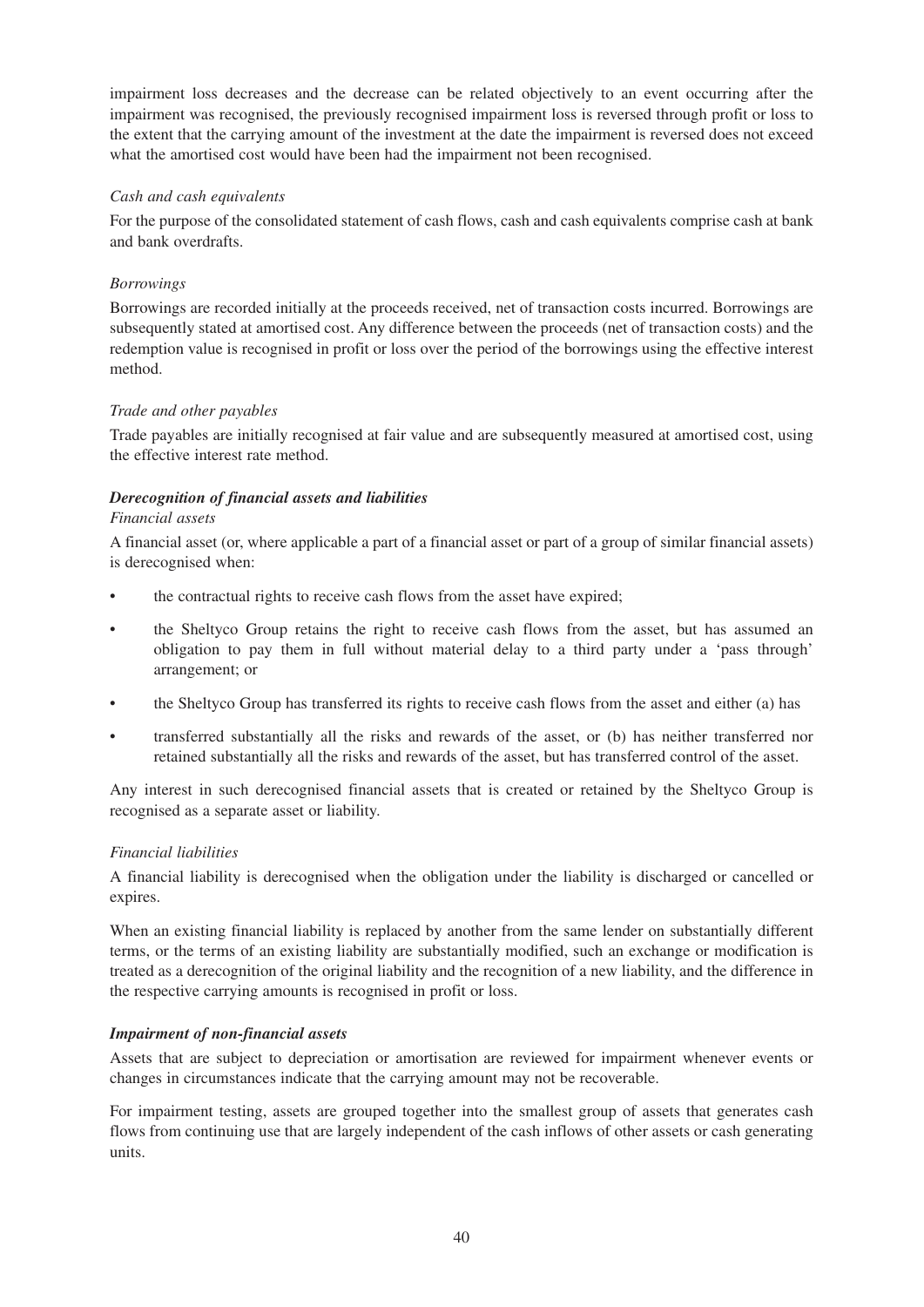The recoverable amount of an asset or cash-generating unit is the greater of its value in use and its fair value less costs to sell. Value in use is based on the estimated future cash flows, discounted to their present value using pre-tax discount rate that reflects current market assessments of the time value of money and the risks specific to the asset or cash-generating unit.

An impairment loss is recognised if the carrying amount of an asset or cash-generating unit exceeds its recoverable amount.

Impairment losses are recognised in profit or loss. They are allocated first to reduce the carrying amount of any goodwill allocated to the cash-generating unit, and then to reduce the carrying amounts of the other assets in the cash-generating unit on a pro rata basis.

An impairment loss is reversed only to the extent that the asset's carrying amount does not exceed the carrying amount that would have been determined, net of depreciation or amortisation, if no impairment loss had been recognised.

## *Share capital*

Ordinary shares are classified as equity.

## *Reserves*

Reserves represent the accumulated profits and losses of the Sheltyco Group.

## **4. OPERATING SEGMENTS**

IFRS 8 requires operating segments to be identified on the basis of internal reports about components of the Group that are regularly reviewed by the chief operating decision maker to allocate resources to the segments and to assess their performance. In accordance with IFRS 8, the chief operating decision maker has been identified as the Sheltyco Directors. They review the Sheltyco Group's internal reporting in order to assess performance and allocate resources. The Sheltyco Directors consider that the business comprises a single activity, being the marketing and promotion of gaming websites in return for commission income. Therefore, the Sheltyco Group is organised into one operating segment and there is one primary reporting segment. The segment information is the same as that set out in the Consolidated Statements of Comprehensive Income, Consolidated Statements of Financial Position, Consolidated Statements of Changes in Equity and Consolidated Statements of Cash Flows.

Revenue of €2,609,149 (2014: €2,842,503; 2013: €2,200,027) originates in British Virgin Islands. All revenue arises from providing marketing services to customers that provide services in Germany, Austria and Switzerland. A profit before taxation of €763,723 (2014: €1,208,385; 2013: €1,414,341) originates in British Virgin Islands, with losses before taxation of €32,549 (2014: €37,326; 2013: €22,875) originating in Cyprus.

Total intangible assets of €25,556 (2014: €30,199; 2013: €34,842) originates in British Virgin Islands and €nil (2014: €38,784; 2013: €15,121) from Cyprus.

## **5. OPERATING PROFIT**

|                                                                  | 2013  | 2014  | 2015    |
|------------------------------------------------------------------|-------|-------|---------|
|                                                                  | €     | €     | €       |
| Operating profit is stated after charging the following items:   |       |       |         |
| Directors' fees                                                  |       |       | 448,000 |
| Amortisation                                                     | 3.956 | 9.480 | 9,616   |
| Impairment charge – intangible assets                            |       |       | 33,808  |
| Trade receivables – impairment charge for bad and doubtful debts |       |       | 1.450   |
|                                                                  |       |       |         |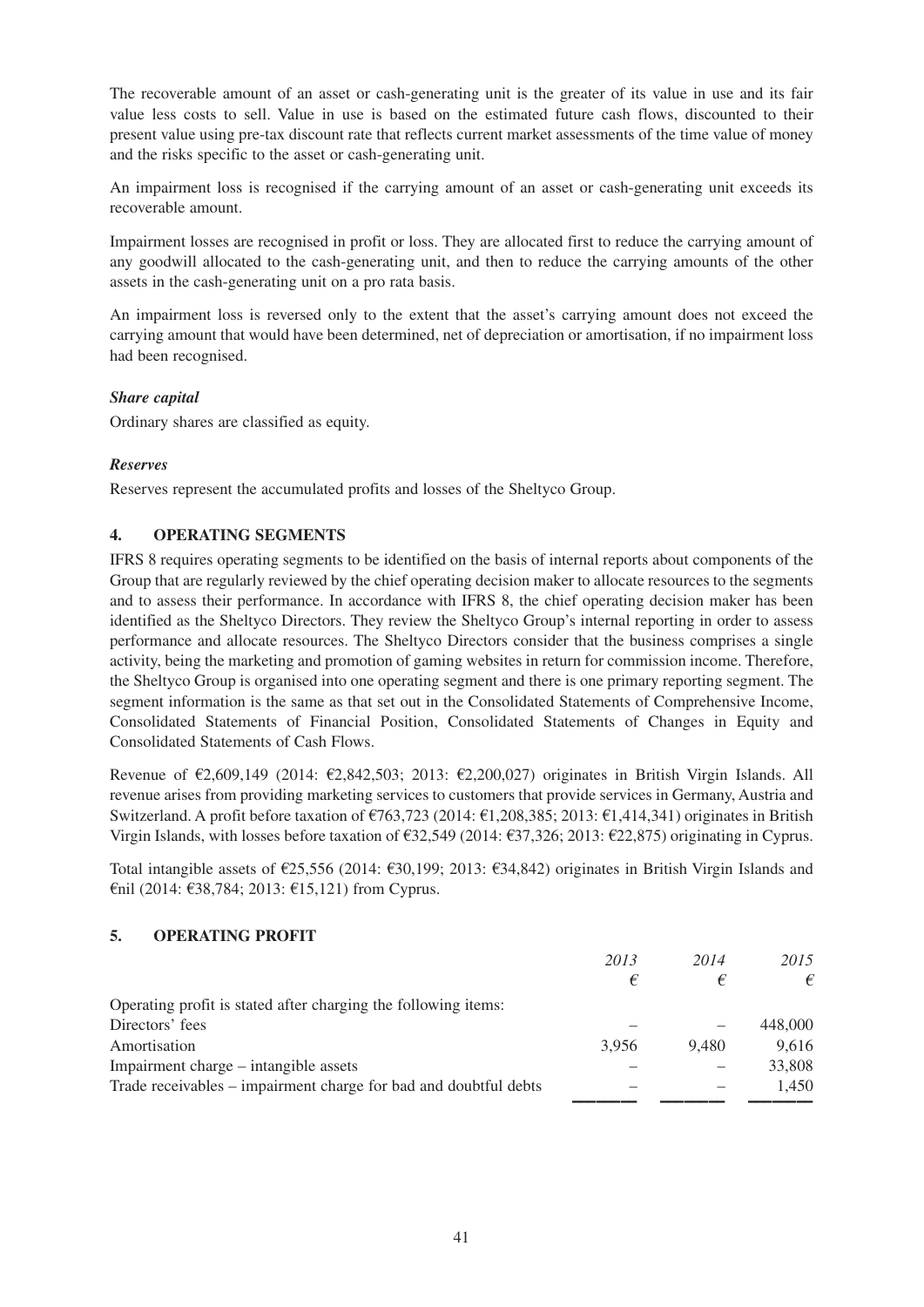## **6. STAFF COSTS**

Sheltyco Group has no staff members other than the Sheltyco Directors. All Sheltyco Directors are considered key management personnel. Remuneration of key management personnel is set out in the table below:

|                                          | 2013       | 2014      | 2015      |
|------------------------------------------|------------|-----------|-----------|
|                                          | $\epsilon$ | €         | €         |
| Uwe Lenhoff                              |            |           | 180,000   |
| Dirk Jan Bakker                          |            |           | 20,000    |
| Rainer Lauffs                            |            |           | 138,000   |
| Mark Rosman                              |            |           | 20,000    |
| Demetris Papaprodromou                   |            |           | 90,000    |
| Total remuneration                       |            |           | 448,000   |
| 7.<br>NET FINANCE INCOME AND EXPENSES    |            |           |           |
|                                          | 2013       | 2014      | 2015      |
|                                          | €          | €         | €         |
| Interest income                          |            | 30,262    | 61,811    |
| Exchange profit                          | 38         | 30        | 939       |
| Finance income                           | 38         | 30,292    | 62,750    |
| Net foreign exchange transaction losses  | (103)      | (19)      | (1,362)   |
| Interest expense                         | (5)        | (1,377)   | (1,603)   |
| <b>Bank</b> charges                      | (13,008)   | (22, 773) | (20, 013) |
| Finance expenses                         | (13, 116)  | (24, 169) | (22, 978) |
| Net finance income                       | (13,078)   | 6,123     | 39,772    |
| Interest income is analysed as follows:  |            |           |           |
|                                          | 2013       | 2014      | 2015      |
|                                          | €          | €         | €         |
| Bank current accounts                    |            |           | 7         |
| Other loans and receivables              |            | 30,262    | 61,804    |
|                                          |            | 30,262    | 61,811    |
| 8.<br><b>TAXATION</b>                    |            |           |           |
|                                          | 2013       | 2014      | 2015      |
|                                          | $\epsilon$ | €         | €         |
| Corporation tax                          | 13,312     | 32,763    | 27,622    |
| Special contribution to the defence fund |            |           | 3         |
| Charge for the year                      | 13,312     | 32,763    | 27,625    |
|                                          |            |           |           |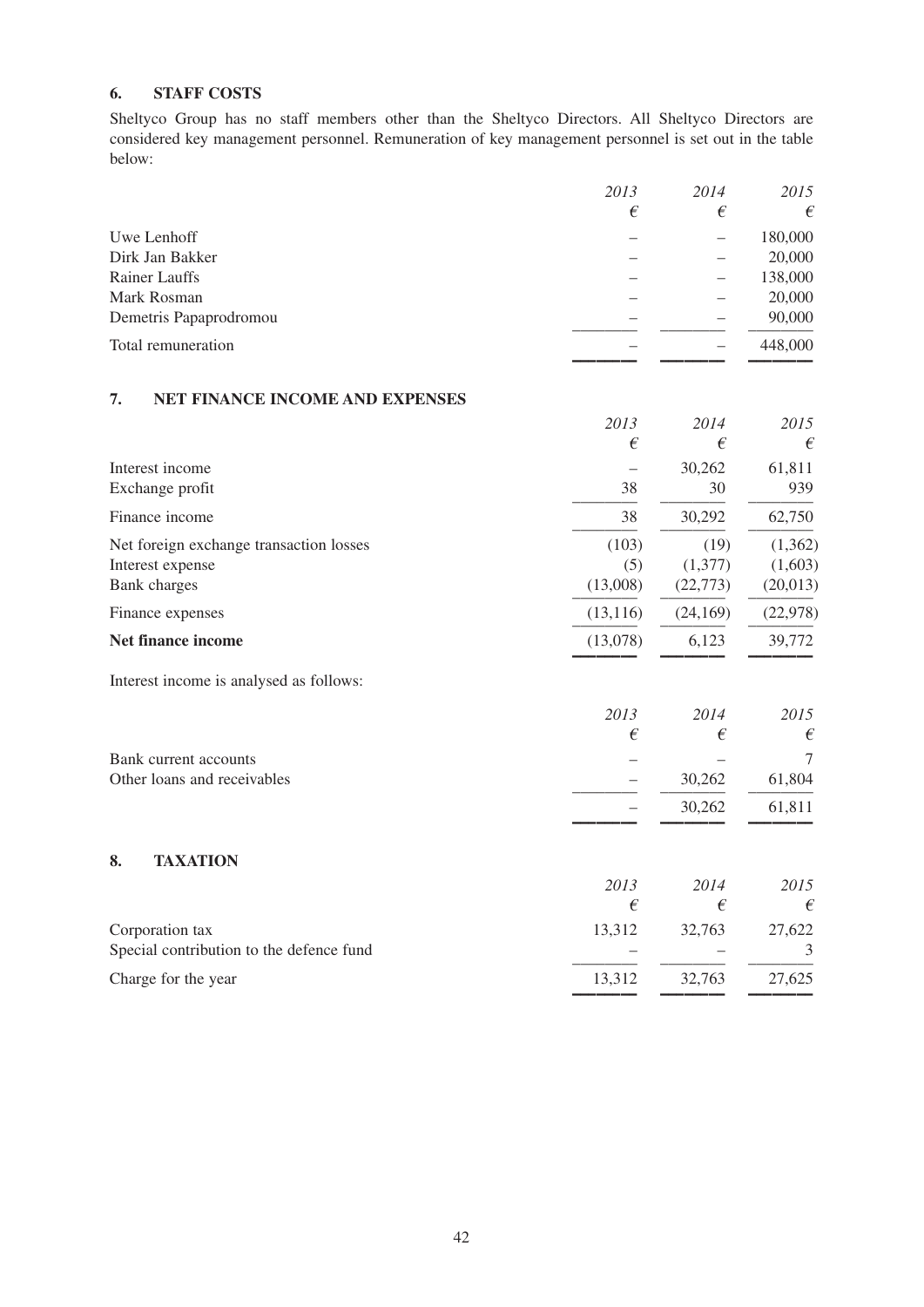Reconciliation of tax based on the taxable income and tax based on accounting profits:

|                                                                                                | 2013      | 2014      | 2015     |
|------------------------------------------------------------------------------------------------|-----------|-----------|----------|
|                                                                                                | €         | €         | €        |
| Accounting profit before tax                                                                   | 1,391,466 | 1,171,059 | 731,174  |
| Tax on profit on ordinary activities at the standard                                           |           |           |          |
| British Virgin Islands corporation tax rate of 0%                                              |           |           |          |
| $(2014:0\%, 2013:0\%)$                                                                         |           |           |          |
| Effect of different tax rates in other countries                                               | 11,458    | 25,530    | 11,445   |
| Tax effect of expenses not deductible for tax purposes                                         | 644       | 4,258     | 24,060   |
| Tax effect of allowances and income not subject to tax                                         |           | (4)       | (10,660) |
| Tax effect of loss for the year                                                                |           |           | 266      |
| 10% additional charge                                                                          | 1.210     | 2,979     | 2,511    |
| Special contribution to the defence fund                                                       |           |           | 3        |
| Tax as per consolidated statement of profit or loss and other<br>comprehensive income – charge | 13,312    | 32,763    | 27,625   |
|                                                                                                |           |           |          |

Under certain conditions interest income may be subject to defence contribution at the rate of 30%. In such cases this interest will be exempt from corporation tax. In certain cases, dividends received from abroad may be subject to defence contribution at the rate of 20% for the tax years 2012 and 2013 and 17% for 2014 and thereafter.

The Company is an international business company, registered in the British Virgin Islands and under the Laws of the country is not subject to corporation tax therein. However, the Group has subsidiaries incorporated and registered in Cyprus which has a corporation tax rate of 12.5%.

## **9. EARNINGS PER SHARE**

|                                                                                                       | 2013                  | 2014                  | 2015                  |
|-------------------------------------------------------------------------------------------------------|-----------------------|-----------------------|-----------------------|
|                                                                                                       | €                     | €                     | €                     |
| Profit attributable to equity shareholders for the purpose<br>of basic and diluted earnings per share | 1,378,154             | 1,138,296             | 703,549               |
|                                                                                                       | 2013<br><b>Number</b> | 2014<br><b>Number</b> | 2015<br><b>Number</b> |
| Weighted average number of shares for the purpose of<br>basic and diluted earnings per share          | 100                   | 100                   | 100                   |
|                                                                                                       | 2013<br>€             | 2014<br>€             | 2015<br>€             |
| Basic and diluted earnings per share                                                                  | 13,782                | 11,383                | 7,035                 |
|                                                                                                       |                       |                       |                       |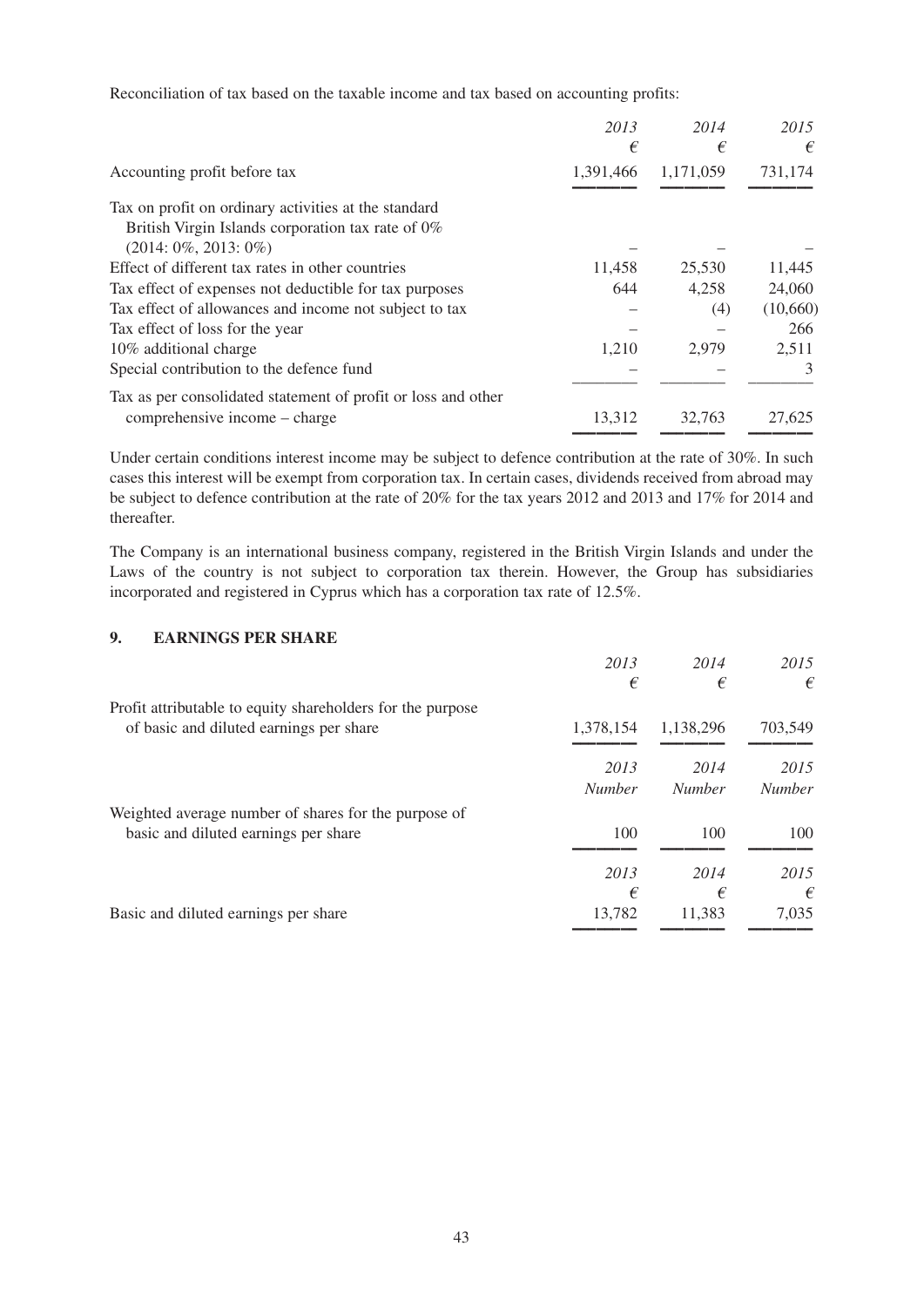## **10. INTANGIBLE ASSETS**

|                                                                                                                                        | Customer list                          |
|----------------------------------------------------------------------------------------------------------------------------------------|----------------------------------------|
|                                                                                                                                        | €                                      |
| Cost<br>Balance at 1 January 2013<br>Additions                                                                                         | 22,240<br>34,142                       |
| Balance at 31 December 2013<br><b>Additions</b><br>Disposals                                                                           | 56,382<br>28,500                       |
| Balance at 31 December 2014<br><b>Additions</b><br>Disposals<br>Disposals from disposals of subsidiaries                               | 84,882<br>(47,740)                     |
| Balance at 31 December 2015                                                                                                            | 37,142                                 |
| <b>Amortisation</b><br>Balance at 1 January 2013<br>Amortisation for the year                                                          | 2,463<br>3,956                         |
| Balance at 31 December 2013<br>Amortisation for the year                                                                               | 6,419<br>9,480                         |
| Balance at 31 December 2014<br>Amortisation for the year<br>Impairment charge<br>Disposals<br>Disposals from disposals of subsidiaries | 15,899<br>9,616<br>33,808<br>(47, 737) |
| Balance at 31 December 2015                                                                                                            | 11,586                                 |
| <b>Carrying amounts</b><br>Balance at 31 December 2013                                                                                 | 49,963                                 |
| Balance at 31 December 2014                                                                                                            | 68,983                                 |
| Balance at 31 December 2015                                                                                                            | 25,556                                 |

On 31 December 2015 the Group disposed of Valuga Software Ltd leading to the de-recognition of intangible assets with a carrying value of  $\epsilon$ 3.

## **11. LIST OF SUBSIDIARIES**

|                                         |                               | 2013    | 2014    | 2015    |
|-----------------------------------------|-------------------------------|---------|---------|---------|
|                                         | Country of                    | Holding | Holding | Holding |
| Name                                    | incorporation                 | $\%$    | $\%$    | $\%$    |
| Sheltyco Enterprises Marketing Ltd      | Cyprus                        | 100     | 100     | 100     |
| Sheltyco Enterprises Ltd                | Cyprus                        | 100     | 100     | 100     |
| Valuga Software International Ltd       | Cyprus                        | 100     | 100     |         |
| Option888 Marketing Ltd <sup>(i)</sup>  | <b>British Virgin Islands</b> |         | 100     | 100     |
| Silkline Marketing Ltd                  | Cyprus                        |         | 100     | 100     |
| Crantex Enterprises Ltd                 | Cyprus                        |         | 100     |         |
| Tunegames Marketing Ltd <sup>(ii)</sup> | Cyprus                        |         |         | 100     |
| Tunegames Holding Ltd                   | Cyprus                        |         |         | 100     |

(i) On 21 December 2015 the subsidiary company Halford Trading Ltd changed its name to Option888 Marketing Ltd.

(ii) On 26 January 2016 the subsidiary company Tenbrook Services Ltd changed its name to Tunegames Marketing Ltd.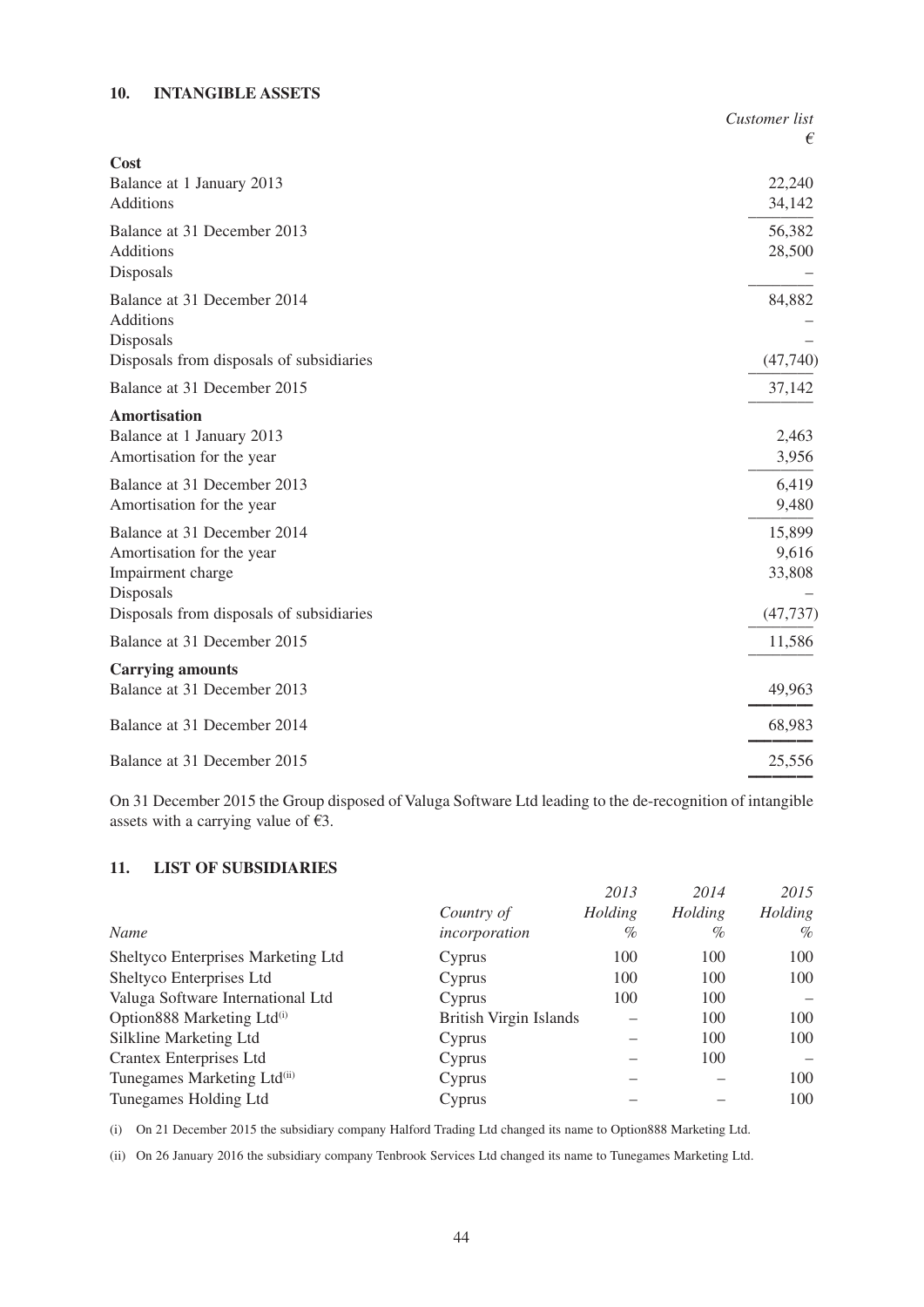## **12. ACQUISITION OF INVESTMENTS IN SUBSIDIARIES**

On 31 December 2015, the Sheltyco Group acquired 100% of the share capital of Tunegames Marketing Ltd (formerly Tenbrook Services Ltd) and Tunegames Holding Ltd. Both companies acquired during the year were dormant as at the date of acquisition. Consideration transferred consisted of the nominal amount of the share capital at date of acquisition.

## *Identifiable assets acquired and liabilities assumed*

The following table summarises the recognised amounts of assets acquired and liabilities assumed at the date of acquisition:

|                                             | <i>Tunegames</i>          | <i>Tunegames</i> |         |
|---------------------------------------------|---------------------------|------------------|---------|
|                                             | Marketing Ltd Holding Ltd |                  | Total   |
|                                             |                           | €                | €       |
| Trade and other payables                    | (1,202)                   | (1,050)          | (2,252) |
| Total identifiable net liabilities acquired | (1,202)                   | (1.050)          | (2,252) |
|                                             |                           |                  |         |

The difference between the cash consideration paid of  $\epsilon$ 200 and net liabilities acquired of  $\epsilon$ (2,252) amounting to  $\epsilon$ 2,452 has been recorded directly in equity.

## **13. DISPOSAL OF INVESTMENTS IN SUBSIDIARIES**

On 31 December 2015, the Group disposed of 100% of its interests in Valuga Software International Ltd and Crantex Enterprises Ltd. The proceeds on disposal of  $\epsilon$ 200 comprised of the nominal amount of the share capital at date of disposal.

The assets and liabilities disposed were as follows:

|                                    | Valuga               |                    |              |
|------------------------------------|----------------------|--------------------|--------------|
|                                    | Software             | Crantex            |              |
|                                    | <i>International</i> | <i>Enterprises</i> |              |
|                                    | Ltd                  | Ltd                | <b>Total</b> |
|                                    | €                    | €                  | €            |
| Intangible assets                  | 3                    |                    | 3            |
| Trade and other receivables        | 1,426                | 285                | 1,711        |
| Cash and cash equivalents          | 1,086                | 982                | 2,068        |
| Trade and other payables           | (3,284)              | (1,500)            | (4,784)      |
| Current tax liabilities            |                      | (7,183)            | (7,183)      |
| Current borrowings                 |                      | (257)              | (257)        |
| Net liabilities disposed           | (769)                | (7,673)            | (8, 442)     |
| Cash consideration received        | 100                  | 100                | 200          |
| Cash and cash equivalents disposed | (1,086)              | (982)              | (2,068)      |
| Cash outflow on disposal           | (986)                | (882)              | (1,868)      |
|                                    |                      |                    |              |

The two companies, Crantex Enterprises Ltd and Valuga Software International Ltd, contributed €nil revenue and incurred  $\mathcal{E}(5,673)$  and  $\mathcal{E}(50,625)$  of loss before tax respectively for the period between 1 January 2015 and the disposal date.

The profit on disposal recognised in the current year directly to equity comprises a realised profit of  $\epsilon$ 8,642 (being the proceeds of  $\epsilon$ 200 less  $\epsilon$ (8.442) of net liabilities disposed).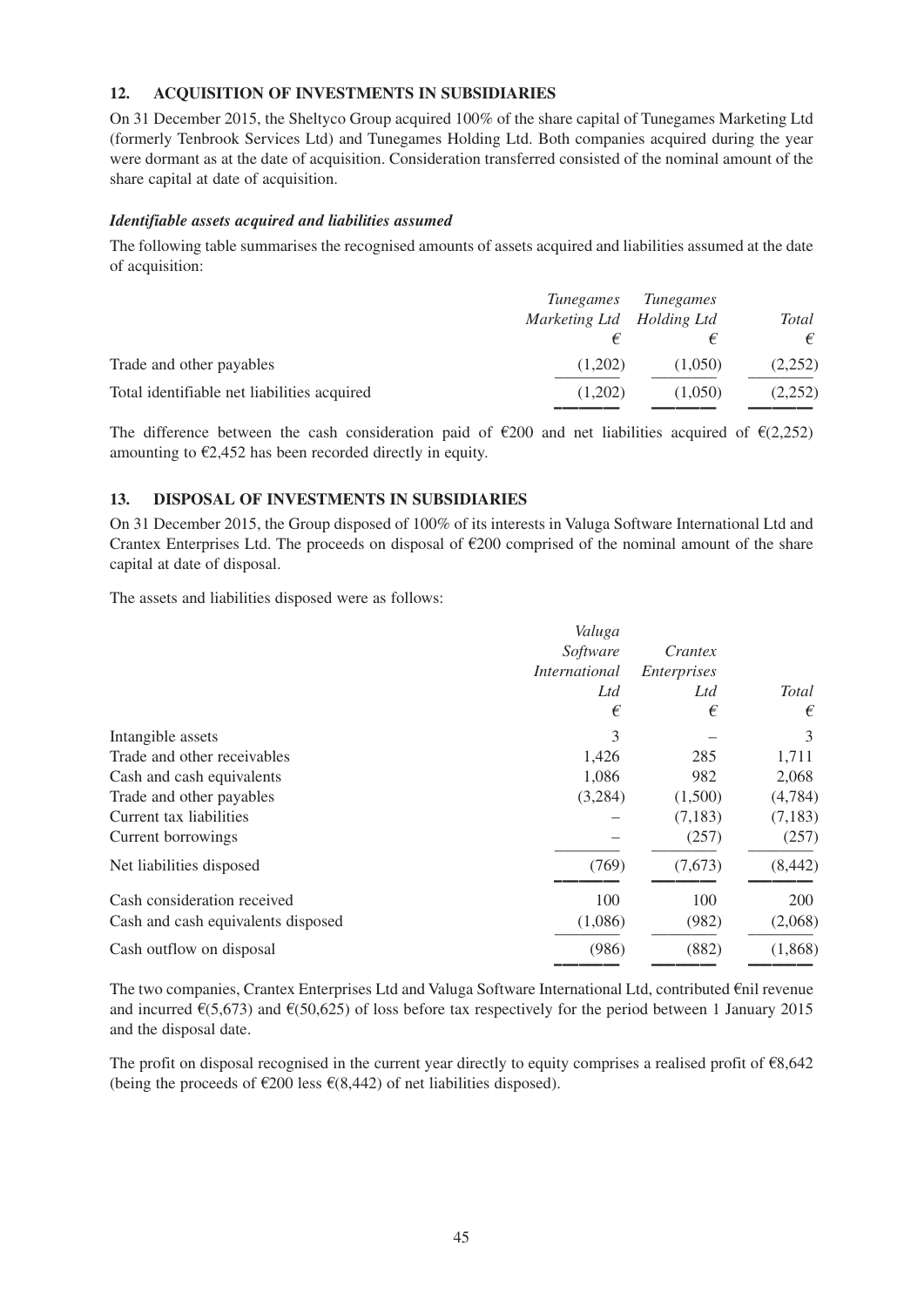## **14. LOANS RECEIVABLE**

|                                     | 2013 | 2014      | 2015       |
|-------------------------------------|------|-----------|------------|
|                                     | €    | €         | €          |
| Balance at 1 January                |      |           | 1,715,188  |
| New loans granted                   |      | 1,777,130 | 780,965    |
| Repayments                          |      | (92, 204) | (104, 071) |
| Interest charged                    |      | 30,262    | 61,799     |
| Balance at 31 December              |      | 1,715,188 | 2,453,881  |
| The loans are repayable as follows: |      |           |            |
|                                     | 2013 | 2014      | 2015       |
|                                     | €    | €         | €          |
| Within one year                     |      |           | 1,553,417  |
| Between one and five years          |      | 1,715,188 | 900,464    |
| Balance at 31 December              |      | 1,715,188 | 2,453,881  |

 –––––––– –––––––– –––––––– Loans receivable with a carrying amount of €2,453,881 (2014: €1,715,188; 2013: €nil) bear interest at 3% per annum.

The fair value of receivable loans approximates to their carrying amounts as presented above.

## **15. TRADE AND OTHER RECEIVABLES**

|                                          | 2013    | 2014    | 2015    |
|------------------------------------------|---------|---------|---------|
|                                          | €       | €       | €       |
| Trade receivables                        | 60      | 43.624  | 319,605 |
| Shareholders' current accounts (note 21) | 560,978 | 298,912 |         |
| Accrued income                           | 316,793 | 145,528 | 234,386 |
| Other receivables                        | 1,595   | 18,014  | 18,217  |
|                                          | 879,426 | 506,078 | 572,208 |
|                                          |         |         |         |

Sheltyco Group has taken legal action in relation to an aged trade receivable balance of €302,431. The outcome of the case was still outstanding as at 31 December 2015. The Sheltyco Directors are of the opinion that the amount will be wholly recovered.

The fair values of trade and other receivables due within one year approximate to their carrying amounts as presented above.

## **16. SHARE CAPITAL**

|                               | 2013          |        | 2014          |        | 2015          |        |
|-------------------------------|---------------|--------|---------------|--------|---------------|--------|
|                               | <b>Number</b> | 2013   | <b>Number</b> | 2014   | <b>Number</b> | 2015   |
|                               | of shares     | US\$   | of shares     | US\$   | of shares     | US\$   |
| <b>Authorised</b>             |               |        |               |        |               |        |
| Ordinary shares of US\$1 each | 50,000        | 50,000 | 50,000        | 50,000 | 50,000        | 50,000 |
|                               |               | €      |               | €      |               | €      |
| <b>Issued and fully paid</b>  |               |        |               |        |               |        |
| Balance at 1 January          | 100           | 72     | 100           | 72     | 100           | 72     |
| Balance at 31 December        | 100           | 72     | 100           | 72     | 100           | 72     |
|                               |               |        |               |        |               |        |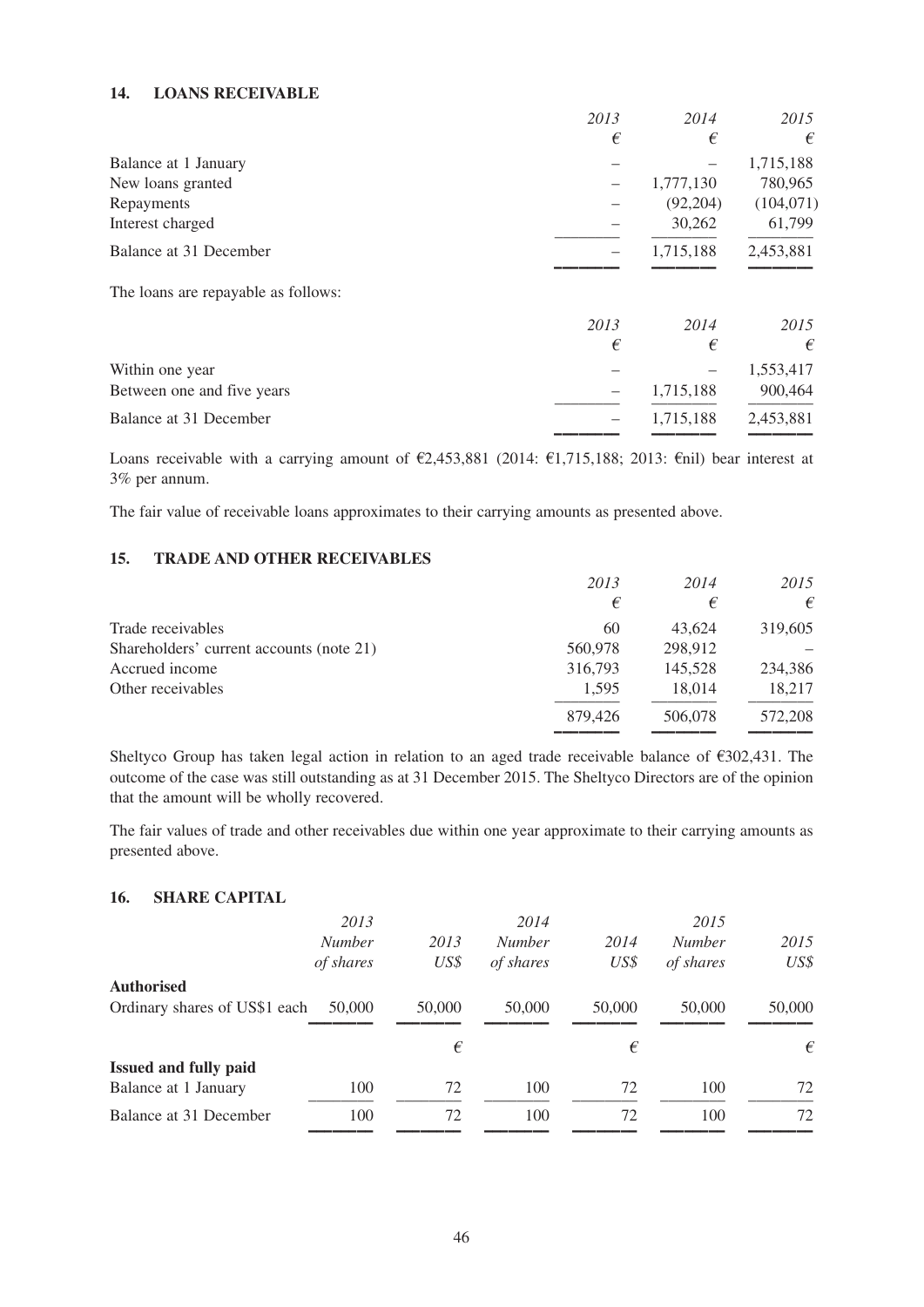## **17. LOANS AND BORROWINGS**

| 2013    | 2014    | 2015    |
|---------|---------|---------|
| €       | €       | €       |
|         |         |         |
|         |         | 25,000  |
|         |         | 608     |
|         |         | 25,608  |
|         |         |         |
|         |         | 25,608  |
|         |         |         |
| 2013    | 2014    | 2015    |
| €       | €       | €       |
|         |         | 25,608  |
|         |         |         |
| 2013    | 2014    | 2015    |
| €       | €       | €       |
| 138,381 | 336,896 | 422,898 |
|         |         | 68,600  |
|         |         | 107,541 |
| 16,034  | 65,279  | 100,331 |
|         | 7,187   | 38,987  |
| 154,415 | 409,362 | 738,357 |
|         |         |         |

The fair values of trade and other payables due within one year approximate to their carrying amounts as presented above.

## **19. TAX LIABILITY**

|                 | 2013   | 2014   | 2015      |
|-----------------|--------|--------|-----------|
|                 | €      | ₽      | €         |
| Corporation tax | 21,894 | 45,495 | 24,506    |
|                 | 21,894 | 45,495 | 24,506    |
|                 |        |        | _________ |

There are transactions and calculations for which the ultimate tax determination is uncertain during the ordinary course of business. Sheltyco Group recognises liabilities for anticipated tax issues based on estimates of whether additional taxes will be due. Where the final tax outcome of these matters is different from the amounts that were initially recorded, such differences will impact the income tax and deferred tax provisions in the period in which such determination is made.

#### **20. ULTIMATE CONTROLLING PARTY**

The ultimate controlling party of Sheltyco Group is Uwe Lenhoff. Uwe Lenhoff indirectly owns 60% of the issued share capital of Sheltyco.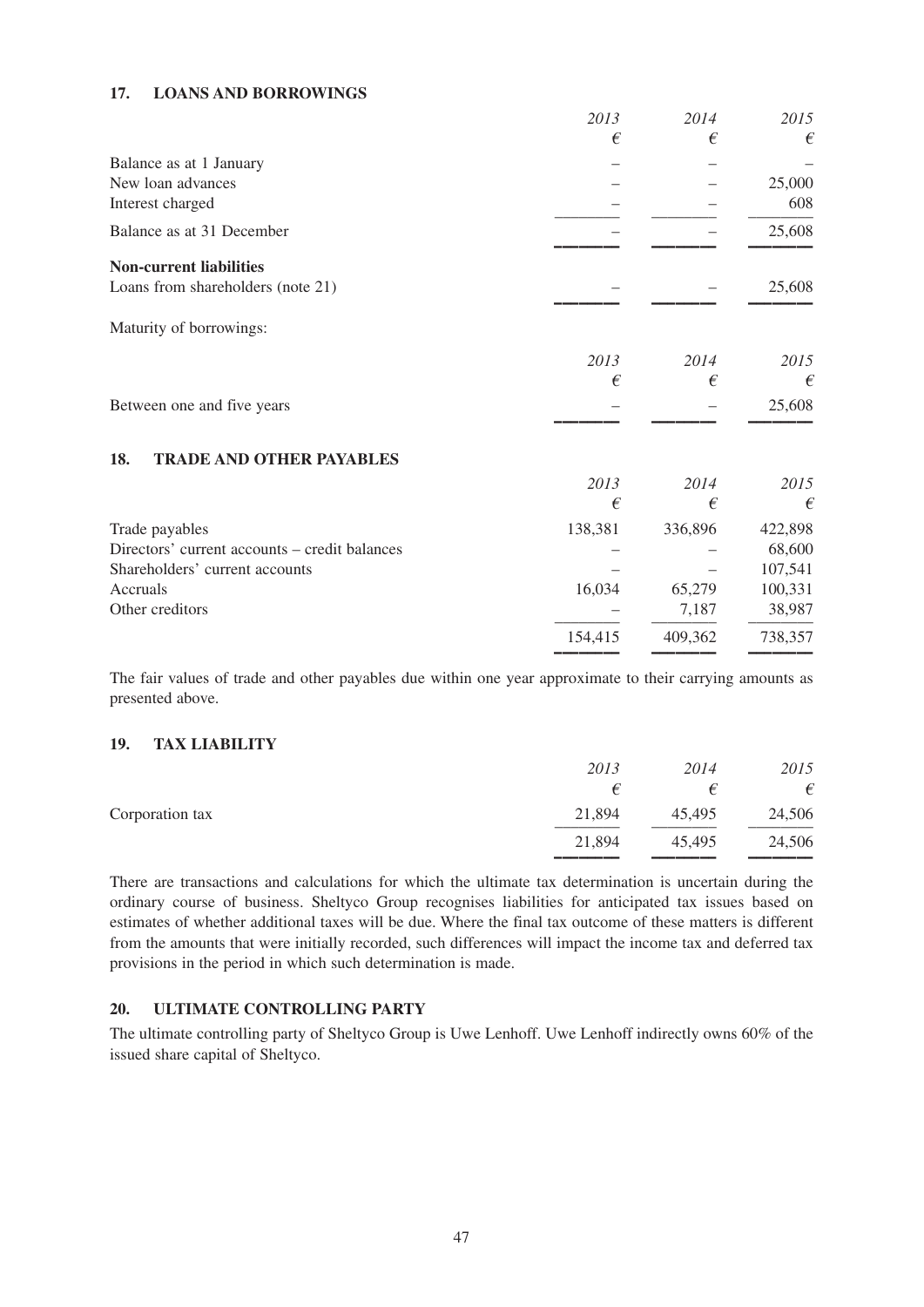#### **21. RELATED PARTY TRANSACTIONS**

The transactions and balances with related parties are as follows:

#### (i) *Directors' remuneration*

The remuneration of directors and other members of key management personnel is given in note 6.

In addition to the marketing consultancy services provided by All In Marketing Solutions Limited there are recharged costs to the Sheltyco Group of  $\epsilon$ 22,236 (2014:  $\epsilon$ 18,100; 2013:  $\epsilon$ 3,995).

## (ii) *Services received from related companies*

During the year the Group received professional services of  $\epsilon$ 113,011 from Centaur Services Ltd. Centaur Services Ltd became a related party on 3 January 2015, being a company under the control of a Director of the Group. At 31 December 2015 €37,361 as owed to Centaur Services Ltd.

## (iii) *Transaction with shareholder*

On 31 December 2013 the Sheltyco acquired a customer list ("the List") from Uwe Lenhoff, at a total consideration of €1,920,000.

## (iv) *Transactions with related companies*

On 10 November 2015 Sheltyco assigned the List to Nedina Ventures Limited, a company owned by Uwe Lenhoff, at a total consideration of  $\epsilon$ 1,480,000, being the carrying value of the List at the date of assignment. As a result no gain or loss was recognised from the assignment.

On the same date Sheltyco assigned to Nedina Ventures Limited the outstanding payable balance to Uwe Lenhoff and Lensing Management Services Limited, a company which owns 60% of Sheltyco and which is owned by Uwe Lenhoff, of  $\text{\textsterling}1,250,238$ .

On 31 December 2015 the Group disposed 100% of its interest in Crantex Enterprises Limited and Valuga Software International Ltd to Nedina Ventures Limited for a total consideration of  $\epsilon$ 100 each, being the nominal value of the share capital at the date of disposal.

As per a set off and waiver agreement dated 31 December 2015, the total receivable balance from Nedina Ventures Limited, amounting to  $\epsilon$ 1.480,200, was set off against the payable balance to Nedina Ventures Limited amounting to  $\epsilon$ 1,250,238. The remaining receivable balance of  $\epsilon$ 229,962 was waived by Sheltyco Group, with the amount being recorded directly in equity.

The List was not used by Sheltyco during its period of ownership and as such Sheltyco has derived no benefit from ownership of the List. The List has therefore has not been recognised in the Consolidated Historical Financial Information, together with the resulting payable to the Shareholder. The difference between the acquisition price and assignment price, being  $€640,000$ , has been recognised directly in equity. This distribution has been recognised on the date of the set off and waiver agreement referred to above, giving a total distribution of  $€669,962$ , as shown in the Consolidated Statement of Changes in Equity.

The net liabilities assumed on the acquisition of Tunegames Marketing Ltd and Tunegames Holding Ltd, of  $\epsilon$ 2,252 (note 12), and the net liabilities disposed on the disposal of Crantex Enterprises Limited and Valuga Software International Ltd, of €8,442 (note 13), has been recognised directly in equity as a contribution of  $\epsilon$ 6,190.

## (v) *Loan from related company*

On 10 March 15 Sheltyco Group entered in to a  $\epsilon$ 100,000 loan facility with Lensing Management Services Limited. The loan is repayable in 5 years and bears interest at  $3\%$ . At the year end  $\epsilon$ 25,000 has been drawn and €608 interest accrued.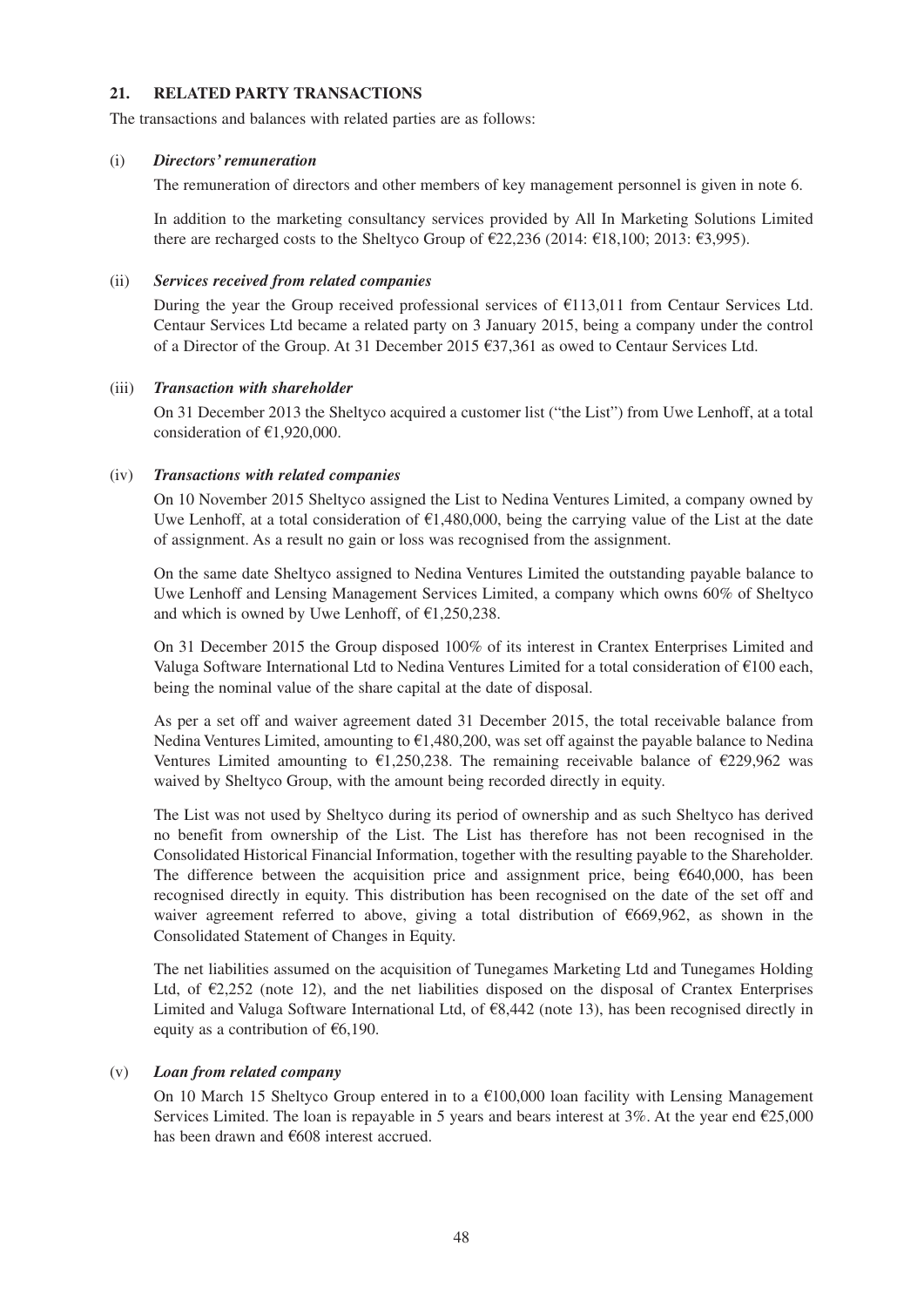#### (vi) *Shareholders' current accounts*

As at 31 December 2015  $\text{\textsterling}107,541$  was due to a shareholder (2014:  $\text{\textsterling}298.912$  due from a shareholder; 2013: €560,978 due from a shareholder). This balance comprises amounts due to Uwe Lenhoff and amounts due to Lensing Management Services Limited, a company owned by Uwe Lenhoff. At 31 December 2015 €37,541 was due to Uwe Lenhoff (2014: €298,912 due from Uwe Lenhoff; €2013: €560,978 due from Uwe Lenhoff) and €70,000 was due to Lensing Management Services Limited (2014: €nil; €2013: €nil).

#### (vii) *Directors' current accounts*

As at 31 December 2015 amounts are owed to directors of €68,600 (2014: €nil; 2013: €nil). Directors' current accounts related to Sheltyco Directors' remuneration payable.

## **22. FINANCIAL INSTRUMENTS – FAIR VALUES AND RISK MANAGEMENT**

## *Financial risk factors*

The Company is exposed to the following risks from its use of financial instruments:

- Credit risk
- Liquidity risk

The Sheltyco Directors have overall responsibility for the establishment and oversight of the Sheltyco's risk management framework.

Sheltyco does not have a formal risk management policy program. The exposure to the above risk is monitored by the Sheltyco Directors as part of its daily management of the business.

#### *Accounting classifications and fair values*

The following table shows the carrying amounts and fair values of financial assets and financial liabilities, including their levels in the fair value hierarchy. It does not include fair value information for financial assets and financial liabilities not measured at fair value if the carrying amount is a reasonable approximation of fair value.

|                                                  | Loans and   | Carrying<br>amount<br><b>Borrowings</b><br>and other<br>financial |           |
|--------------------------------------------------|-------------|-------------------------------------------------------------------|-----------|
|                                                  | receivables | liabilities                                                       | Total     |
|                                                  | €           | €                                                                 | €         |
| 31 December 2013                                 |             |                                                                   |           |
| Financial assets not measured at fair value      |             |                                                                   |           |
| Loans receivable                                 |             |                                                                   |           |
| Trade and other receivables                      | 879,426     |                                                                   | 879,426   |
| Cash and cash equivalents                        | 373,809     |                                                                   | 373,809   |
|                                                  | 1,253,235   |                                                                   | 1,253,235 |
| Financial liabilities not measured at fair value |             |                                                                   |           |
| Loans and borrowings                             |             |                                                                   |           |
| <b>Bank</b> overdrafts                           |             |                                                                   |           |
| Trade and other payables                         |             | 154,415                                                           | 154,415   |
|                                                  |             | 154,415                                                           | 154,415   |
|                                                  |             |                                                                   |           |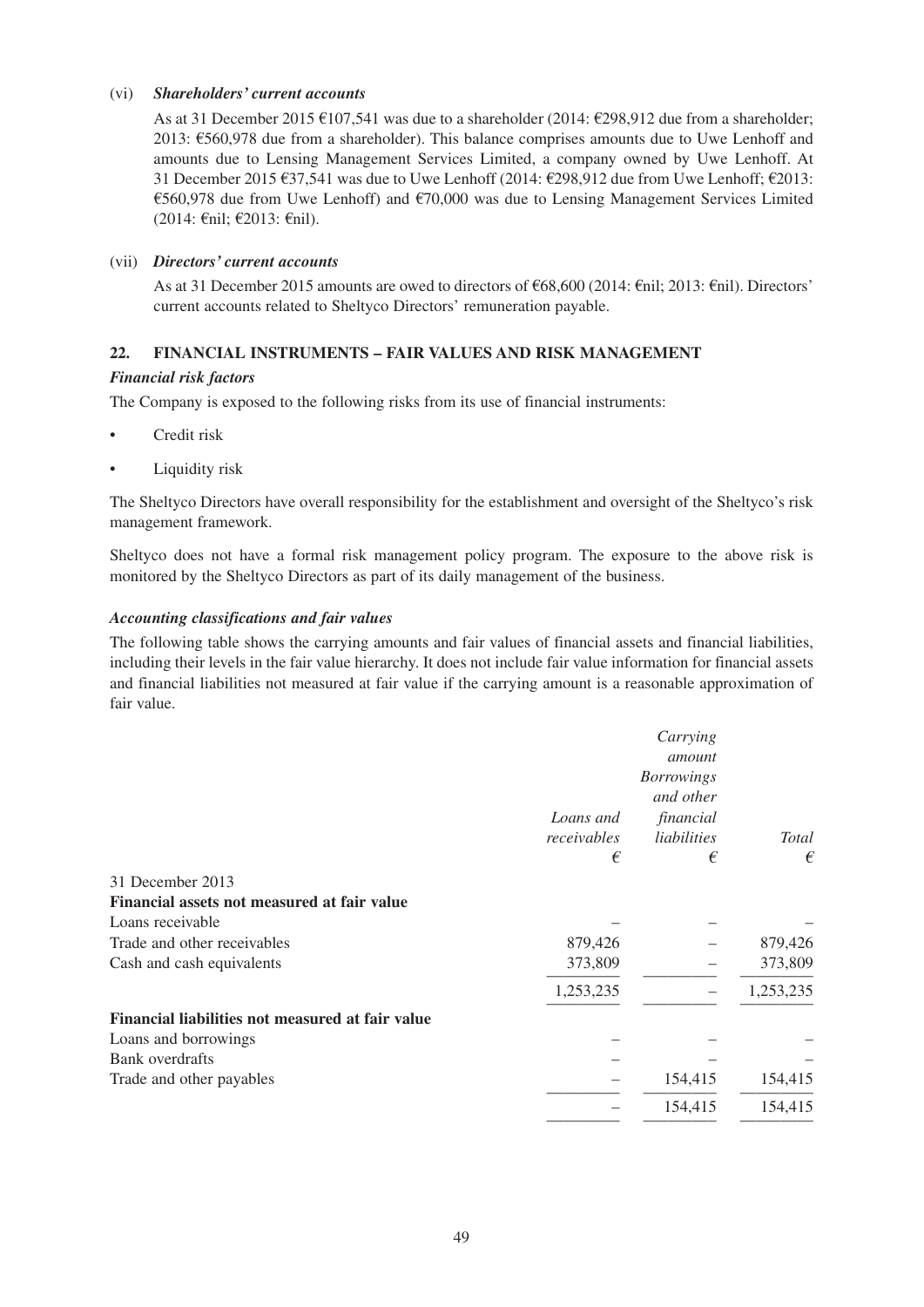|                                                  |             | Carrying<br>amount     |            |
|--------------------------------------------------|-------------|------------------------|------------|
|                                                  |             | <b>Borrowings</b>      |            |
|                                                  | Loans and   | and other<br>financial |            |
|                                                  | receivables | liabilities            | Total      |
|                                                  | €           | €                      | $\epsilon$ |
| 31 December 2014                                 |             |                        |            |
| Financial assets not measured at fair value      |             |                        |            |
| Loans receivable                                 | 1,715,188   |                        | 1,715,188  |
| Trade and other receivables                      | 506,078     |                        | 506,078    |
| Cash and cash equivalents                        | 429,873     |                        | 429,873    |
|                                                  | 2,651,139   |                        | 2,651,139  |
| Financial liabilities not measured at fair value |             |                        |            |
| Loans and borrowings                             |             |                        |            |
| <b>Bank</b> overdrafts                           |             | 80                     | 80         |
| Trade and other payables                         |             | 409,362                | 409,362    |
|                                                  |             | 409,442                | 409,442    |
|                                                  |             | Carrying               |            |
|                                                  |             | amount                 |            |
|                                                  |             | <b>Borrowings</b>      |            |
|                                                  |             | and other              |            |
|                                                  | Loans and   | financial              |            |
|                                                  | receivables | liabilities            | Total      |
|                                                  | €           | €                      | $\epsilon$ |
| 31 December 2015                                 |             |                        |            |
| Financial assets not measured at fair value      |             |                        |            |
| Loans receivable                                 | 2,453,881   |                        | 2,453,881  |
| Trade and other receivables                      | 572,208     |                        | 572,208    |
| Cash and cash equivalents                        | 41,788      |                        | 41,788     |
|                                                  | 3,067,877   |                        | 3,067,877  |
| Financial liabilities not measured at fair value |             |                        |            |
| Loans and borrowings                             |             | 25,608                 | 25,608     |
| <b>Bank</b> overdrafts                           |             |                        |            |
| Trade and other payables                         |             | 738,357                | 738,357    |
|                                                  |             | 763,965                | 763,965    |
|                                                  |             |                        |            |

## *Financial risk management*

#### *Credit risk*

Credit risk arises when a failure by counter parties to discharge their obligations could reduce the amount of future cash inflows from financial assets on hand at the reporting date. Sheltyco is exposed to credit risk to the extent that amounts owed by its customers may not be recoverable in the future. Sheltyco has policies in place to ensure that sales of products and services are made to customers with an appropriate credit history and monitors on a continuous basis the ageing profile of its receivables.

#### *Trade and other receivables*

Sheltyco Group's exposure to credit risk is influenced mainly by the individual characteristics of each customer. However, management also considers the factors that may influence the credit risk of its customer base, including the default risk of the industry and country in which customers operate.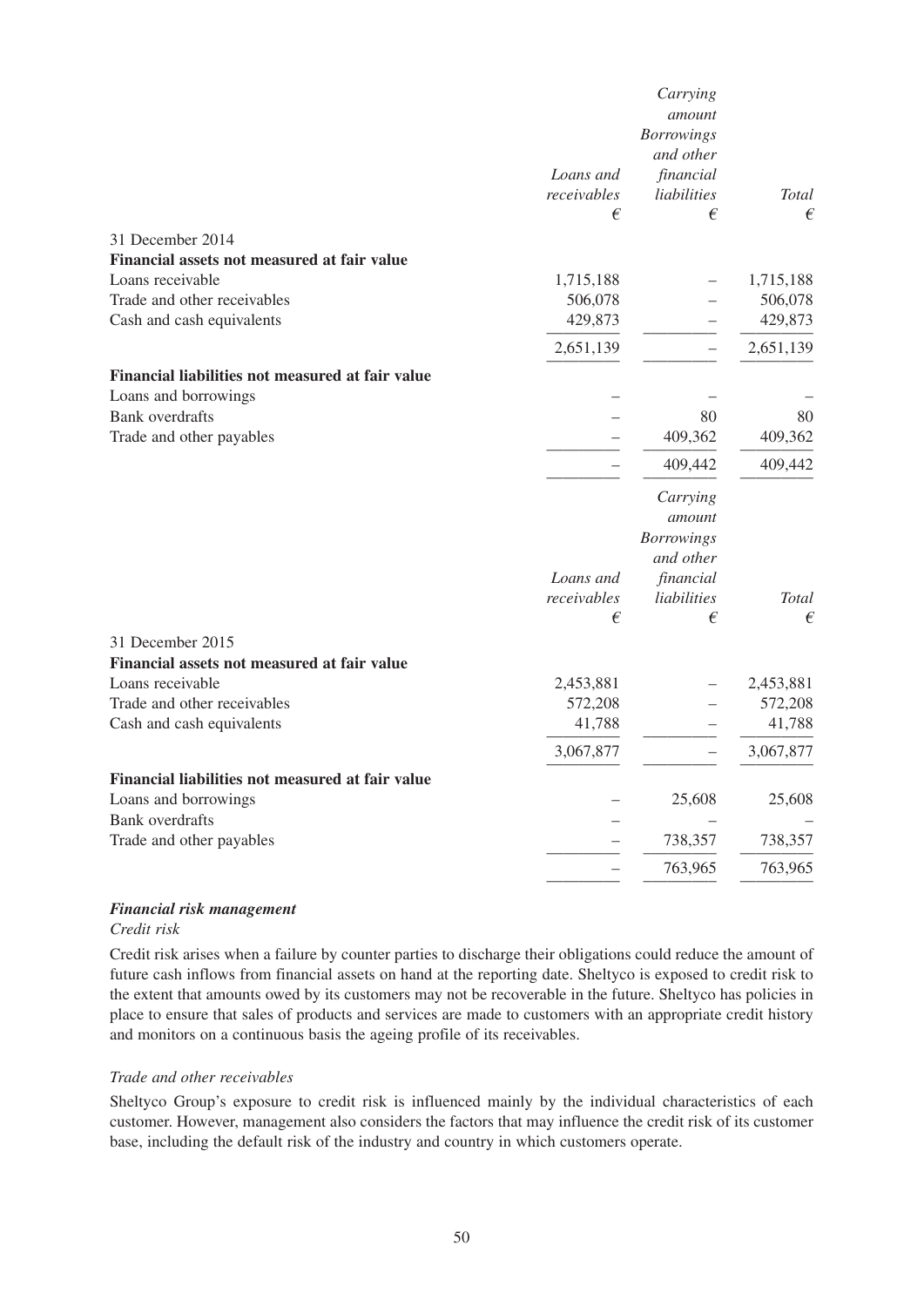The Group establishes an allowance for impairment that represents its estimate of incurred losses in respect of trade and other receivables. The main components of this allowance are a specific loss component that relates to individually significant exposures and a collective loss component established for groups of similar assets in respect of losses that have been incurred but not yet identified.

As at 31 December 2015, the ageing of trade and other receivables that were not impaired was as follows:

Amounts past due but not impaired

|                             | 2013 | 2014  | 2015    |
|-----------------------------|------|-------|---------|
|                             | €    | €     | €       |
| Past due 1-30 days          |      | 2.114 |         |
| Past due 30-120 days        |      | 1.450 | 125,000 |
| Past due more than 120 days |      |       | 196,055 |
| More than 120 days          |      | 3.564 | 321,055 |
|                             |      |       |         |

Management believes that the unimpaired amounts that are past due by more than 30 days are still collectible in full. Refer to note 15 for more details.

## *Liquidity risk*

Liquidity risk is the risk that arises when the maturity of assets and liabilities does not match. An unmatched position potentially enhances profitability, but can also increase the risk of losses. Sheltyco Group has procedures with the object of minimising such losses such as maintaining sufficient cash and other highly liquid current assets and by having available an adequate amount of committed credit facilities.

The following are the contractual maturities of financial liabilities at the reporting date. The amounts are gross and are undiscounted, and include estimated interest payments:

|                          | Carrying | Less than | Between 1-5 |
|--------------------------|----------|-----------|-------------|
|                          | amounts  | $1$ year  | years       |
|                          | €        | €         | €           |
| 31 December 2013         |          |           |             |
| Loans and borrowings     |          |           |             |
| <b>Bank</b> overdrafts   |          |           |             |
| Trade and other payables | 154,415  | 154,415   |             |
|                          | 154,415  | 154,415   |             |
| 31 December 2014         |          |           |             |
| Loans and borrowings     |          |           |             |
| <b>Bank</b> overdrafts   | 80       | 80        |             |
| Trade and other payables | 409,362  | 409,362   |             |
|                          | 409,442  | 409,442   |             |
| 31 December 2015         |          |           |             |
| Loans and borrowings     | 25,608   |           | 25,608      |
| <b>Bank</b> overdrafts   |          |           |             |
| Trade and other payables | 738,357  | 738,357   |             |
|                          | 763,965  | 738,357   | 25,608      |
|                          |          |           |             |

## *Market risk*

Market risk is the risk that changes in market prices, such as foreign exchange rates, interest rates and equity prices will affect Sheltyco Group's income or the value of its holdings of financial instruments.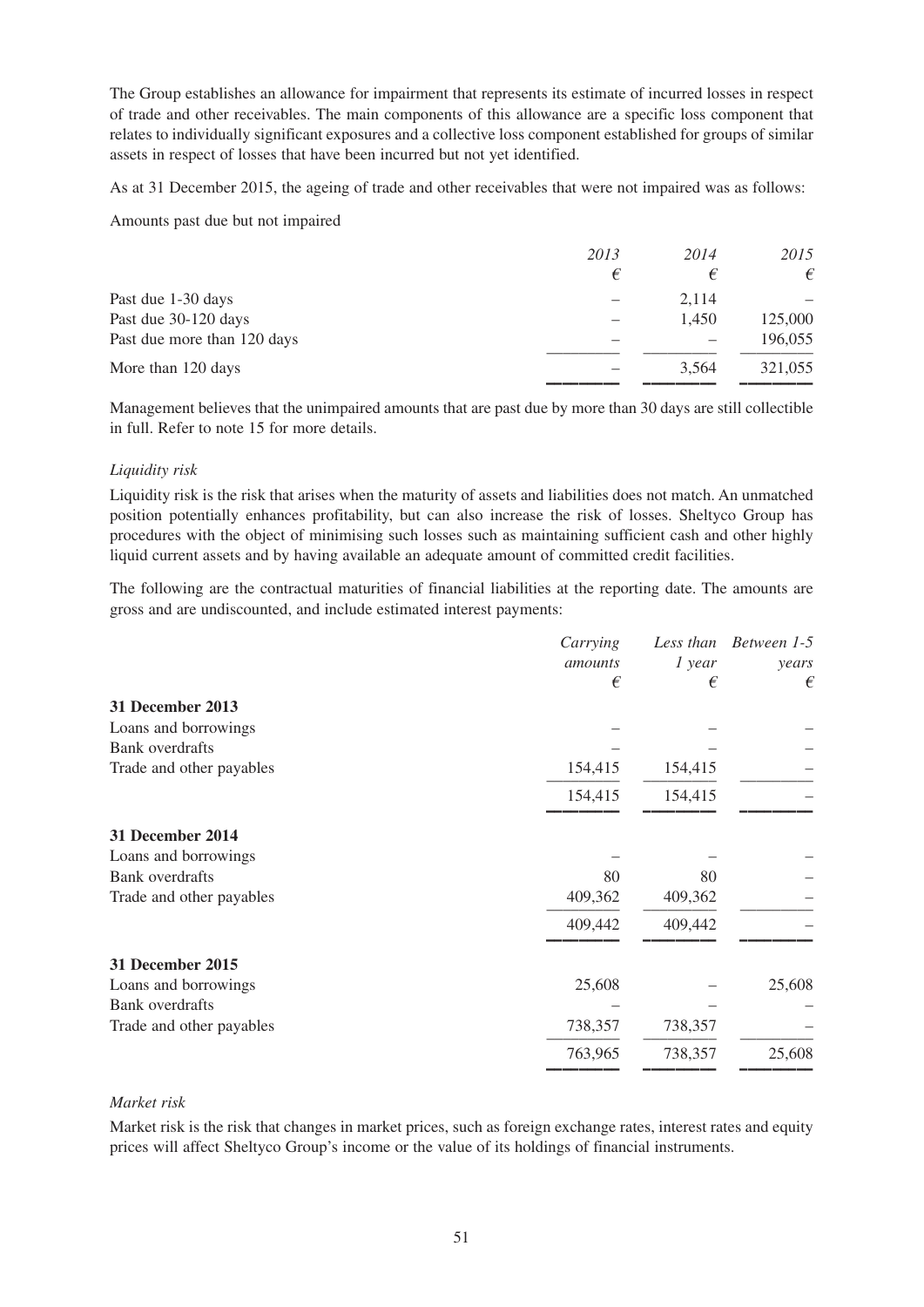The objective of market risk management is to manage and control market risk exposures within acceptable parameters, while optimising the return.

## *Currency risk*

Currency risk is the risk that the value of financial instruments will fluctuate due to changes in foreign exchange rates. Currency risk arises when future commercial transactions and recognised assets and liabilities are denominated in a currency that is not Sheltyco Group's functional currency. Sheltyco Group is exposed to foreign exchange risk arising from various currency exposures primarily with respect to the US Dollar. Sheltyco Group's management monitors the exchange rate fluctuations on a continuous basis and acts accordingly.

## *Capital management*

Sheltyco Group manages its capital to ensure that it will be able to continue as a going concern while increasing the return to shareholders.

## **23. CONTINGENT LIABILITIES**

The Group had no contingent liabilities as at 31 December 2015 (2014: none; 2013: none).

## **24. EVENTS AFTER THE REPORTING PERIOD**

On 1 March 2016, the Group acquired 10,000 newly issued ordinary shares of US\$1 each in Option888 Marketing Ltd, for a total consideration of US\$300,000. The consideration payable offset against loans receivable as per a settlement agreement dated 1 March 2016.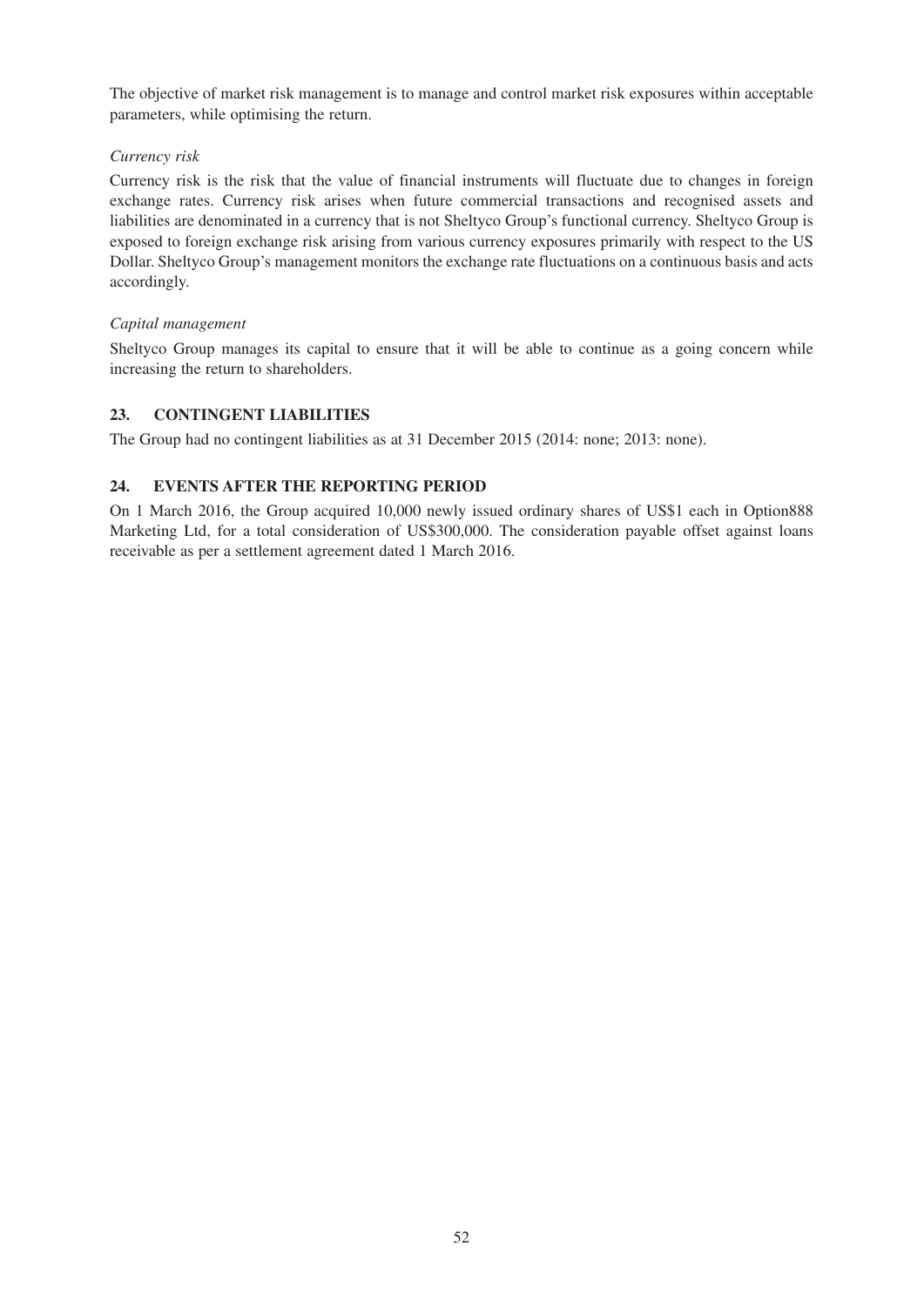# **PART V**

# **FINANCIAL INFORMATION ON THE COMPANY**

In accordance with Rule 28 of the AIM Rules for Companies, this document does not contain historical financial information on the Company which would be required by Section 20 of Annex I of the Prospectus Rules. Historical financial information, for the three years to 31 December 2015, is available via the Company's website, www.velox3.com, up to Admission and www.veltyco.com following Admission. Shareholders or other recipients of this document may request a copy of the information incorporated by reference from the Secretary of the Company, who can be contacted at the below address or by telephone:

Marcel Noordeloos 33-37 Athol Street, Douglas, Isle of Man IM1 1LB Tel +44 (0)1624 647 979

A hard copy of the information incorporated by reference will not be sent to Shareholders or other recipients of this document unless requested.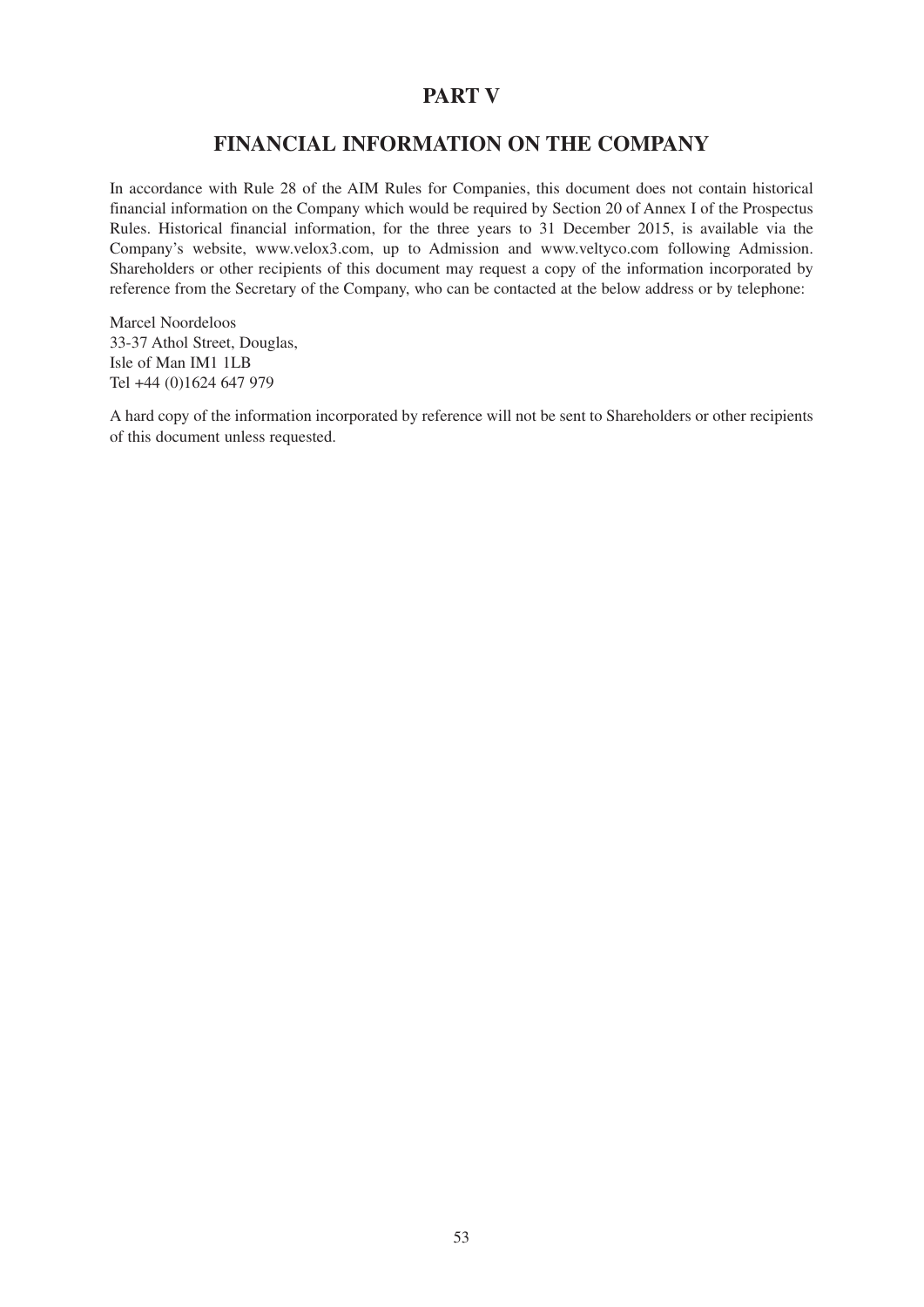## **PART VI**

# **UNAUDITED PRO FORMA STATEMENT OF NET ASSETS OF THE ENLARGED GROUP**

The following unaudited pro forma statement of net assets of the Enlarged Group (the "pro forma financial information") is based on the consolidated net assets of the Group as at 31 December 2015, set out in its consolidated financial statements for the year ended on that date, and has been prepared to illustrate the effect on the consolidated net assets of the Group as if the acquisition of the Sheltyco Group, and the Admission were completed at 31 December 2015.

The pro forma financial information has been prepared for illustrative purposes only and, because of its nature, addresses a hypothetical situation and does not, therefore, represent the Enlarged Group's actual financial position or results. The pro forma financial information has been prepared on the basis set out in the notes below. The pro forma financial information in respect of the consolidated net assets of the Group is stated on the basis of the accounting policies set out in the financial statements for the year ended 31 December 2015.

|                             |             | Acquisition |            |           |           |                     | Pro forma<br>net assets |
|-----------------------------|-------------|-------------|------------|-----------|-----------|---------------------|-------------------------|
|                             | Velox3 at   | of the      | Additional | Loans     | Cash      |                     | of the                  |
|                             | 31 December | Sheltyco    | loans      | converted |           | raised on Admission | Enlarged                |
|                             | 2015        | Group       | received   | to equity | admission | costs               | Group                   |
|                             | Note 1      | Note 2      | Note 3     | Note 4    | Note 5    | Note 6              |                         |
|                             | €           | €           | €          | €         | €         | €                   | $\epsilon$              |
| <b>Assets</b>               |             |             |            |           |           |                     |                         |
| Intangible assets           |             | 25,556      |            |           |           |                     | 25,556                  |
| Loans receivable            |             | 900,464     | $\equiv$   |           |           | $\equiv$            | 900,464                 |
| <b>Total non-current</b>    |             |             |            |           |           |                     |                         |
| assets                      |             | 926,020     |            |           |           |                     | 926,020                 |
| Trade and other             |             |             |            |           |           |                     |                         |
| receivables                 | 103,072     | 572,208     |            |           |           |                     | 675,280                 |
| Loans receivable            |             | 1,553,417   |            |           |           |                     | 1,553,417               |
| Cash and cash               |             |             |            |           |           |                     |                         |
| equivalents                 |             | 41,788      | 366,500    |           | 415,789   | (514, 033)          | 310,044                 |
| <b>Total current assets</b> | 103,072     | 2,167,413   | 366,500    |           | 415,789   |                     | $(514,033)$ 2,538,741   |
| <b>Total assets</b>         | 103,072     | 3,093,433   | 366,500    |           | 415,789   |                     | $(514,033)$ 3,464,761   |
| <b>Liabilities</b>          |             |             |            |           |           |                     |                         |
| <b>Borrowings</b>           |             | (25,608)    |            |           |           |                     | (25, 608)               |
|                             |             |             |            |           |           |                     |                         |
| <b>Total non-current</b>    |             |             |            |           |           |                     |                         |
| <b>liabilities</b>          |             | (25,608)    |            |           |           |                     | (25, 608)               |
| Trade and other             |             |             |            |           |           |                     |                         |
| payables                    | (941, 343)  | (738, 357)  |            |           |           |                     | (1,679,700)             |
| <b>Borrowings</b>           | (451, 828)  |             | (366, 500) | 818,328   |           |                     |                         |
| Tax liability               |             | (24,506)    |            |           |           |                     | (24,506)                |
| <b>Total current</b>        |             |             |            |           |           |                     |                         |
| liabilities                 | (1,393,171) | (762, 863)  | (366, 500) | 818,328   |           |                     | (1,704,206)             |
| <b>Total liabilities</b>    | (1,393,171) | (788, 471)  | (366, 500) | 818,328   |           |                     | (1,729,814)             |
| Net assets/                 |             |             |            |           |           |                     |                         |
| (liabilities)               | (1,290,099) | 2,304,962   |            | 818,328   | 415,789   | (514, 033)          | 808,927                 |
|                             |             |             |            |           |           |                     |                         |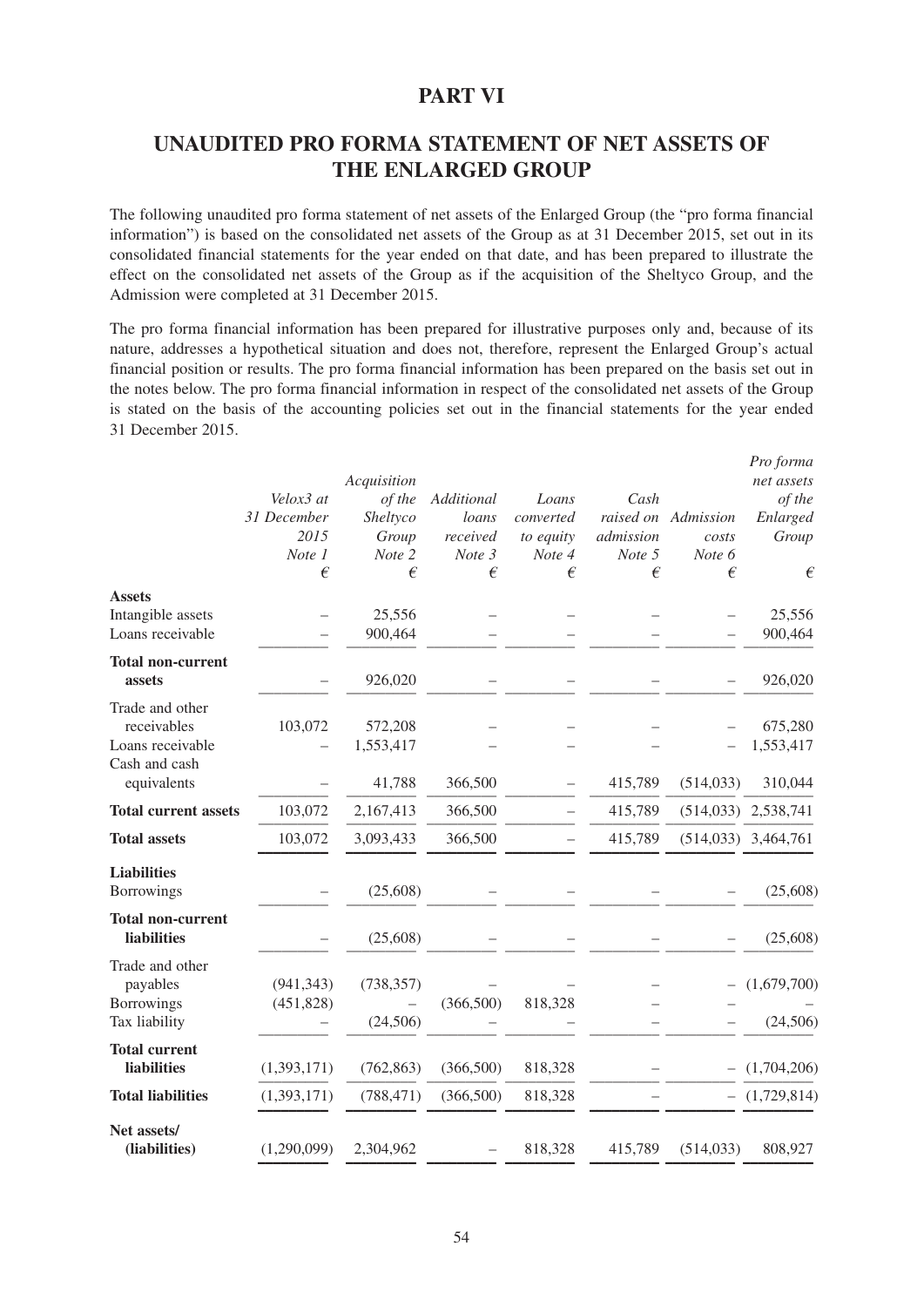#### **Notes:**

1. The net assets of the Group at 31 December 2015 have been extracted without the material adjustment from its financial statements for the year ended on that date.

#### **Adjustments:**

- 2. The net assets of the Sheltyco Group at 31 December 2015 have been extracted without material adjustment from the Consolidated Historical Financial Information set out in Part IV (B).
- 3. The loans under the DGS C.V. Convertible Facility, drawn down since 1 January 2016 amounted to €366,500 as disclosed in Consolidated Financial Statements of Velox3 plc for the year ended 31 December 2015.
- 4. Total convertible loans of €818,328 (£629,000) at the date of admission will be converted to equity, as disclosed in Paragraph 9 of Part I.
- 5. On Admission a further  $\epsilon$ 415,789 (£318,295) will be raised in return for the issue of equity, as disclosed in Paragraph 7 of Part 1.
- 6. The estimated expenses of the Admission are €717,980 (£545,655) as disclosed in Paragraph 19 of Part VIII. €203,947  $(£155,000)$  of these costs had been incurred prior to 31 December 2015 and  $€514,033$   $(£395,655)$  in 2016.

No account has been taken of the financial performance of the Group or the Sheltyco Group since 31 December 2015, any adjustments which may arise on the consolidation of the Enlarged Group nor of any other event save as disclosed above.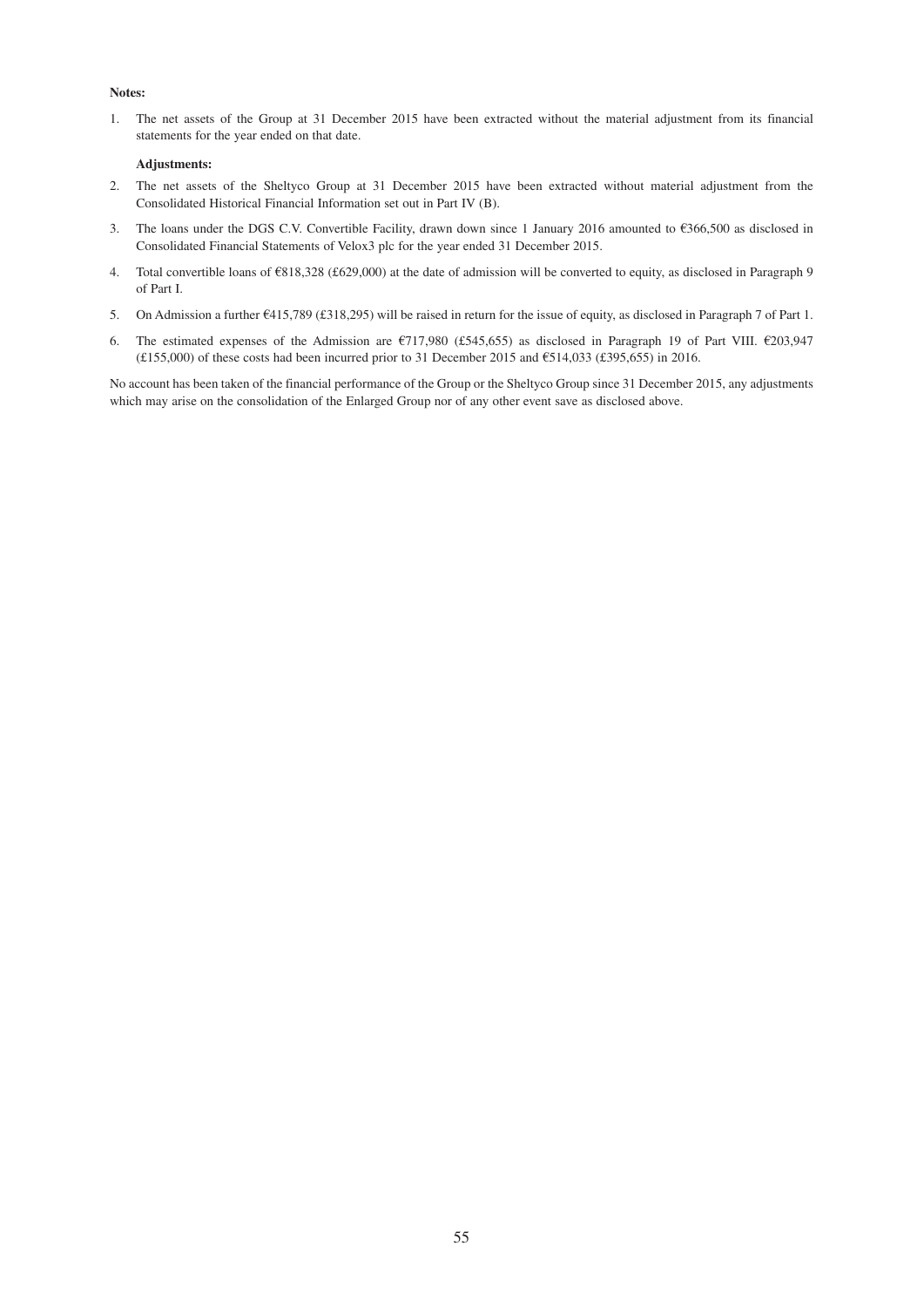# **PART VII**

# **INFORMATION IN RELATION TO THE RULE 9 WAIVER**

## **1. RESPONSIBILITY**

1.1 The members of the Concert Party, whose names appear in paragraph 10 of Part I accept responsibility individually for the information relating to him/it contained in this document. To the best of the knowledge and belief of each member of the Concert Party (having taken all reasonable care to ensure that such is the case) the information relating to him/it contained in this document is in accordance with the facts and does not omit anything likely to affect the import of such information.

## **2. INTERESTS AND DEALINGS**

2.1 For the purposes of this paragraph:

| "acting in concert"                                                     |                                                                                                                                                                                                                                | has the meaning attributed to it in the City Code;                                                                                                                 |  |  |
|-------------------------------------------------------------------------|--------------------------------------------------------------------------------------------------------------------------------------------------------------------------------------------------------------------------------|--------------------------------------------------------------------------------------------------------------------------------------------------------------------|--|--|
| "arrangement"                                                           | includes any indemnity or option arrangements and any<br>agreement or understanding, formal or informal, of whatever<br>nature, relating to relevant securities which may be an<br>inducement to deal or refrain from dealing; |                                                                                                                                                                    |  |  |
| "dealing"                                                               |                                                                                                                                                                                                                                | has the meaning attributed to it in the City Code;                                                                                                                 |  |  |
| "derivative"                                                            | includes any financial product whose value, in whole or in part,<br>is determined directly or indirectly by reference to the price of<br>an underlying security;                                                               |                                                                                                                                                                    |  |  |
| "disclosure date"                                                       |                                                                                                                                                                                                                                | means 8 June 2016, being the latest practical date prior to the<br>posting of the document;                                                                        |  |  |
| "disclosure period"                                                     | means the period commencing on 8 June 2015 and ending on the<br>disclosure date;                                                                                                                                               |                                                                                                                                                                    |  |  |
| a person is treated as having an<br>"interest" or being "interested in" |                                                                                                                                                                                                                                |                                                                                                                                                                    |  |  |
| any relevant securities" if:                                            | (a)                                                                                                                                                                                                                            | he owns them;                                                                                                                                                      |  |  |
|                                                                         | (b)                                                                                                                                                                                                                            | he has the right (whether conditional or absolute) to<br>exercise or direct the exercise of the voting rights<br>attaching to them or has general control of them; |  |  |
|                                                                         | (c)                                                                                                                                                                                                                            | by virtue of any agreement to purchase, option or<br>derivative he:                                                                                                |  |  |
|                                                                         |                                                                                                                                                                                                                                | has the right or option to acquire them or call for<br>(i)<br>their delivery; or                                                                                   |  |  |
|                                                                         |                                                                                                                                                                                                                                | (ii)<br>is under an obligation to take delivery of them;                                                                                                           |  |  |
|                                                                         |                                                                                                                                                                                                                                | whether the right, option or obligation is conditional or<br>absolute and whether it is in the money or otherwise; or                                              |  |  |
|                                                                         | (d)                                                                                                                                                                                                                            | he is a party to any derivative:                                                                                                                                   |  |  |
|                                                                         |                                                                                                                                                                                                                                | (i)<br>whose value is determined by reference to their<br>price; and                                                                                               |  |  |
|                                                                         |                                                                                                                                                                                                                                | which results, or may result, in his having a long<br>(ii)<br>position in them; or                                                                                 |  |  |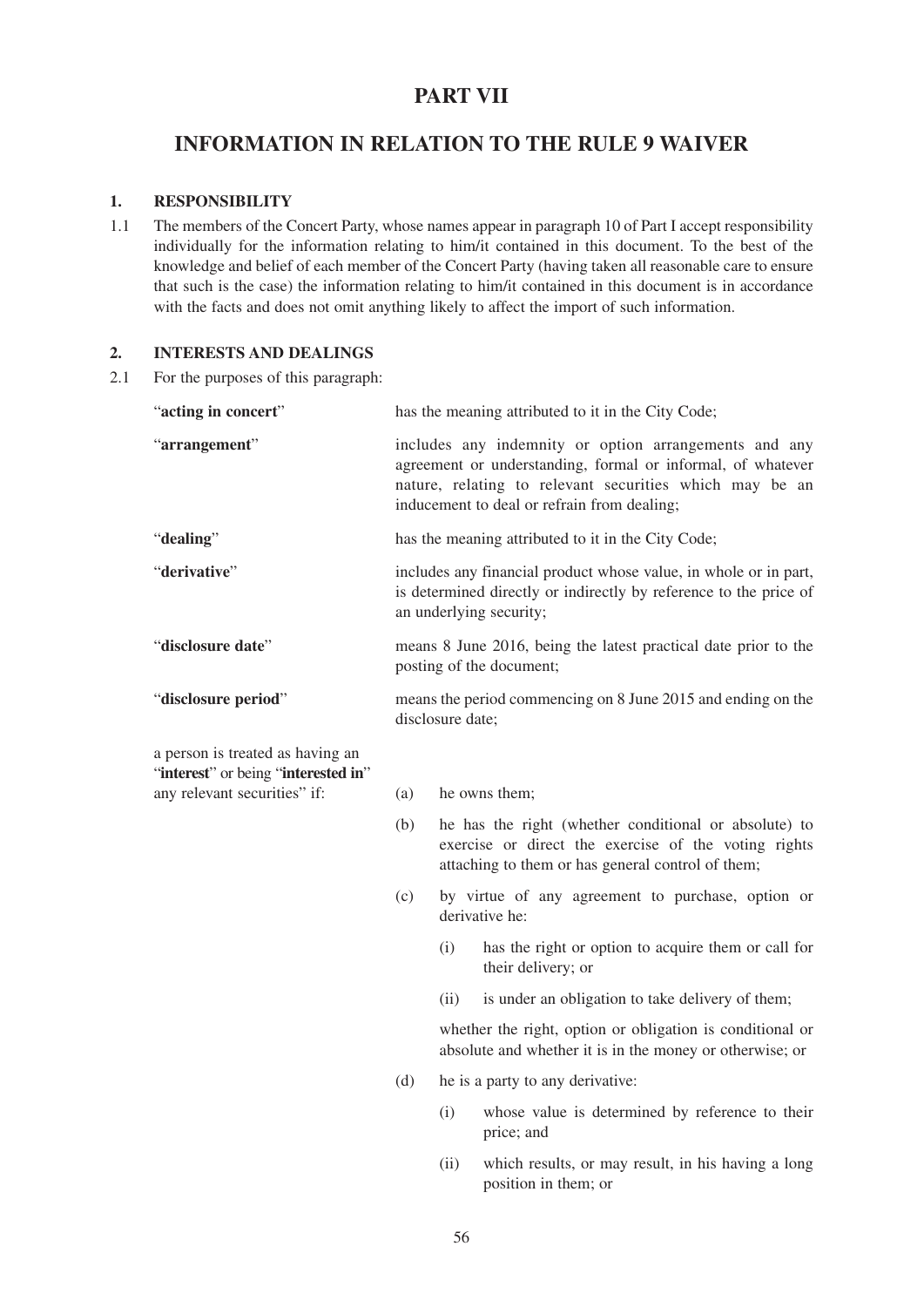| (e) | he has long economic exposure, whether absolute or         |
|-----|------------------------------------------------------------|
|     | conditional, to changes in the price of those securities   |
|     | (and a person who only has a short position in securities) |
|     | is not treated as interested in them); or                  |
|     |                                                            |

- (f) he is a Director and his spouse or civil partner or any child or step child of his under the age of 18 is interested in them under Part 22 of the Companies Act 2006 or would be deemed to be interested in them if that Part was deemed to apply to the securities concerned;
- "**relevant securities**" means shares or other securities which carry voting rights exercisable at a general meeting and any other securities carrying conversion or subscription rights into any such shares or securities and, in relation to the Company, include Ordinary Shares and Warrants; and
- "**short position**" means any short position (whether conditional or absolute and whether in money or otherwise), including any short position under a derivative, and any agreement to sell or any delivery obligation or right to require another person to purchase or take delivery.
- 2.2 Concert Party interests in Ordinary Shares:

| Existing      |            |                              |               |             |              |
|---------------|------------|------------------------------|---------------|-------------|--------------|
| Ordinary      |            | Percentage                   | Aggregate     |             | Percentage   |
| <i>Shares</i> |            | of Existing                  | Ordinary      | Maximum     | of maximum   |
| held at the   |            | <b>Share</b>                 | <b>Shares</b> | potential   | potential    |
| disclosure    | Ordinary   | Capital                      | to be issued  | controlling | controlling  |
| date          | Share held | held at the                  | pursuant      | position    | position     |
| (pre Share)   | post Share | disclosure                   | to the        | following   | following    |
|               |            | date                         | Proposals     | Admission   | Admission    |
| 11,522,197    | 460,887    | 5.97                         |               | 460,887     | 0.81         |
| 8,327,038     | 333,081    | 4.31                         | 153,846       | 486,927     | 0.86         |
|               |            |                              |               |             |              |
|               |            |                              | 8,750,755     | 8,750,755   | 15.37        |
|               |            |                              |               |             |              |
|               |            |                              | 8,750,755     | 8,750,755   | 15.37        |
|               |            |                              |               |             |              |
|               |            |                              |               |             |              |
|               |            |                              | 26, 252, 265  | 26,252,265  | 46.11        |
|               |            |                              | 4.284.614     |             | $8.96***$    |
|               |            | Consolidation) Consolidation |               |             | 5,101,536*** |

Of which 10,100,000 Existing Ordinary Shares (404,000 Ordinary Shares post-Share Consolidation) are held through Diman B.V.

\*\* Of which 7,586,250 Existing Ordinary Shares (303,450 Ordinary Shares post-Share Consolidation) are held through Glass & Steagal B.V.

\*\*\* Assuming the exercise of all Warrants at paragraph 14 of Part I.

(4) Of which Dirk Jan Bakker holds an indirect interest

(5) Of which Karsten Uwe Lenhoff holds an indirect interest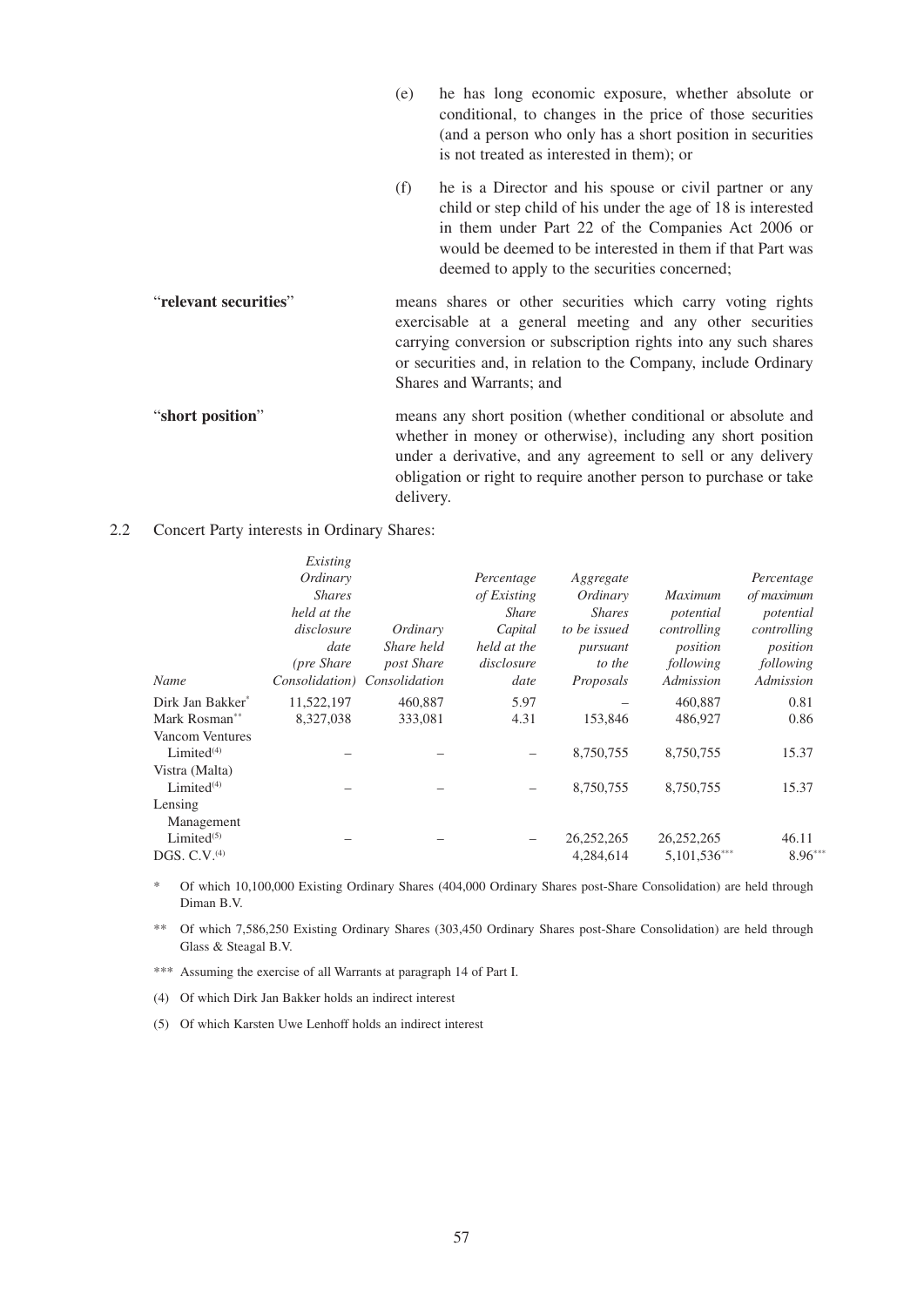2.3 The dealings for value in Ordinary Shares by the members of the Concert Party during the disclosure period were:

|             | Number of<br>Existing | $%$ of<br>Existing | Price paid    |            |
|-------------|-----------------------|--------------------|---------------|------------|
|             | Ordinary              | Ordinary           | per Existing  |            |
|             | <i>Shares</i>         | <i>Share</i>       | Ordinary      |            |
| Name        | acquired              | Capital            | <i>Shares</i> | Date       |
| Mark Rosman | 740,788               | $0.4\%$            | $3.5p^*$      | 01/07/2015 |

\* Issue in lieu of fees before commencement of negotiations, discussions or the reaching of understandings or agreements between the Company and Sheltyco in relation to the proposed issue of new securities.

- 2.4 Save as disclosed in paragraph 2.2 and 2.3 above, as at the disclosure date, no member of the Concert Party had any interest in or a right to subscribe for, or held any short position in relation to, any relevant Company securities, nor had any such person dealt in any relevant Company securities during the disclosure period.
- 2.5 As at the disclosure date, no member of the Concert Party had borrowed or lent any relevant Company securities (including, for these purposes, under any financial collateral arrangements of the kind referred to in Note 4 on Rule 4.6 in the Takeover Code), save for any borrowed shares which have either been on-lent or sold.
- 2.6 At the disclosure date neither the Company nor any of the Existing Directors had an interest in or a right to subscribe for, or held any short position in relation to any relevant securities in any Concert Party.
- 2.7 Save as disclosed in paragraph 2.3 above, none of the Existing Directors or Proposed Directors had dealt for value in any relevant securities in any Concert Party member during the disclosure period.
- 2.8 Save as disclosed in paragraph 9 of Part VIII of this document, at the close of business on the disclosure date:
	- 2.8.1 none of the Existing Directors or Proposed Directors had any interest in or a right to subscribe for, or held any short positions in relation to any relevant securities of the Company; and
	- 2.8.2 none of the Existing Directors or Proposed Directors (including any members of their respective immediate families or related trusts) nor any person acting in concert with the Company nor the Company had borrowed or lent any relevant securities of the Company, save for any borrowed shares which have either been on-lent or sold.
- 2.9 Save as disclosed in this document, no agreement, arrangement or understanding (including any compensation arrangement) exists between the Concert Party and any of the Existing Directors, Proposed Directors, recent directors, Shareholders or recent shareholders of the Company, or any person interested or recently interested in the Existing Ordinary Shares, having any connection with or dependence upon the offer, and full particulars of any such agreement, arrangement or understanding.

## **3. RELATIONSHIPS, ARRANGEMENTS AND UNDERSTANDINGS**

- 3.1 Mark Joost Rosman is a director and shareholder of Velox3 and an advisor of Dirk Jan Bakker; he is also a director of Sheltyco and DGS C.V.;
- 3.2 Dirk Jan Bakker is a shareholder of Velox3; he is also, indirectly through Vancom Ventures Limited and Vistra (Malta) Limited, a c.40 per cent. shareholder of Sheltyco, an indirect shareholder in DGS C.V. and son of Johannes Alberts Bakker (the sole shareholder of Bakkerstaete B.V., a minority investor in DGS C.V.); and
- 3.3 Karsten Uwe Lenhoff is the founder and director of Sheltyco and is, indirectly through Lensing Management Services Limited, a c.60 per cent. shareholder of Sheltyco.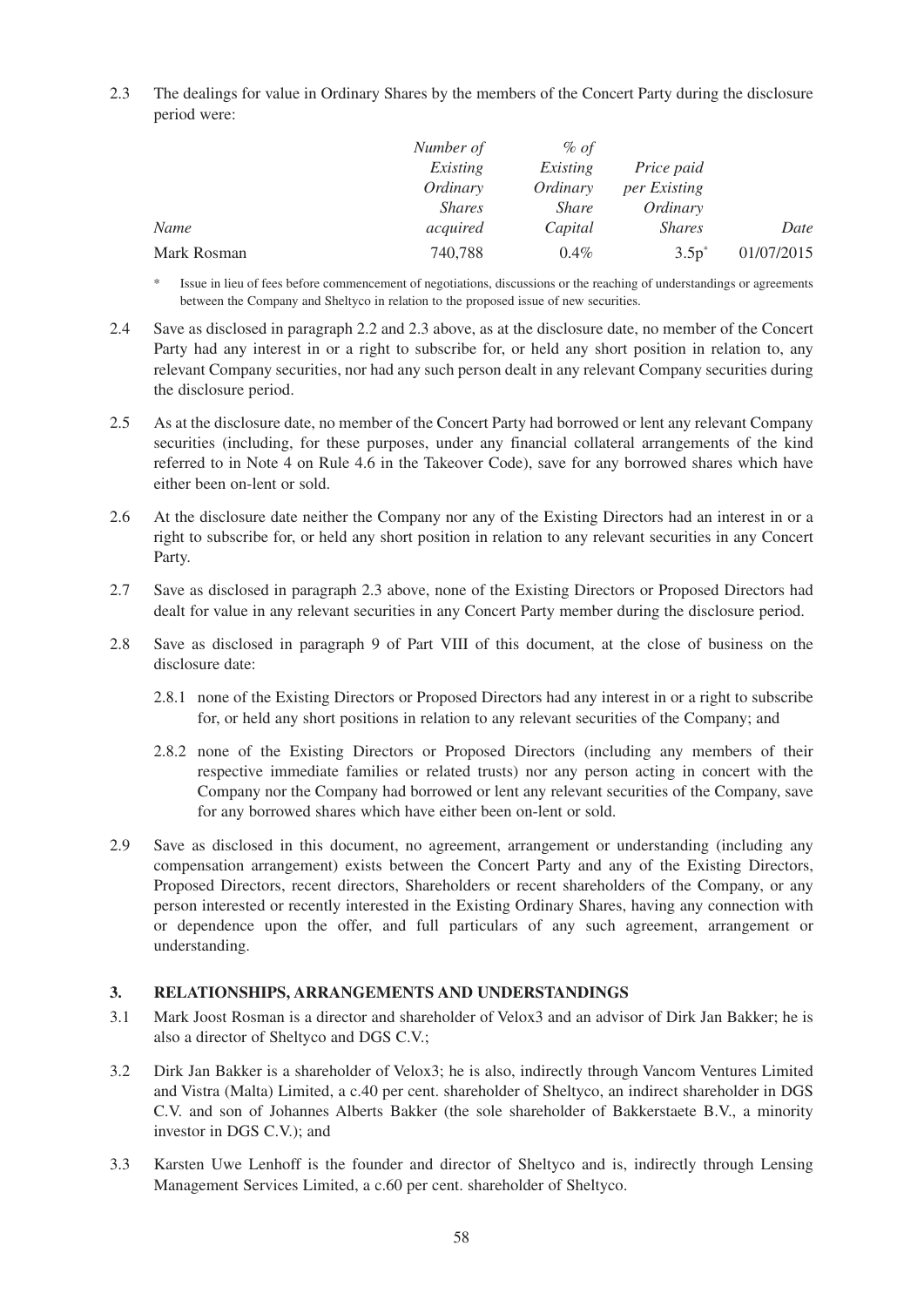## **4. HISTORICAL MARKET VALUE OF ORDINARY SHARES**

The following table shows the closing middle market quotations for an Ordinary Share (as derived from the London Stock Exchange Daily Official List) for the first dealing day in each of the six months before the date of this document and for 7 June 2016 (being the latest practicable date before the publication of this document).

|            | <i>Price per Ordinary</i> |
|------------|---------------------------|
| Date       | Share (pence)             |
| 08/06/2016 | 0.2                       |
| 01/06/2016 | 0.2                       |
| 02/05/2016 | 0.2                       |
| 01/04/2016 | 0.2                       |
| 01/03/2016 | 0.2                       |
| 01/02/2016 | 0.2                       |
| 04/01/2016 | 02                        |
|            |                           |

## **5. ADDITIONAL DISCLOSURES REQUIRED BY THE TAKEOVER CODE**

- 5.1 As at the date of this document, the Existing Directors and the Proposed Directors have entered into service contracts and letters of appointment with the Company, conditional upon Admission. Summaries of the terms of such service contracts and letters of appointment are set out in paragraph 8 of Part VIII of this document.
- 5.2 There is no agreement, arrangement or understanding whereby the legal and/or beneficial interest in any Ordinary Share held by or to be issued to Concert Party pursuant to the Acquisition or the Subscription will be transferred to any other person.
- 5.3 Save for the Acquisition Agreement, the Convertible Debt Facility and the Relationship Agreement summarised at paragraph 12 of Part VIII, there are no material contracts entered into outside of the ordinary course of business with the Concert Party within the two years immediately preceding the date of this document.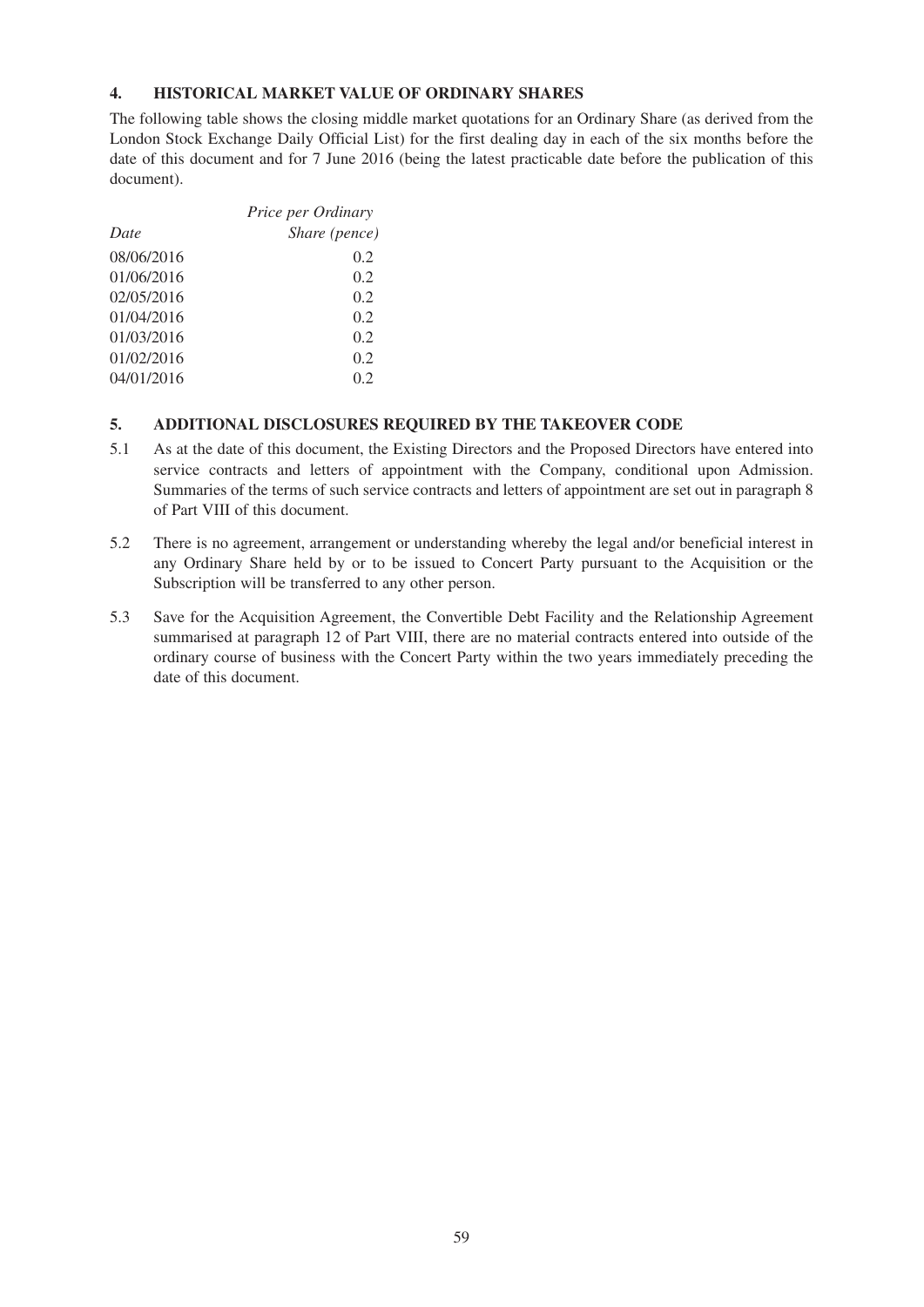# **PART VIII**

# **ADDITIONAL INFORMATION**

## **1. RESPONSIBILITY STATEMENT**

1.1 The Existing Directors and Proposed Directors, whose names appear on page 6 of this document, and the Company, accept individual and collective responsibility for the information contained in this document including individual and collective responsibility for compliance with the AIM Rules for Companies. To the best of the knowledge and belief of the Company, the Existing Directors and the Proposed Directors (who have taken all reasonable care to ensure that such is the case), the information contained in this document is in accordance with the facts and does not omit anything likely to affect the import of such information.

## **2. THE COMPANY AND ITS SUBSIDIARIES**

- 2.1 The Company was incorporated and registered in the Isle of Man on 20 November 2012 under the Companies Act as a company limited by shares with the name "24/7 Gaming Group Holdings plc". On 24 March 2015, it changed its name to Velox3 plc.
- 2.2 The principal legislation under which the Company is organised (and under which the Ordinary Shares have been created) is the Companies Act and the regulations made thereunder. The liability of the members of the Company is limited.
- 2.3 The Company's Ordinary Shares were first admitted to trading on AIM on 31 July 2013.
- 2.4 The Company is currently an investing company.
- 2.5 The registered office of the Company is at 33-37 Athol Street, Douglas, Isle of Man IM1 1LB and will remain so on Admission. The telephone number of the Company is +44(0)1624647979 and will remain so on Admission. The Company's website is at www.velox3.com and from Admission at www.veltyco.com.
- 2.6 The accounting reference date of the Company is 31 December and will remain so after Admission.
- 2.7 The Company is the holding company (directly or indirectly) of the following companies:
	- 2.7.1 Veltyco Services BV, a limited company incorporated and registered on 9 February 2016 in the Netherlands, with registered number 65298284. Veltyco Services BV is a 100% subsidiary of Velox3 plc.
	- 2.7.2 24/7 Gaming Ventures NV (discontinued), a limited company incorporated and registered on 15 March 2011 in Curaçao with registered number 122607. 24/7 Gaming Ventures NV is a subsidiary of the Company. 24/7 Gaming Ventures NV was "discontinued" under the laws of Curaçao on 14 August 2015.
	- 2.7.3 WGM NV (in liquidation), a limited company incorporated and registered on 1 April 2011 in Curaçao with registered number 122745. WGM NV is a subsidiary of 24/7 Gaming Ventures NV. WGN NV was placed into liquidation under the laws of Curaçao on 31 March 2016.
	- 2.7.4 WGM Ltd (non-trading, in the process of liquidation), a limited company incorporated and registered on 2 June 2011 in Malta with registered number C53035. 24/7 Gaming Ventures NV holds 99.98 per cent. of the issued shares of WGM Ltd. The remaining 0.02 per cent. are held by the Company as under Maltese law a company has to have at least 2 shareholders.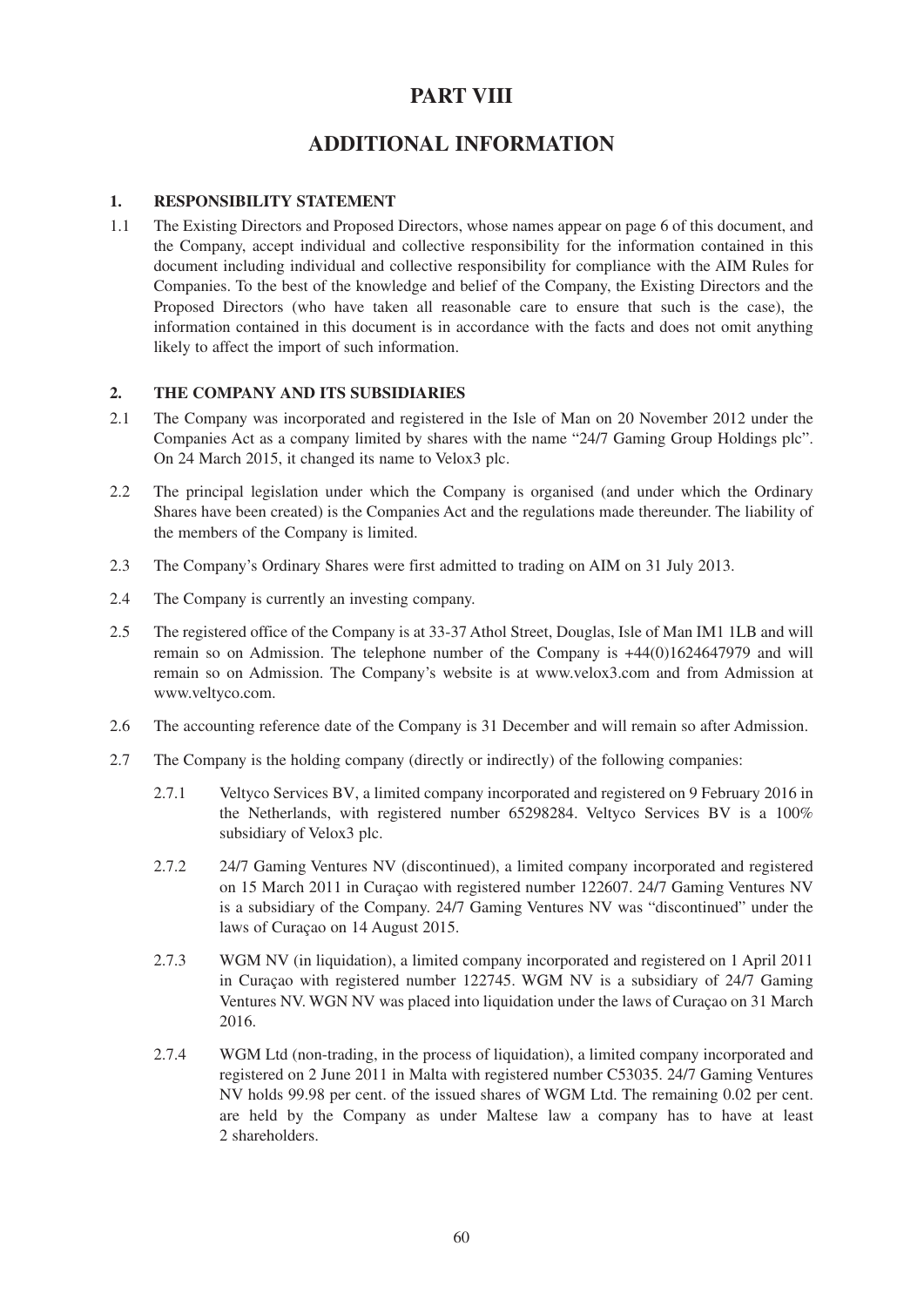- 2.7.5 Playlogic Entertainment NV (in liquidation), a limited company incorporated and registered on 17 December 2010 in Curaçao with registered number 12346(0). The Company holds 99.77 per cent. of the issued shares Playlogic Entertainment NV. The remaining 0.23 per cent. are held by Ms Vodegel. Playlogic Entertainment NV was placed into liquidation on 2 December 2014.
- 2.7.6 Playlogic Games BV (in liquidation), a limited company incorporated on 3 December 2010 and registered 11 February 2011 in the Netherlands with registration number 51410672. Playlogic Games BV is a subsidiary of Playlogic Entertainment NV. Playlogic Games BV was placed into liquidation on 2 December 2014.
- 2.7.7 Playlogic Digital BV (in liquidation), a limited company incorporated on 3 December 2010 and registered 24 February 2011 in the Netherlands with registration number 51410621. Playlogic Digital BV is a subsidiary of Playlogic Games BV. Playlogic Digital was placed into liquidation on 2 December 2014.
- 2.7.8 WannaGaming International BV (in liquidation), a limited company incorporated on 28 September 2007 and registered 3 October 2007 in the Netherlands with registration number 24422409. WannaGaming International BV is a subsidiary of Playlogic Games BV. WannaGaming International BV was placed into liquidation on 2 December 2014.
- 2.8 Immediately following completion of the Acquisition, the Company's principal activity will remain that of a holding company whilst the principal activity of its new wholly owned subsidiary, Sheltyco, will be that of marketing and promoting online gaming, lottery and binary option websites.
- 2.9 As at the date of this document, the Company's principal establishment is at 33-37 Athol Street, Douglas, Isle of Man IM1 1LB.

## **3. THE EXISTING DIRECTORS AND THE PROPOSED DIRECTORS**

3.1 The full names of the Existing Directors and their respective positions are:

| Name                 | <i>Function</i>        | Age |
|----------------------|------------------------|-----|
| David Carr Mathewson | Chairman               | 68  |
| Mark Joost Rosman    | Non-Executive Director | 49  |

3.2 The full names of the Proposed Directors and their respective positions are as follows:

| Name                     | <b>Proposed Function</b>       | Age |
|--------------------------|--------------------------------|-----|
| <b>Marcel Noordeloos</b> | <b>Chief Financial Officer</b> | 47  |
| Karsten Uwe Lenhoff      | <b>Chief Operating Officer</b> | 53  |
| Hans Dahlgren            | <b>Chief Technical Officer</b> | 33  |

- 3.3 The business address of each of the Existing Directors and the Proposed Directors is at the Company's registered offices at 33-37 Athol Street, Douglas, Isle of Man, IM1 1LB. Further details in relation to the Existing Directors and the Proposed Directors are set out in this Part XI.
- 3.4 Marcel Noordeloos is the company secretary.

## **4. SHARE CAPITAL**

4.1 The share capital of the Company on incorporation was 1 Ordinary Share (without a par value) which was issued for £1.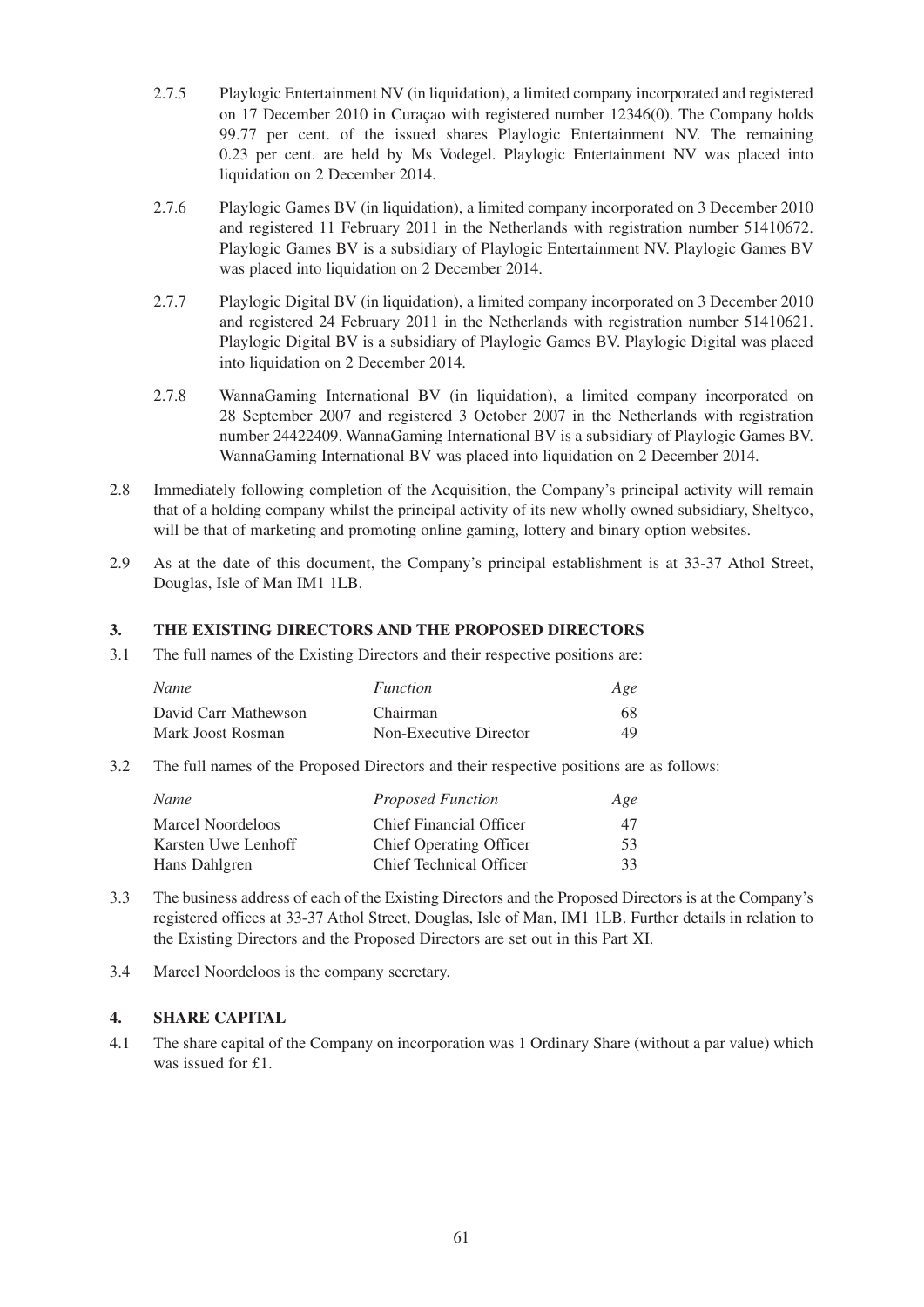|                                   |                          | Number of     | Cumulative    |
|-----------------------------------|--------------------------|---------------|---------------|
|                                   | Price per Ordinary       | Ordinary      | total         |
| Date of allotment                 | Share $(f)$              | Shares issued | (number)      |
| 21 December 2012                  |                          | 8,500,000     | 8,500,001     |
| 28 December 2012                  |                          | 100,000       | 8,600,001     |
| 23 January 2013                   | 0.03                     | 750,000       | 9,350,001     |
| 25 February 2013                  | 0.20                     | 1,000,000     | 10,350,001    |
| 11 March 2013                     |                          | 25,000        | 10,375,001    |
| 7 April 2013                      | 0.06                     | 1,500,000     | 11,875,001    |
| 9 April 2013                      | 0.20                     | 1,250,000     | 13,125,001    |
| 9 April 2013                      | 0.20                     | 1,250,000     | 14,375,001    |
| 11 April 2013                     | 0.59                     | 25,000        | 14,400,001    |
| 20 April 2013                     | 0.30                     | 166,670       | 14,566,671    |
| 23 April 2013                     | 0.30                     | 396,670       | 14,963,341    |
| 26 April 2013                     | 0.30                     | 166,670       | 15,130,011    |
| 26 April 2013                     | 0.20                     | 262,500       | 15,392,511    |
| 1 May 2013                        | 0.35                     | 200,000       | 15,592,511    |
| 15 May 2013                       | 0.47                     | 165,000       | 15,757,511    |
| 26 June 2013                      | 0.30                     | 166,670       | 15,924,181    |
| 28 June 2013                      |                          | 125,000       | 16,049,181    |
| 28 June 2013*                     |                          | 1,325,000     | 17,374,181    |
| 28 June 2013                      |                          | 125,000       | 17,499,181    |
| 2 July 2013                       | 0.20                     | 500,000       | 17,999,181    |
| 11 July 2013                      | 0.30                     | 916,848       | 18,916,021    |
| 13 December 2012 to 3 July 2013** | $\overline{\phantom{0}}$ | 107,266,106   | 126, 182, 127 |
| 31 July 2013                      | 0.103                    | 20,450,000    | 146,632,127   |
| 31 July 2013                      | 0.103                    | 100,000       | 146,732,127   |
| 19 February 2014                  | 0.03                     | 17,533,328    | 164,265,455   |
| 19 February 2014                  | 0.05                     | 1,693,033     | 165,958,488   |
| 19 February 2014                  | 0.05                     | 983,000       | 166,941,488   |
| 11 July 2014                      | 0.05                     | 9,594,000     | 176,535,488   |
| 3 September 2014                  | 0.035                    | 10,011,430    | 186,546,918   |
| 9 March 2015                      | 0.035                    | 1,929,359     | 188,476,277   |
| 30 June 2015                      | 0.035                    | 4,555,083     | 193,031,360   |

Part of the consideration for the Group's acquisition of WannaGaming International BV.

\*\* Pursuant to the share exchange in respect of the acquisition of 99.77 per cent. of the issued share capital of Playlogic Entertainment NV (in liquidation).

- 4.3 On 22 September 2015, the Company passed the following resolutions:
	- "5. That the directors of the Company be generally and unconditionally authorised in accordance with article 5.1 of the Company's articles of association to exercise all the powers of the Company to allot shares in the Company or grant rights to subscribe for or to convert any security into shares in the Company ("**Rights**") up to 64,343,787 shares, provided that this authority shall, unless renewed, varied or revoked by the Company, expire at the end of the Company's annual general meeting in 2016, save that the Company may, before such expiry, make an offer or agreement which would or might require shares to be allotted or Rights to be granted and the directors may allot shares or grant Rights in pursuance of such offer or agreement notwithstanding that the authority conferred by this resolution has expired.

This authority is (i) subject to such exclusions or other arrangements as the directors may deem necessary or expedient in relation to fractional entitlements, record dates, legal or practical problems in or under the laws of any territory or the requirements of any regulatory body or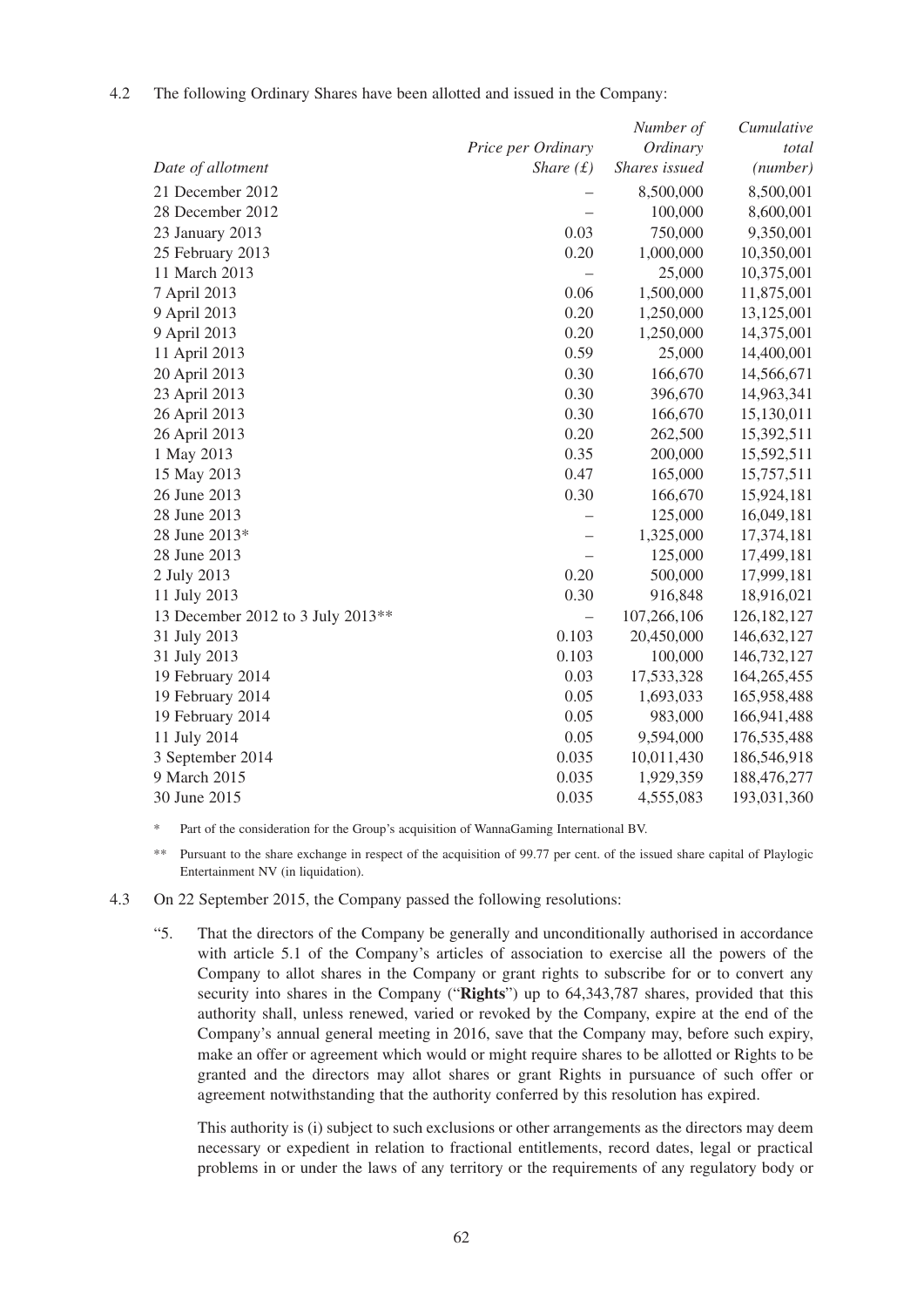stock exchange and (ii) in substitution for all previous authorities conferred on the directors in accordance with article 5.1 of the Company's articles of association but without prejudice to any allotment of shares or grant of Rights already made or offered or agreed to be made pursuant to such authorities."

- "6. That, subject to and conditional upon the passing of resolution 5 set out in this notice, the directors be generally empowered to allot equity securities (as defined in the Company's articles of association) pursuant to the authority conferred by resolution 5 as if article 6.1 (preemption) did not apply to any such allotment, provided that this power shall:
	- 6.1 be limited to:
		- 6.1.1 the allotment of equity securities in connection with an offer of equity securities:
			- (a) to the holders of ordinary shares in proportion (as nearly as may be practicable) to their respective holdings; and
			- (b) to holders of other equity securities as required by the rights of those securities or as the directors otherwise consider necessary:
		- 6.1.2 the allotment of up to 19,303,136 equity securities (otherwise than pursuant to paragraph 6.1.1 above);
	- 6.2 be subject to such exclusions or other arrangements as the directors may deem necessary or expedient in relation to fractional entitlements, record dates, legal or practical problems in or under the laws of any territory or the requirements of any regulatory body or stock exchange; and
	- 6.3 expire at the end of the Company's annual general meeting in 2016 (unless renewed, varied or revoked by the Company prior to or on that date), save that the Company may, before such expiry make an offer or agreement which would or might require equity securities to be allotted after such expiry and the directors may allot equity securities in pursuance of any such offer or agreement notwithstanding that the power conferred by this resolution has expired."
- 4.4 As at 7 June 2016 (being the latest practicable date prior to the date of this document), the issued share capital of the Company was:

| Class of shares                       | <i>Issued (number; fully paid)</i> |
|---------------------------------------|------------------------------------|
| Ordinary Shares (without a par value) | 193,031,360                        |

4.5 The issued share capital of the Company immediately following the Share Consolidation, Admission and completion of the Acquisition, assuming that all of the first instalment of the Subscription Shares are issued at that stage and none of the outstanding Options or Warrants are exercised, will be:

*Class of shares Issued (number; fully paid)* Ordinary Shares (without a par value) 55,566,142

## *Options and Warrants*

- 4.6 Details of the options and warrants of the Company in issue, and to be issued at Admission are set out at paragraph 14 of Part I. In addition, the Company has adopted a Share Option Scheme, further details of which are set out at paragraph 15 of this Part VIII. As at the date of this document, no options have been issued under Share Option Scheme.
- 4.7 On Admission, the number of all the Ordinary Shares in respect of which the outstanding Options and Warrants are then exercisable will equal in number approximately 2.1 per cent. of the Ordinary Shares then in issue, assuming no such Options or Warrants on or prior to Admission.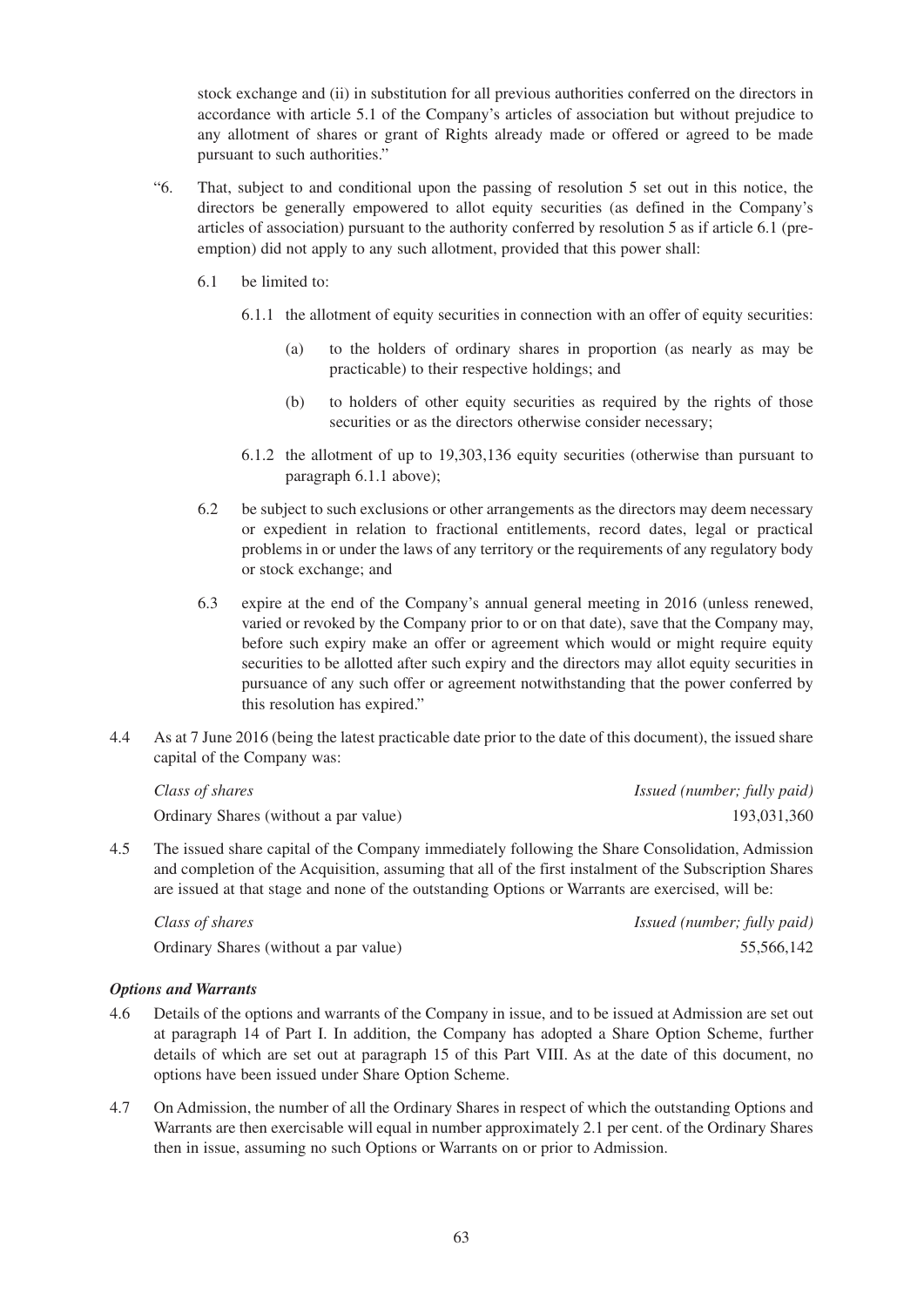## *Other*

- 4.8 The New Ordinary Shares will be allotted fully paid in registered form and may be held in either certificated or in uncertificated form. Application will be made to the London Stock Exchange for the Enlarged Share Capital (including the New Ordinary Shares) to be admitted to trading on AIM. All the Ordinary Shares (including the New Ordinary Shares) may be transferred into the CREST system.
- 4.9 The New Ordinary Shares will, on issue, rank for all dividends and other distributions (if any) declared or made or paid in respect of Ordinary Shares after the date of issue and will otherwise rank pari passu in all respects with the Existing Ordinary Shares.
- 4.10 49,217,006 New Ordinary Shares are expected to be issued pursuant to the Proposals. This represents a dilution of approximately c.86% of Shareholders' interests in Existing Ordinary Shares (assuming no Options or Warrants are exercised).

## **5. MEMORANDUM AND ARTICLES OF ASSOCIATION**

## *Memorandum of association*

- 5.1 The memorandum of association of the Company provides, inter alia, that the Company has unlimited capacity to carry on or to undertake any business activity, to do, or to be subject to, any act or to enter into any transaction.
- 5.2 The memorandum also states that it and the Articles may only be amended by a resolution of the Company's member or members passed (i) on a show of hands by a majority of not less than 75 per cent. of such members as are present and voting at the relevant meeting and are entitled under the Articles to vote on a show of hands; (ii) on a poll of members of the Company holding not less than 75 per cent. of the voting rights attributable to the shares held by the member or members present and voting at the relevant meeting and entitled under the Articles to vote on a poll or (iii) for so long as the Company has only one member, by a resolution consented to in writing by the sole member ("Special Resolution").

## *Articles*

The Articles contain provisions, *inter alia*, to the following effect:

## 5.3 *Share capital*

- 5.3.1 Subject to the provisions of the Companies Act, the Articles (in particular in relation to preemption rights) and any resolution of the Company, the directors of the Company shall have the authority to allot and issue (with or without conferring rights of renunciation), offer or otherwise deal with or dispose of, or grant options, warrants or other rights to subscribe for, or to convert any security into, shares in the capital of the Company ("Rights"), provided that this authority is limited to up to 200,000,000 shares, provided that this authority shall, unless renewed, varied or revoked by the Company, expire at the end of the Company's annual general meeting in 2014, save that the Company may, before such expiry, make an offer or agreement which would or might require shares to be allotted or Rights to be granted and the directors may allot shares or grant Rights in pursuance of such offer or agreement notwithstanding that the authority conferred by this provision of the Articles has expired.
- 5.3.2 There are no rights of pre-emption under the Articles in respect of any transfers of issued shares. The Company's members may have pre-emption rights in respect of an allotment of new shares in the capital of the Company unless the directors are authorised to allot new shares without offering them to all existing members. These pre-emption rights would require the Company to offer new shares for allotment to shareholders on a pro-rata basis before allotting them to other persons. These rights shall not apply to a particular allotment of equity securities if these are, or are to be, wholly or partly paid up otherwise than in cash. In such circumstances, the procedure for the exercise of such pre-emption rights would be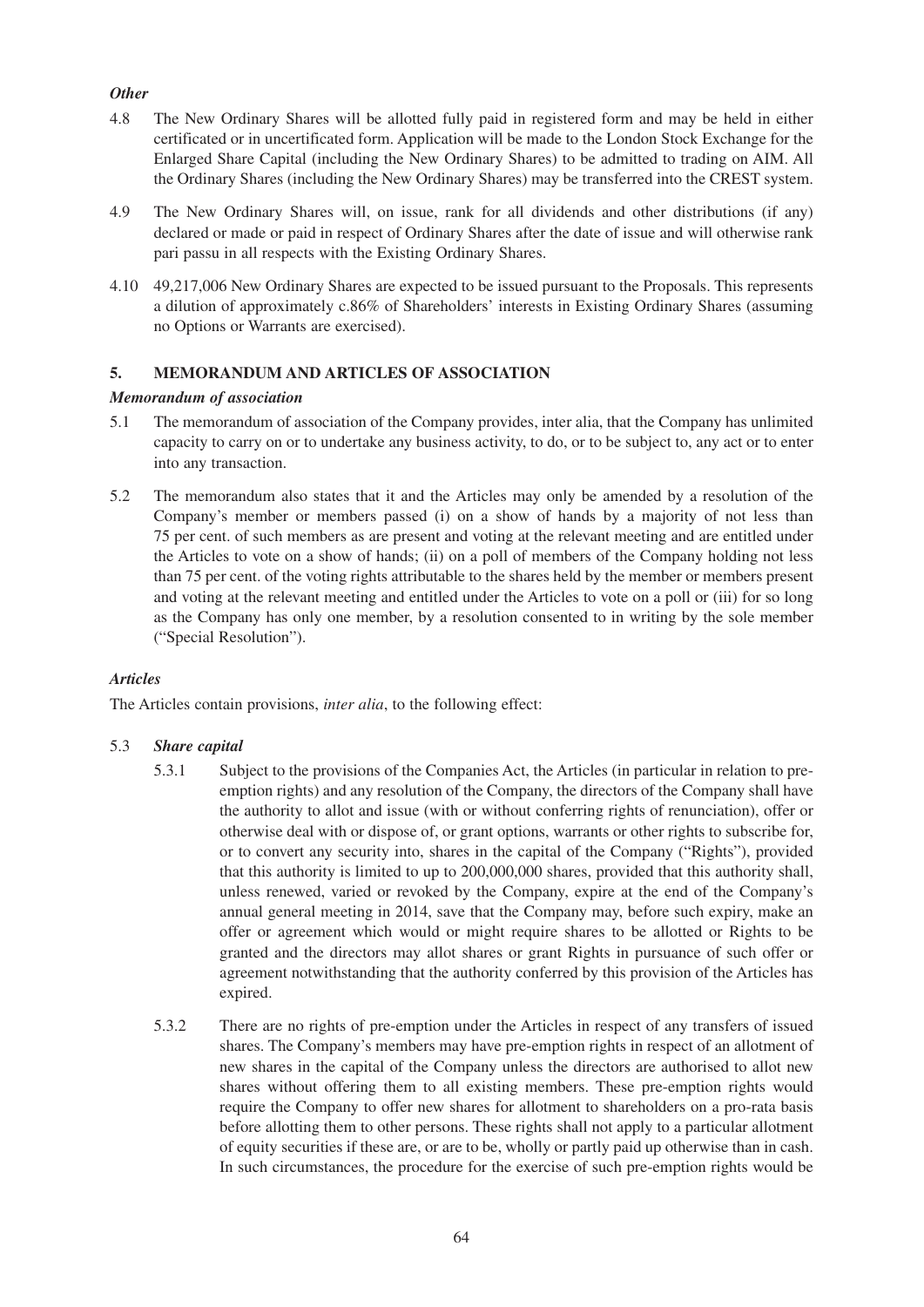set out in the documentation by which the new shares would be offered to the Company's shareholders.

- 5.3.3 Subject to any Special Resolution, the directors are generally empowered to allot equity securities, provided that this power shall:
	- 5.3.3.1 be limited to the allotment of: (i) equity securities in connection with an offer of equity securities (A) to the holders of ordinary shares in proportion (as nearly as may be practicable) to their respective holdings and (B) to holders of other equity securities as required by the rights of those securities or as the directors otherwise consider necessary and (ii) up to 60,000,000 equity securities (otherwise than pursuant to (i) above);
	- 5.3.3.2 be subject to such exclusions or other arrangements as the directors may deem necessary or expedient in relation to fractional entitlements, record dates, legal or practical problems in or under the laws of any territory or the requirements of any regulatory body or stock exchange; and
	- 5.3.3.3 expire at the end of the Company's annual general meeting in 2014 (unless renewed, varied or revoked by the Company prior to or on that date), save that the Company may, before such expiry make an offer or agreement which would or might require equity securities to be allotted after such expiry and the directors may allot equity securities in pursuance of any such offer or agreement notwithstanding that the authority conferred by this provision of the Articles has expired.

#### 5.4 *Share rights*

Subject to the provisions of the Companies Act and to any special rights for the time being attached to any existing shares, any shares may be allotted or issued which have attached to them such preferred, deferred or other special rights or restrictions whether in regard to dividends, voting, transfer, return of capital or otherwise as the Company may from time to time by resolution determine or, if no such resolution has been passed or so far as the resolution does not make specific provision, as the directors may determine.

## 5.5 *Alteration of share capital*

- 5.5.1 The Company in general meeting may from time to time by resolution consolidate and/or divide all or any of its shares into shares, re-denominate all or any of such shares as shares denominated in another currency on such basis as the directors see fit, cancel any shares which at the date of the passing of the resolution have not been taken or agreed to be taken by any person and diminish the amount of its share capital by the amount of the shares so cancelled and sub-divide such shares, or any of them, into shares.
- 5.5.2 Subject to any rights for the time being attached to any shares, the Company may only by Special Resolution reduce its share capital in any way provided that the directors are satisfied, on reasonable grounds, that the Company will, immediately after such reduction, satisfy the solvency test as set out in the Companies Act.

#### 5.6 *Variation of class rights*

Subject to the provisions of the Companies Act, if at any time the share capital of the Company is divided into shares of different classes, any of the rights for the time being attached to any share or class of shares in the Company (and notwithstanding that the Company may be, or be about to be, in liquidation) may (unless otherwise provided by the terms of issue of the shares of that class) be varied or abrogated in such manner (if any) as may be provided by such rights or, in the absence of any such provision, either with the consent in writing of the holders of not less than three quarters of the issued shares of the class or with the sanction of a Special Resolution passed at a separate general meeting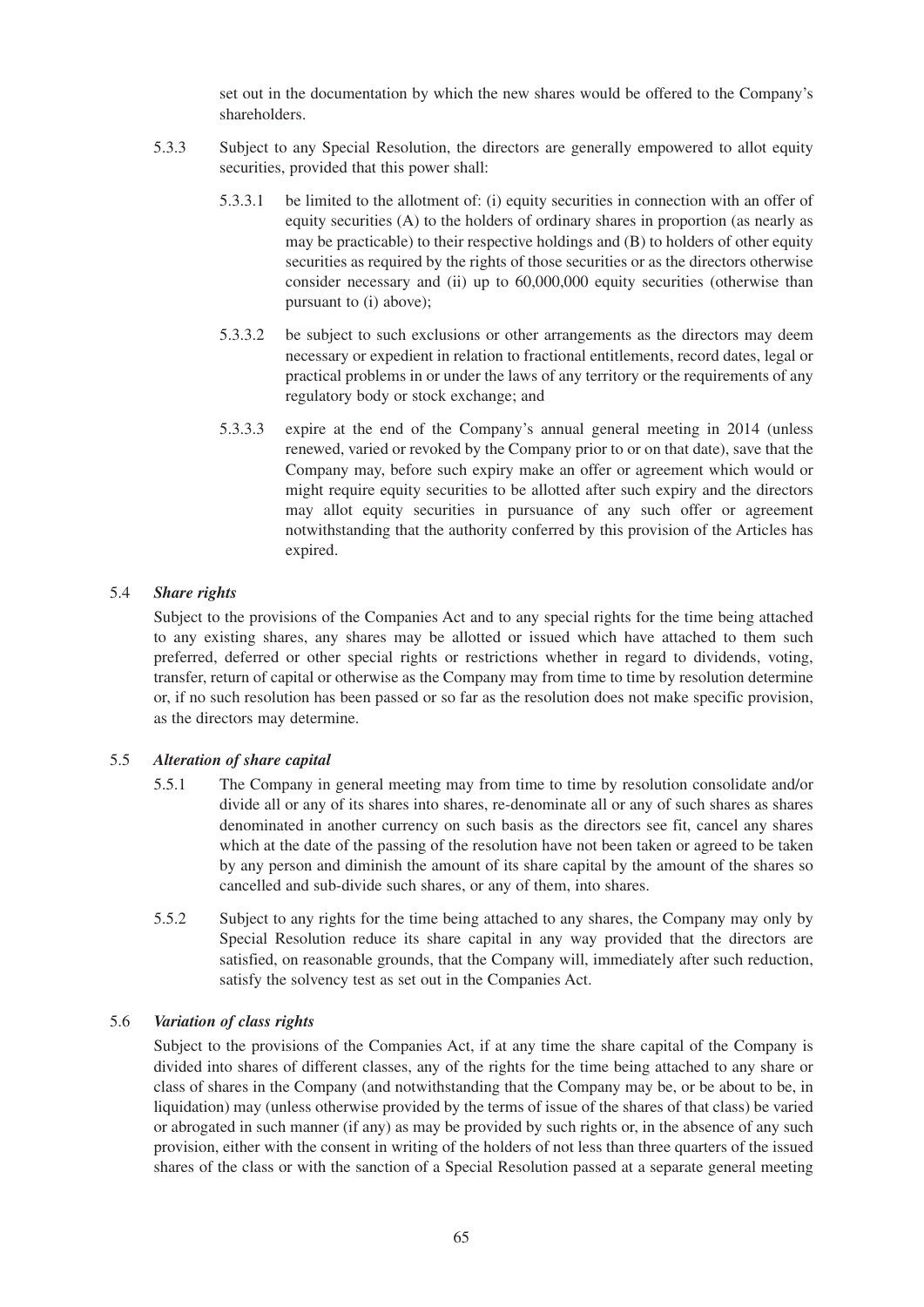of the holders of shares of the class duly convened and held as provided in these Articles (but not otherwise).

#### 5.7 *Voting rights*

Subject to the provisions of the Companies Act and to any special terms as to voting on which any shares may have been issued or may for the time being be held and to any suspension or abrogation of voting rights pursuant to the Articles, at any general meeting every member who (being an individual) is present in person or (being a corporation) is present by a duly authorised representative (not being himself a member entitled to vote), shall on a show of hands have one vote and on a poll every member present in person or by proxy or (being a corporation) by a duly authorised representative shall have one vote for each share of which he is the holder. A proxy need not be a member of the Company.

## 5.8 *Transfer of shares*

- 5.8.1 Each member may transfer all or any of his shares, in the case of certificated shares, by instrument of transfer in writing in any usual form or in any form approved by the directors or, in the case of uncertificated shares, without a written instrument in accordance with the CREST Regulations. Any written instrument shall be executed by or on behalf of the transferor, shall contain the name and business or residential address of the transferee and (in the case of a transfer of a share which is not fully paid up) shall be executed by or on behalf of the transferee. The transferor shall be deemed to remain the holder of such share until the name of the transferee is entered in the Company's register of members in respect of it.
- 5.8.2 The directors may in their absolute discretion and without giving any reason refuse to register any transfer of a certificated share unless (i) it is in respect of a share which is fully paid up, (ii) it is in respect of only one class of shares, (iii) it is in favour of a single transferee or not more than four joint transferees, (iv) (if required) it is duly stamped or duly certified or otherwise shown to the satisfaction of the Company to be exempt from any applicable stamp duty and (v) it is delivered for registration to the Company's registered agent, or such other person as the directors may from time to time appoint, accompanied (except in the case of a transfer where a certificate has not been required to be issued) by the certificate for the shares to which it relates and/or such other evidence as the directors may reasonably require to prove the title of the transferor and the due execution by him of the transfer or, if the transfer is executed by some other person on his behalf, the authority of that person to do so. Registration of the transfer of an uncertificated share or the renunciation of any renounceable right of allotment of a share that is a right held in uncertificated form may be refused if it is in favour of more than four persons jointly or if any other circumstance applies in respect of which refusal to register such a transfer or registration is permitted or required by the CREST Regulations.
- 5.8.3 The directors may (in their absolute discretion and without giving any reason therefor) refuse to register any transfer of a share to any person ("Prohibited Person"), as determined by the directors, to whom a sale or transfer of shares (i) would be in breach of the laws or requirements of any jurisdiction or governmental authority or (ii) in circumstances which, in the opinion of the directors, might result in the Company and/or the members as a whole incurring any liability to taxation or suffering any other regulatory, pecuniary, legal or material administrative disadvantage that the Company might not otherwise have suffered or incurred. If any transferee is a Prohibited Person or the directors otherwise determine that the holding of shares by such transferee would be in breach of any relevant legal or regulatory requirement or would subject the Company to any adverse legal, regulatory or taxation consequences or the directors otherwise determine (in their sole discretion and without being obliged to provide their reasons therefor) that such holding is not in the Company's interest, the Company may direct such transferee to sell his shares to a person who is not a Prohibited Person within thirty days of the notice of refusal.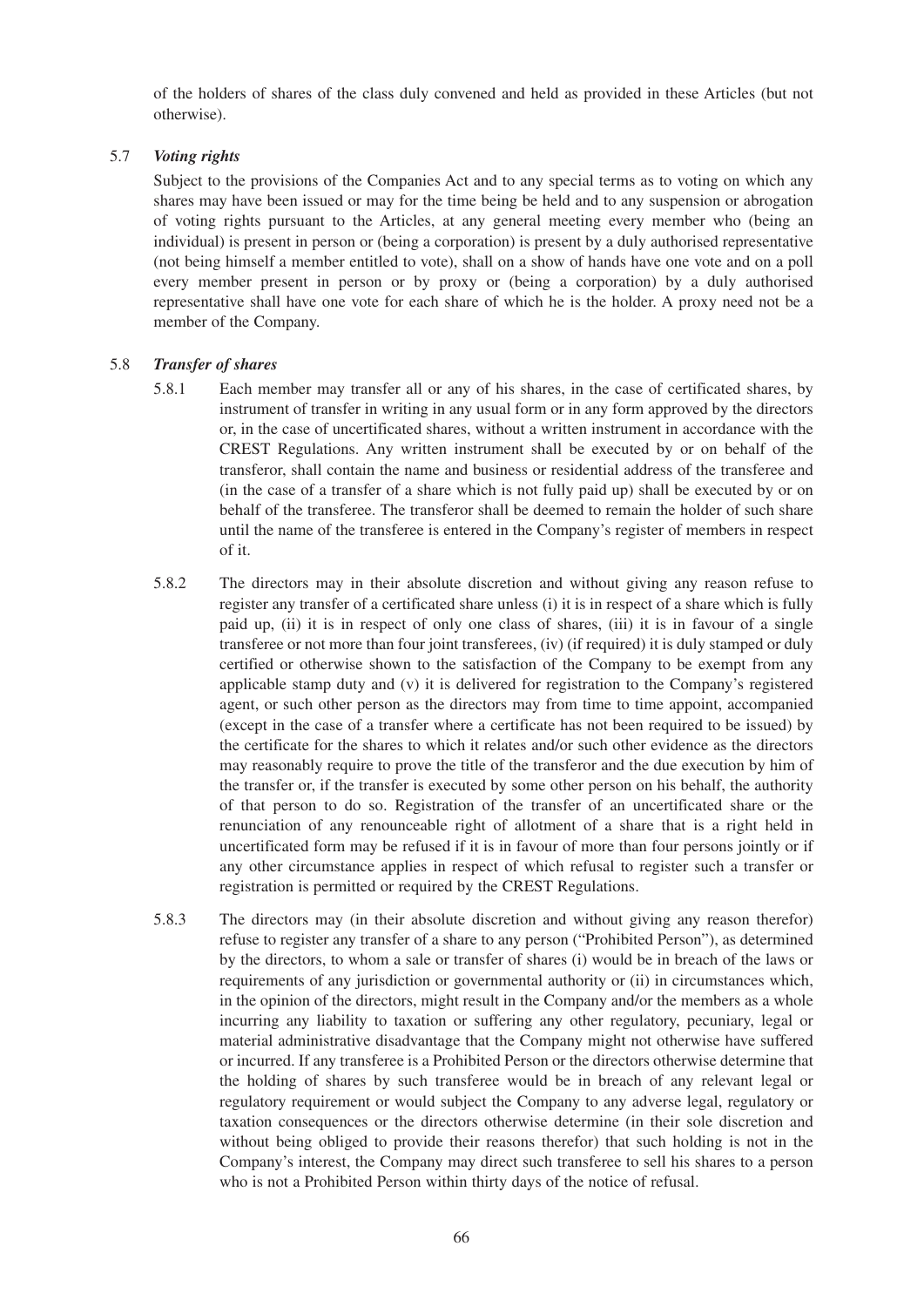## 5.9 *Minority shareholder protection*

- 5.9.1 At any time when the Company is not subject to the City Code or any successor regime (whether statutory or non-statutory) governing the conduct of takeovers and mergers in the UK, the following provisions of the Articles, set out in paragraphs 5.9 and 5.10 of this Part VIII, shall have effect.
- 5.9.2 A person must not, in circumstances in which that person would thereby effect, or purport to effect, a Prohibited Acquisition (as defined below):
	- 5.9.2.1 acting by himself or with persons determined by the directors to be acting in concert seek to acquire shares (whether by a series of transactions over a period of time or otherwise), which carry 30 per cent. or more of the voting rights attributable to the shares in the capital of the Company; or
	- 5.9.2.2 acting by himself or with persons determined by the directors to be acting in concert, hold not less than 30 per cent. but not more than 50 per cent. of the voting rights attributable to the shares in the capital of the Company and seek to acquire, by himself or with persons determined by the directors to be acting in concert, additional shares which, taken together with the shares held by the persons determined by the directors to be acting in concert with him, increase his voting rights,

except as a result of a Permitted Acquisition.

- 5.9.3 An acquisition is a "Permitted Acquisition" if:
	- 5.9.3.1 the directors consent to the acquisition (even if, in the absence of such consent, the acquisition would be a Prohibited Acquisition (as defined below));
	- 5.9.3.2 the acquisition is made in circumstances in which the City Code, if it applied to the Company, would require an offer to be made in accordance with rule 9 of the City Code as if it so applied, and such offer is made and not subsequently withdrawn;
	- 5.9.3.3 the acquisition arises from the repayment of a stock borrowing arrangement (on arms' length commercial terms); or
	- 5.9.3.4 as a consequence of the Company redeeming or purchasing its own shares, there is a resulting increase in the percentage of the voting rights attributable to the shares held by a person or persons determined by the directors to be acting in concert and such an increase would constitute a breach of the limits set out in provision of the Articles.
- 5.9.4 An acquisition is a "Prohibited Acquisition" if rules 4, 5, 6 or 8 of the City Code would, in whole or in part, apply to the acquisition if the Company were subject to the City Code and the acquisition were made (or if not yet made, would if and when made be) in breach of or would otherwise not comply with rules 4, 5, 6 or 8 of the City Code.

## 5.10 *Power to sell excess shares and implement the City Code*

- 5.10.1 Where the directors have reason to believe that any acquisition has taken place in contravention of the above provision of the Articles, the directors may do all or any of the following:
	- 5.10.1.1 require any member or persons appearing or purporting to be interested in any shares in the Company to provide such information as the directors consider appropriate to determine any of the matters set out in this provision of the Articles;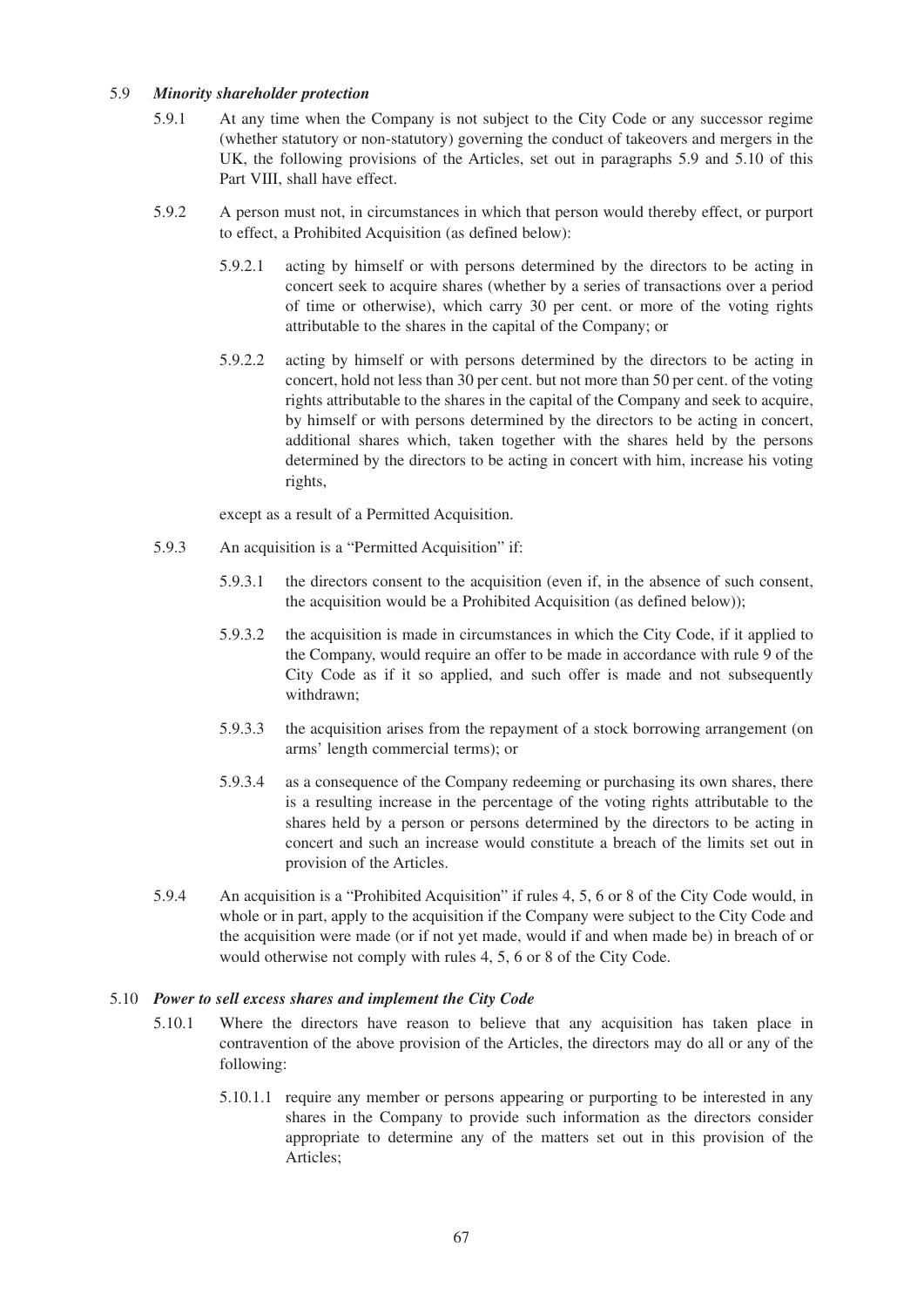- 5.10.1.2 have regard to such public filings as they consider appropriate to determine any of the matters the provision of the Articles set out above at paragraph 5.9;
- 5.10.1.3 make such determinations under this provision of the Articles and the one set out at paragraph 5.9 above as they think fit;
- 5.10.1.4 determine that some or all of the shares held by such members which carry more than 30 per cent. of the voting rights attributable to the shares in the Company ("Excess Shares") must be sold;
- 5.10.1.5 determine that some or all of the Excess Shares will not carry any voting right or right to any dividends or other distributions from a particular time for a definite or indefinite period; or
- 5.10.1.6 take such other action as they think fit for the purposes of this provision of the Articles or the one set out at paragraph 5.9 above, including:
	- 5.10.1.6.1 prescribing rules (not inconsistent with these Articles);
	- 5.10.1.6.2 setting deadlines for the provision of information;
	- 5.10.1.6.3 drawing adverse inferences where information requested is not provided;
	- 5.10.1.6.4 making final or interim determinations;
	- 5.10.1.6.5 executing documents on behalf of a member;
	- 5.10.1.6.6 converting any Excess Shares held in uncertificated form into certificated form or vice versa;
	- 5.10.1.6.7 paying costs and expenses out of proceeds of sale; and
	- 5.10.1.6.8 changing any decision or determination or rule previously made.
- 5.10.2 The directors have full authority to determine the application of this provision of the Articles or the one set out at paragraph 5.9 above, including as to the deemed application of the whole or any part of the City Code. Such authority shall include all discretion that vested in the Takeover Panel as if the whole or any part of the City Code applied including, without limitation, the determination of conditions and consents, the consideration to be offered and any restrictions on the exercise of control. Any resolution or determination of, or decision or exercise of any discretion or power by, the board of directors or any director or by the chairman of any meeting acting in good faith under or pursuant to this provision of the Articles or the one set out at paragraph 5.9 above shall be conclusive and binding on all persons concerned and shall not be open to challenge, whether as to its validity or otherwise, on any ground whatsoever. The directors shall not be required to give any reasons for any decision, determination or declaration taken or made in accordance with this provision of the Articles or the one set out at paragraph 5.9 above.
- 5.10.3 Any one or more of the directors may act as the attorney of any member in relation to the execution of documents and other actions to be taken for the sale of Excess Shares.

#### 5.11 *General meetings*

5.11.1 Subject to the provisions of the Companies Act, annual general meetings shall be held at such time and place as the directors may determine. However, at least one annual general meeting shall be held in each calendar year and not more than 15 months shall pass from one annual general meeting to the next. The first annual general meeting shall be held within 18 months of the date of the Company's incorporation.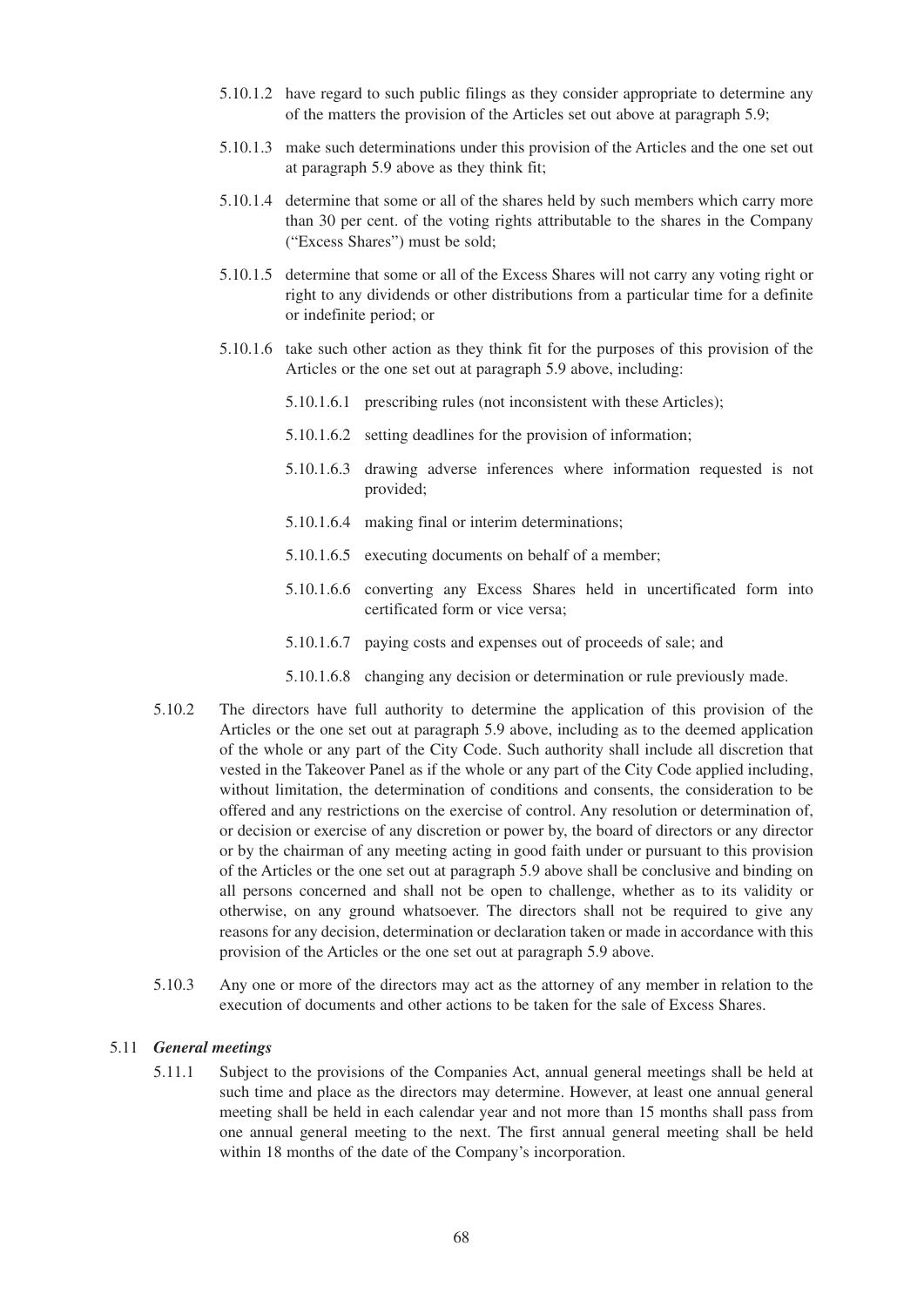- 5.11.2 All general meetings other than annual general meetings shall be called extraordinary general meetings.
- 5.11.3 A general meeting shall, subject to the Articles, be convened by not less than 14 days' notice (exclusive of the day on which it is served or deemed to be served and the day for which it is given). Every notice convening a general meeting shall specify if it is an annual general meeting or an extraordinary general meeting, the place, the day and the time of the meeting, the general nature of the business to be transacted (and if the meeting is convened to consider a special resolution, the intention to propose the resolution and the requisite majority for an affirmative vote) and that a member entitled to attend and vote is entitled to appoint one or more proxies to attend and, on a poll, vote instead of him that a proxy need not also be a member.
- 5.11.4 No business shall be transacted at any general meeting unless a quorum is present when the meeting proceeds to business but the absence of a quorum shall not preclude the choice or appointment of a chairman, which shall not be treated as part of the business of the meeting. Subject to the provisions of the Articles, two persons entitled to attend and to vote on the business to be transacted, each being a member present in person or a proxy for a member or a duly authorised representative of a corporation which is a member, shall be a quorum. If, within 15 minutes (or such longer interval not exceeding one hour as the chairman in his absolute discretion thinks fit) from the time appointed for the holding of a general meeting, a quorum is not present or if, during a meeting, such a quorum ceases to be present, the meeting, if convened on the requisition of members, shall be dissolved. In any other case, the meeting shall stand adjourned to the same day in the next week at the same time and place, or to such other day and at such time and place as the chairman (or, in default, the directors) may determine. If, at such adjourned meeting, a quorum is not present within 15 minutes from the time appointed for holding the meeting, one member present in person or by proxy or (being a corporation) by a duly authorised representative shall be a quorum. If no such quorum is present or if, during the adjourned meeting, a quorum ceases to be present, the adjourned meeting shall be dissolved.

## 5.12 *DTR 5*

Each member of the Company shall comply with the notification obligations to the Company contained in chapter 5 of the Disclosure and Transparency Rules as if the Company was a UK issuer for the purposes of such rules and as if it were a "DTR company" for the purposes of the London Stock Exchange's "AIM Rules for Companies" (version issued in February 2010).

#### 5.13 *Disenfranchisement notice*

- 5.13.1 The directors may at any time serve a notice upon a member requiring such member to disclose to the directors in writing information in relation to any or all of shares registered in such member's name at the date of the notice ("Information Notice"). If a member or any other person appearing to be interested in shares held by that member, has been issued with an Information Notice and has failed in relation to any shares the subject of the Information Notice ("default shares") to furnish any information required by such notice within the time period specified therein or if the Company determines that the member has not complied with their obligations under the provision of the Articles set out at paragraph 5.12 of this Part VIII above, then the directors may at any time following 14 days from the expiry of the date on which the information required to be furnished pursuant to the relevant Information Notice is due to be received by the directors, serve on the relevant holder a notice ("disenfranchisement notice") whereupon the following sanctions shall both apply:
	- 5.13.1.1 The member shall not with effect from the service of the disenfranchisement notice be entitled in respect of the default shares to be present or to vote (either in person or by representative or proxy) at any general meeting of the Company or at any separate meeting of the holders of any class of shares of the Company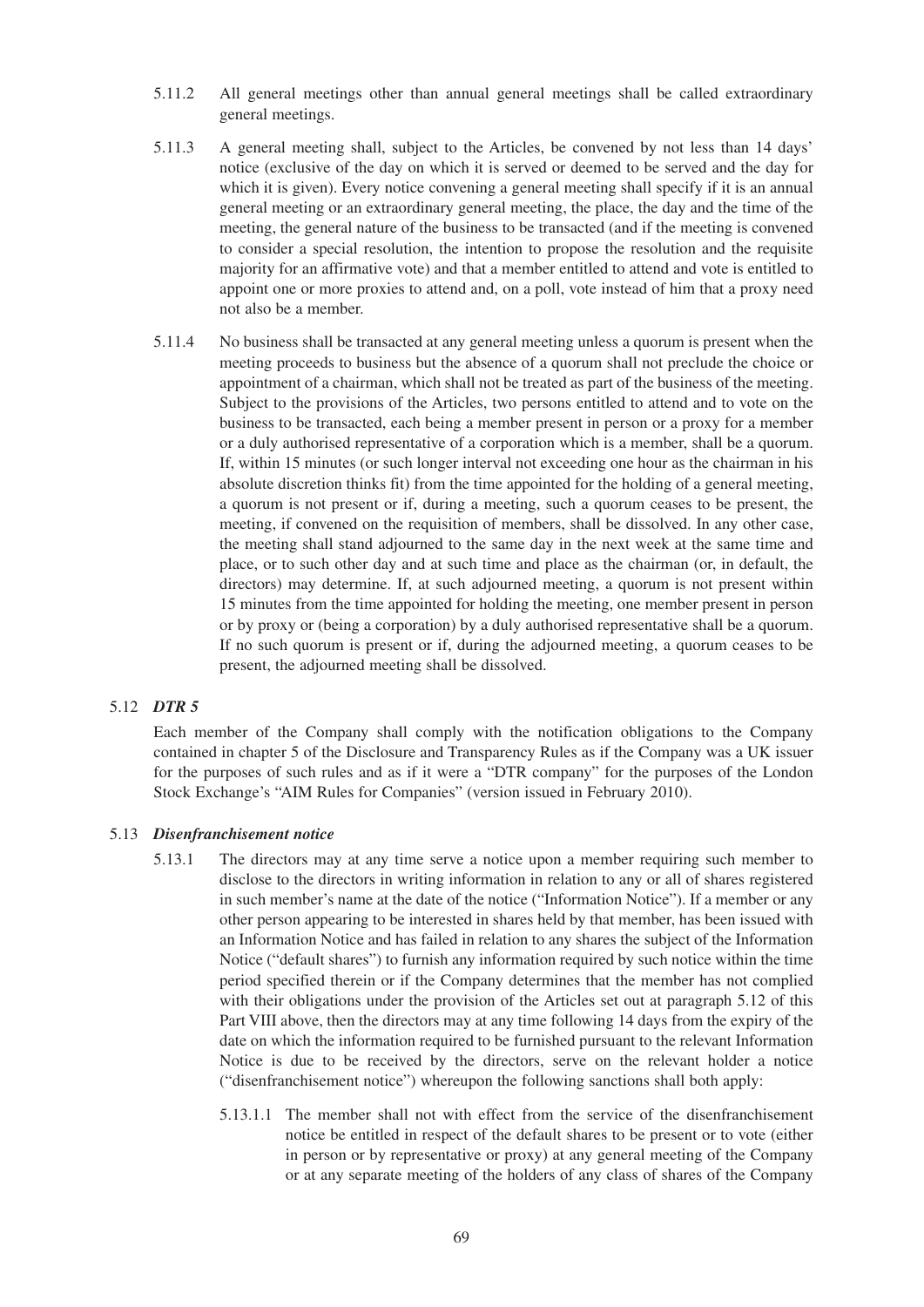or on any poll or to exercise any other right conferred by membership in relation to any such meeting or poll.

- 5.13.1.2 Where the default shares represent at least 0.25 per cent. of the shares of the relevant class:
	- 5.13.1.2.1 any dividend or other money payable in respect of the default shares shall be withheld by the Company, which shall not have any obligation to pay interest on it and the member shall not be entitled to elect in relation to scrip dividends to receive shares instead of that dividend; and
	- 5.13.1.2.2 in the case of uncertificated shares to the CREST Regulations no transfer, other than an approved transfer, of any default shares held by the member shall be registered unless the member is not himself in default as regards supplying the information required pursuant to the relevant Information Notice and the member proves to the satisfaction of the directors that no person in default as regards supplying such information is interested in any of the shares the subject of the transfer.
- 5.13.2 The Company may at any time withdraw a disenfranchisement notice by serving on the holder of the shares to which the same relates a notice in writing to that effect ("withdrawal notice").
- 5.13.3 Where the sanctions under the provision of the Articles set out at paragraph 5.13.1 apply in relation to any shares they shall cease to have affect:
	- 5.13.3.1 if the shares are transferred by means of an approved transfer;
	- 5.13.3.2 at the end of the period of one week (or such shorter period as the directors may determine) following receipt by the Company of the information required by a disenfranchisement notice and the Board being fully satisfied that such information is full and complete; or
	- 5.13.3.3 on the date on which a withdrawal notice is served by the Company.

## 5.14 *Directors*

- 5.14.1 Subject to the provisions of the Companies Act, the memorandum of association of the Company and the Articles and to any directions given by Special Resolution, the business of the Company shall be managed by the directors, which may exercise all the powers of the Company whether relating to the central management and control of the business or not, including to borrow money and to mortgage or charge its undertaking, property and assets both present and future and uncalled capital, or any part thereof, and to issue debentures and other securities, whether outright or as collateral security for any debt, liability or obligation of the Company or its parent undertaking (if any) or any subsidiary undertaking of the Company or of any third party. The board of directors may delegate any of its powers, authorities and discretions (with power to sub-delegate) for such time on such terms and subject to such conditions as it thinks fit to any committee consisting of one or more directors provided that any such committee shall only meet and exercise its powers, authorities and discretions from outside the United Kingdom.
- 5.14.2 Unless and until otherwise determined by the Company in general meeting, the number of directors shall not be less than one and while the Company's shares are admitted to trading on AIM shall be not less than two. Unless and until otherwise determined as aforesaid, there shall not be more than ten directors. The quorum necessary for the transaction of business may be determined by the board and until otherwise determined shall be two persons.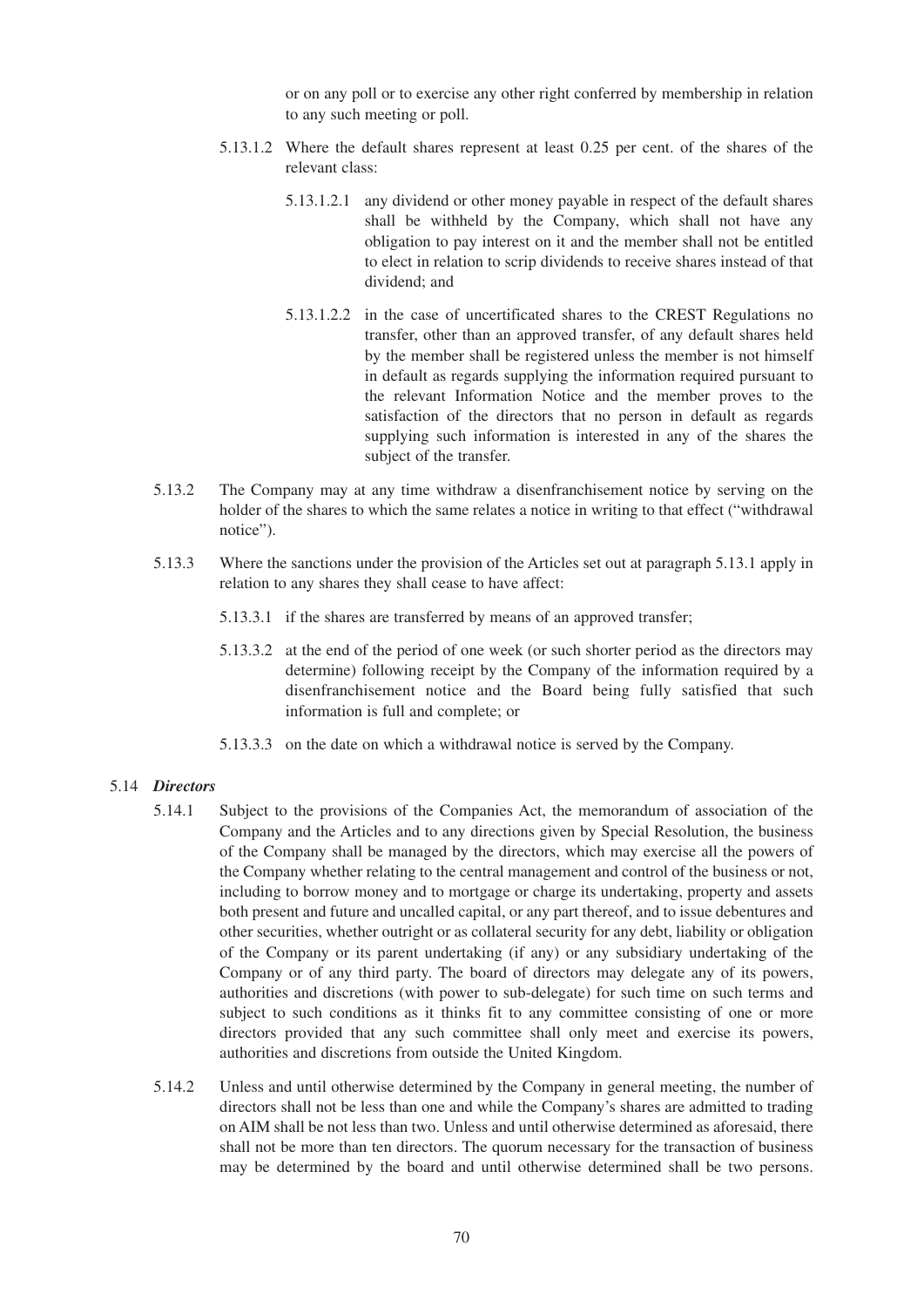Questions arising at any meeting shall be determined by a majority of votes. In the case of an equality of votes, the chairman of that meeting shall not have a second or casting vote.

- 5.14.3 Subject to the provisions of the Articles, the Company may by resolution appoint a person who is willing to act to be a director, either to fill a vacancy, or as an addition to the existing board. Without prejudice to the power of the Company pursuant to the Articles, the directors shall have power at any time to appoint any person either to fill a casual vacancy or as an addition to the board but the total number of directors shall not exceed any maximum number fixed in accordance with the Articles. Subject to the provisions of the Companies Act and of the Articles, any director so appointed shall hold office only until the dissolution of the annual general meeting of the Company next following such appointment unless he is re-elected during such meeting.
- 5.14.4 Without prejudice to the provisions of the Companies Act, the Company may by resolution passed at a meeting called for such purpose remove any director before the expiration of his term of office (without prejudice to a claim for compensation or damages for breach of any service contract). The directors may also (without prejudice to a claim for compensation or damages for breach of any service contract) remove a director from office before the expiration of his term of office and appoint another in his place.
- 5.14.5 A director shall not be required to hold any shares in the Company by way of qualification. A director who is not a member of the Company shall be entitled to receive notice of and attend and speak at all general meetings of the Company and at all separate general meetings of the holders of any class of shares in the capital of the Company.
- 5.14.6 The salary or remuneration of any executive chairman, chief executive, joint chief executive, managing director, joint managing director or executive director of the Company shall, subject as provided in any contract, be such as the directors may from time to time determine, and may either be a fixed sum of money, or may altogether or in part be governed by the business done or profits made, or may include the making of provision for the payment to him, his widow or other dependants, of a pension on retirement from the office or employment to which he is appointed and for the participation in pension, health insurance and life assurance benefits, or may be upon such other terms as the directors determine. There shall be paid out of the funds of the Company by way of remuneration of directors who are not managing or executive directors fees at such rates as the directors may from time to time determine provided that such fees do not in aggregate exceed £175,000 per annum or such other figure as the Company may in general meeting from time to time determine. Such fees shall be divided among such directors in such proportion or manner as may be determined by the directors and, in default of determination, equally.
- 5.14.7 Subject to the provisions of the Companies Act, a director, notwithstanding his office:
	- 5.14.7.1 may be a party to or otherwise be interested in any transaction or arrangement with the Company or in which the Company is otherwise interested;
	- 5.14.7.2 may be a director or officer of, or employed by, or a party to any transaction or arrangement with, or otherwise interested in, any body corporate promoted by the Company or in which the Company is otherwise interested, and in any such case on such terms as to remuneration and otherwise as the remuneration committee may arrange either in addition to or in lieu of any remuneration provided for by any other Article; and
	- 5.14.7.3 shall not, by reason of his office, be liable to account to the Company for any benefit which he derives from any such office, employment, contract, arrangement, transaction or proposal or from any interest in any such body corporate; and no such contract, arrangement, transaction, proposal or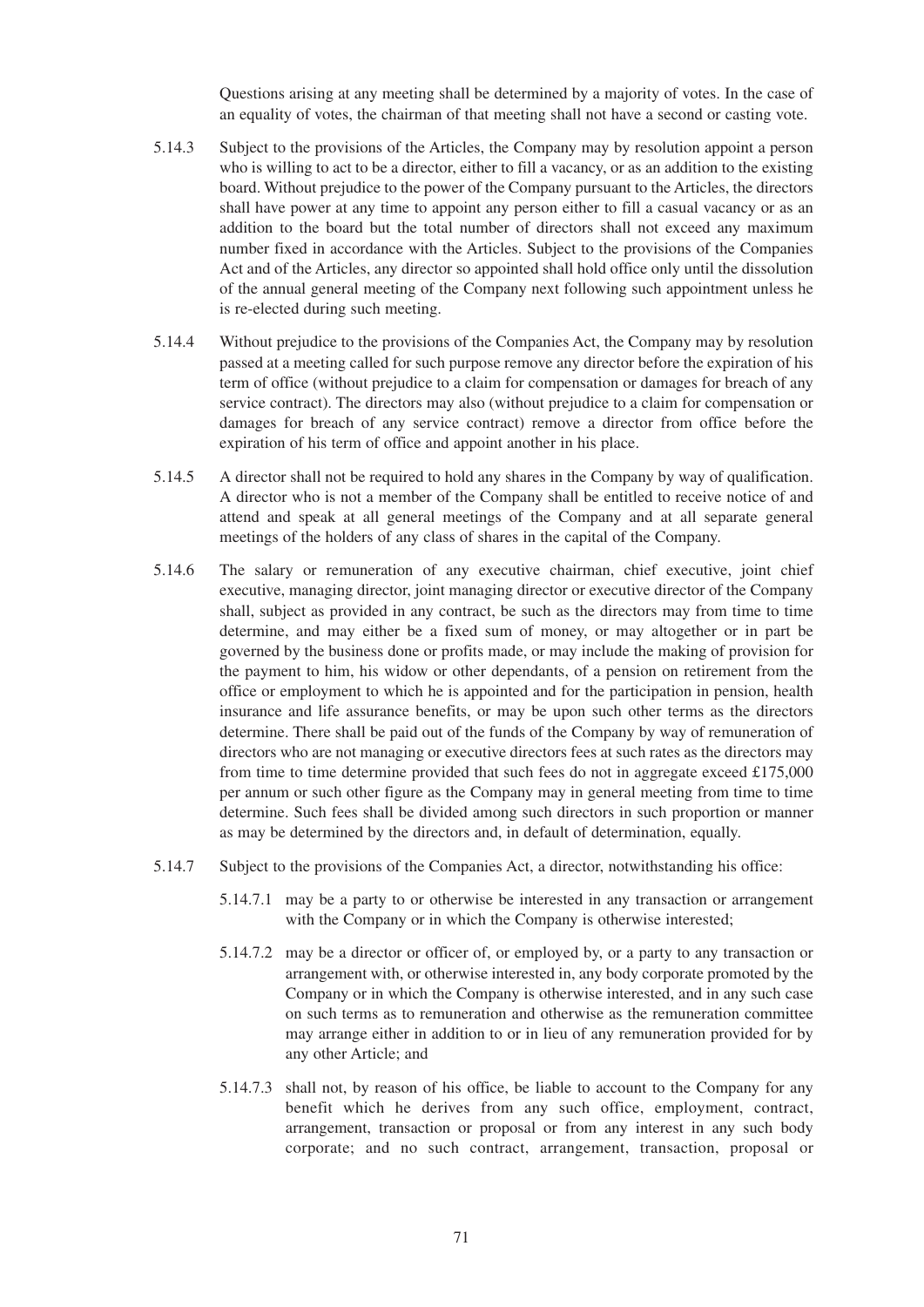arrangement shall be liable to be avoided on the grounds of any such interest or benefit.

- 5.14.8 Save as provided in the Articles, a director shall not vote on or be counted in the quorum in relation to any resolution of the board or of a committee of the board concerning any contract, arrangement, transaction or any proposal whatsoever to which the Company is, or is to be, a party and in which he has (directly or indirectly) an interest which is material (other than by virtue of his interests in shares or debentures or other securities of, or otherwise in or through, the Company) or a duty which conflicts with the interests of the Company unless his duty or interest arises only because the resolution relates to one of the matters set out in the following sub-paragraphs in which case he shall be entitled to vote and be counted in the quorum:
	- 5.14.8.1 the giving to him of any guarantee, security or indemnity in respect of money lent or obligations incurred by him at the request of or for the benefit of the Company or any of its subsidiaries;
	- 5.14.8.2 the giving by the Company to a third party of any guarantee, security or indemnity in respect of a debt or obligation of the Company or any of its subsidiaries for which he himself has assumed responsibility in whole or in part either alone or jointly with others, under a guarantee or indemnity or by the giving of security;
	- 5.14.8.3 the giving of any other indemnity where all other directors are also being offered indemnities on substantially the same terms;
	- 5.14.8.4 where the Company or any of its subsidiaries is offering securities in which offer the director is or may be entitled to participate as a holder of securities or in the underwriting or sub-underwriting of which the director is to participate;
	- 5.14.8.5 relating to another company in which he does not hold an interest in shares (as that term is used in Part 22 of the UK's Companies Act 2006) representing 1 per cent. or more of either any class of the equity share capital, or the voting rights, in such company;
	- 5.14.8.6 relating to an arrangement for the benefit of the employees of the Company or any of its subsidiaries which does not award him any privilege or benefit not generally awarded to the employees to whom such arrangement relates;
	- 5.14.8.7 concerning insurance which the Company proposes to maintain or purchase for the benefit of directors or for the benefit of persons including Directors; or
	- 5.14.8.8 any proposal concerning the funding of expenditure by one or more directors on defending proceedings against him or them, or doing anything to enable such director or directors to avoid incurring such expenditure.
- 5.14.9 A director shall not vote or be counted in the quorum on any resolution of the board or committee of the board concerning his own appointment (including fixing or varying the terms of his appointment or its termination) as the holder of any office or place of profit with the Company or any company in which the Company is interested.
- 5.14.10 If any question arises at any meeting of the board or any committee of the board as to the materiality of a director's interest (other than the chairman's interest) or as to the entitlement of any director (other than the chairman) to vote or be counted in a quorum and such question is not resolved by his voluntarily agreeing to abstain from voting or being counted in the quorum, such question (unless the director concerned is the chairman) shall before the conclusion of the meeting be referred to the chairman of the meeting. The chairman's ruling in relation to the director concerned shall be final and conclusive except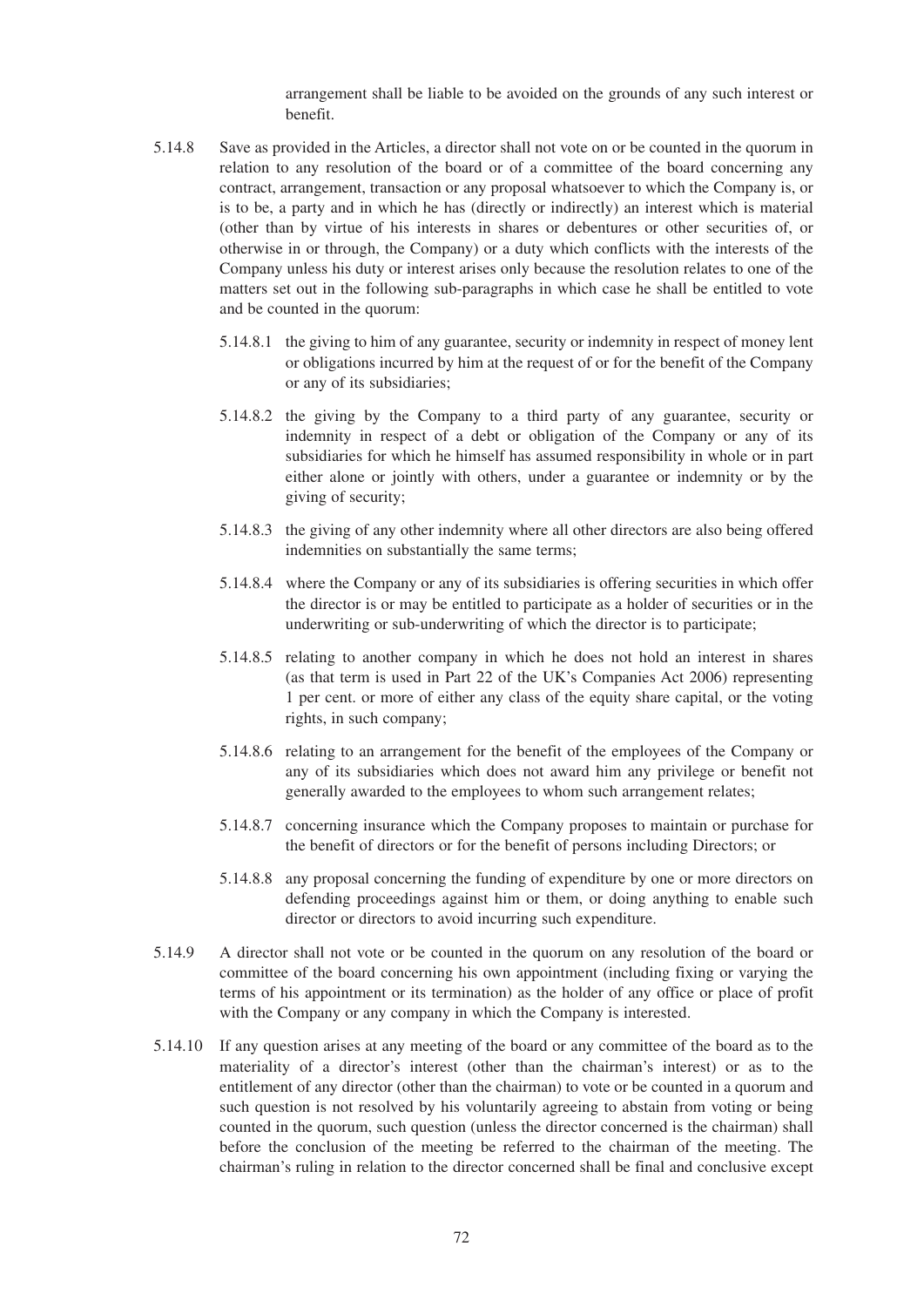in a case where the nature or extent of the interest of the director has not been fairly disclosed and provided that any such question shall, for the purposes of disclosure of such interests in the accounts of the company, be finally and conclusively decided by a majority of the directors (other than the director concerned). If any question arises at any meeting of the board or any committee of the board as to the materiality of the chairman's interest or as to the entitlement of the chairman to vote or be counted in a quorum and such question is not resolved by his voluntarily agreeing to abstain from voting or being counted in the quorum, such question shall before the conclusion of the meeting be decided by resolution of the directors or committee members present at the meeting (excluding the chairman) whose majority vote shall be final and conclusive except in a case where the nature or extent of the interest of the director has not been fairly disclosed and provided that any such question shall, for the purposes of disclosure of such interests in the accounts of the company, be finally and conclusively decided by a majority of the directors (other than the director concerned).

- 5.14.11 At each annual general meeting:
	- 5.14.11.1 each person who is a director on the selection date and was appointed as such after the previous annual general meeting is to be proposed for election as a director;
	- 5.14.11.2 each other person who is a director on the selection date and has remained as such without being appointed or elected or re-elected as such at one of the two previous annual general meetings is to be proposed for re-election as a director; and
	- 5.14.11.3 if the board so decides, any other person selected by the board who is a director on the selection date can be proposed for election or re-election as a director,

provided that, in each case, the person concerned is a director immediately before the commencement of the meeting and has confirmed to the board that he is willing to continue as a director.

## 5.15 *Dividends*

- 5.15.1 Subject to the provisions of the Articles and to the rights of persons entitled to shares with special rights as to dividend, the Company may, by a resolution of the directors, declare and pay a dividend to members (including an interim dividend) at such times and of such amounts as the directors think fit if the directors are satisfied, on reasonable grounds, that the Company will, immediately after payment of the dividend, satisfy the solvency test set out in the Companies Act. However, no dividend shall exceed the amount recommended by the board.
- 5.15.2 The board may, at its discretion, make provisions to enable such member as the board shall from time to time determine to receive dividends duly declared in a currency or currencies other than Pound Sterling. For the purposes of the calculation of the amount receivable in respect of any dividend, the rate of exchange to be used to determine the foreign currency equivalent of any sum payable as a dividend shall be such market rate selected by the board as it shall consider appropriate at the close of business in London on the date which is the business day last preceding (i) in the case of a dividend to be declared by the Company in general meeting, the date on which the board publicly announces its intention to recommend that specific dividend and (ii) in the case of any other dividend, the date on which the board publicly announces its intention to pay that specific dividend, provided that where the board considers the circumstances to be appropriate it shall determine such foreign currency equivalent by reference to such market rate or rates or the mean of such market rates prevailing at such time or times or on such other date or dates, in each case falling before the time of the relevant announcement, as the board may select.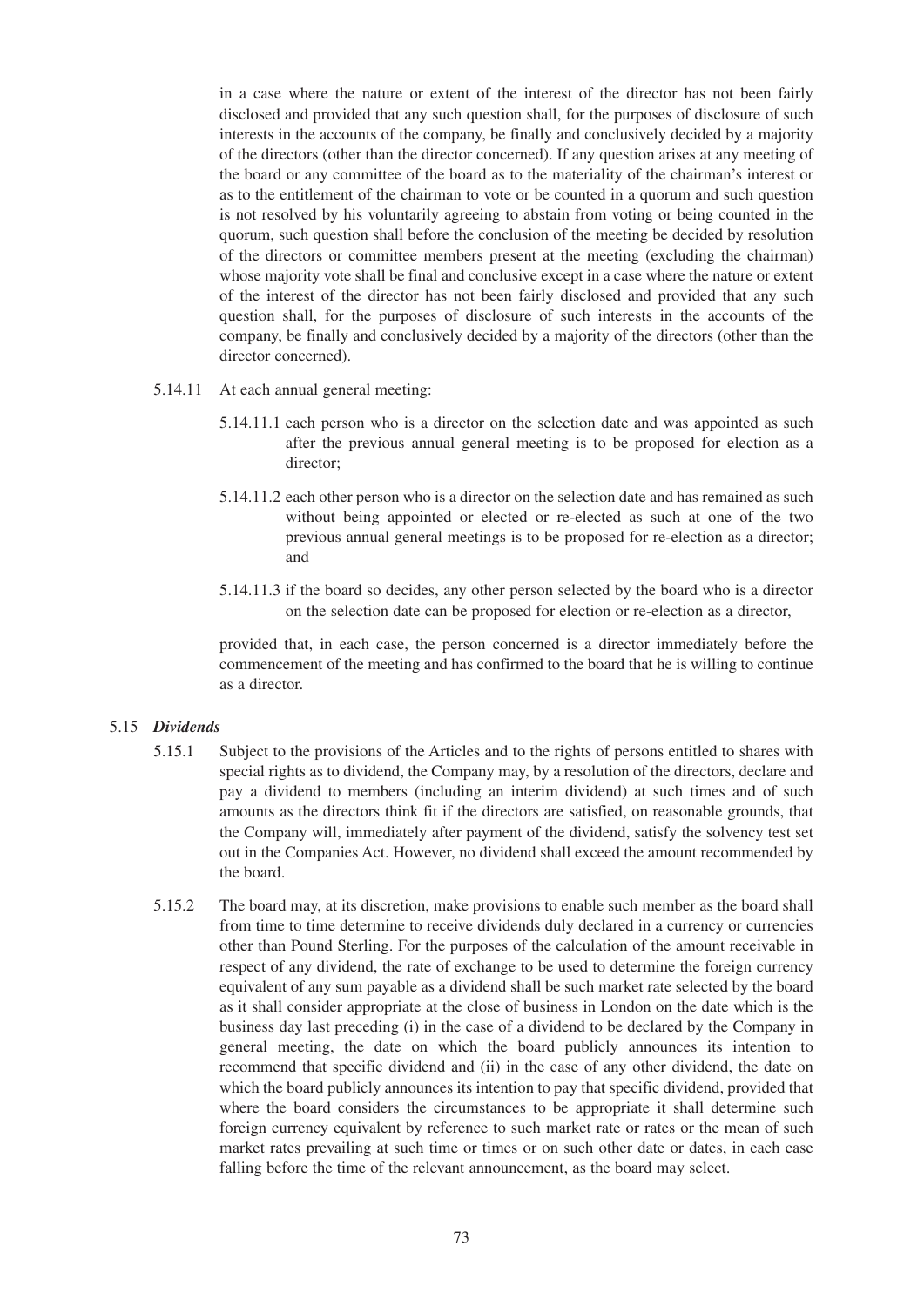- 5.15.3 All dividends shall be paid (subject to any lien of the Company) to those members whose names shall be on the register at the date at which such dividend shall be declared, or at such other date as the Company by resolution or the board may determine, notwithstanding any subsequent transfer or transmission of shares.
- 5.15.4 Unless otherwise provided by the rights attached to the share, no dividend or other moneys payable by the Company or in respect of a share shall bear interest as against the Company.

# 5.16 *Indemnity and insurance*

- 5.16.1 Subject to the provisions of the Companies Act, but without prejudice to any indemnity to which he may be otherwise entitled, every director, alternate director or officer of the Company (other than an auditor) may be indemnified out of the assets of the Company against all costs, charges, losses, damages and liabilities incurred by him in the actual or purported execution or discharge of his duties or exercise of his powers or otherwise in relation to them including (without prejudice to the generality of the foregoing) any liability incurred defending any proceedings (whether civil or criminal) which relate to anything done or omitted or alleged to have been done or omitted by him as an officer, auditor, or employee of the Company and in which judgment is given in his favour or in which he is acquitted or which are otherwise disposed of without any finding or admission of any material breach of duty on his part or in connection with any application in which relief is granted to him by any court of competent jurisdiction from liability for negligence, default, breach of duty or breach of trust in relation to the affairs of the Company provided that the indemnity shall be void and of no effect unless the indemnified person acted honestly and in good faith and in what such person believed to be in the best interests of the Company and, in the case of criminal proceedings, which the indemnified person had no reasonable cause to believe that their conduct was unlawful.
- 5.16.2 Subject to the provisions of the Companies Act, the board may purchase and maintain insurance at the expense of the Company for the benefit of any person who is or was at any time a director or other officer or employee of the Company or of any other company which is a subsidiary, subsidiary undertaking or holding company of the Company or in which the Company has an interest whether direct or indirect or which otherwise is in any way allied to or associated with the Company or of any subsidiary undertaking or holding company of the Company or of any such company or who is or was at any time a trustee of any pension fund or employee benefits trust in which any employee of the Company or of any such other company or subsidiary undertaking is or has been interested indemnifying such person against any liability which may attach to him or loss or expenditure which he may incur in relation to anything done or alleged to have been done or omitted to be done as a director, officer, employee or trustee.

# **6. SUMMARY OF KEY PROVISIONS OF ISLE OF MAN LAW**

The Isle of Man (or the "**Island**") is an internally self-governing dependent territory of the British Crown. It is politically and constitutionally separate from the UK and has its own legal system and jurisprudence based on English common law principles. The UK Government is, however, responsible for the Island's foreign affairs and defence and, with the Island's consent, the UK Parliament may legislate for the Island in some areas of common concern (such as nationality and immigration matters).

The Isle of Man's relationship with the European Union is set out in Protocol 3 of the Act of Accession ("**Protocol 3**") annexed to the Treaty of Accession 1972, by virtue of which the UK became a member of the European Community. The Island is neither a member state nor an associate member of the European Community. By virtue of Protocol 3, the Island is part of the customs territory of the EU. Therefore the common customs tariff, levies and other agricultural import measures apply to trade between the Island and non-member countries. There is free movement of goods and agricultural products between the Island and the EU, but the EU provisions which relate to trade in financial services and products and those in respect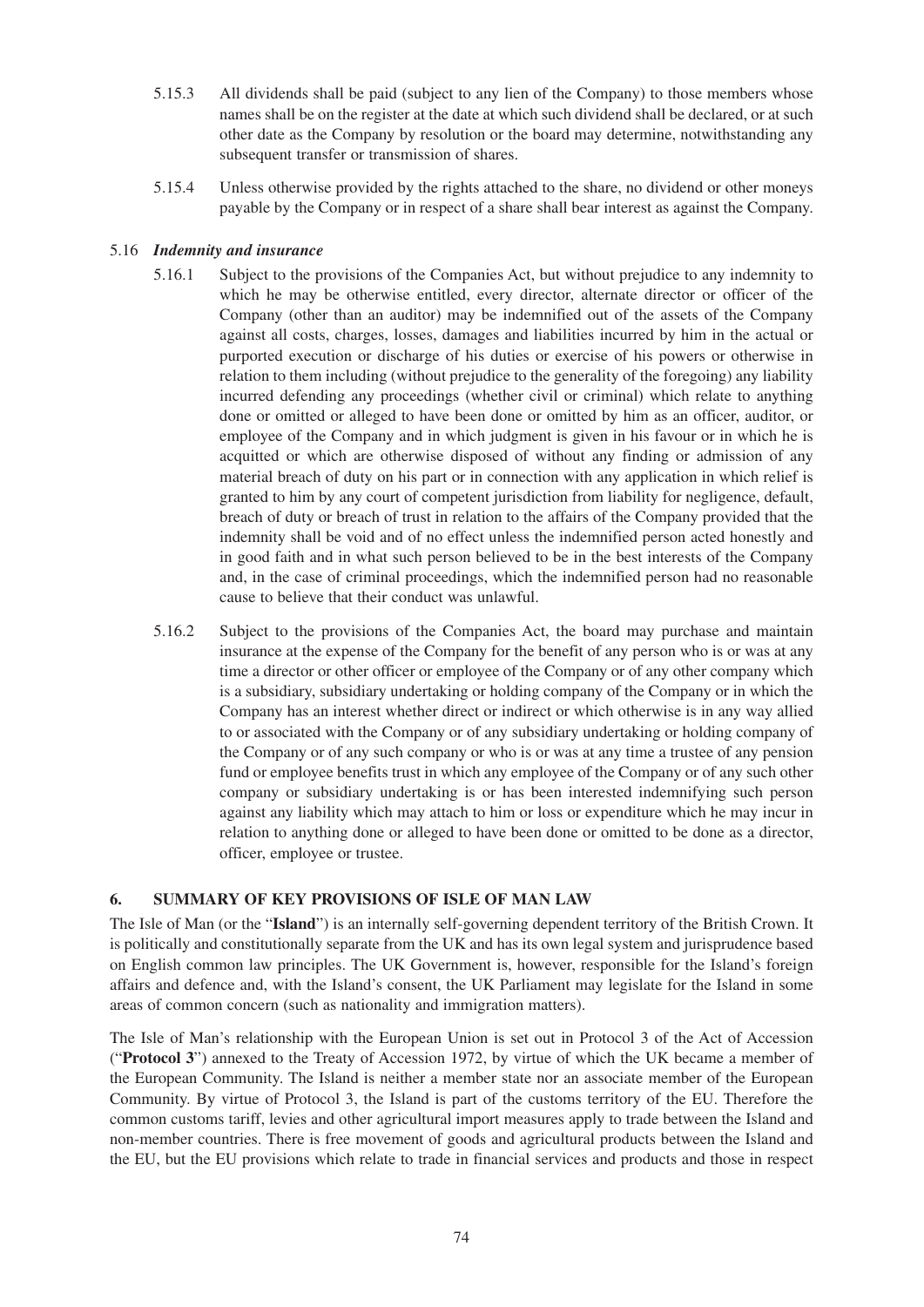of the free movement of persons, services and capital do not apply to the Island. Consequently, EU law has direct application to the Island only for very limited purposes.

# 6.1 *Corporate law in the Isle of Man*

The Companies Act came into force on 1 November 2006 and introduced a new simplified Isle of Man corporate vehicle (based on the international business company model available in a number of other jurisdictions). The Companies Act is largely a standalone piece of legislation and companies incorporated under the Companies Act ("**2006 Companies**") co-exist with present and future companies incorporated under the existing Isle of Man Companies Acts 1931-2004 (as amended) ("**1931 Companies**").

# 6.1.1 *Key Features of a 2006 Company*

A 2006 Company is a legal entity in its own right, separate from its members, and will continue in existence until it is dissolved in the same way as a 1931 Company. Every 2006 Company is required, at all times, to have:

- 6.1.1.1 a registered agent in the Isle of Man who holds the appropriate licence granted by the Isle of Man Financial Services Authority (ensuring that there is a licenced professional on the Isle of Man overseeing the administration of the company); and
- 6.1.1.2 a registered office address in the Isle of Man.

# 6.1.2 *Power and Capacity*

The doctrine of ultra vires does not apply to 2006 Companies. The Companies Act expressly states that, notwithstanding any provision to the contrary in a company's memorandum or articles of association and irrespective of corporate benefit and whether or not it is in the best interests of a company to do so, a company has unlimited capacity to carry on or undertake any business or activity, to do, or to be subject to, any act or to enter into any transaction.

Notwithstanding this, the directors of 2006 Companies are still subject to the various duties imposed on directors by common law and statute as well as fiduciary duties (such as the duty to act bona fide in the best interests of the company).

# 6.1.3 *Directors*

A 2006 Company is permitted to have a single director which may be an individual or, subject to compliance with certain requirements, a body corporate.

# 6.1.4 *Members*

The Companies Act contains very few prescriptive rules relating to members' meetings. Companies are not required to hold annual general meetings and the Companies Act allows members meetings to be held at such time and in such places, within or outside the Isle of Man, as the convener of the meeting considers appropriate. However, as is the case with the Articles (see paragraph 5.15 above (General Meetings) of this Part VIII), more prescriptive requirements relating to members' meetings can be included in a company's articles of association.

Subject to contrary provision in the Companies Act or in a company's memorandum or articles, members exercise their powers by resolutions:

- 6.1.4.1 passed at a meeting of the members; or
- 6.1.4.2 passed as a written resolution.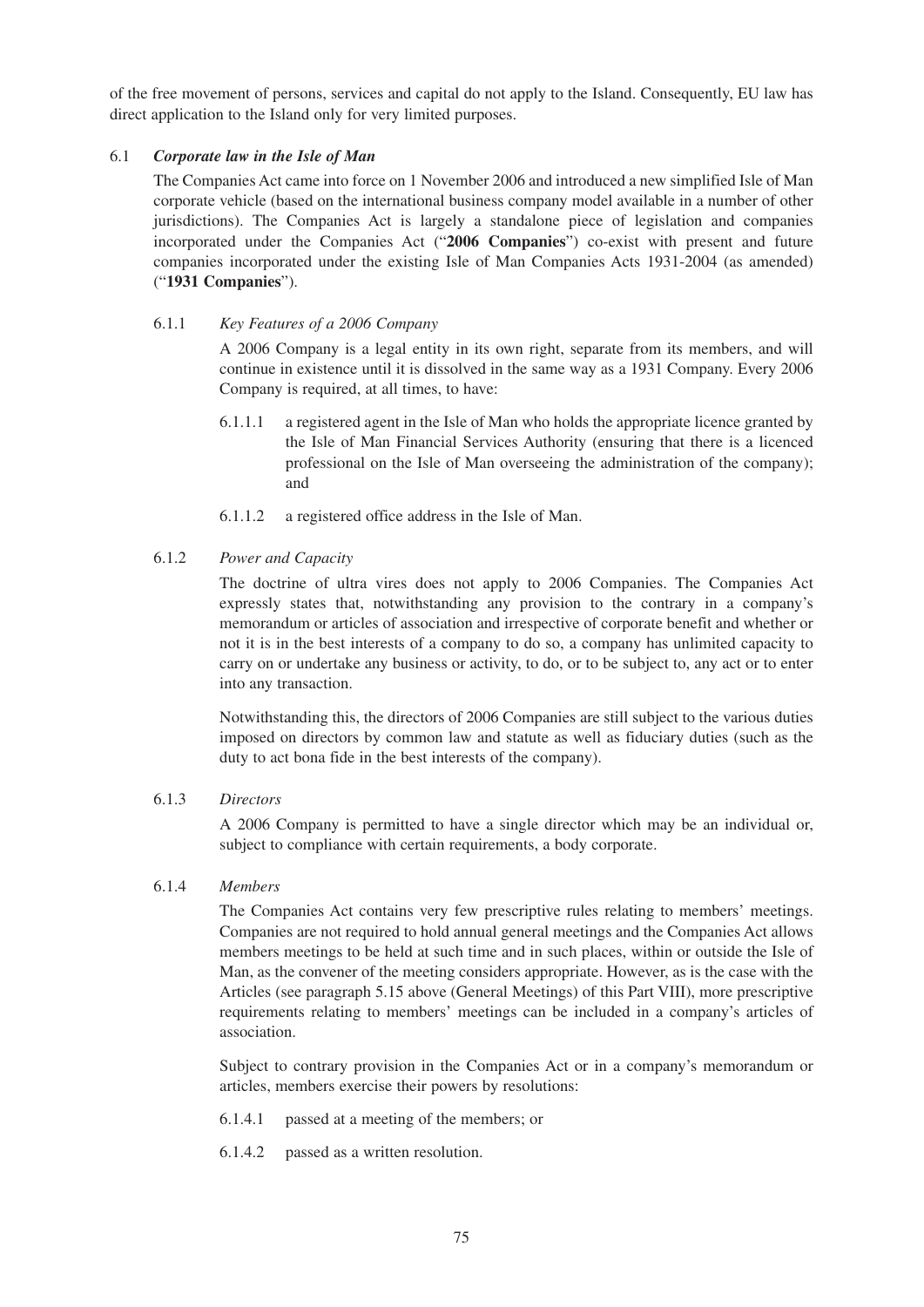The concept of "ordinary", "special" and "extraordinary" resolutions is not recognised under the Companies Act and resolutions passed at a members meeting only require the approval of a member or members holding in excess of 50 per cent. of the voting rights exercised in relation thereto. However, as permitted under the Companies Act, the Articles incorporate the concept of a "special resolution" (requiring the approval of members holding 75 per cent. or more of the voting rights exercised in relation thereto) in relation to certain matters.

#### 6.1.5 *Shares*

The Companies Act provides that shares in a company may (without limitation):

- 6.1.5.1 be convertible, common or ordinary;
- 6.1.5.2 be redeemable at the option of the shareholder or the company or either of them;
- 6.1.5.3 confer preferential rights to distributions;
- 6.1.5.4 confer special, limited or conditional rights, including voting rights; or
- 6.1.5.5 entitle participation only in certain assets.
- 6.1.5.6 Distributions and the Solvency Test

Under the Companies Act, a 2006 Company may distribute its assets to its members by way of the direct or indirect transfer of company assets or the incurring of a debt by a company to or for the benefit of a member and the term "distribution" includes the payment of dividends and the redemption, purchase or other acquisition by a company of its own shares.

The Companies Act permits the directors of a company to authorise a distribution by the company to its members at such time and of such amount as they think fit if they are satisfied, on reasonable grounds, that the company will, immediately after the distribution, satisfy the solvency test. The traditional concept of capital maintenance is not applicable to 2006 Companies.

A company satisfies the "solvency test" if:

- 6.1.5.7 it is able to pay its debts as they become due in the normal course of its business; and
- 6.1.5.8 the value of its assets exceeds the value of its liabilities.

Provided that the solvency test has been satisfied, dividends may be paid and shares redeemed or purchased out of any capital or profits of the company.

6.1.6 *Accounting Records*

The Companies Act requires a company to keep reliable accounting records which:

- 6.1.6.1 correctly explain the transactions of the company;
- 6.1.6.2 enable the financial position of the company to be determined with reasonable accuracy at any time; and
- 6.1.6.3 allow financial statements to be prepared.

#### 6.1.7 *Offering Documents*

The Companies Act does not distinguish between public and private companies and (subject to any restrictions in a company's memorandum or articles of association) a 2006 Company can offer its securities to the public.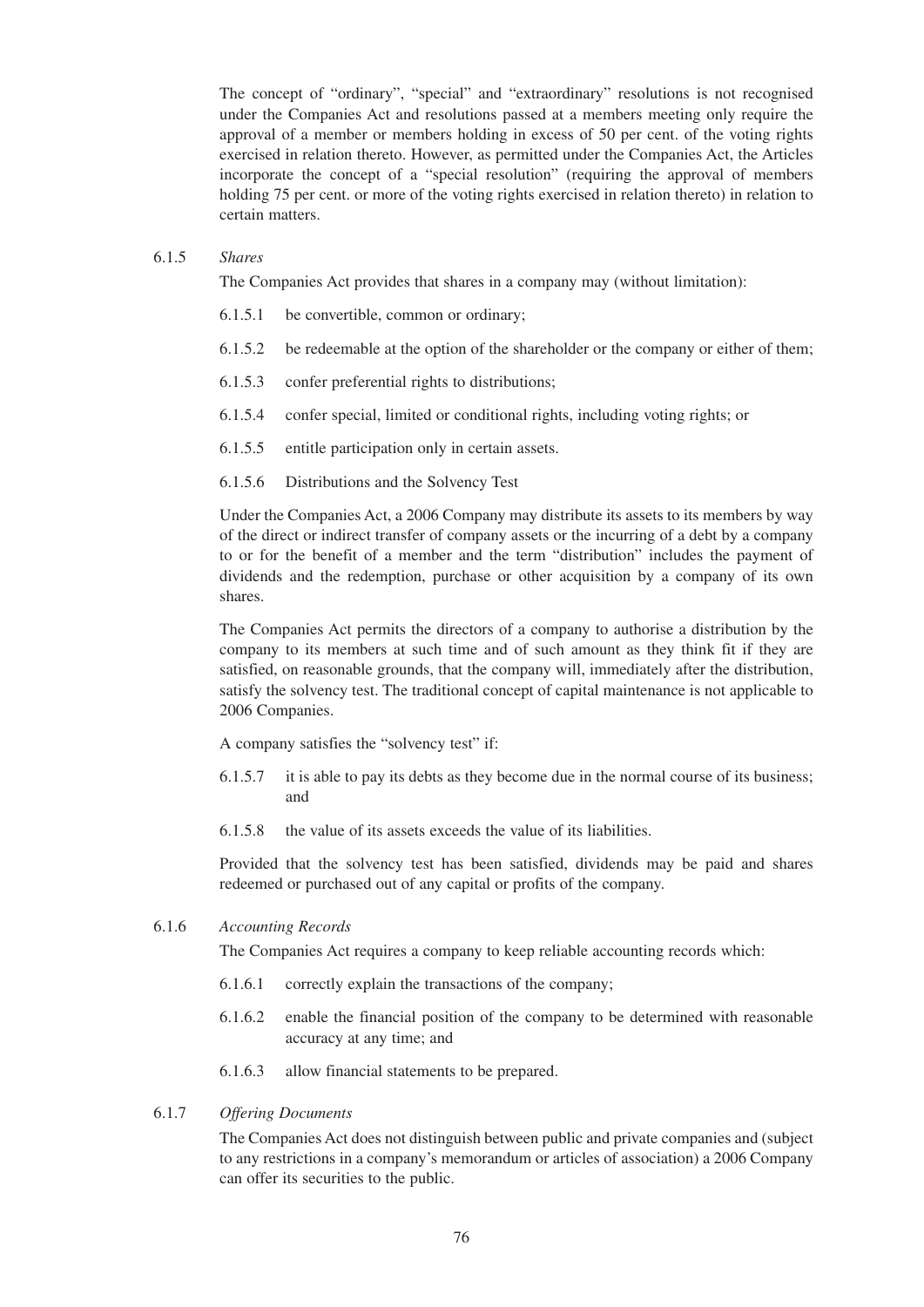The Companies Act requires the directors of a 2006 Company to ensure that any offering document issued in relation to that company:

- 6.1.7.1 contains all material information relating to the offer or invitation contained therein (i) that the intended recipients would reasonably expect to be included therein in order to enable them to make an informed decision as to whether or not to accept the offer or make the application referred to therein; and (ii) of which the directors or proposed directors were aware at the time of issue of the offering document or of which they would have been aware had they made such enquiries as would have been reasonable in all the circumstances; and
- 6.1.7.2 sets out such information fairly and accurately.
- 6.1.8 *Statutory Books*

Originals or copies (as appropriate) of various documents, including the constitutional documents, statutory books and accounting records of a 2006 Company, are required to be kept at the office of the 2006 Company's registered agent.

# 6.1.9 *Disclosure of interests*

As an Isle of Man incorporated company, the Company and its Shareholders are not required by statutory law to comply with all of the notification requirements of DTR 5. However the Company is required by the AIM Rules for Companies to use all reasonable endeavours to ensure that Shareholders comply with the AIM Rules for Companies in respect of notifying relevant changes to significant shareholders (as those terms are defined therein) and has therefore included provisions in its Articles that are similar to the relevant provisions of DTR 5. These provisions are summarised in paragraph 5.12 of this Part VIII.

# 6.2 *Compulsory acquisition procedure*

Section 160 of the Companies Act sets out the steps required to be taken to effect a compulsory acquisition of shares in a company. Where a scheme or contract involving the transfer of shares to another person (the "transferee") has been approved by the holders of not less than 90 per cent. in value of the shares effected within the 16 weeks after the offer being made, the transferee may, at any time within 8 weeks after the transferee has acquired or contracted to acquire the relevant shares, give notice in the prescribed manner to any dissenting shareholder that it desires to acquire such dissenting shareholder's shares, and where such notice is given the transferee shall, unless (on application made by the dissenting shareholder within one month from the date on which the notice is given) the court thinks fit to order otherwise, be entitled and bound to acquire those shares on terms which under the scheme or contract the shares of the approving shareholders are to be transferred to the transferee (or on such terms as may be permitted by variation under the Companies Act in certain circumstances).

Where such a notice has been given by the transferee and the court has not, on application made by the dissenting shareholder, ordered to the contrary or any pending application to the court by the dissenting shareholder has been disposed of, the transferee shall send a copy of the notice to the company and pay or transfer to the company the consideration representing the price payable for the shares which the transferee is entitled to acquire and the company shall thereupon register the transferee as the holder of those shares. The company will be required to hold such sums in a separate bank account on trust for the dissenting shareholder.

# 6.3 *Lack of "sell-out" provisions*

The Companies Act does not contain equivalent provisions to the "sell-out" right available to minority shareholders under section 983 of the Companies Act (which provides that in the event of a successful takeover bid for a target company whereby the purchaser has acquired or unconditionally contracted to acquire not less than 90 per cent. of the voting rights in the target, the "sell-out" right under the Act allows minority shareholders (being those shareholders holding less than 10 per cent. in aggregate of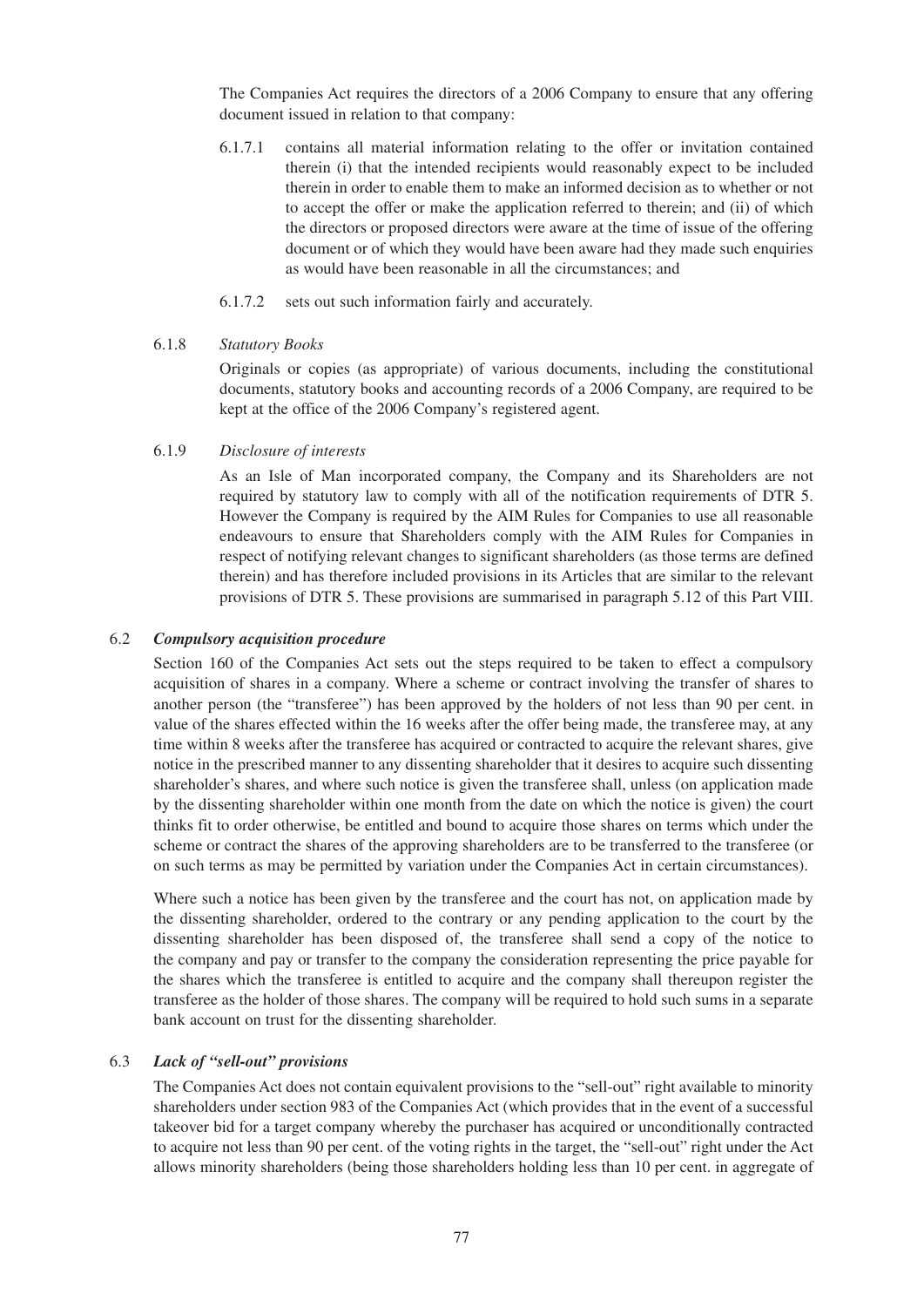the voting shares in the target company) to require the purchaser to purchase their shares on the terms available to those shareholders that accepted the purchaser's offer).

# **7. ADDITIONAL INFORMATION ON THE EXISTING DIRECTORS AND THE PROPOSED DIRECTORS**

7.1 In addition to directorships of the Company and members of its Group, the table below states the names of all companies and partnerships of which the Existing Directors and the Proposed Directors have been a director or partner at any time within the five years immediately preceding the date of this document:

| Name                        | Current directorships/partnerships                                                                                                                                                           | Past directorships/partnerships                                                                                                                                                                                                                                                                               |
|-----------------------------|----------------------------------------------------------------------------------------------------------------------------------------------------------------------------------------------|---------------------------------------------------------------------------------------------------------------------------------------------------------------------------------------------------------------------------------------------------------------------------------------------------------------|
| David<br>Mathewson          | China Kiosk Network Limited                                                                                                                                                                  | <b>Genuity Services Limited</b><br>Imperial Client Ltd<br>Macromac Plc<br>Playtech plc<br>Playtech Limited<br>Playtech Mobile (Cyprus) Limited<br>Playtech Services (Cyprus) Limited<br>Playtech Software Limited<br><b>Rightster Group Plc</b><br>Technology Trading IOM Limited<br>Video B Holdings Limited |
| Mark Rosman                 | Neogroup (USA)<br>$DGS$ c.v<br>The Nestegg B.V. (Netherlands)<br>MarketingFund v.o.f. (Netherlands)<br>Glass&Steagall B.V. (Netherlands)<br>Sheltyco Enterprises Group Limited<br>Simpel. Nv |                                                                                                                                                                                                                                                                                                               |
| Marcel<br><b>Noordeloos</b> | Nime B.V.                                                                                                                                                                                    |                                                                                                                                                                                                                                                                                                               |
| Karsten Uwe<br>Lenhoff      | Sheltyco Enterprises Group Limited                                                                                                                                                           |                                                                                                                                                                                                                                                                                                               |
| Hans Dahlgren               | Helix Trading Limited<br>Helix Holding Limited                                                                                                                                               |                                                                                                                                                                                                                                                                                                               |

- 7.2 David Mathewson was appointed a director of Corsie Group plc on 1 March 2006 a position from which he resigned on 29 April 2008. Corsie Group plc entered administration on 9 May 2008. On 9 November 2009 that company exited administration and was dissolved on 22 October 2010.
- 7.3 Save as disclosed at paragraph 7 of this Part VIII, none of the Existing Directors or the Proposed Directors has been: (i) a director of a company which has been placed in receivership, compulsory liquidation, administration, been subject to a voluntary arrangement or any composition or arrangement with its creditors generally or any class of creditors, whilst he was a director of that company or within the 12 months after he ceased to be a director of that company; or (ii) a partner in any partnership which has been placed in compulsory liquidation, administration or been subject of a partnership voluntary arrangement, whilst he was a partner in that partnership or within 12 months after he ceased to be a partner in that partnership.
- 7.4 None of the Existing Directors or the Proposed Directors: (i) has any unspent convictions in relation to indictable offences; (ii) is or has been bankrupt or made any voluntary arrangement; (iii) has been the subject of public criticism by a statutory or regulatory authority (including recognised professional bodies); or (iv) has been disqualified by a court from acting as a director of any company or from acting in the management or conduct of the affairs of any company.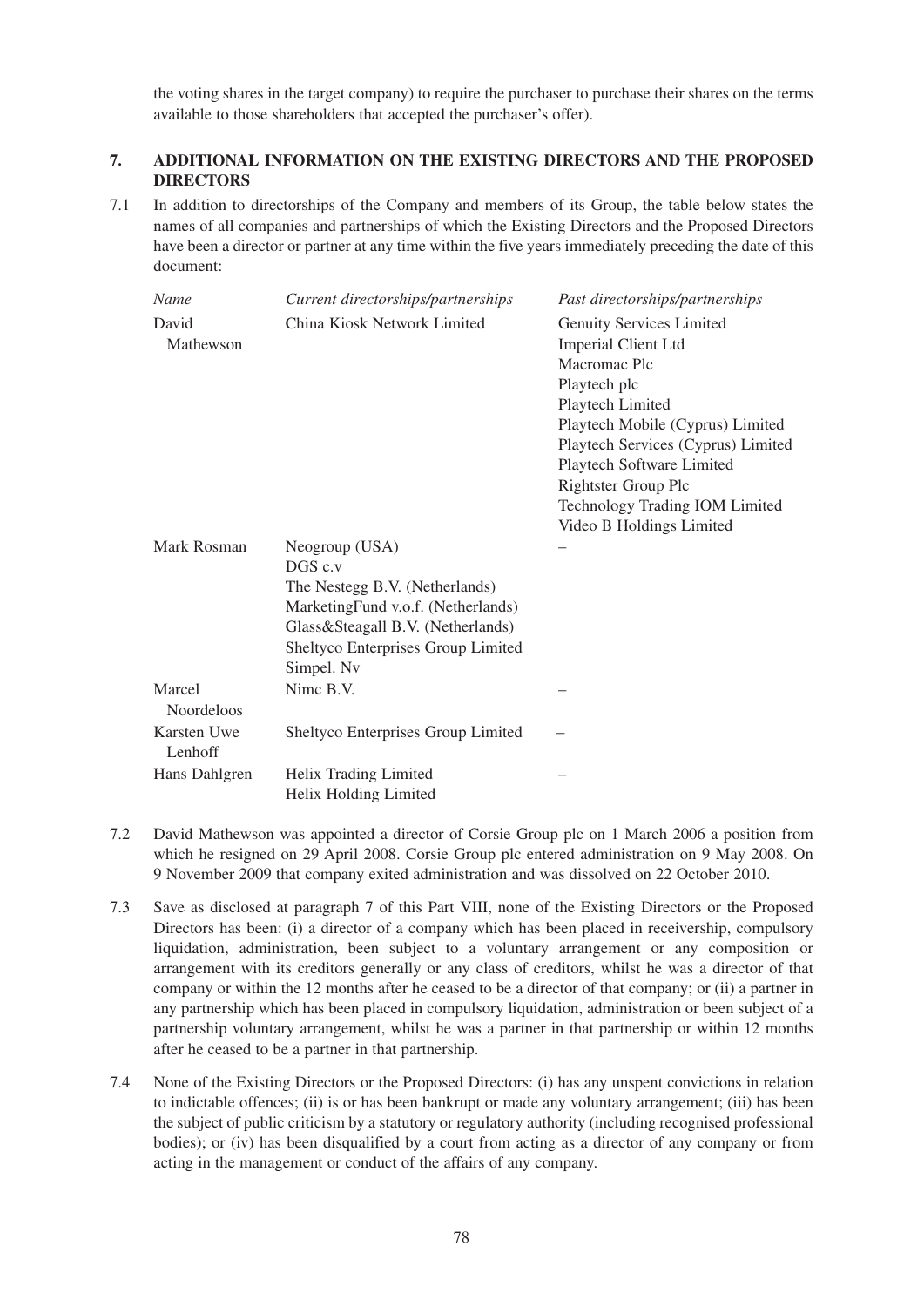## **8. DIRECTORS' SERVICE AGREEMENTS AND LETTERS OF APPOINTMENT**

8.1 Save as disclosed below, there are no service agreement or letters of appointment, existing or proposed between any Existing Director or Proposed Director and the Company that have been entered into or varied within six months prior to the date of this document. There are no existing or proposed service agreements or letters of appointment between the Company and any of the Existing Directors or the Proposed Directors which do not expire or are not determinable by the Company without payment of compensation within 12 months immediately preceding the date of this document.

#### *David Mathewson*

A letter of appointment dated 3 June 2016, restating the terms on which David Mathewson is appointed as a non-executive director of the Company on a rolling one-year basis. Mr Mathewson is paid an annual fee of €60,000. The agreement is terminable by either party on 6 months' notice. As at the date of this document, Mr Mathewson holds the position of Chairman.

#### *Mark Rosman*

A letter of appointment dated 3 June 2016, restating the terms on which Mark Rosman is appointed as a non-executive director of the Company. Mr Rosman is paid an annual fee of €30,000. The agreement is terminable by either party on 6 months' notice.

#### *Karsten "Uwe" Lenhoff*

Uwe Lenhoff is engaged as an employee of Sheltyco Enterprises Limited. On 2 June 2016, Mr Lenhoff entered into a service agreement with the Company pursuant to which he agreed to act as chief operating officer with effect from Admission. His engagement as chief operating officer is terminable by either party on 6 months' notice. Mr Lenhoff is paid an annual salary of €180,000 in accordance with his employment agreement.

#### *Marcel Noordeloos*

Marcel Noordeloos is engaged as an employee of Veltyco Services BV. On 2 June 2016, Mr Noordeloos entered into a service agreement with the Company under the terms of which he agreed to act as chief financial officer with effect from Admission. His engagement as chief financial officer is terminable by either party on 6 months' notice. Mr Noordeloos is paid an annual salary of €126,000 in accordance with his employment agreement.

## *Hans Dahlgren*

On 8 June 2016, the Company entered into an agreement with Helix Trading Limited and Hans Dahlgren to procure the services of Hans Dahlgren. The contract provides for Mr Dahlgren to act as chief technical officer of the Company on a part time basis at a fee of  $\epsilon$ 30,000 per annum. The agreement is terminable by six months' notice in writing by either party.

8.2 The amounts payable to the Existing Directors and the Proposed Directors by members of the Enlarged Group under the arrangements in force at the date of this document in respect of the financial year ending 31 December 2016 are estimated to be €426,000, excluding benefits.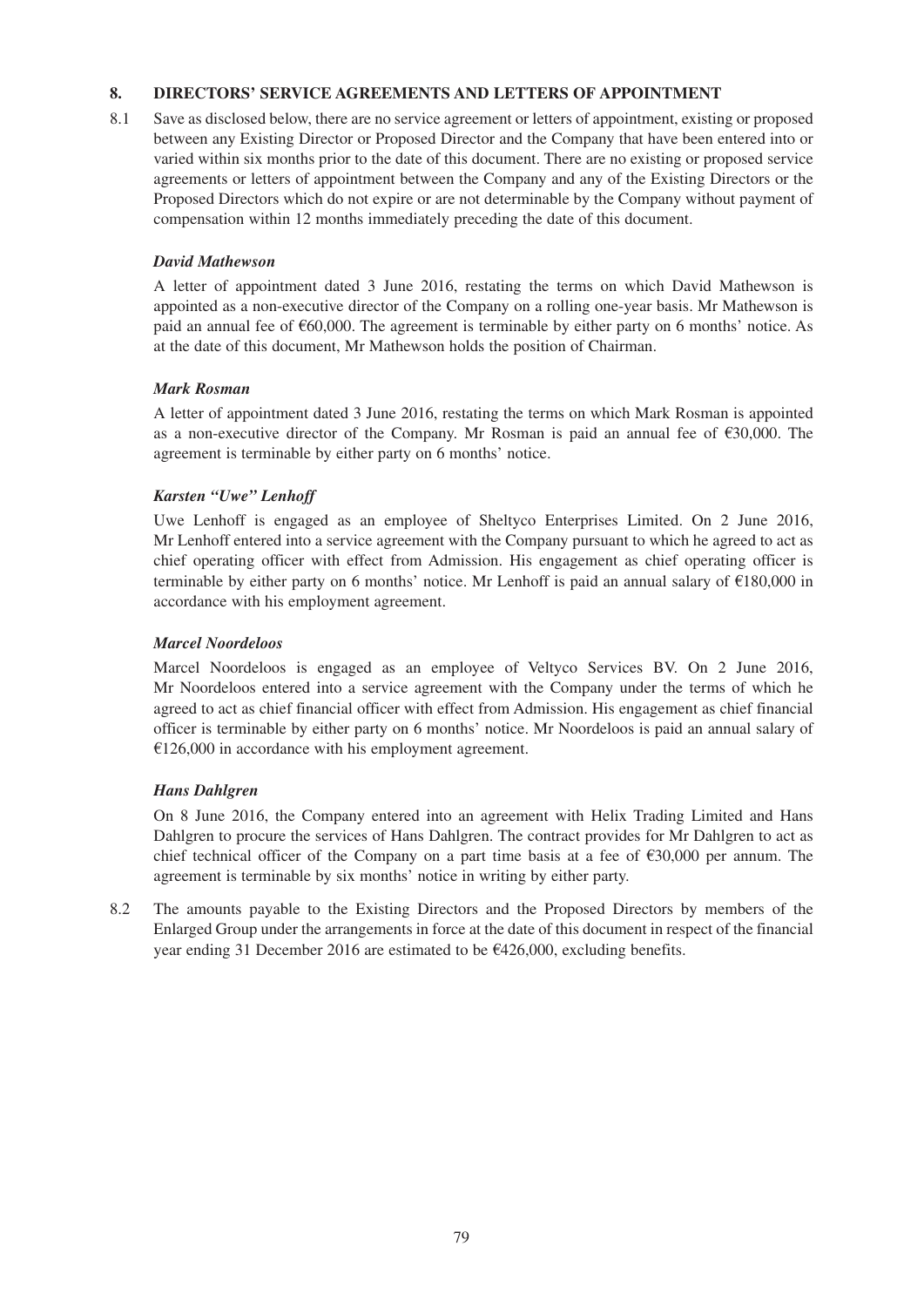# **9. EXISTING DIRECTORS' AND PROPOSED DIRECTORS' SHAREHOLDINGS AND OTHER INTERESTS**

9.1 The interests of each of the Existing Directors and the Proposed Directors in the ordinary share capital of the Company which have been or will be required to be notified to the Company pursuant to chapter 5 of the DTRs or which will be required to be maintained under the provisions of section 808 of the Companies Act, as at 8 June 2016 (being the last date practicable prior to the publication of this document) and as at Admission are as set out below:

|                          |                     | $%$ of the          |               |                |               |
|--------------------------|---------------------|---------------------|---------------|----------------|---------------|
|                          | Number of           | Existing            |               |                |               |
|                          | Ordinary            | Ordinary            | % of Ordinary |                |               |
|                          | <i>Shares</i>       | Share Capital       | <i>Shares</i> | Number of      |               |
|                          | as at the           | as at the           | following     | Ordinary       | $%$ of the    |
|                          | <i>date of this</i> | <i>date of this</i> | <b>Share</b>  | Shares on      | Enlarged      |
| Name                     | document            | document            | Consolidation | $Admission***$ | Share Capital |
| David Mathewson          | 1,905,788           | 0.99                | 76,231        | 249,769        | 0.45          |
| Mark Rosman*             | 8,327,038           | 4.32                | 333.081       | 486,927        | 0.87          |
| <b>Marcel Noordeloos</b> | 4,656,229           | 2.44                | 186,249       | 290,454        | 0.52          |
| Karsten Uwe              |                     |                     |               |                |               |
| Lenhoff**                |                     |                     |               | 26, 252, 265   | 46.83         |
| Hans Dahlgren            |                     |                     |               |                |               |

- including shares held through Glass & Steagal.
- \*\* including shares held through Lensing Management Services Limited
- \*\*\* including Settlement Shares issued in settlement of outstanding remuneration and expenses
- 9.2 In addition, David Mathewson holds options to subscribe a total of 6,000,000 Existing Ordinary Shares (240,000 Ordinary Shares post Share Consolidation). Details of these options are set out in paragraph 14 of Part I.

#### **10. RELATED PARTY TRANSACTIONS**

#### *Velox3 Group*

Save as disclosed as disclosed in historical financial information on the Velox3 Group in Part IV of this document, there are no material related party transactions to which any member of the Velox3 Group was a party during the period between 1 January 2013 and the date of this document.

#### *Sheltyco Group*

The Sheltyco Group is party to loan facility with Lensing Management Services Ltd, a company which is indirectly owned by Karsten Uwe Lenhoff. The balance outstanding as at 31 May 2016 is  $\epsilon$ 228,916.72. Further, Mr Lenhoff has an outstanding loan facility with the Sheltyco Group. As at 31 May 2016 the sum of €132,333.76 is due from Mr Lenhoff.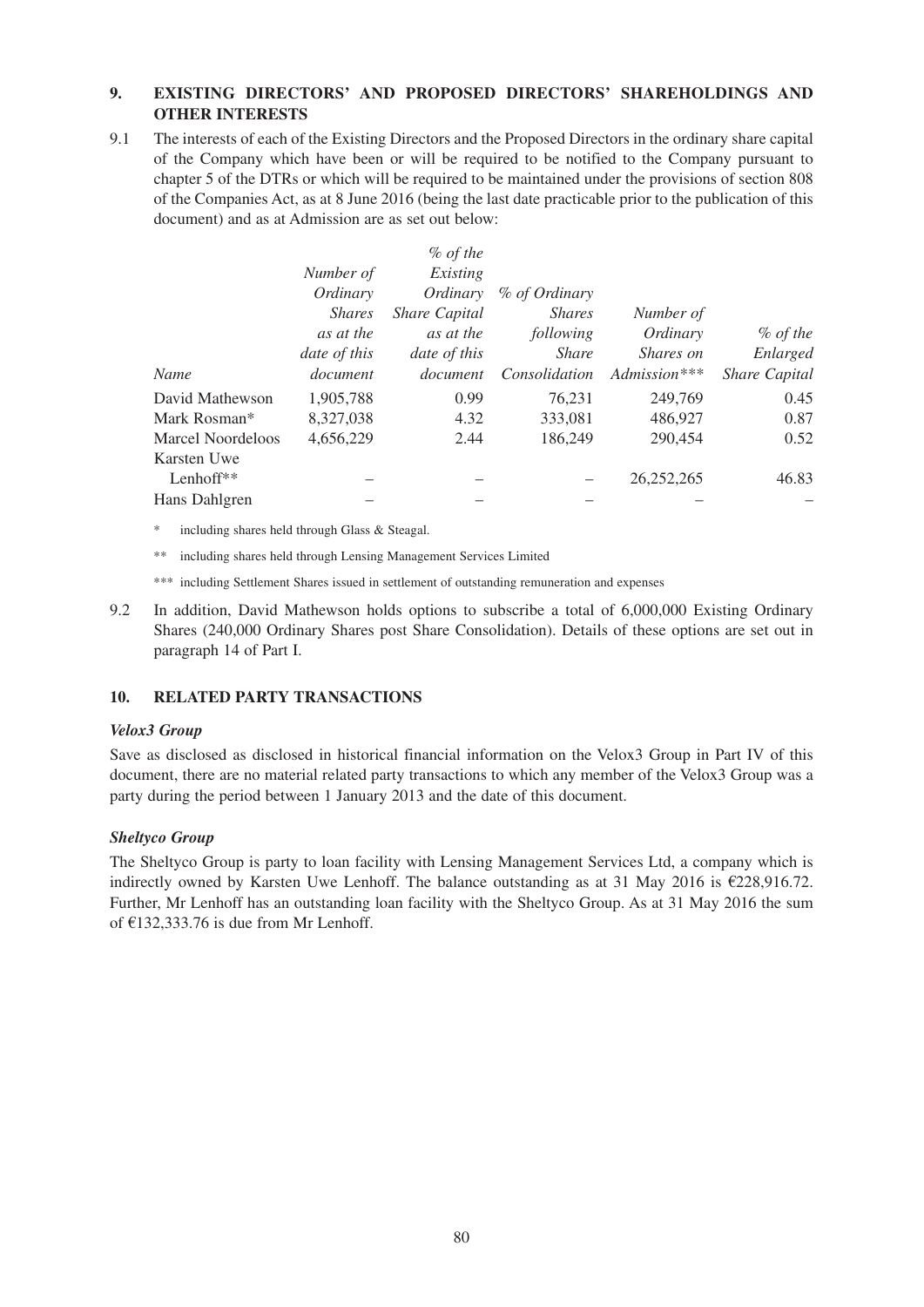# **11. SIGNIFICANT SHAREHOLDINGS**

11.1 As at 8 June 2016 (being the latest practicable date prior to the date of this document) and as at Admission, the Company was aware of the following interests in three per cent. of more of the issued ordinary share capital of the Company:

|                            | Number of     | $\%$ of the          |                     |               |
|----------------------------|---------------|----------------------|---------------------|---------------|
|                            | Existing      | Existing             | Number of           |               |
|                            | Ordinary      | Ordinary             | Ordinary            |               |
|                            | <i>Shares</i> | <b>Share Capital</b> | Shares on           |               |
|                            | as at the     | as at the            | Admission           | $\%$ of the   |
|                            | date of this  | date of this         | <i>(post Share)</i> | Enlarged      |
| Name                       | document      | document             | Consolidation)      | Share Capital |
| Lensing Management Limited |               |                      | 26, 252, 265        | 46.83         |
| Vancom Ventures Limited    |               |                      | 8,750,755           | 15.61         |
| Vistra (Malta) Limited     |               |                      | 8,750,755           | 15.61         |
| DGS. C.V.                  |               |                      | 3,405,623           | 6.08          |
| Crius Investments B.V.     | 20,140,000    | 10.43                | 805,600             | 1.44          |
| Dolf Swart                 | 18,562,857    | 8.58                 | 785,591             | 1.40          |
| De Baar Holding B.V.       | 14,526,250    | 7.53                 | 581,050             | 1.04          |
| Castilla Investments BV    | 12,006,150    | 6.21                 | 480,246             | 0.86          |
| Dirk Jan Bakker*           | 11,522,197    | 5.97                 | 460,887             | 0.82          |
| M.W. van Bree Beheer B.V.  | 9,664,000     | 5.01                 | 386,560             | 0.69          |
| Francois Claeijs           | 8,668,750     | 4.49                 | 346,750             | 0.62          |
| Mark Rosman**              | 8,327,038     | 4.31                 | 486,927             | 0.87          |

Of which 10,100,000 Existing Ordinary Shares are held through Diman B.V.

\*\* Of which 7,586,250 Existing Ordinary Shares held through Glass & Steagal B.V. and 740,788 Existing Ordinary Shares are held in his own name.

- 11.2 As at 8 June 2016 (being the latest practicable date prior to publication of this document) and save as disclosed in this document, the Existing Directors and the Proposed Directors are not aware of any person or persons who, directly or indirectly, jointly or severally, own or exercise or could own or exercise control over the Company.
- 11.3 Save as set out in this document, the Existing Directors and the Proposed Directors are not aware of any arrangements in place or under negotiation which may, at a subsequent date, result in a change of control of the Company.

# **12. MATERIAL CONTRACTS**

## *The Group*

The following contracts, not being contracts entered into in the ordinary course of business, which have been entered into by Group Members (i) within the two years immediately preceding the date of this document and which are, or may be, material or (ii) which contains any provision under which any Group Member has any obligation or entitlement which is material as at the date of this document:

- 12.1 On 8 June 2016, the Company, the Existing Directors, the Proposed Directors and Stockdale entered into an Introduction Agreement in relation to the Company's application for Admission. The Introduction Agreement contains certain warranties given by the Company, the Existing Directors and the Proposed Directors in favour of Stockdale (including warranties relating to the accuracy of the information in this document and the Company's incorporation and capacity). The liability of the Existing Directors and the Proposed Directors is limited. The Introduction Agreement also contains an indemnity given by the Company in favour of Stockdale.
- 12.2 An engagement letter dated 27 May 2016 between Stockdale Securities and the Company pursuant to which Stockdale Securities has agreed to provide certain services to the Company as its nominated adviser and broker in respect of the Admission. The Company is to pay Stockdale a corporate finance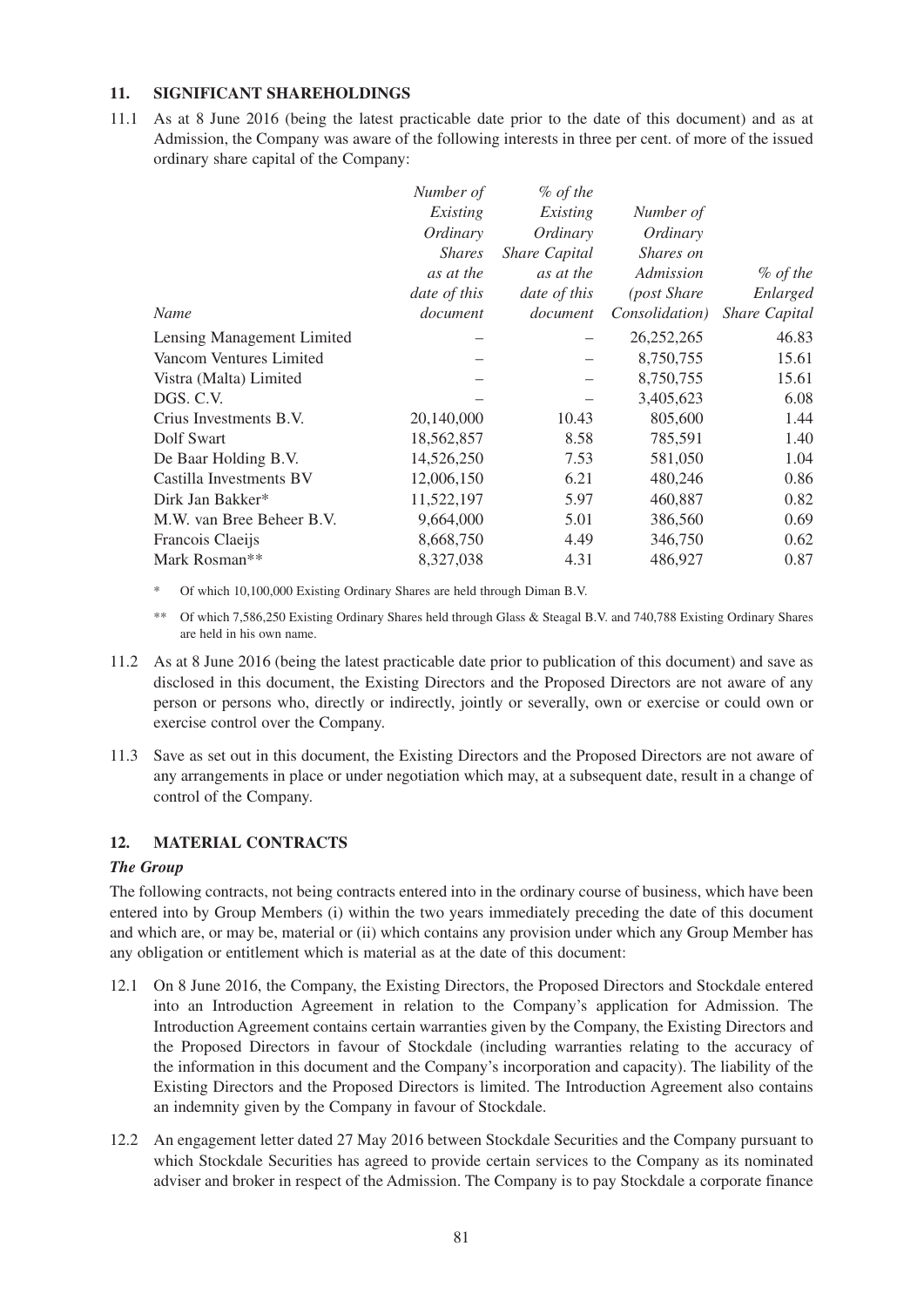fee of £200,000 (plus VAT and expenses) of which £25,000 is to be applied by Stockdale in subscribing 100,000 Ordinary Shares at a subscription price of £0.25 each. The engagement letter includes Stockdale Securities' standard terms and conditions.

- 12.3 A sale and purchase agreement dated 8 June 2016, between the Company and the Vendors pursuant to which, conditional upon certain matters being satisfied including the passing of the resolutions at the Extraordinary General Meeting, the Company has agreed to acquire the entire issued share capital of Sheltyco in for the allotment and issue of 43,753,775 New Ordinary Shares. The agreement contains warranties given by the Vendors to the Company and a tax indemnity in favour of the Company. The liability of both the Vendors and the Company is capped at £10.9m. The Company has given certain warranties in favour of the Vendors. The agreement also contains restrictive covenants given by the Vendors, confidentiality provisions and is governed by English law. The Vendors obligations under the agreement are guaranteed in part by the ultimate beneficial owners of the Vendors.
- 12.4 Orderly market agreements dated 8 June 2016 entered into between, the Company (1), Stockdale Securities and each of Dirk Jan Bakker and Karsten Uwe Lenhoff pursuant to which the Mr Bakker and Mr Lenhoff have agreed with the Company and Stockdale Securities, that conditional upon Admission, they shall not, and shall procure that their affiliates shall not, dispose of any Ordinary Shares held by them for a period of 12 months from the date of Admission. The restriction shall not apply in respect of any sale of Ordinary Shares effected through Stockdale Securities or with Stockdale Securities prior written consent. Certain exemptions also apply in respect of an acceptance of a takeover offer of all Ordinary Shares in issue, transfers to companies or funds within the control of Mr Bakker or Mr Lenhoff (as the case may be), and other like transactions.
- 12.5 A relationship agreement dated 8 June 2016 between the Company, Stockdale, Dirk Jan Bakker and Karsten Uwe Lenhoff (Mr Bakker and Mr Lenhoff together the "Investors") pursuant to which the Investors each agreed, and agreed to procure the same in respect of any associates, that any transactions between the Investors and the Enlarged Group would be on arm's length terms and approved by the majority of the Existing Directors and the Proposed Directors who do not have a significant business, financial or commercial relationship with the Investors (the "Independent Directors"). The Investors agree that, unless the Independent Directors agree otherwise, they will not act in a way that compromises the Enlarged Group from carrying on its business independently of the Investors, will exercise any voting rights to ensure the provisions of the agreement are observed and that the Articles are not altered in a way that would compromise the Company's ability to carry on business independently of the Investors and that Investors will abstain from voting in any extraordinary general meeting of the Company on any resolution concerning any transaction between the Enlarged Group and the Investors or involving a conflict of interest between the Enlarged Group and the Investors. Furthermore, the Investors have agreed not to acquire any further interest in securities in the Enlarged Group, other than with the consent of the Independent Directors or in the event an offer is made in accordance with the Takeover Code. The agreement shall be in effect for from Admission until the second anniversary and so long as afterwards so long as one or both Investors are interested in 30 per cent. of the Ordinary Shares then in issue or the aggregate number held by an Investors and his associates together hold at least 50 per cent. of the issued Ordinary Shares then in issue.
- 12.6 On 27 March 2014, the Company granted a warrant over 500,000 Ordinary Shares to Daniel Stewart. The subscription price is 3p per share and the warrants can be exercised at any time up until the fifth anniversary of the date of the warrant instrument. The warrant instrument includes anti-dilution provisions and is subject to English law.
- 12.7 On 30 June 2015 the Company and DGS C.V. entered into a convertible loan facility agreement pursuant to which DGS C.V. agreed to provide a facility to the Company of up to  $\text{\textsterling}150,000$ . The facility was increased to €750,000 and extended on 20 November 2015. On 8 June 2016 DGS C.V. served notice on the Company to convert the loan into 2,717,932 Ordinary Shares and 503,586 Warrants, subject to Admission, further details of which are set out at paragraph 9 of Part I.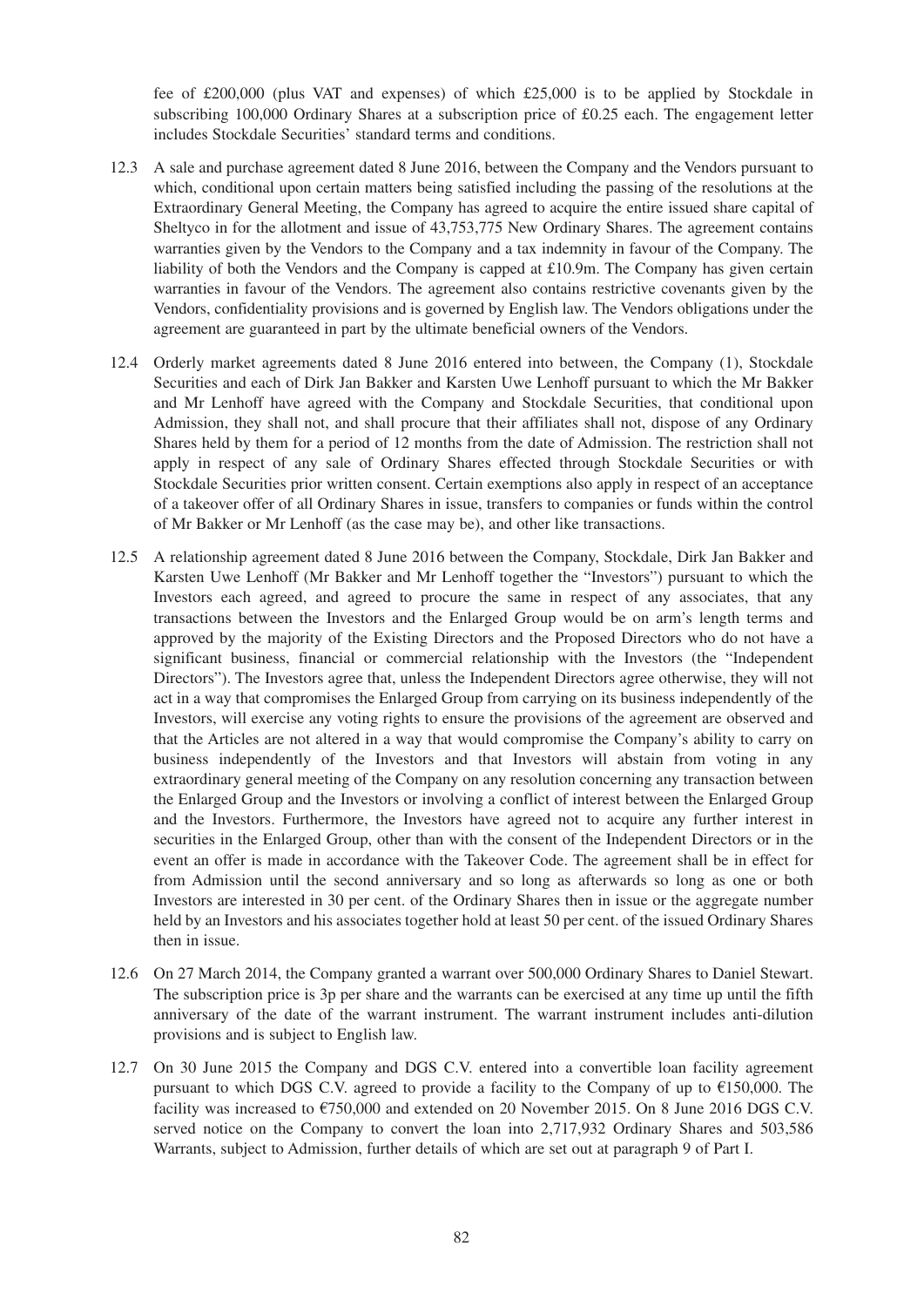The following contracts, not being contracts entered into in the ordinary course of business, which have been entered into by members of the Sheltyco Group (i) within the two years immediately preceding the date of this document and which are, or may be, material to Sheltyco or (ii) which contains any provision under which Sheltyco or any of its subsidiaries has any obligation or entitlement which is material to Sheltyco as at the date of this document:

#### 12.8 *Betsson Marketing Agreement*

On 30 March 2012, Betsson Services Ltd ("Betsson") and Sheltyco Enterprises Ltd entered into an agreement pursuant to which Sheltyco Enterprises Ltd agreed to provide marketing and promotion services in respect of a website, betsafe.com (the "Website") operated by a Betsson group company in Germany, Austria and Switzerland (the "Territory"). In return, a commission based on net revenue generated by players using the Website is payable to Sheltyco Enterprises Ltd. The agreement was amended on 28 April 2015 and 9 September 2015. Pursuant to the agreement, Sheltyco Enterprises Ltd agreed not to promote any other gaming site in the Territory and shall not cooperate with any party for the purposes of promoting any other gaming site or company within those same countries. All marketing and promotion costs for the Website is to be borne by Sheltyco Enterprises Ltd. The agreement is for a fixed period of five years (the "Term"), and upon expiry of the Term, will automatically renew for successive periods of one year at a time unless and until it is terminated by either party giving 3 months' notice prior to the end of the Term or each extension (as the case may be). Betsson may also terminated the agreement on three months' notice at any time in the event that Sheltyco Enterprises Ltd materially underperforms and/or fails to adequately invest in marketing activities to promote the Website.

## 12.9 *Option888 Marketing Agreement*

On 1 February 2016, Option888 Marketing Limited ("Option888") entered into a marketing and introducer agreement with Novox Capital Limited ("Novox"). Under the terms of the agreement, Option888 agreed to provide business development and related marketing services in connection with the trading activities of Novox in the geographical markets of Germany, Austria and Switzerland in return for a commission based on net revenue of Novox in respect of contracts secured by Option888. The agreement is terminable by either party on not less than two months' written notice.

# 12.10 *Acquisition of Tunegames Holding Ltd*

Pursuant to a share purchase agreement dated 23 October 2015, Sheltyco acquired from Lensing Management Services Limited ("Lensing") a beneficial interest in the entire issued share capital of Tunegames Holding Ltd for nominal consideration. Lensing guaranteed that the shares in Tunegames Holding Ltd are free from encumbrances with no judicial contests on them. The parties further gave representations that any information presented to the other with reference to the agreement was trustworthy and sound and not aimed to mislead.

## 12.11 *Acquisition of Tunegames Marketing Ltd (formerly known as Tenbrook Services Ltd)*

Pursuant to a share purchase agreement dated 23 October 2015, Sheltyco acquired from Lensing a beneficial interest in the entire issued share capital of Tunegames Marketing Ltd for nominal consideration. Lensing guaranteed that the shares in Tunegames Marketing Ltd are free from encumbrances with no judicial contests on them. The parties further gave representations that any information presented to the other with reference to the agreement was trustworthy and sound and not aimed to mislead.

#### 12.12 *Lotto Palace Software Licence Agreement*

On 2 October 2015, Tunegames Holding Limited entered into a software licence agreement with Altair Entertainment N.V. ("Altair"). Under the terms of the agreement, Tunegames agreed to provide Altair a limited, non-exclusive, non-transferable licence to utilise the lottopalace.com and lottoplace.com software platform. As consideration for the licence, Altair agreed to pay a commission based on sales made by it utilising the software platform. The agreement is for a fixed period of five years (the "Term"), and upon expiry of the Term, will automatically renew for successive periods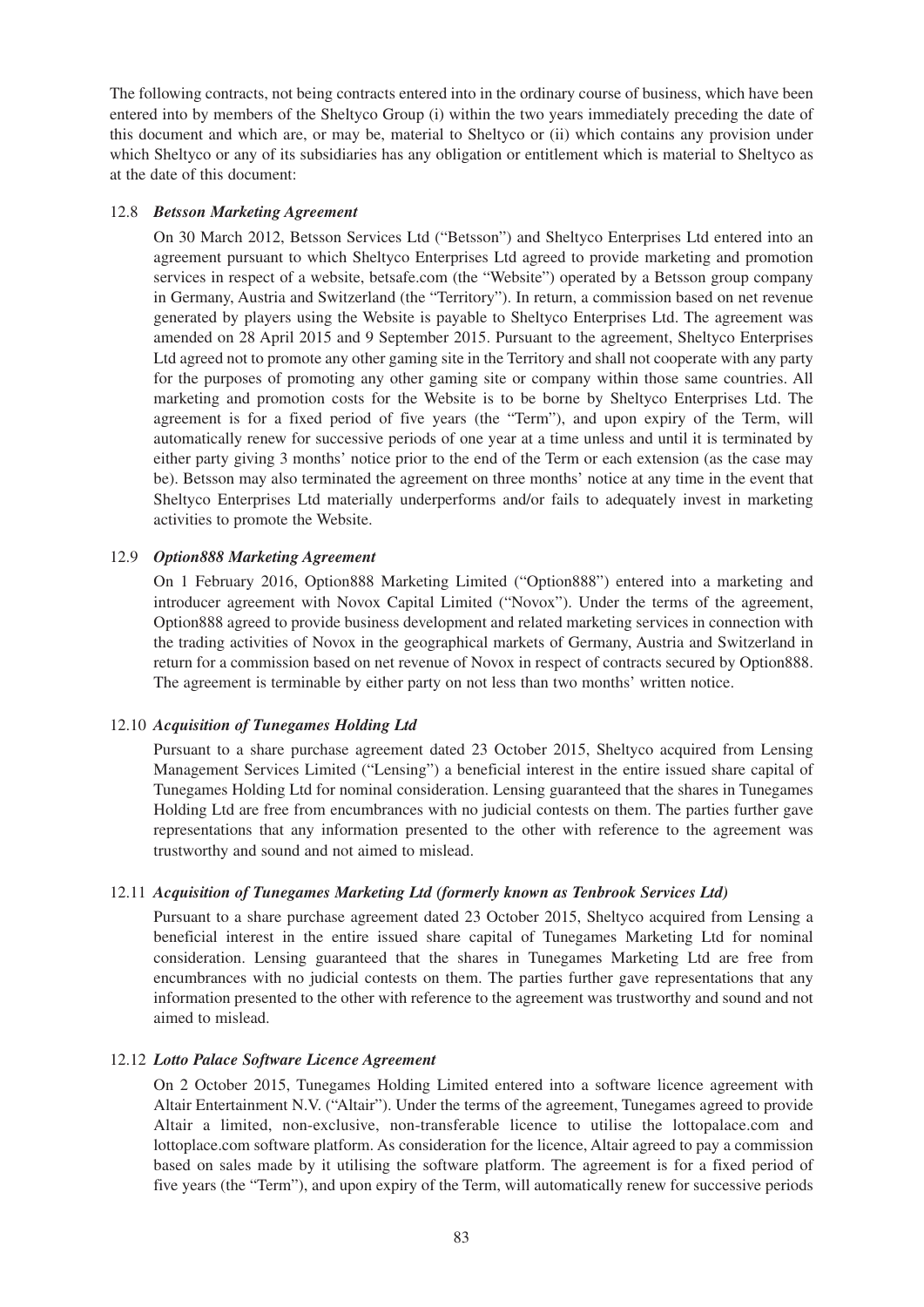of one year at a time unless and until it is terminated by either party giving 3 months' notice prior to the end of the Term or each extension (as the case may be).

# 12.13 *Sale of Crantex and Valuga*

Pursuant to a share purchase agreement dated 31 December 2015, Sheltyco sold its entire interest in the share capital of Crantex Enterprises Ltd ("Crantex") and Valuga Software International Ltd ("Valuga") to Nedina Ventures Limited ("Nedina") for nominal consideration. Sheltyco guaranteed that the shares in Crantex and Valuga are free from encumbrances with no judicial contests on them. The parties further gave representations that any information presented to the other was trustworthy, sound and not aimed to mislead.

# 12.14 *Altair Loan Facility*

Sheltyco agreed to provide a secured loan facility in the aggregate of  $\epsilon$ 2,000,000 to Altair Entertainment N.V. ("Altair") pursuant to a secured loan facility agreement dated 15 January 2014 and a second secured loan facility agreement dated 15 April 2014. Altair is interested in developing new technologies in the online gaming and betting sector and is seen by Sheltyco as a valuable contact for insight into new, frontier gaming technology. Interests is payable on the outstanding balance of the facility at 3 per cent. per annum. The facility is guaranteed by Dmitriev Yaroslaw and secured over the shares in Altair held by Mr Yaroslaw. As at 24 April 2016 an amount of  $\epsilon$ 1,855,250 remains outstanding under the facility and is currently being repaid in regular instalments.

# **13. LITIGATION**

- 13.1 There are no governmental, legal or arbitration proceedings in which the Group is involved or of which the Enlarged Group is aware, pending or threatened by or against the Group which may have or have had in the past 12 months preceding the date of this document a significant effect on the Enlarged Group's financial position.
- 13.2 There are no governmental, legal or arbitration proceedings in which the Sheltyco Group is involved or of which the Sheltyco Group is aware, pending or threatened by or against the Sheltyco Group which may have or have had in the past 12 months preceding the date of this document a significant effect on the Enlarged Group's financial position.

## **14. MANDATORY BIDS**

The City Code will apply to the Company from Admission. Under the City Code, if an acquisition of Ordinary Shares were to increase the aggregate holding of the acquirer and its concert parties to Ordinary Shares carrying 30 per cent. or more of the voting rights in the Company, the acquirer and, depending on the circumstances, its concert parties, would be required (except with the consent of the Takeover Panel) to make a cash offer for the outstanding Ordinary Shares in the Company at a price not less than the highest price paid for Ordinary Shares by the acquirer or its concert parties during the previous 12 months. This requirement would also be triggered by any acquisition of Ordinary Shares by a person holding (together with its concert parties) Ordinary Shares carrying between 30 per cent. and 50 per cent. of the voting rights in the Company if the effect of such acquisition were to increase that person's percentage of the voting rights.

## **15. SHARE OPTION SCHEMES**

## *Long term incentive senior management and director's Share Option Scheme*

- 15.1 On 17 May 2016 the Company adopted a long term incentive senior management and director's share option plan, the main provisions of which are that:
	- 15.1.1 the plan terminates after 7 years, after which no further options under the plan may be awarded or (ii) pursuant to a resolution of the Company's board to that effect or (iii) pursuant to a resolution of the Company's shareholders to that effect;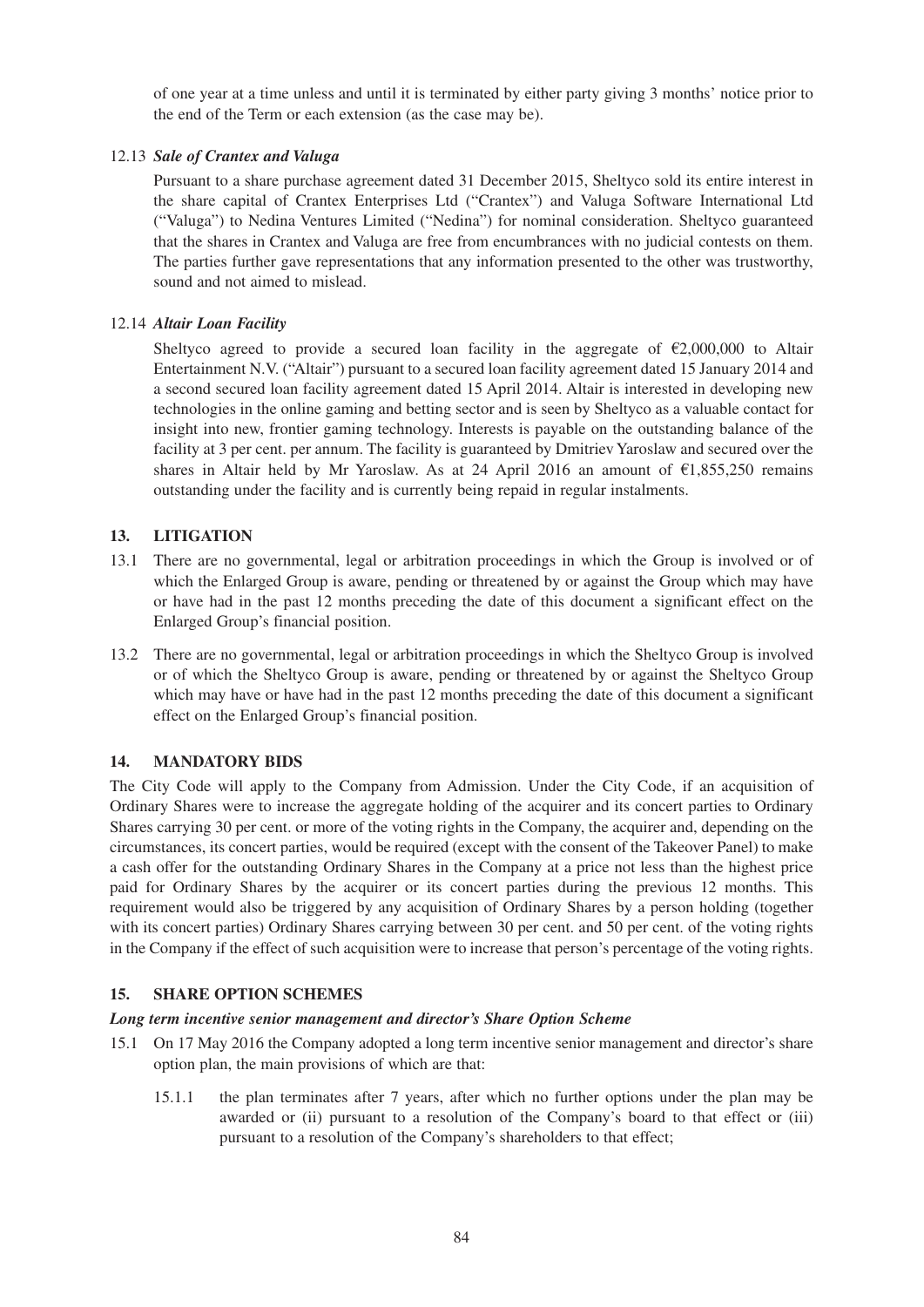- 15.1.2 the Company's board of directors may in its absolute discretion at any time (while the plan is in force) grant the right to participate to an "Eligible Employee", which is defined as a member of the "executive committee" and/or an employee of the Group;
- 15.1.3 the number of shares in the capital of the Company available for award under the plan in any year of the plan shall not exceed 10 per cent. of the Company's issued share capital on the date of the Company's annual held in the relevant year of the plan;
- 15.1.4 option award shall vest in 4 equal instalments, namely 1/4 after 12 months, another 1/4 after 24 months, 1/4 after 36 months and the final 1/4 after 48 months;
- 15.1.5 all outstanding options shall vest when the board of directors of the Company serves a written notice on all option holders of the receipt of a third party arm's length offer being made to any one or more shareholders of the Company, the completion of which would result in a change of control in the Company (being the acquisition by a third party of a majority holding of shares (whether directly or indirectly) in the capital of the Company by way of one or more transactions) (other than in circumstances where the Company is liquidated for the purposes of amalgamation, reorganisation or reconstruction of whatever kind);
- 15.1.6 the Company's board of directors may accelerate the vesting of any options in exceptional circumstances;
- 15.1.7 the prevailing "strike price" during any year of the plan shall be the closing bid price of the Company's ordinary shares on AIM on the business day immediately prior to the date (day/month) the option was awarded;
- 15.1.8 any option awards shall lapse (i) on termination of the participant's employment with the Group, (ii) the participant's resignation as a director of the Company, (iii) the passing of a resolution or the making of a court order for the winding-up of the Company, (iv) if the participant breaches his option agreement or (v) on the third anniversary of the award of an option, provided that if (i) to (including) (v) occur, an amount of options as would vest in that plan year in which the "lapse" occurs held by the participant immediately vests pro rata to the lapsed part of that current year of the plan;
- 15.1.9 if the Company's share capital is adjusted in any way (e.g. by way of capitalisation or rights issue, sub-division, consolidation, reduction or otherwise) the Company's board of directors may make such adjustments as it considers appropriate to the number of options held by a participant;
- 15.1.10 the plan and any awards of options pursuant to the plan shall be governed by and construed in accordance with the laws of the Isle of Man.
- 15.2 On 19 February 2014 the Company granted options to a director of the Company the main provisions of which are that:
	- 15.2.1 the options are subject to the terms and conditions of the plan (but were not granted under the plan);
	- 15.2.2 the options award shall vest in 3 equal instalments, namely 1/3 after 12 months, another 1/3 after 24 months and the final 1/3 after 36 months;
	- 15.2.3 if the Company's share capital is adjusted in any way (e.g. sub-division or otherwise) the exercise price of the options shall be adjusted appropriately;
	- 15.2.4 the options (and the right to purchase securities upon exercise thereof) shall terminate upon the earliest of the following: (i) immediately upon the date on which the individual commits any act which would entitle the Company or any associated company to terminate the individual's employment or remove the individual form his office as a member of the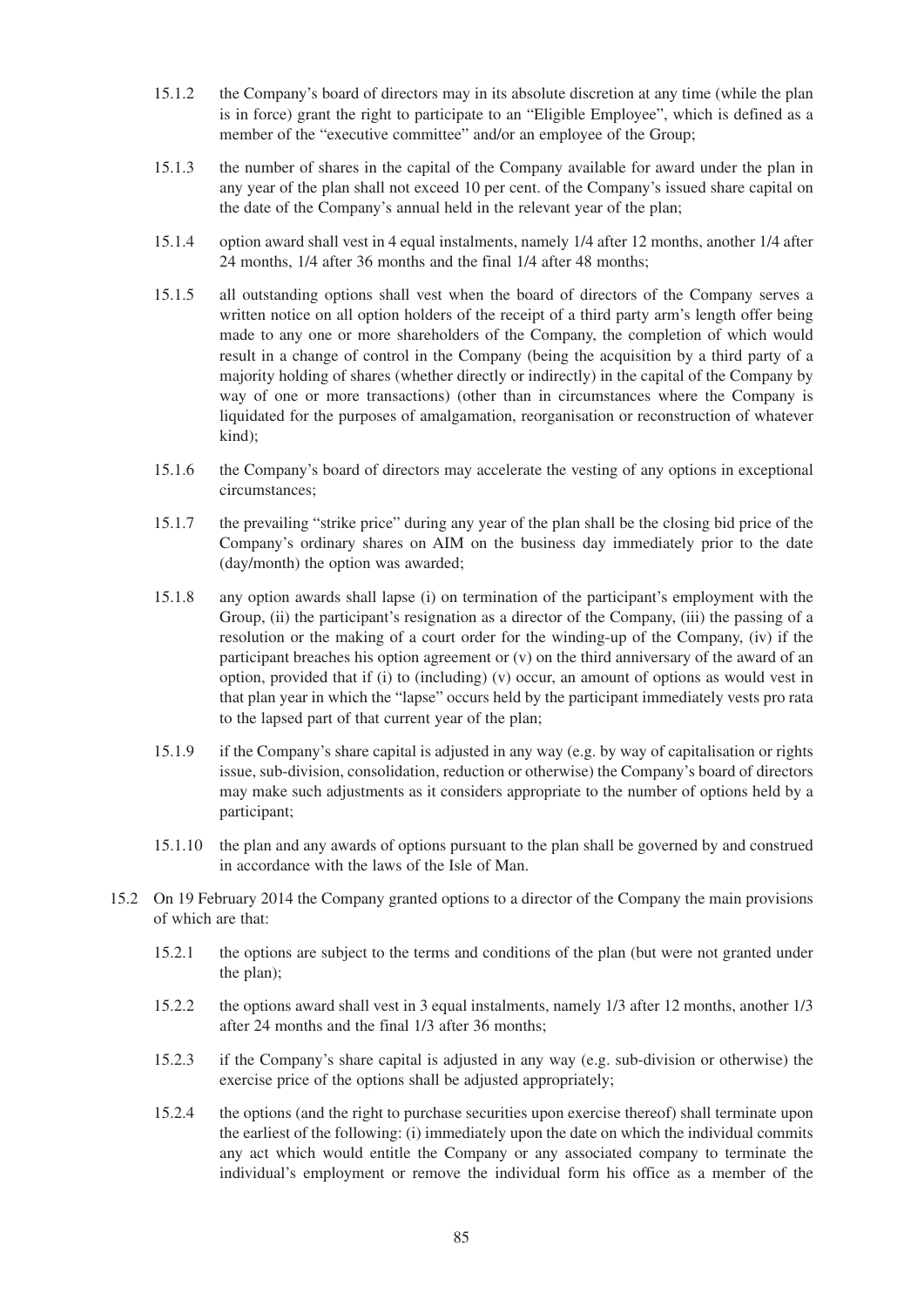Company, whether under the terms of that individual's employment contract or contract of services or otherwise; (ii) immediately upon the date on which the individual ceases to be, or announces the termination of his appointment as a director of the Company for any reason other than one specified in (i); (iii) the passing of an effective resolution or the making of an order by the court for the winding up of the Company; (iv) immediately upon any transfer, assignment of or charge over any one or more of the options award to the individual; or (v) on the fourth anniversary following the date of issuance of the option; and

15.2.5 the options shall be governed by the laws of the Isle of Man.

# **16. TAXATION – UNITED KINGDOM**

The comments in this section are intended as a general guide for UK resident Shareholders as to their tax position under United Kingdom law and HMRC practice as at the date of this document. Such law and practice (including, without limitation, rates of tax) is in principle subject to change at any time. The comments apply to Shareholders who are resident and domiciled for tax purposes in the UK (except in so far as express reference is made to the treatments of non-UK residents) who will hold Ordinary Shares as an investment and will be the absolute beneficial owners of them.

Non-UK resident and non-UK domiciled shareholders should consult their own tax advisers.

The position of Shareholders who are officers or employees of the Company is not considered in this section; such Shareholders may be subject to an alternative tax regime and should therefore seek tax advice specific to their individual circumstances. The position of UK resident but non-domiciled individuals claiming the remittance basis of taxation is not considered in this section.

The tax position of certain Shareholders who are subject to special rules, such as dealers in securities, brokerdealers, insurance companies and collective investment schemes is not considered in this section. Any shareholder who has any doubt as to his or her tax position or who is subject to tax in a jurisdiction other than the United Kingdom should consult a professional adviser without delay.

## 16.1 *Taxation of chargeable gains*

For the purpose of UK tax on chargeable gains, the purchase of Ordinary Shares on a placing will be regarded as an acquisition of a new holding in the share capital of the Company. To the extent that a shareholder acquires Ordinary Shares allotted to him, the Ordinary Shares so acquired will, for the purpose of tax on chargeable gains, be treated as acquired on the date of the purchase becoming unconditional.

The amount paid for the Ordinary Shares will constitute the base cost of a Shareholder's holding.

A disposal of all or any of the Ordinary Shares may, depending on the circumstances of the relevant shareholder give rise to a liability to UK taxation on chargeable gains. Shareholders will normally be subject to UK taxation of chargeable gains, unless such holders are neither resident nor, in the case of individuals, ordinarily resident in the UK.

## *Individuals*

Where an individual Shareholder disposes of Ordinary Shares at a gain, capital gains tax will be levied to the extent that the gain exceeds the annual exemption and after taking account of any capital losses available to the individual.

For individuals, capital gains tax will be charged at 10 per cent. where the individual's income and gains are less than the upper limit of the income tax basic rate band. To the extent that any chargeable gains, or part of any chargeable gain, aggregated with income arising in a tax year exceed the upper limit of the income tax basic rate band, capital gains tax will be charged at 20 per cent.

For trustees and personal representatives of deceased persons, capital gains tax on gains in excess of the current annual exempt amount will be charged at a flat rate of 28 per cent.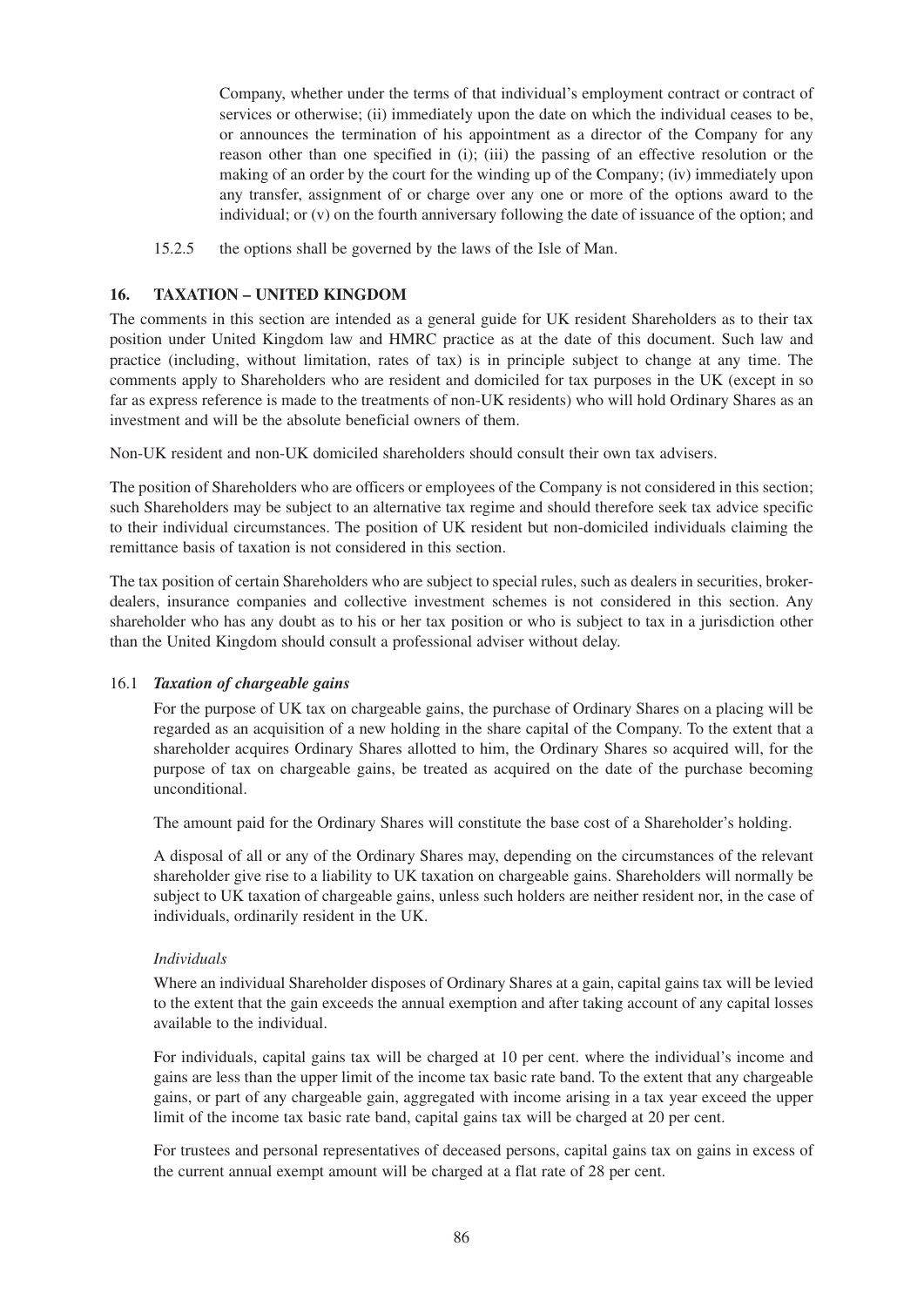#### *Companies*

Where a Shareholder is within the charge to corporation tax, a disposal of Ordinary Shares may give rise to a chargeable gain (or allowable loss) for the purposes of UK corporation tax, depending on the circumstances and subject to any available exemption or relief. Corporation tax is charged on chargeable gains at the rate applicable to that company. Indexation allowance may reduce the amount of chargeable gain that is subject to corporation tax but may not create or increase any allowable loss.

#### 16.2 *Taxation of dividends*

Under current United Kingdom legislation, no tax is required to be withheld from dividend payments by the Company.

#### *Individuals*

From 6 April 2016 the UK Government implemented the proposed reforms to the taxation of dividends for UK resident individuals. Under these new rules, no income tax is payable in respect of the first £5,000 of cash dividend income received from all sources in the tax year (although such income would still counts towards the basic, higher and additional rate thresholds). For dividends received above £5,000, the cash dividend received would be taxable at 7.5 per cent, 32.5 per cent. and 38.1 per cent. for basic rate, higher rate and additional rate taxpayers, respectively. UK resident Shareholders should therefore seek the appropriate advice on how such proposed changes may impact their tax affairs.

#### *Companies*

Shareholders within the charge to UK corporation tax which are "small companies" (for the purposes of UK taxation of dividends) will be subject to tax at the prevailing rate of corporation tax, as the dividend exemption is unlikely to apply.

Other Shareholders within the charge to UK corporation tax will not be subject to tax on dividends (including dividends from the Company) so long as the dividends fall within an exempt class and certain conditions are met. United Kingdom resident shareholders (including authorised unit trusts and open ended investment companies) and pension funds are not entitled to claim payment of the tax credit (or any part of it).

## 16.3 *Stamp Duty and Stamp Duty Reserve Tax ("SDRT")*

Stamp duty and SDRT do not apply to trades made on a recognised growth market, such as AIM.

#### 16.4 *Summary*

The above is a summary of certain aspects of current law and practice in the UK. A Shareholder who is in any doubt as to his or her tax position and/or who is subject to tax in a jurisdiction other than the UK, should consult his or her professional adviser.

## **17. TAXATION – ISLE OF MAN**

#### 17.1 *Tax residence in the Isle of Man*

The Company is resident for taxation purposes in the Isle of Man by virtue of being incorporated in the Isle of Man. It is also intended that the Company will be tax resident in the Isle of Man as a result of being centrally managed and controlled there.

# 17.2 *Capital taxes in the Isle of Man*

The Isle of Man has a regime for the taxation of income, but there are no capital duty, stamp taxes or inheritance taxes in the Isle of Man. No Isle of Man stamp duty or stamp duty reserve tax will be payable on the issue or transfer of, or any other dealing in, New Ordinary Shares.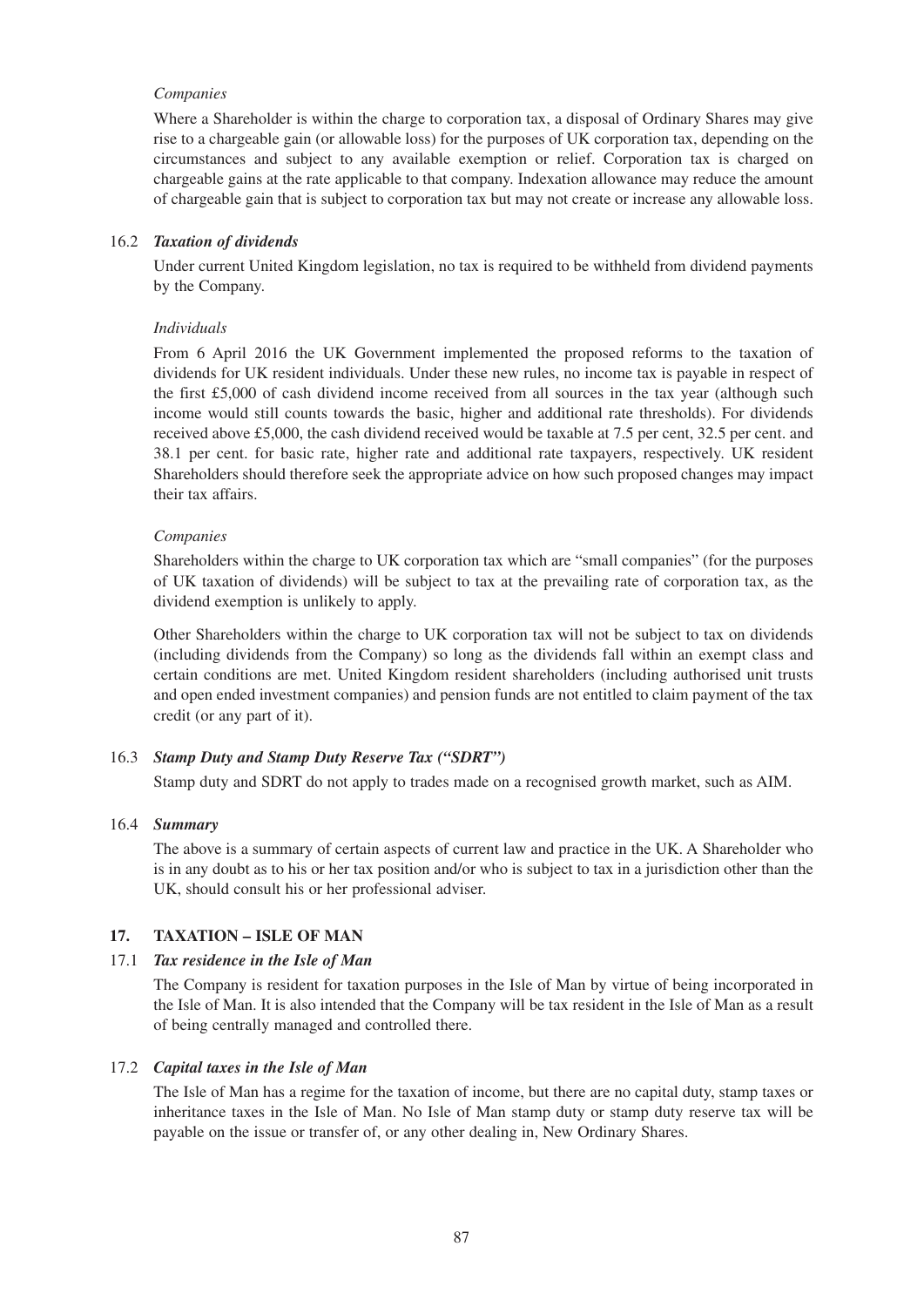## 17.3 *Zero rate of corporate income tax in the Isle of Man*

The Isle of Man operates a zero rate of tax for most corporate taxpayers. This will include the Company. Under the regime, the Company will technically be subject to taxation on its income in the Isle of Man, but the rate of tax will be zero; there will be no withholding to be made by the Company on account of Isle of Man tax in respect of dividends paid by the Company.

The Company will be required to pay an annual corporation charge in the Isle of Man. The current level of the corporate charge is £380 per annum.

#### 17.4 *Deductions in respect of Isle of Man employees*

The application of the zero rate of corporate income tax described above does not affect the liability of a company to deduct and account for income tax under the Isle of Man Income Tax (Instalment Payments) Act 1974 of national insurance contributions, if applicable, although this is not expected to be relevant to the Company as it does not have, nor does it currently intend to engage, any Isle of Man employees.

#### 17.5 *Isle of Man probate*

In the event of the death of a sole holder of New Ordinary Shares, an Isle of Man grant of probate or administration may be required, in respect of which certain fees will be payable to the Isle of Man government.

#### **18. NO SIGNIFICANT CHANGE**

- 18.1 There has been no significant change in the financial or trading position of the Velox3 Group since 31 December 2015, the date to which the last audited accounts were produced.
- 18.2 There has been no significant change in the financial or trading position of the Sheltyco Group since 31 December 2015, the date to which the last audited accounts were produced.

# **19. GENERAL**

- 19.1 The total costs, charges and expenses payable by the Company in connection with the Subscription, the Acquisition and Admission (including those fees and commissions referred to in paragraph 12 of this Part VIII) are estimated to be approximately £545,000. The net proceeds of the Subscription are expected to be approximately £251,000.
- 19.2 Stockdale Securities Limited is registered in England and Wales under number 00762818 and its registered office is at Beaufort House, 15 St Botolph Street, London EC3A 7BB. Stockdale which is authorised and regulated by the FCA, has given and has not withdrawn its written consent to the inclusion in this document of its name and the references thereto in the form and context in which they appear.
- 19.3 Nexia Smith & Williamson Audit Limited is registered in England and Wales under number 4469576 and its registered office is at 25 Moorgate, London EC2R 6AY. Nexia Smith & Williamson Audit Limited, a member firm of the Institute of Chartered Accountants in England and Wales, was appointed as auditors of the Company on 15 July 2013. Nexia Smith & Williamson Audit Limited are currently the Company's auditors and were also the Company's auditors for the period covered by the historical financial information set out in this document.
- 19.4 Nexia Smith & Williamson Audit Limited has given and has not withdrawn its written consent to the inclusion in this document of its accountants' reports set out in Part IV(A) and has authorised the contents of its reports for the purposes of Schedule Two of the AIM Rules for Companies in the form and context in which they appear.
- 19.5 Information in this document which has been sourced from third parties has been accurately reproduced and, so far as the Company is aware and is able to ascertain from information published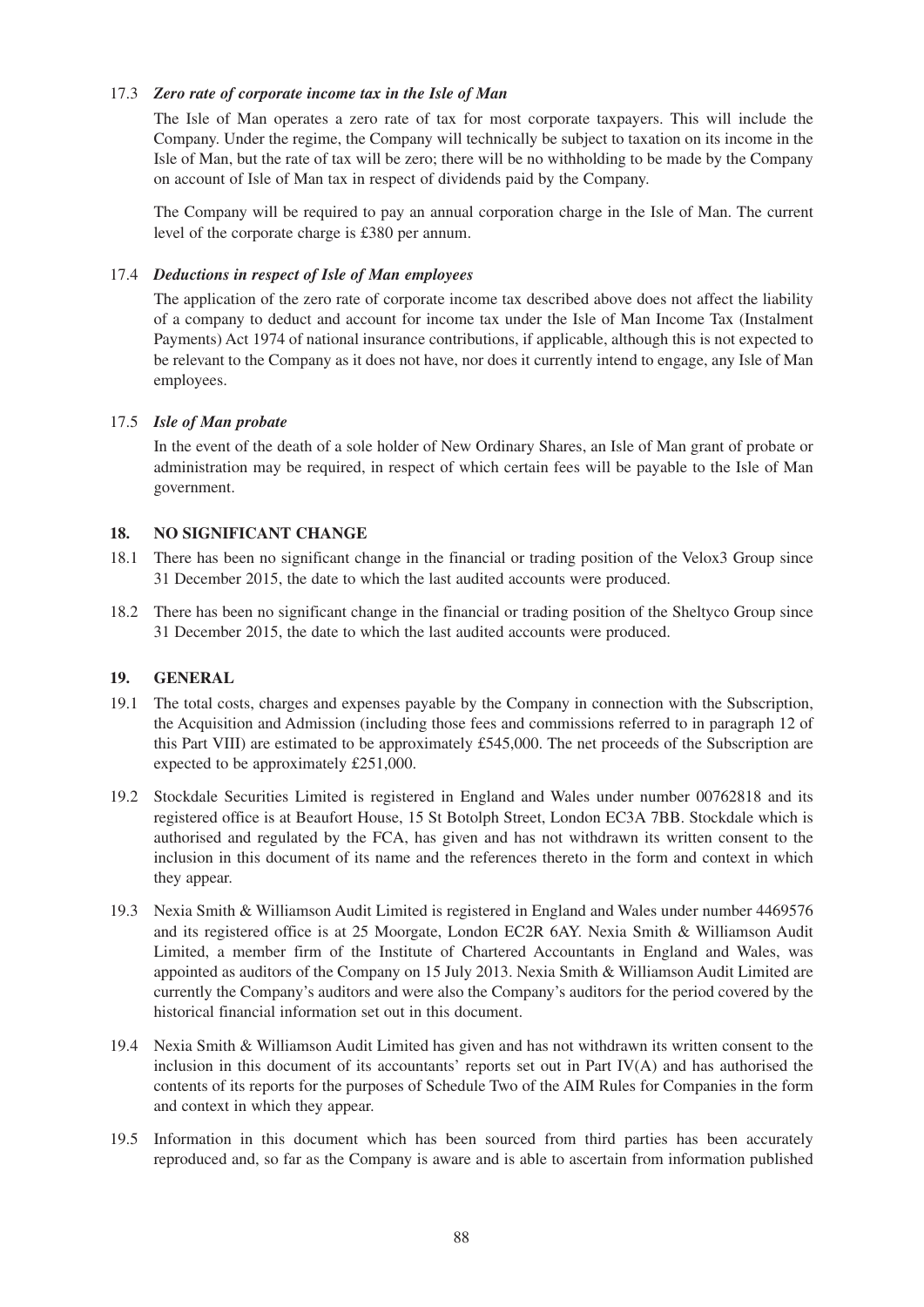by those third parties, no facts have been omitted which would render the reproduced information inaccurate or misleading.

19.6 There has been no person (excluding professional advisers named in this document or trade suppliers) who has (i) received, directly or indirectly, from the Company within the 12 months preceding the date of the application for Admission or (ii) entered into contractual arrangements (not otherwise disclosed in this document) to receive, directly or indirectly from the Company on or after Admission, any of the following: (a) fees totalling £10,000 or more, (b) securities in the Company of a value of £10,000 or more (calculated by reference to the Company's expected opening price on Admission) or (c) any other benefit with a value of £10,000 or more at the date of Admission.

# **20. AVAILABILITY OF THE ADMISSION DOCUMENT**

Copies of this document will be available free of charge during normal business hours on any week day (Saturdays, Sundays and public holidays excepted) until the date following one month after the date of Admission at the registered office of the Company and at the offices of Stockdale Securities Limited, Beaufort House, 15 St Botolph Street, London EC3A 7BB.

## **21. DOCUMENTS AVAILABLE**

Copies of the following documents will be available for inspection at the registered offices of the Company at 33 – 37 Athol Street, Douglas, Isle of Man, IM1 1LB and at the offices of Stockdale Securities Limited, Beaufort House, 15 St Botolph Street, London EC3A 7BB during normal business hours on any weekday (excluding Saturdays, Sundays and public holidays) from the date of this document until one month after Admission. The documents will also be available for inspection on the Company's website at www.velox3.com until Admission and www.veltyco.com following Admission and at the Extraordinary General Meeting:

- 21.1 the Memorandum and Articles of Association of the Company and Sheltyco;
- 21.2 the Accountants Reports set out in of Part IV(A) of this document;
- 21.3 the audited accounts of the Company for the periods ended 31 December 2013, 31 December 2014 and 31 December 2015;
- 21.4 the consolidated historical financial information on Steltyco for the three years to 31 December 2015 set out in Part IV(B) of this document;
- 21.5 the irrevocable undertakings referred to in paragraph 12 of Part I of this document;
- 21.6 the Acquisition Agreement, the Convertible Debt Facility and the Relationship Agreement, being the material contracts in relation to the waiver, and are referred to in paragraph 12 of this Part VIII of this document;
- 21.7 the consent letters referred to in paragraph 19 of this Part VIII of this document; and
- 21.8 this document.

Dated: 9 June 2016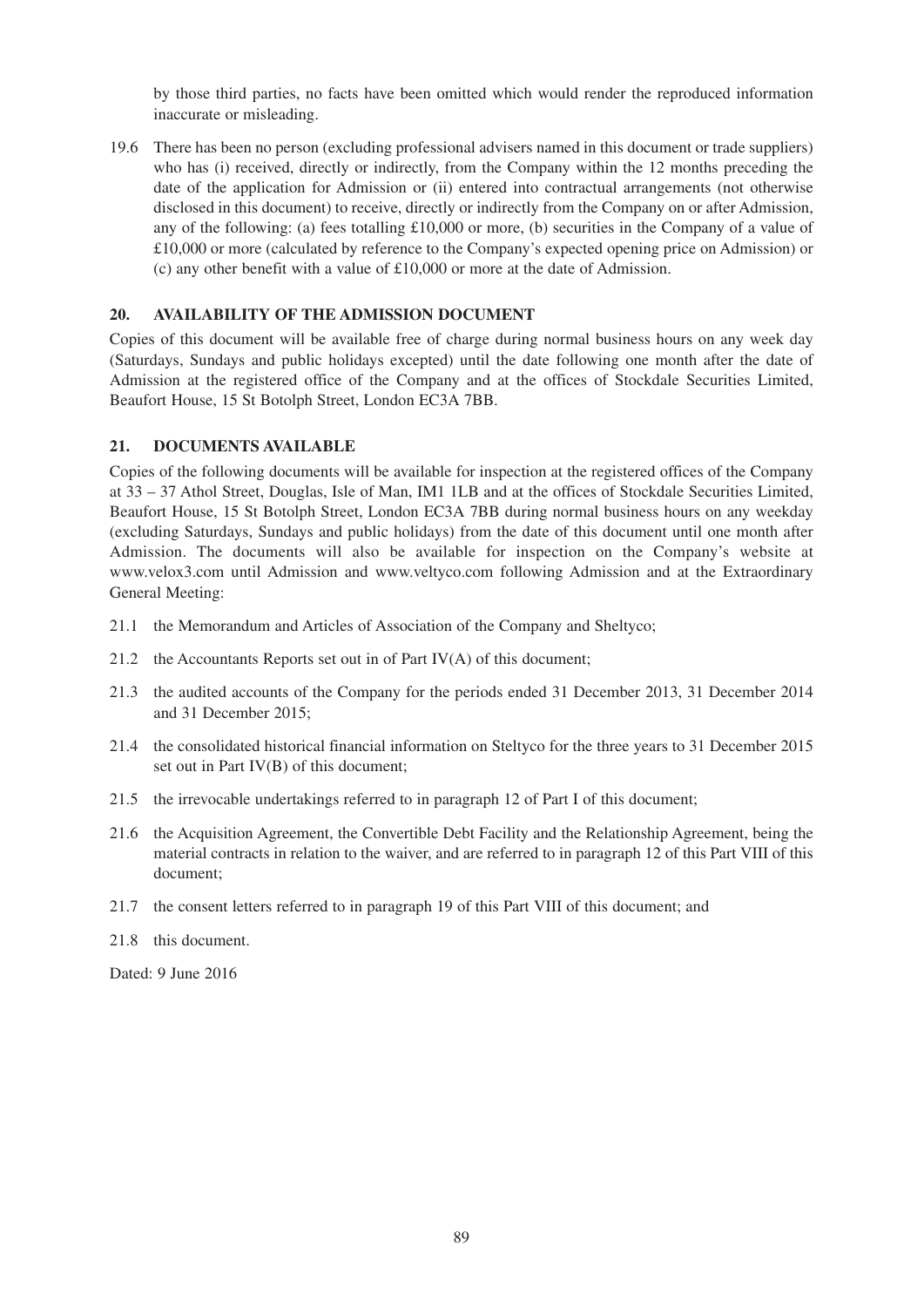# **DEFINITIONS**

The following definitions apply throughout this document, unless the context otherwise requires:

| "Acquisition"                              | the proposed acquisition by the Company of the entire issued share<br>capital of Sheltyco pursuant to the terms of the Acquisition<br>Agreement                                                       |
|--------------------------------------------|-------------------------------------------------------------------------------------------------------------------------------------------------------------------------------------------------------|
| "Acquisition Agreement"                    | the conditional agreement between the Company and the Vendors<br>relating to the Acquisition, further details of which are set out in<br>paragraph 5 of Part I of this document                       |
| "Admission"                                | the admission of the Enlarged Share Capital to trading AIM<br>becoming effective in accordance with the AIM Rules for<br>Companies                                                                    |
| "AIM"                                      | the market of that name operated by the London Stock Exchange                                                                                                                                         |
| "AIM Rules for Companies"                  | the rules for companies whose securities are admitted to trading on<br>AIM, as published by the London Stock Exchange                                                                                 |
| "AIM Rules for Nominated<br>Advisers"      | the rules setting out the eligibility requirements, ongoing<br>obligations and certain disciplinary matters in relation to nominated<br>advisers, as published by the London Stock Exchange           |
| "Articles" or "Articles of<br>Association" | the Company's articles of association                                                                                                                                                                 |
| "Audit Committee"                          | the Board's audit committee                                                                                                                                                                           |
| "Board"                                    | the Company's board of directors                                                                                                                                                                      |
| "Business Day"                             | a day on which the London Stock Exchange is open for the<br>transaction of business                                                                                                                   |
| "Centaur"                                  | Centaur Trustees (Cyprus) Limited, a company incorporated in<br>Cyprus with company number 179964                                                                                                     |
| "City Code"                                | the City Code on Takeovers and Mergers                                                                                                                                                                |
| "Company" or "Velox3"                      | Velox3 Plc, a company incorporated in the Isle of Man with<br>company number 9029V                                                                                                                    |
| "Companies Act" or "2006 Act"              | the Companies Act 2006 of the Isle of Man                                                                                                                                                             |
| "Concert Party"                            | each of the Vendors, DGS C.V., Dirk Jan Bakker, Karsten Uwe<br>Lenhoff and Mark Joost Rosman (and a reference to "Concert<br>Party" or "Concert Parties" shall include a reference to each<br>member) |
| "Consideration Shares"                     | the 43,753,775 new Ordinary Shares to be issued by the Company<br>to the Vendors pursuant to the Acquisition Agreement                                                                                |
| "Convertible Debt Shares"                  | the 2,717,932 new Ordinary Shares to be issued by the Company on<br>the conversion of loans made under the convertible facility<br>agreements with the Lenders                                        |
| "CREST Regulations"                        | the Uncertificated Securities Regulations 2001 (SI2001/3755)                                                                                                                                          |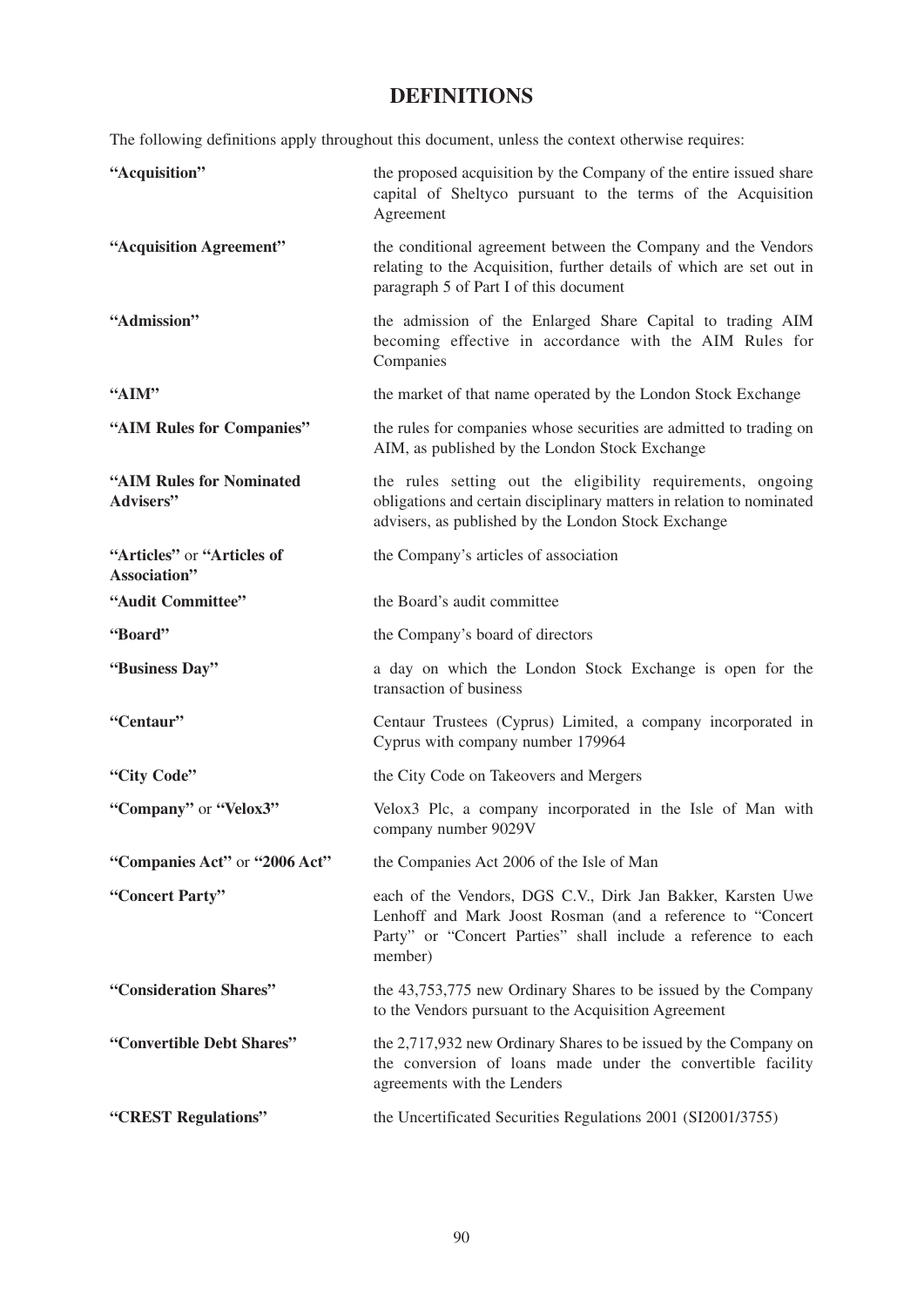| "Debt Conversion"                 | the conversion into Ordinary Shares of loans made under certain<br>convertible loan facilities entered into between the Company and<br>the Lenders                                                                                                                                                          |
|-----------------------------------|-------------------------------------------------------------------------------------------------------------------------------------------------------------------------------------------------------------------------------------------------------------------------------------------------------------|
| "DGS C.V."                        | a limited liability company incorporated under the laws of the<br>Netherlands, having its registered seat in 1071 DW Amsterdam, van<br>Miereveldstraat nr 11, the Netherlands                                                                                                                               |
| "DGS Convertible Facility"        | a convertible loan facility provided by DGS C.V to the Company<br>pursuant to facility agreements dated 30 June 2015 and<br>20 November 2015                                                                                                                                                                |
| "DTR $5$ "                        | chapter 5 of the DTRs                                                                                                                                                                                                                                                                                       |
| "DTRs"                            | the Disclosure and Transparency Rules made by the FCA under Part<br>6 of FSMA                                                                                                                                                                                                                               |
| "Enlarged Group"                  | the Group as enlarged by the Acquisition                                                                                                                                                                                                                                                                    |
| "Enlarged Share Capital"          | the entire issued share capital of the Company immediately<br>following Admission comprising the Existing Ordinary Shares and<br>the New Ordinary Shares, but excluding the 1,273,181 Ordinary<br>Shares to be issued at stage 2 of the Subscription                                                        |
| "Extraordinary General Meeting"   | the Extraordinary General Meeting of the Company convened for<br>10.30 a.m. on 27 June 2016 at the registered offices of Estera Trust<br>(Isle of Man) Limited, 33-37 Athol Street, Douglas, Isle of Man<br>IM1 1LB, and any adjournment thereof, notice of which is set out<br>at the end of this document |
| "EU"                              | the European Union                                                                                                                                                                                                                                                                                          |
|                                   |                                                                                                                                                                                                                                                                                                             |
| "Euroclear"                       | Euroclear UK & Ireland Limited, the operator of CREST                                                                                                                                                                                                                                                       |
| "Existing Directors"              | the directors of the Company as at the date of this document                                                                                                                                                                                                                                                |
| "Existing Ordinary Share Capital" | the ordinary share capital of the Company at the date of this<br>document comprising 193,031,360 Existing Ordinary Shares                                                                                                                                                                                   |
| "Existing Ordinary Shares"        | ordinary shares of nil par value each in the capital of the Company<br>in issue at the date of this document, comprising 193,031,360<br><b>Ordinary Shares</b>                                                                                                                                              |
| "FCA"                             | the Financial Conduct Authority                                                                                                                                                                                                                                                                             |
| "Fee Settlement"                  | the settlement of outstanding fees and remuneration by way of the<br>issue of the Settlement Shares                                                                                                                                                                                                         |
| "Form of Proxy"                   | the form of proxy enclosed with this document for use by<br>shareholders in connection with the Extraordinary General Meeting                                                                                                                                                                               |
| "FSMA"                            | the Financial Services Markets Act 2000                                                                                                                                                                                                                                                                     |
| "Group" or "Velox3 Group"         | the group comprising Velox3 and its subsidiary undertakings                                                                                                                                                                                                                                                 |
| "HMRC"                            | Her Majesty's Revenue & Customs                                                                                                                                                                                                                                                                             |
| "Independent Director"            | David Mathewson                                                                                                                                                                                                                                                                                             |
| "Independent Shareholders"        | Shareholders other than the Concert Party                                                                                                                                                                                                                                                                   |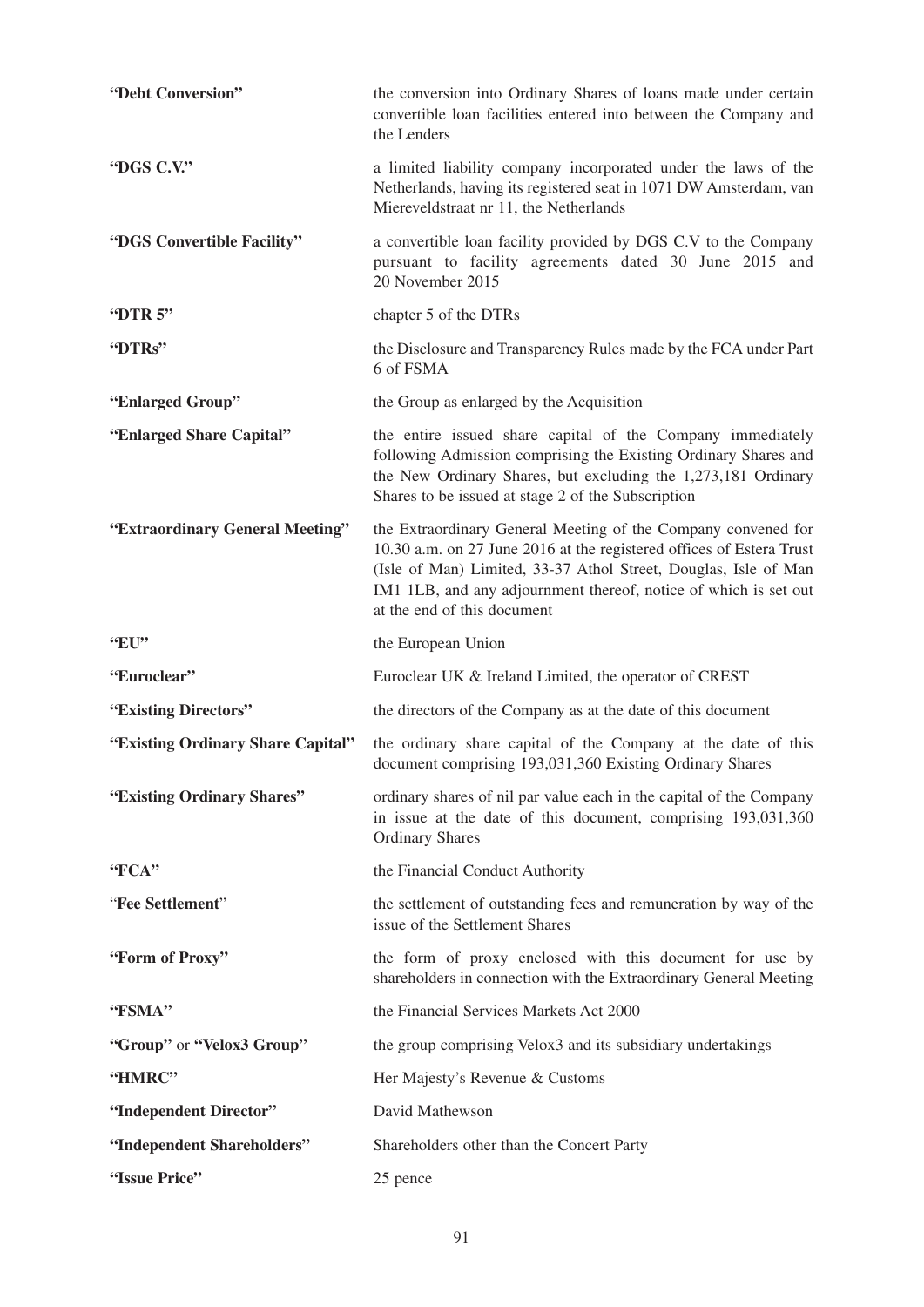| "Introduction Agreement"   | the conditional agreement dated 8 June 2016 and made between the<br>Company, the Existing Directors, the Proposed Directors and<br>Stockdale Securities, details of which are set out in paragraph 12 of<br>Part VIII of this document                                                           |
|----------------------------|--------------------------------------------------------------------------------------------------------------------------------------------------------------------------------------------------------------------------------------------------------------------------------------------------|
| "Lenders"                  | DGS C.V., Karting Plaza and D Swart                                                                                                                                                                                                                                                              |
| "London Stock Exchange"    | London Stock Exchange plc                                                                                                                                                                                                                                                                        |
| "New Ordinary Shares"      | the Subscription Shares, the Consideration Shares, the Convertible<br>Debt Shares and the Settlement Shares                                                                                                                                                                                      |
| "Official List"            | the Official List of the UK Listing Authority                                                                                                                                                                                                                                                    |
| "Options"                  | the options to subscribe Ordinary Shares referred to in paragraph 14<br>of Part I of this document                                                                                                                                                                                               |
| "Orderly Market Agreement" | the orderly market agreements dated 8 June 2016 made between the<br>Vendors, Stockdale and the Company                                                                                                                                                                                           |
| "Ordinary Shares"          | the ordinary shares of nil par value each in the capital of the<br>Company                                                                                                                                                                                                                       |
| "Overseas Shareholders"    | Shareholders who are resident in or a citizen or a national of any<br>country outside the United Kingdom                                                                                                                                                                                         |
| "Proposals"                | the Acquisition, the Subscription, the Debt Conversion, the Fee<br>Settlement and Admission                                                                                                                                                                                                      |
| "Proposed Directors"       | Marcel Noordeloos, Karsten Uwe Lenhoff and Hans Dahlgren                                                                                                                                                                                                                                         |
| "QCA Guidelines"           | the corporate governance guidelines for small and mid-size quoted<br>companies published by the Quoted Companies Alliance in<br>May 2013                                                                                                                                                         |
| "Remuneration Committee"   | the Board's remuneration committee                                                                                                                                                                                                                                                               |
| "Resolutions"              | the resolutions to be proposed at the Extraordinary General<br>Meeting, as set out in the notice of that meeting                                                                                                                                                                                 |
| "Rule 9 Waiver"            | the waiver granted by the Takeover Panel of the obligation that<br>would otherwise arise on the Concert Party to make a general offer<br>to shareholders under Rule 9 of the Takeover Code as a result of the<br>allotment and issue to them of New Ordinary Shares pursuant to the<br>Proposals |
| "Settlement Shares"        | the 593,128 Ordinary Shares to be issued on Admission in<br>settlement of certain fees and remuneration due and payable by the<br>Company                                                                                                                                                        |
| "Share Consolidation"      | the proposed share consolidation of every 25 Existing Ordinary<br>Shares into 1 Ordinary Share                                                                                                                                                                                                   |
| "Shareholders"             | holders of Ordinary Shares                                                                                                                                                                                                                                                                       |
| "Share Option Scheme"      | the Velox3 share option scheme, details of which are set out in<br>Part II of this document                                                                                                                                                                                                      |
| "Sheltyco"                 | Sheltyco Enterprises Group Limited, a company incorporated in<br>The British Virgin Islands with company number 1682774                                                                                                                                                                          |
| "Sheltyco Group"           | the group comprising Sheltyco and its subsidiary undertakings                                                                                                                                                                                                                                    |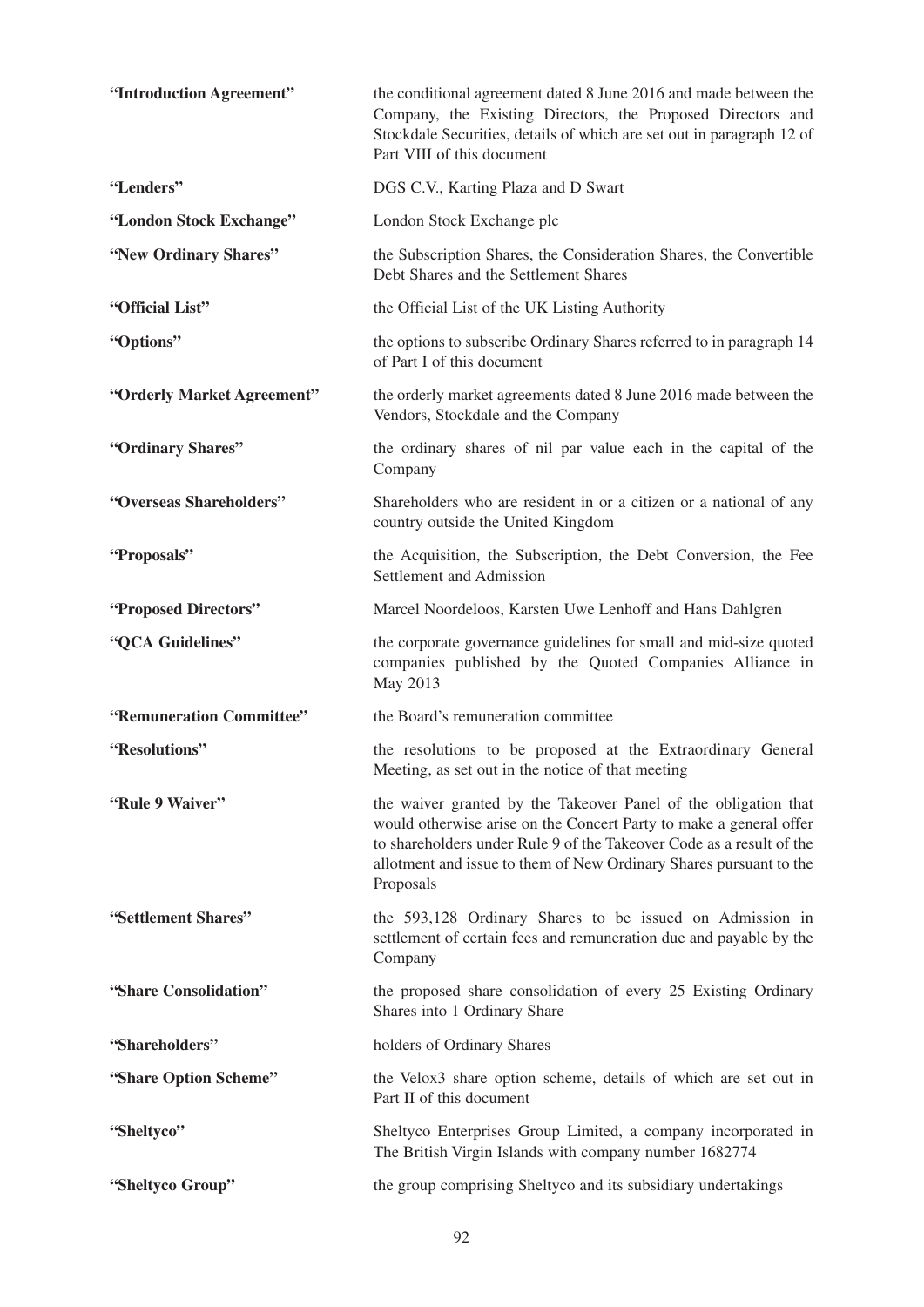| "Sterling" or "£"        | UK pound sterling                                                                                                                                                                                                                                                                                 |
|--------------------------|---------------------------------------------------------------------------------------------------------------------------------------------------------------------------------------------------------------------------------------------------------------------------------------------------|
| "Stockdale Securities"   | Stockdale Securities Limited, a company incorporated in England<br>and Wales with registered number 762818                                                                                                                                                                                        |
| "Subscription"           | the proposed subscription by certain persons of the Subscription<br>Shares at the Issue Price on the terms and subject to the conditions<br>of the Subscription Agreements being <i>inter alia</i> (i) the Resolutions<br>being passed at the Extraordinary General Meeting and (ii)<br>Admission |
| "Subscribers"            | certain persons who have agreed to subscribe for Subscription<br>Shares pursuant to the Subscription                                                                                                                                                                                              |
| "Subscription Letters"   | the subscription letters pursuant to which the Subscribers have<br>agreed to subscribe for the Subscription Shares                                                                                                                                                                                |
| "Subscription Shares"    | 2,152,172 new Ordinary Shares which are to be issued under the<br>Subscription                                                                                                                                                                                                                    |
| "Takeover Paul"          | the Panel of Takeovers and Mergers                                                                                                                                                                                                                                                                |
| "UK Listing Authority"   | the Financial Conduct Authority, in its capacity as the competent<br>authority for the purposes of Part VI of FSMA                                                                                                                                                                                |
| "United Kingdom" or "UK" | the United Kingdom of Great Britain and Northern Ireland                                                                                                                                                                                                                                          |
| "United States" of "US"  | the United States of America, its territories and possessions, any<br>state of the United States and the District of Columbia                                                                                                                                                                     |
| "Vendors"                | Vancom Ventures Ltd, Vistra (Malta) Limited, Lensing<br>Management Services Ltd                                                                                                                                                                                                                   |
| "Warrants"               | the warrants to subscribe Ordinary Shares referred to in paragraph<br>14 of Part I of this document                                                                                                                                                                                               |
| "Whitewash Resolution"   | Resolution 2 set out in the Notice of Extraordinary Meeting, which<br>relates to the Rule 9 Waiver.                                                                                                                                                                                               |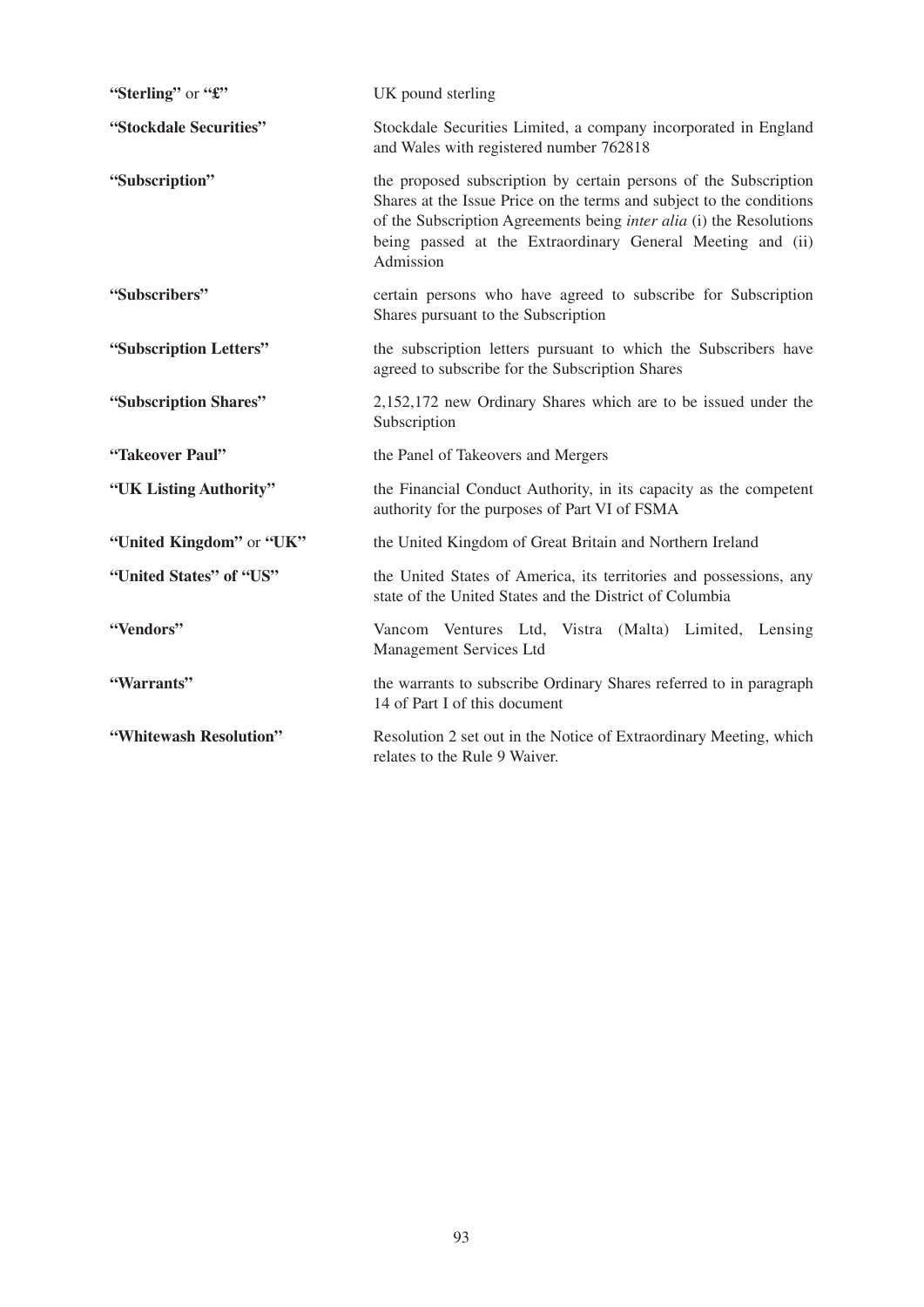# **Velox3 PLC**

*(Incorporated in the Isle of Man under the Companies Act 2006 with registered number 9029V)*

# **NOTICE OF EXTRAORDINARY GENERAL MEETING**

NOTICE IS HEREBY GIVEN that an Extraordinary General Meeting of the Company will be held at the offices of Estera Trust (Isle of Man) Limited, 33-37 Athol Street, Douglas, Isle of Man IM1 1LB on 27 June 2016 at 10.30 a.m. for the purpose of considering and, if thought fit, passing the following resolutions (the "**Resolutions**") which in the case of Resolutions 1, 2, 3 and 4 will be proposed as ordinary resolutions and in the case of Resolutions 5 and 6 will be proposed as special resolutions. Resolution 2, in accordance with the Takeover Code, will be taken on a poll of Independent Shareholders present and voting by proxy at the Extraordinary General Meeting.

Terms used in this notice shall have the same meaning as defined in the circular to shareholders of the Company dated (the "**Admission Document**"), unless the context requires otherwise.

## **Ordinary Resolutions**

- 1. THAT, every 25 issued ordinary shares of nil par value of the Company be and are hereby consolidated into 1 ordinary share of nil par value, such ordinary shares having the same rights and being subject to the same restrictions as the existing ordinary shares in the capital of the Company as set out in the Company's articles of association for the time being and that the directors of the Company be and are hereby authorised to do all other acts and things as considered by them to be necessary or desirable in connection with such consolidation including (without limitation) making such exclusions or arrangements as the directors of the Company may deem necessary or expedient to deal with fractional entitlements arising or any legal or practical problems and to do all other acts and things as considered by the them to be necessary or desirable in connection with such consolidation.
- 2. THAT, conditional upon the passing of resolution 1, the waiver granted by the Panel on Takeovers and Mergers of the obligation that would otherwise arise on the Concert Party to make a general offer to the shareholders of the Company under Rule 9 of the Takeover Code as a result of the allotment and issue to them of, in aggregate, 49,009,157 ordinary shares (with no par value) pursuant to the Acquisition Agreement, the Subscription, the Debt Conversion and the Settlement Shares (so far as applying to the Concert Party), be and is hereby approved.
- 3. THAT, conditional upon the passing of resolutions 1, 2, 4 and 5, the Acquisition pursuant to the terms of the Acquisition Agreement be and is hereby approved and that the directors of the Company be and are hereby authorised to take all steps necessary to effect the Acquisition with such minor modifications, variations, amendments or revisions and to do or procure to be done such things in connection with the Acquisition as they consider to be in the best interests of the Company.
- 4. THAT the directors of the Company be generally and unconditionally authorised in accordance with article 5.1 of the Company's articles of association to exercise all the powers of the Company to allot shares in the Company or grant rights to subscribe for or to convert any security into shares in the Company ("**Rights**") up to 50,151,026 ordinary shares in connection with the Acquisition, the Subscription, the Debt Conversion, the Settlement Shares and the Warrants, such authority shall be in addition to the existing authority conferred, which shall continue in full force and effect, provided that this authority shall, unless renewed, varied or revoked by the Company, expire at the end of the Company's annual extraordinary general meeting in 2017, save that the Company may, before such expiry, make an offer or agreement which would or might require shares to be allotted or Rights to be granted and the directors may allot shares or grant Rights in pursuance of such offer or agreement notwithstanding that the authority conferred by this resolution has expired;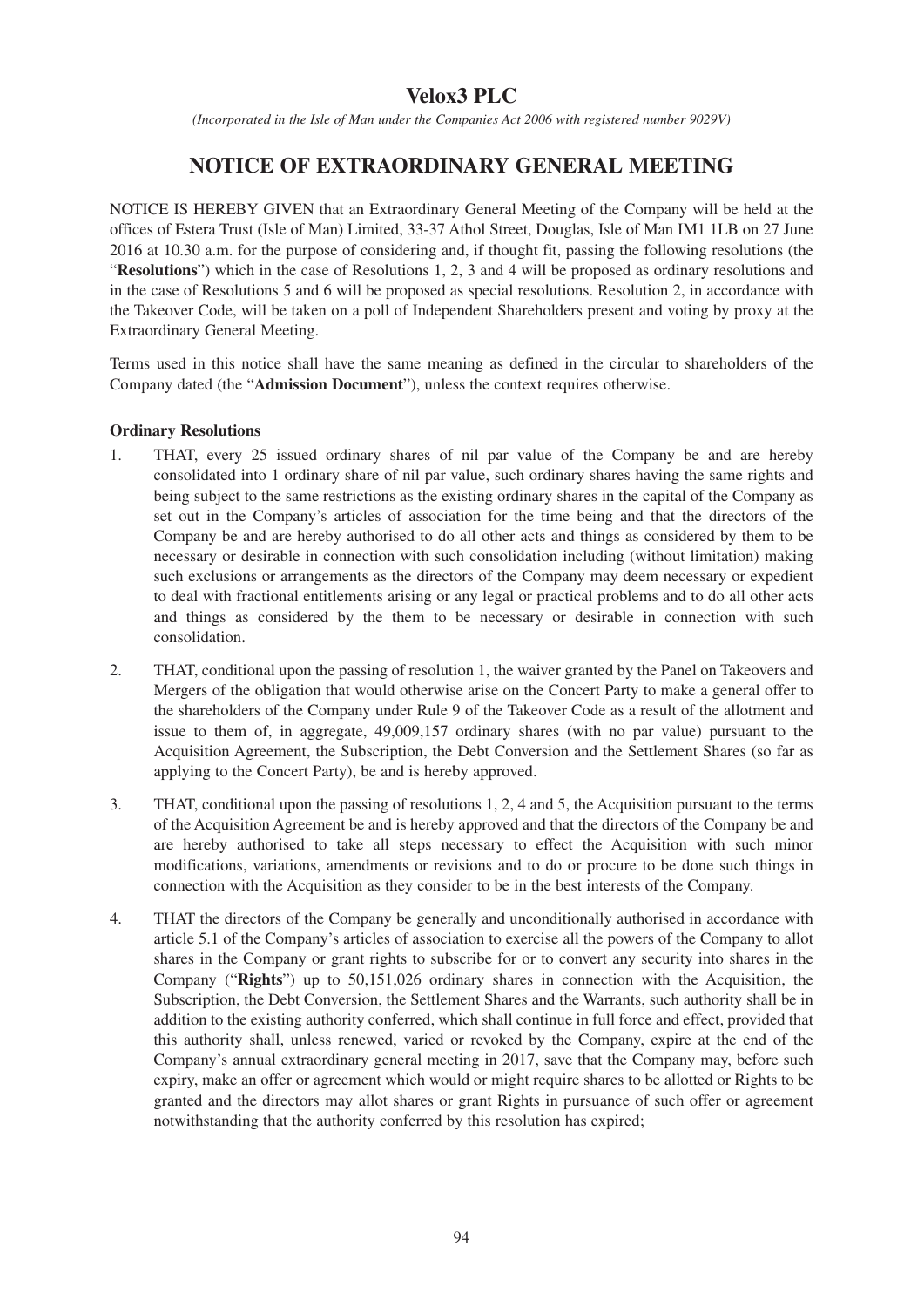#### **Special Resolutions**

- 5. THAT, subject to and conditional upon the passing of resolution 4 set out in this notice, the directors be generally empowered to allot equity securities (as defined in the Company's articles of association) in respect of the Acquisition, the Subscription, the Debt Conversion, the Settlement Shares and the Warrants pursuant to the authority conferred by resolution 4 as if article 6.1 (pre-emption) did not apply to any such allotment, provided that this power shall:
	- 5.1 be subject to such exclusions or other arrangements as the directors may deem necessary or expedient in relation to fractional entitlements, record dates, legal or practical problems in or under the laws of any territory or the requirements of any regulatory body or stock exchange; and
	- 5.2 expire at the end of the Company's annual extraordinary general meeting in 2017 (unless renewed, varied or revoked by the Company prior to or on that date), save that the Company may, before such expiry make an offer or agreement which would or might require equity securities to be allotted after such expiry and the directors may allot equity securities in pursuance of any such offer or agreement notwithstanding that the power conferred by this resolution has expired.
- 6. THAT, subject to the passing of resolutions 1 to 5, the name of the Company be changed to Veltyco Group plc.

# BY ORDER OF THE BOARD *Registered Office:* **David Mathewson** 33-37 Athol Street

*Chairman* Douglas Isle of Man IM1 1LB

9 June 2016

#### **Notes to the notice of extraordinary general meeting**

#### **1. Entitlement to attend and vote**

Only those members registered on the Company's register of members at:

- 10.30 a.m. (London time) on 24 June 2016; or,
- if this meeting is adjourned, 48 hours prior to the time fixed for the adjourned meeting,

shall be entitled to attend and vote at the meeting.

#### **2. Appointment of proxies**

If you are a member of the Company at the time set out in note 1 above, you are entitled to appoint a proxy to exercise all or any of your rights to attend, speak and vote at the meeting and you should have received a proxy form with this notice of meeting. You can only appoint a proxy using the procedures set out in these notes and the notes to the proxy form.

A proxy does not need to be a member of the Company but must attend the meeting to represent you. Details of how to appoint the chairman of the meeting or another person as your proxy using the proxy form are set out in the notes to the proxy form. If you wish your proxy to speak on your behalf at the meeting you will need to appoint your own choice of proxy (not the chairman) and give your instructions directly to them.

You may appoint more than one proxy provided each proxy is appointed to exercise rights attached to different shares. You may not appoint more than one proxy to exercise rights attached to any one share. To appoint more than one proxy, please refer to the notes to the proxy form.

A vote withheld is not a vote in law, which means that the vote will not be counted in the calculation of votes for or against the resolution. If no voting indication is given, your proxy will vote or abstain from voting at his or her discretion. Your proxy will vote (or abstain from voting) as he or she thinks fit in relation to any other matter which is put before the meeting.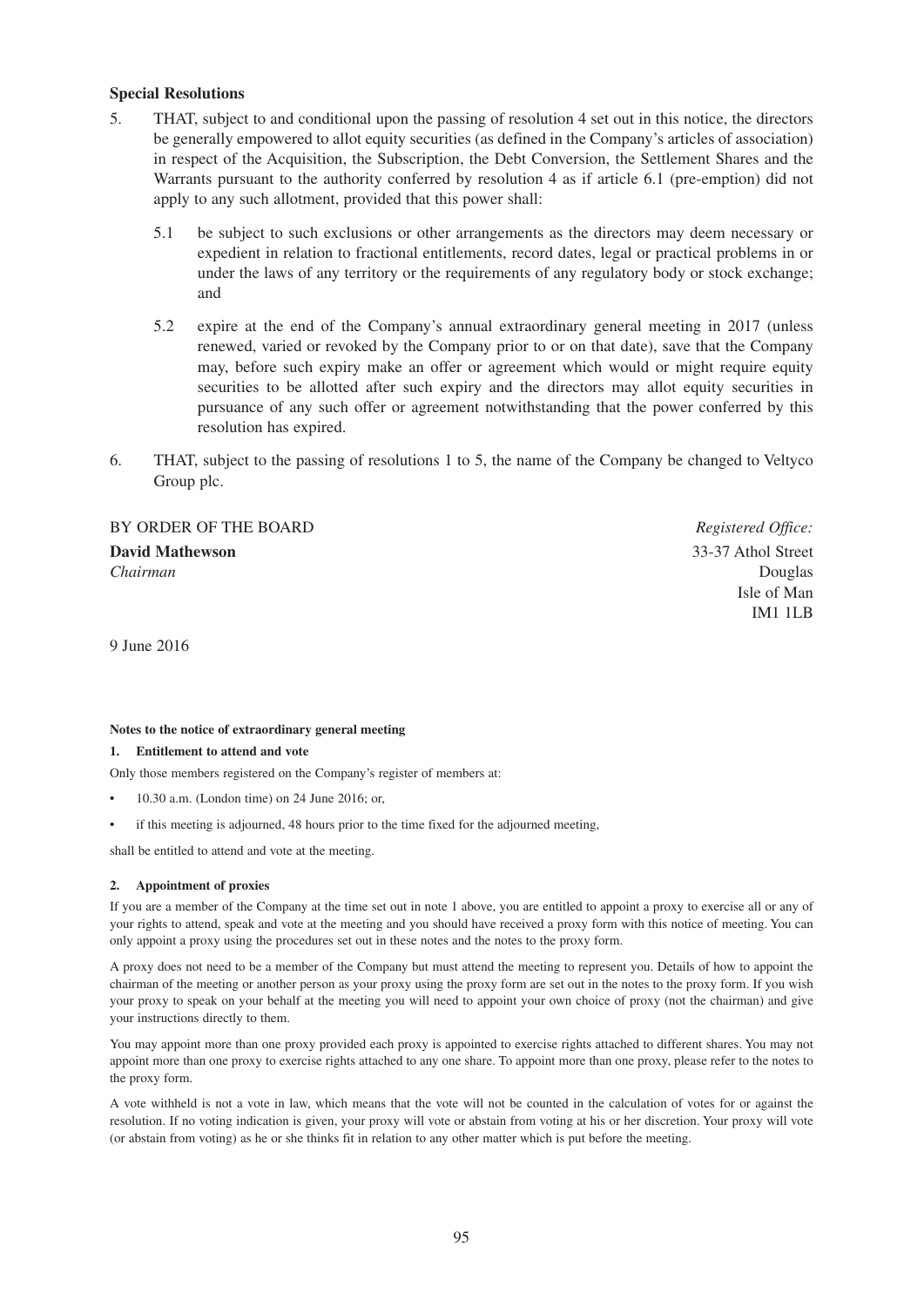#### **3. Appointment of proxy using hard copy proxy form**

The notes to the proxy form explain how to direct your proxy how to vote on each resolution or withhold their vote.

To appoint a proxy using the proxy form, the form must be:

- completed and signed:
- sent or delivered to Neville Registrars Limited c/o Velox3 plc, 33-37 Athol Street, Douglas, Isle of Man IM1 1LB; and
- received by Neville Registrars no later than 48 hours prior to the meeting (excluding any part of a day which is not a Business Day (as defined in the Company's articles of association)).

In the case of a member which is a company, the proxy form must be executed under its common seal or signed on its behalf by an officer of the company or an attorney for the company.

Any power of attorney or any other authority under which the proxy form is signed (or a duly certified copy of such power or authority) must be included with the proxy form.

#### **4. Appointment of proxy by joint members**

In the case of joint holders, where more than one of the joint holders purports to appoint a proxy, only the appointment submitted by the most senior holder will be accepted. Seniority is determined by the order in which the names of the joint holders appear in the Company's register of members in respect of the joint holding (the first-named being the most senior).

#### **5. Changing proxy instructions**

To change your proxy instructions simply submit a new proxy appointment using the methods set out above. Note that the cut-off time for receipt of proxy appointments (see above) also apply in relation to amended instructions; any amended proxy appointment received after the relevant cut-off time will be disregarded.

Where you have appointed a proxy using the hard-copy proxy form and would like to change the instructions using another hard-copy proxy form, please contact Neville Registrars Limited at Neville House, 18 Laurel Lane, Halesowen, B63 3DA.

If you submit more than one valid proxy appointment, the appointment received last before the latest time for the receipt of proxies will take precedence.

#### **6. Termination of proxy appointments**

In order to revoke a proxy instruction you will need to inform the Company by sending a signed hard copy notice clearly stating your intention to revoke your proxy appointment to Neville Registrars Limited c/o Velox3 plc, 33-37 Athol Street, Douglas, Isle of Man IM1 1LB. In the case of a member, which is a company, the revocation notice must be executed under its common seal or signed on its behalf by an officer of the company or an attorney for the company. Any power of attorney or any other authority under which the revocation notice is signed (or a duly certified copy of such power or authority) must be included with the revocation notice.

The revocation notice must be received by Neville Registrars no later than 48 hours prior to the meeting (excluding any part of a day which is not a Business Day (as defined in the Company's articles of association))

If you attempt to revoke your proxy appointment but the revocation is received after the time specified then, subject to the paragraph directly below, your proxy appointment will remain valid.

Appointment of a proxy does not preclude you from attending the meeting and voting in person. If you have appointed a proxy and attend the meeting in person, your proxy appointment will automatically be terminated.

#### **7. Corporate representatives**

A corporation which is a member can appoint one or more corporate representatives who may exercise, on its behalf, all its powers as a member provided that no more than one corporate representative exercises powers over the same share.

#### **8. Communication**

Except as provided above, members who have general queries about the meeting should contact Neville Registrars Limited on 0121 585 1131 (no other methods of communication will be accepted).

You may not use any electronic address provided either:

- in this notice of extraordinary general meeting; or
- any related documents (including the proxy form).

to communicate with the Company for any purposes other than those expressly stated.